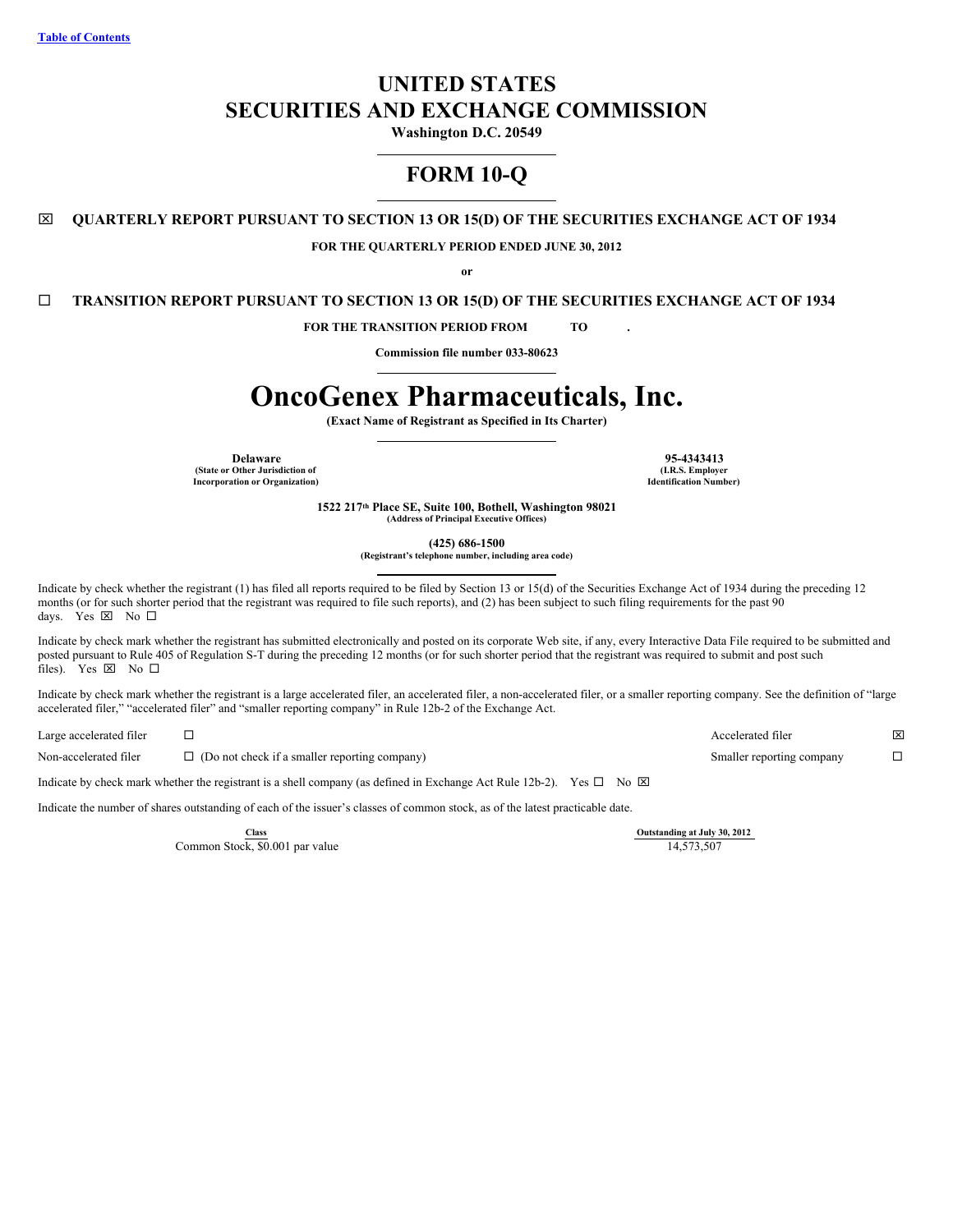#### <span id="page-1-0"></span>**OncoGenex Pharmaceuticals, Inc. Index to Form 10-Q**

|                                                                                                                              | Page<br>Number |
|------------------------------------------------------------------------------------------------------------------------------|----------------|
| <b>Part I. Financial Information</b>                                                                                         |                |
| Item 1. Financial Statements (unaudited)                                                                                     | 3              |
| Consolidated Balance Sheets as of June 30, 2012 (unaudited) and December 31, 2011                                            | 3              |
| Consolidated Statements of Comprehensive Loss (unaudited) for the three and six months ended June 30, 2012 and June 30, 2011 | 4              |
| Consolidated Statements of Cash Flows (unaudited) for the six months ended June 30, 2012 and June 30, 2011                   | 5              |
| Notes to Consolidated Financial Statements (unaudited)                                                                       | 6              |
| <u>Item 2. Management's Discussion and Analysis of Financial Condition and Results of Operations</u>                         | 19             |
| <b>Item 3. Quantitative and Qualitative Disclosures About Market Risk</b>                                                    | 33             |
| Item 4. Controls and Procedures                                                                                              | 33             |
| <b>Part II. Other Information</b>                                                                                            |                |
| Item 1A. Risk Factors                                                                                                        | 35             |
| Item 5. Other Information                                                                                                    | 54             |
| Item 6. Exhibits                                                                                                             | 56             |
| Items 1, 2, 3 and 4 are not applicable and therefore have been omitted                                                       |                |
| <b>Signatures</b>                                                                                                            | 57             |
| <b>Exhibit Index</b>                                                                                                         | 58             |
|                                                                                                                              |                |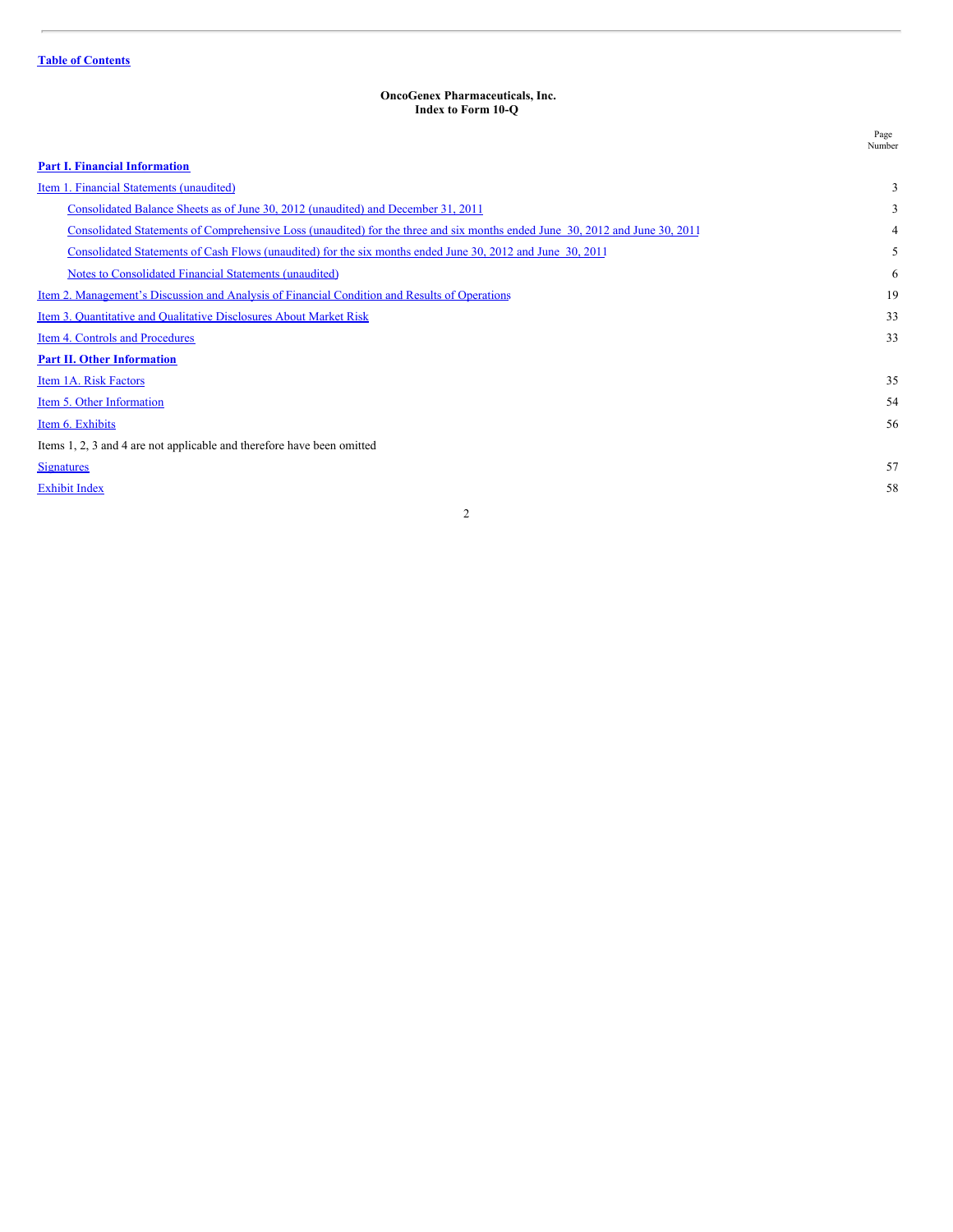## <span id="page-2-0"></span>**PART I. FINANCIAL INFORMATION**

<span id="page-2-1"></span>**Item 1. Consolidated Financial Statements**

## <span id="page-2-2"></span>**OncoGenex Pharmaceuticals, Inc.**

## **Consolidated Balance Sheets**

(In thousands of U.S. dollars, except per share and share amounts)

|                                                                                                                                                                    | <b>June 30,</b><br>2012<br>(Unaudited)<br>\$ | December 31,<br>2011<br>s |
|--------------------------------------------------------------------------------------------------------------------------------------------------------------------|----------------------------------------------|---------------------------|
| <b>ASSETS</b>                                                                                                                                                      |                                              |                           |
| Current                                                                                                                                                            |                                              |                           |
| Cash and cash equivalents [note 4]                                                                                                                                 | 13,842                                       | 28,517                    |
| Restricted cash                                                                                                                                                    | 314                                          | 377                       |
| Short-term investments [note 4]                                                                                                                                    | 83,806                                       | 36,410                    |
| Amounts receivable                                                                                                                                                 | 956                                          | 812                       |
| Prepaid expenses                                                                                                                                                   | 5,970                                        | 1.210                     |
| <b>Total current assets</b>                                                                                                                                        | 104,888                                      | 67,326                    |
| Property and equipment, net                                                                                                                                        | 226                                          | 180                       |
| Other assets                                                                                                                                                       | 2,903                                        | 509                       |
| <b>Total assets</b>                                                                                                                                                | 108,017                                      | 68,015                    |
| <b>LIABILITIES AND SHAREHOLDERS' EQUITY</b>                                                                                                                        |                                              |                           |
| <b>Current</b>                                                                                                                                                     |                                              |                           |
| Accounts payable and accrued liabilities                                                                                                                           | 2,883                                        | 3,217                     |
| Deferred collaboration revenue [note 3]                                                                                                                            | 15,372                                       | 18,271                    |
| Current portion of long-term obligations [note 6]                                                                                                                  | 1,440                                        | 1,417                     |
| Warrant liability [notes 4 and 5]                                                                                                                                  | 7,667                                        | 7,881                     |
| <b>Total current liabilities</b>                                                                                                                                   | 27,362                                       | 30,786                    |
| Long-term obligation, less current portion <i>[note 6]</i>                                                                                                         | 5,940                                        | 6,339                     |
| <b>Total liabilities</b>                                                                                                                                           | 33,302                                       | 37,125                    |
| Commitments and contingencies [note 7]                                                                                                                             |                                              |                           |
| Shareholders' equity:                                                                                                                                              |                                              |                           |
| Common shares [note 5]:                                                                                                                                            |                                              |                           |
| \$0.001 par value 25,000,000 shares authorized and 14,573,507 issued and outstanding at June 30, 2012 and 9,749,819 issued and<br>outstanding at December 31, 2011 | 14                                           | 10                        |
| Additional paid-in capital                                                                                                                                         | 163,901                                      | 108,986                   |
| Accumulated deficit                                                                                                                                                | (91, 817)                                    | (80, 742)                 |
| Accumulated other comprehensive income                                                                                                                             | 2,617                                        | 2,636                     |
| Total shareholders' equity                                                                                                                                         | 74,715                                       | 30,890                    |
| Total liabilities and shareholders' equity                                                                                                                         | 108,017                                      | 68,015                    |
| Subsequent events [note 8]                                                                                                                                         |                                              |                           |

See accompanying notes.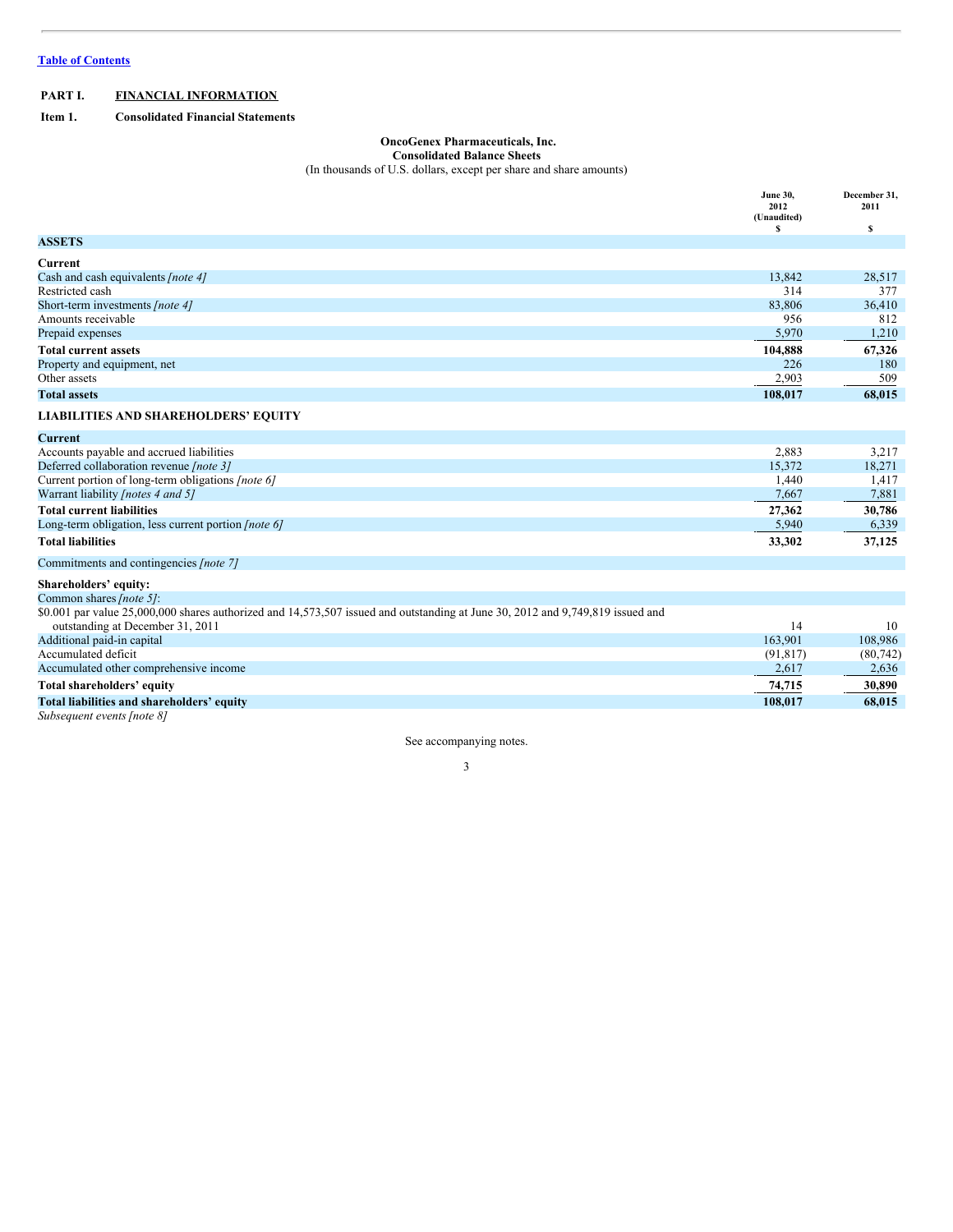## <span id="page-3-0"></span>**OncoGenex Pharmaceuticals, Inc. Consolidated Statements of Loss and Comprehensive Loss (Unaudited)** (In thousands of U.S. dollars, except per share and share amounts)

|                                                         |            | <b>Three months</b><br><b>Ended June 30.</b> |            | <b>Six months</b><br>Ended June 30, |
|---------------------------------------------------------|------------|----------------------------------------------|------------|-------------------------------------|
|                                                         | 2012       | 2011                                         | 2012       | 2011                                |
| <b>COLLABORATION REVENUE</b> [note 3]                   | S<br>2,429 | s<br>1,887                                   | S<br>3,745 | S<br>3,086                          |
|                                                         |            |                                              |            |                                     |
| <b>EXPENSES</b>                                         |            |                                              |            |                                     |
| Research and development<br>General and administrative  | 6,326      | 5,409                                        | 11,408     | 10,262                              |
|                                                         | 2,047      | 1,471                                        | 3,784      | 3,042                               |
| Total expenses                                          | 8,373      | 6,880                                        | 15,192     | 13,304                              |
| <b>LOSS FROM OPERATIONS</b>                             | 5,944      | 4,993                                        | 11,447     | 10,218                              |
| <b>OTHER INCOME (EXPENSE)</b>                           |            |                                              |            |                                     |
| Interest income                                         | 91         | 63                                           | 141        | 119                                 |
| Other                                                   | (6)        | 87                                           | 17         | 83                                  |
| (Loss) gain on warrants [notes 4 and 5]                 | 1,644      | (1,687)                                      | 214        | 441                                 |
| Total other income (expense)                            | 1,729      | (1, 573)                                     | 372        | 643                                 |
| Loss for the period before income taxes                 | 4,215      | 6,530                                        | 11,075     | 9,575                               |
| Income taxes                                            |            |                                              |            |                                     |
| <b>Net loss</b>                                         | 4,215      | 6,530                                        | 11,075     | 9,575                               |
| <b>OTHER COMPREHENSIVE INCOME (LOSS)</b>                |            |                                              |            |                                     |
| Net unrealized loss on securities                       | (19)       | (54)                                         | (19)       | (3)                                 |
| Total other comprehensive (loss) income                 | (19)       | (54)                                         | (19)       | (3)                                 |
| <b>Total comprehensive loss</b>                         | 4,234      | 6,584                                        | 11,094     | 9,578                               |
| Basic and diluted loss per common share [note $5(c)$ ]  | 0.29       | 0.67                                         | 0.89       | 0.99                                |
| Weighted average number of common shares [note $5(c)$ ] |            |                                              |            |                                     |
| Basic and diluted                                       | 14,554,502 | 9,718,251                                    | 12,394,869 | 9,715,846                           |

See accompanying notes.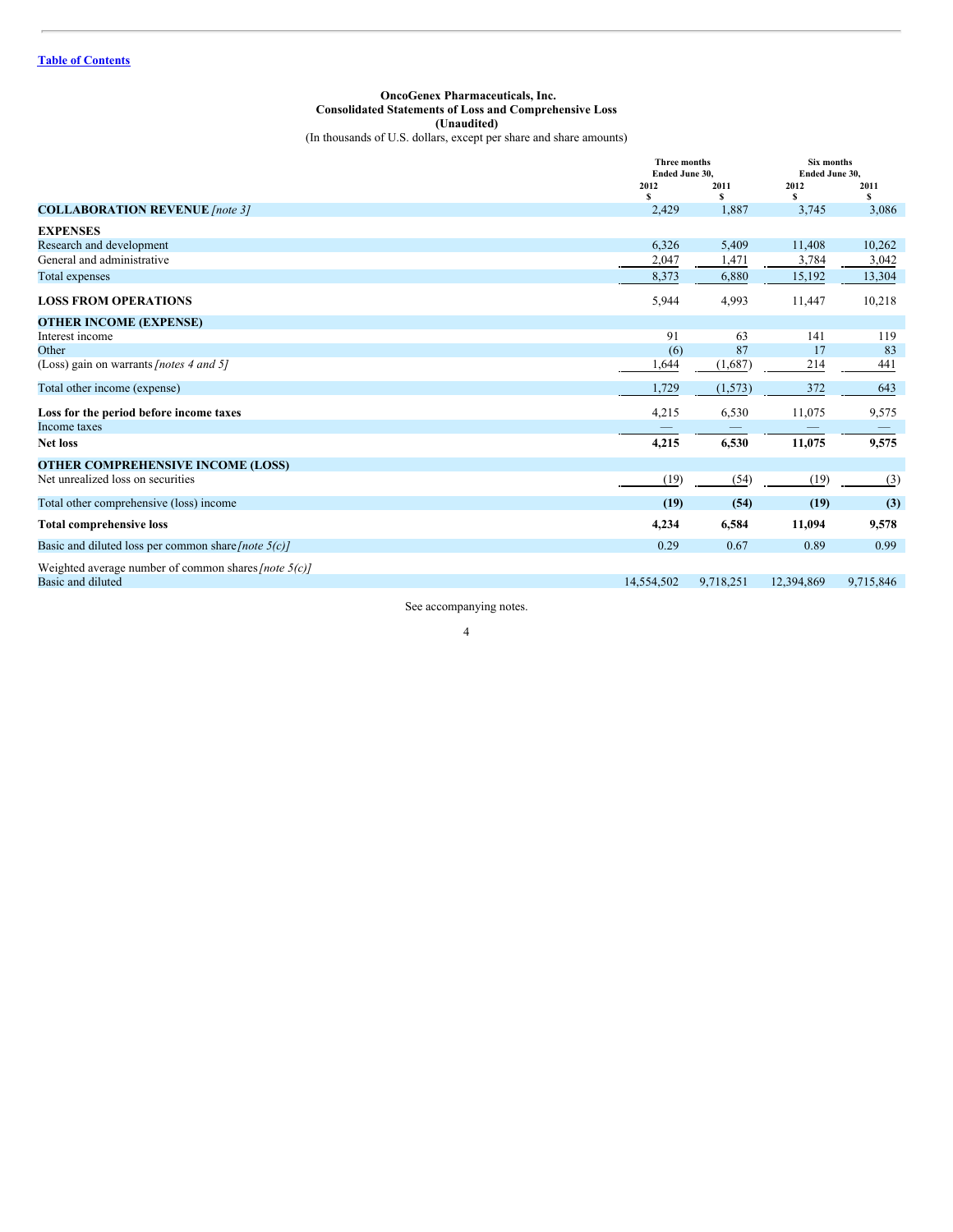## <span id="page-4-0"></span>**OncoGenex Pharmaceuticals, Inc. Consolidated Statements of Cash Flows (Unaudited)** (In thousands of U.S. dollars)

|                                                                |           | Six months ended<br><b>June 30,</b> |
|----------------------------------------------------------------|-----------|-------------------------------------|
|                                                                | 2012      | 2011                                |
|                                                                | s         | s                                   |
| <b>OPERATING ACTIVITIES</b>                                    |           |                                     |
| Loss for the period                                            | 11,075    | 9,575                               |
| Add items not involving cash                                   |           |                                     |
| Depreciation and amortization                                  | 43        | 37                                  |
| Stock-based compensation [note $5(c)$ ]                        | 1,029     | 554                                 |
| Gain on warrants [notes 4 and 5]                               | (214)     | (440)                               |
| Changes in non-cash items                                      |           |                                     |
| Amounts receivable                                             | (144)     | (274)                               |
| Prepaid expenses                                               | (7, 154)  | 1,091                               |
| Accounts payable and accrued liabilities                       | (334)     | 750                                 |
| <b>Restricted Cash</b>                                         | 63        |                                     |
| Lease obligation                                               | (376)     | (19)                                |
| Deferred collaboration revenue                                 | (2,899)   | (1,755)                             |
| Cash used in operating activities                              | (21,061)  | (9,631)                             |
| <b>FINANCING ACTIVITIES</b>                                    |           |                                     |
| Proceeds from exercise of stock options                        | 114       | 91                                  |
| Proceeds from issuance of common shares, net of issuance costs | 53,777    |                                     |
| Cash provided by financing activities                          | 53,891    | 91                                  |
| <b>INVESTING ACTIVITIES</b>                                    |           |                                     |
| Proceeds from sale of investments                              | 26,905    | 51,259                              |
| Purchase of investments                                        | (74, 302) | (44, 222)                           |
| Purchase of property and equipment                             | (89)      | (68)                                |
| Cash provided by (used in) investing activities                | (47, 486) | 6,969                               |
| Effect of exchange rate changes on cash and cash equivalents   | (19)      | (86)                                |
| Decrease in cash and cash equivalents during the period        | (14,675)  | (2,657)                             |
| Cash and cash equivalents, beginning of the period             | 28,517    | 23,533                              |
| Cash and cash equivalents, end of the period                   | 13,842    | 20,876                              |
| Supplemental cash flow information                             |           |                                     |
| Property and equipment acquired under lease obligation         |           | 90                                  |

See accompanying notes.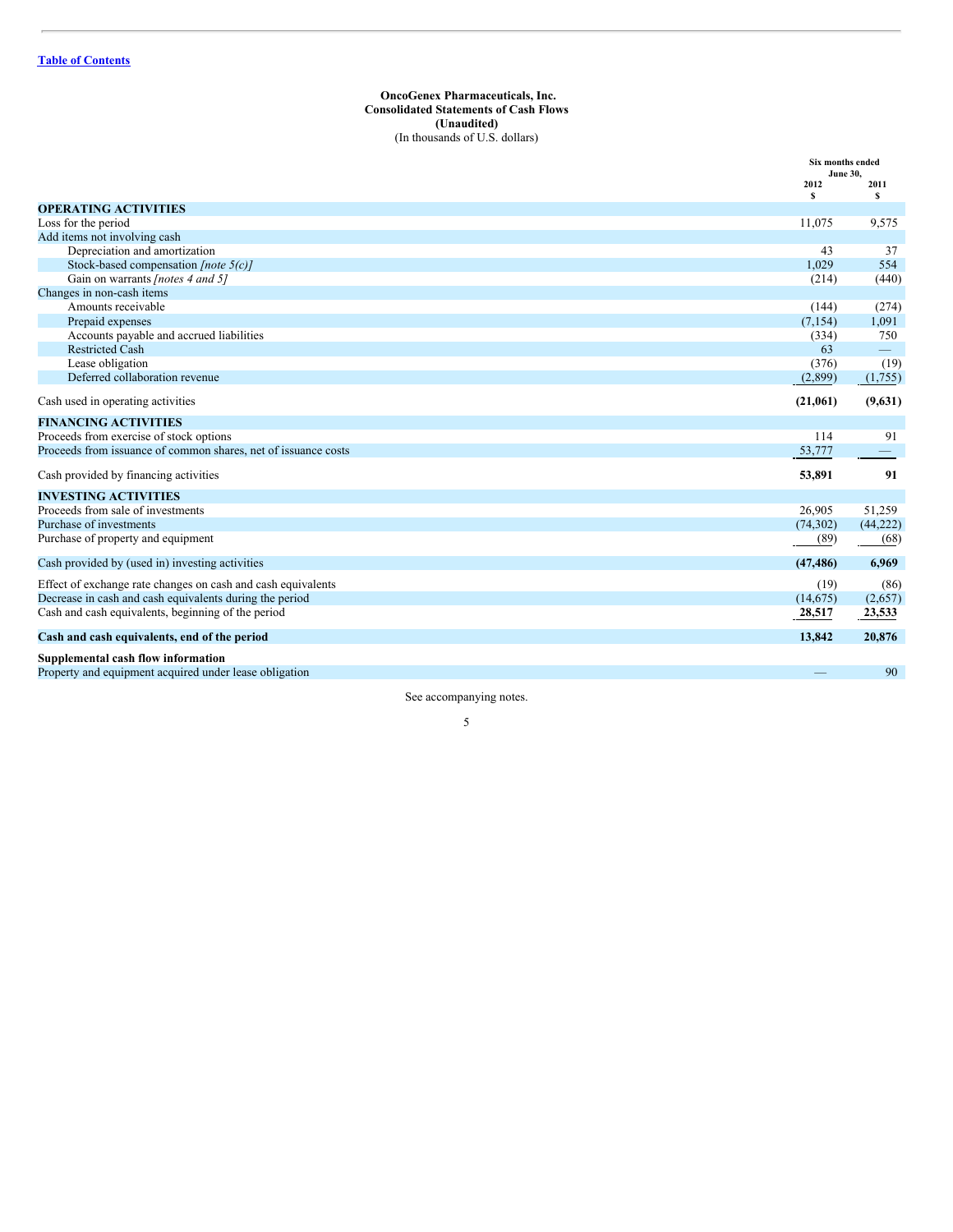## <span id="page-5-0"></span>**OncoGenex Pharmaceuticals, Inc. Notes to Consolidated Financial Statements (Unaudited)**

## **1. NATURE OF BUSINESS AND BASIS OF PRESENTATION**

OncoGenex Pharmaceuticals, Inc. (the "Company" or "OncoGenex") is committed to the development and commercialization of new therapies that address treatment resistance in cancer patients. The Company was incorporated in the state of Delaware and, together with its subsidiaries, has a facility in Bothell, Washington and an office in Vancouver, British Columbia (Canada).

The unaudited financial statements have been prepared in accordance with generally accepted accounting principles in the United States for interim financial information and with the instructions to Form 10-Q. Accordingly, they do not include all of the information and footnotes required to be presented for complete financial statements. The accompanying unaudited consolidated financial statements reflect all adjustments (consisting only of normal recurring items) which are, in the opinion of management, necessary for a fair presentation of the results for the interim periods presented. The accompanying consolidated Balance Sheet at December 31, 2011 has been derived from the audited consolidated financial statements included in the Company's Annual Report on Form 10-K for the year then ended. The unaudited consolidated financial statements and related disclosures have been prepared with the assumption that users of the interim financial information have read or have access to the audited consolidated financial statements for the preceding fiscal year. Accordingly, these financial statements should be read in conjunction with the audited consolidated financial statements and the related notes thereto included in the Annual Report on Form 10-K for the year ended December 31, 2011 and filed with the United States Securities and Exchange Commission ("SEC") on March 8, 2012.

The consolidated financial statements include the accounts of OncoGenex and the Company's wholly owned subsidiary, OncoGenex Technologies Inc., or OncoGenex Technologies. All intercompany balances and transactions have been eliminated.

## **2. ACCOUNTING POLICIES**

## **Accounting for Restricted Stock Awards**

The Company grants restricted stock awards that generally vest and are expensed over a four-year period. In 2012, the Company also granted restricted stock awards that vest in conjunction with certain performance conditions to certain executive officers and key employees. At each reporting date, the Company evaluates whether achievement of the performance conditions is probable. Compensation expense is recorded over the appropriate service period based upon the Company's assessment of accomplishing each performance provision or the occurrence of other events which may have caused the awards to accelerate and vest.

## **Recently Adopted Accounting Policies**

In December 2011, the FASB issued ASU No. 2011-12, "Comprehensive Income." This ASU defers the effective date for amendments to the presentation of reclassification of items out of accumulated other comprehensive income in ASU No. 2011-05. The amendments are being made to allow the FASB time to redeliberate whether to present on the face of the financial statements the effects of reclassifications out of accumulated other comprehensive income on the components of net income and other comprehensive income for all periods presented. While the FASB is considering the operational concerns about the presentation requirements for reclassification adjustments and the needs of financial statement users for additional information about reclassification adjustments, entities should continue to report reclassifications out of accumulated other comprehensive income consistent with the presentation requirements in effect before Update 2011-05.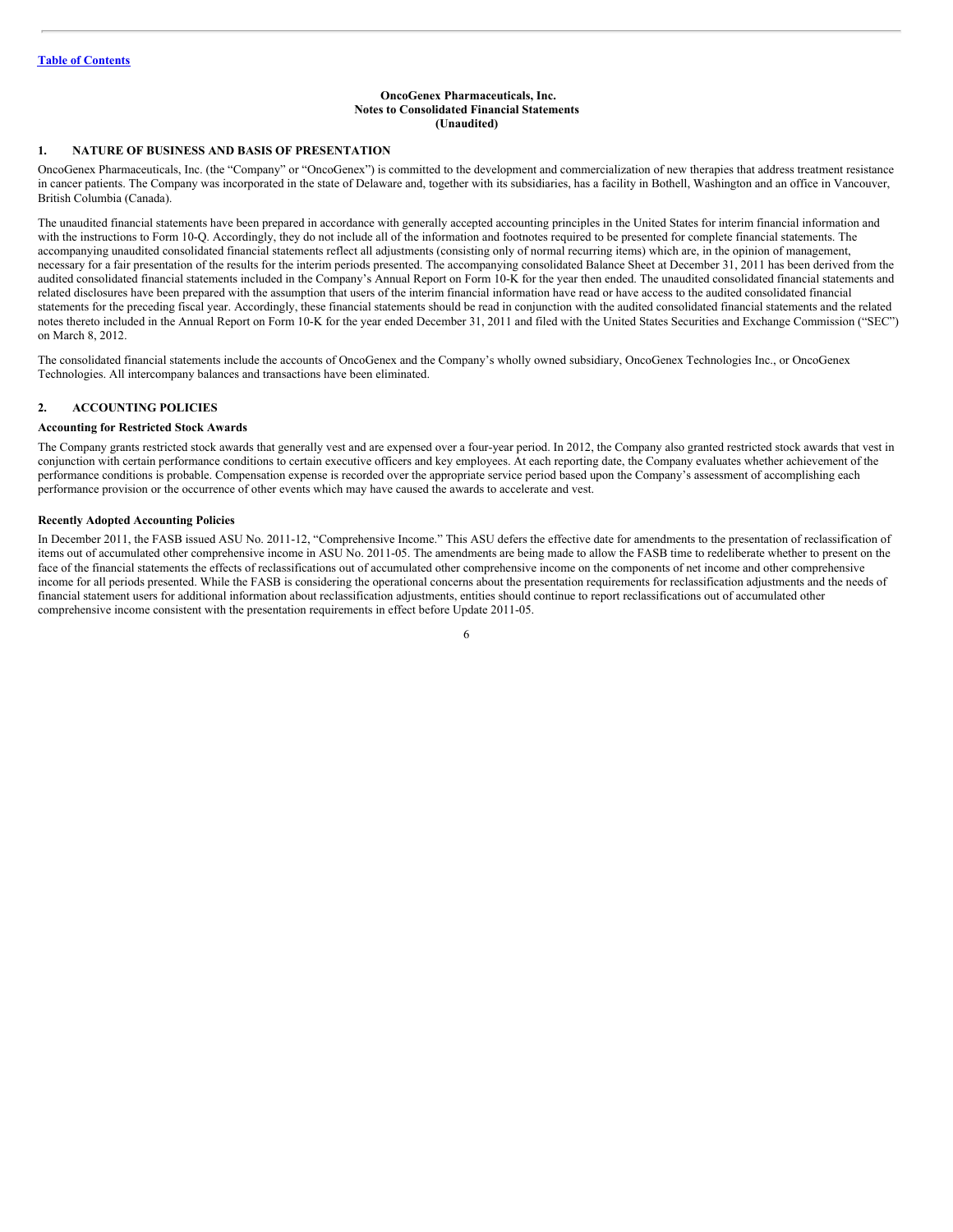All other requirements in ASU 2011-05 are not affected by this ASU, including the requirement to report comprehensive income either in a single continuous financial statement or in two separate but consecutive financial statements. Public entities are required to apply these requirements for fiscal years, and interim periods within those years, beginning after December 15, 2011. The Company adopted this standard on a prospective basis beginning in the quarter ended March 31, 2012. The adoption of this standard did not have a significant impact on the Company's financial position or results of operations.

In May 2011, the FASB issued ASU No. 2011-04, "Fair Value Measurement." This ASU clarifies the concepts related to highest and best use and valuation premise, blockage factors and other premiums and discounts, the fair value measurement of financial instruments held in a portfolio and of those instruments classified as a component of shareowners' equity. The guidance includes enhanced disclosure requirements about recurring Level 3 fair value measurements, the use of nonfinancial assets, and the level in the fair value hierarchy of assets and liabilities not recorded at fair value. The provisions of this ASU are effective prospectively for interim and annual periods beginning on or after December 15, 2011. The Company adopted this standard on a prospective basis beginning in the quarter ended March 31, 2012. The adoption of this standard did not have a significant impact on the Company's financial position or results of operations.

## **3. COLLABORATION AGREEMENT**

On December 20, 2009, the Company, through its wholly-owned subsidiary, OncoGenex Technologies, entered into a Collaboration Agreement with Teva Pharmaceutical Industries Ltd., or Teva, for the development and global commercialization of custirsen (and related compounds), a pharmaceutical compound designed to inhibit the production of clusterin, a protein the Company believes is associated with cancer treatment resistance, or the Licensed Product. Under the Collaboration Agreement, Teva paid the Company upfront payments in the aggregate amount of \$50 million, acquired \$10 million of the Company's common stock at a premium under a separate Stock Purchase Agreement and has agreed to pay up to \$370 million upon the achievement of developmental and commercial milestones and royalties at percentage rates ranging from the mid-teens to mid-twenties on net sales, depending on aggregate annual net sales of the Licensed Product.

Under the Stock Purchase Agreement, Teva's \$10 million equity investment in the Company was made at a 20% premium to a thirty-day average closing price, resulting in the issuance of 267,531 of the Company's common shares purchased at a price of \$37.38 per share. The 20% share premium was included as consideration for the custirsen license and was included in Collaboration Revenue.

In connection with the Collaboration Agreement and pursuant to the terms of agreements between the Company and Isis Pharmaceuticals, Inc., or Isis, relating to custirsen, the Company paid Isis \$10 million which was recorded as research and development expense in 2009. The Company also paid approximately \$0.3 million to the University of British Columbia, or UBC, pursuant to the terms of their license agreement relating to custirsen, which has been recorded as research and development expense in 2009. Pursuant to the terms of the agreements, the Company anticipates that it would be required to pay third parties 31% of any milestone payments that are not based on a percentage of net sales of the Licensed Product. Pursuant to the terms of these agreements, the Company anticipates it will pay royalties to third-parties of 4.88% to 8.00% of net sales, unless the Company's royalties are adjusted for competition from generic compounds, in which case royalties to third parties will also be subject to adjustment on a country-by-country basis. Certain third-party royalties are tiered based on the royalty rate received by the Company. Minimum royalty rates payable by the Company assume certain third-party royalties are not paid at the time that the Licensed Product is marketed due to the expiration of patents held by such third parties. Maximum royalty rates assume all third-party royalty rates currently in effect continue in effect at the time the Licensed Product is marketed. No milestones were due in 2011 and the Company does not anticipate making any royalty payments to Isis in 2012.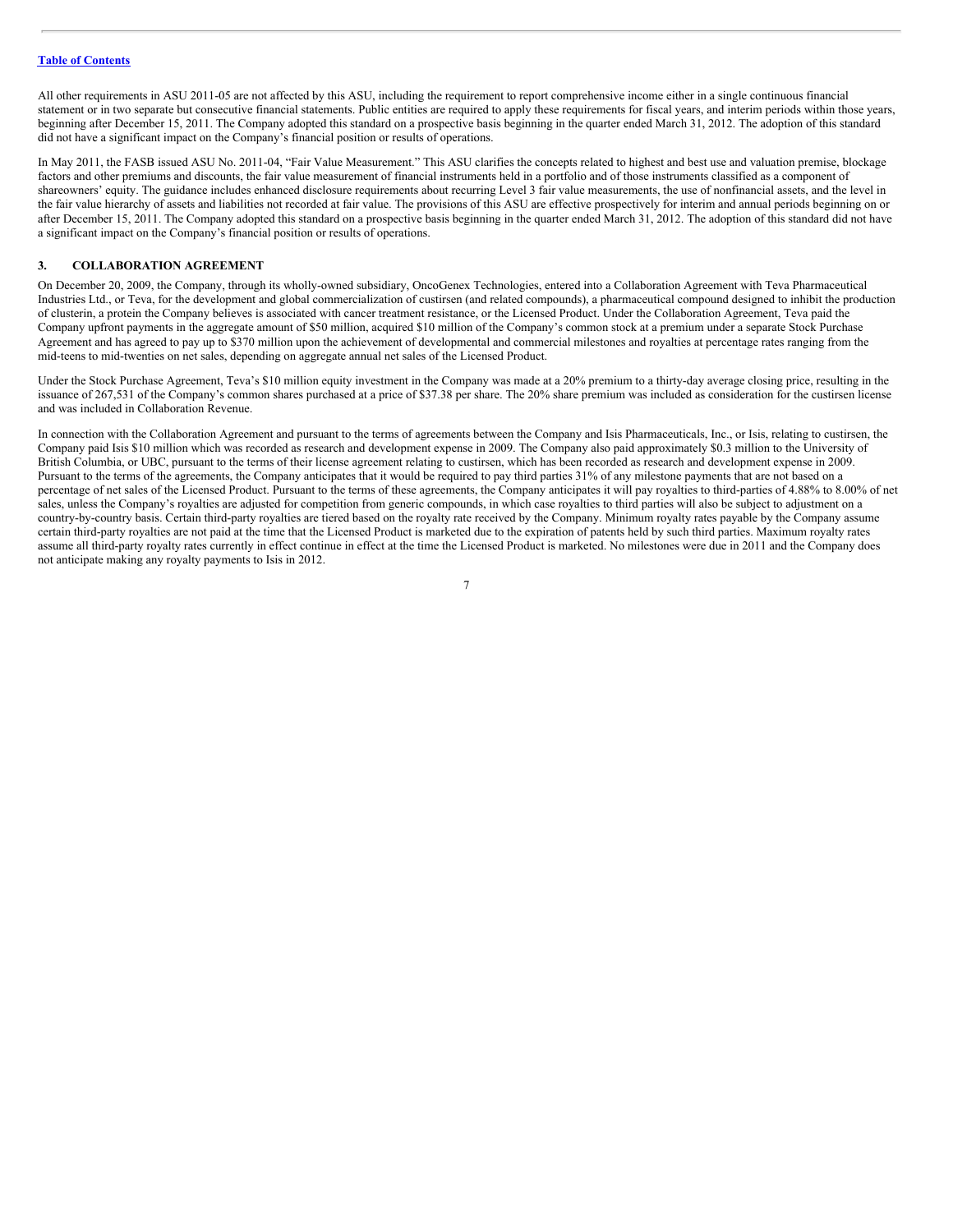Teva has the exclusive worldwide right and license to develop and commercialize products containing custirsen and related compounds. The Company has an option to copromote any Licensed Product in the United States and Canada.

Teva is responsible for all costs relating to product commercialization including costs incurred in relation to the Company's co-promotion option, except for start-up costs in advance of commercialization.

On March 6, 2012, OncoGenex Technologies and Teva entered into an amendment to the Collaboration Agreement, or the Collaboration Agreement Amendment. Under the Collaboration Agreement Amendment, OncoGenex Technologies and Teva revised the clinical development plan, or Amended Clinical Development Plan, under which the following three phase 3 clinical trials have been or are expected to be initiated:

- The ongoing phase 3 clinical trial, referred to as the SYNERGY trial, or SYNERGY, to evaluate a survival benefit for custirsen in combination with first-line docetaxel treatment in patients with castrate resistant prostate cancer, or CRPC.
- A phase 3 clinical trial, referred to as the AFFINITY trial, or AFFINITY, to evaluate a survival benefit for custirsen in combination with cabazitaxel treatment as second-line chemotherapy in patients with CRPC. This trial will be conducted in lieu of the phase 3 clinical trial, referred to as SATURN, which was designed to evaluate a durable pain palliation benefit for custirsen in combination with cabazitaxel or docetaxel as second-line chemotherapy in patients with CRPC. The Company started closing down the SATURN trial in the first quarter of 2012.
- A phase 3 clinical trial, referred to as the ENSPIRIT trial, or ENSPIRIT, to evaluate a survival benefit for custirsen in combination with docetaxel as second-line chemotherapy in patients with non-small cell lung cancer, or NSCLC.

Teva will be responsible for conducting any other studies and development work necessary to obtain required regulatory approvals. The Company may assume some of these activities if assigned by the joint steering committee. Teva will be responsible for all such costs. The joint steering committee will oversee the development and regulatory approval of any Licensed Product. The Company may terminate its participation in the joint steering committee at any time.

Funding responsibilities for the Clinical Development Plan will be allocated as follows:

- The Company will be required to spend \$30 million in direct and indirect development costs, and
- Teva will fund all other expenses under the Clinical Development Plan.

The Collaboration Agreement will remain in effect, on a country-by-country basis, until the expiration of the obligation of Teva to pay royalties on sales of the Licensed Product in such country (or earlier termination under its terms). After the completion of all three phase 3 clinical trials set forth in the Clinical Development Plan, or upon early termination due to a material adverse change in the Company's patent rights related to custirsen or safety issues or "futility" as defined in the Collaboration Agreement, Teva may terminate the Collaboration Agreement at its sole discretion upon three months' notice if notice is given prior to regulatory approval of a Licensed Product and upon six months' notice if notice is given after such regulatory approval. If Teva terminates the Collaboration Agreement for any reasons other than an adverse change in custirsen patent rights, safety issues or "futility" determination as previously described, it will remain responsible for paying for any remaining costs of all three phase 3 clinical trials, except for specified development expenses that are the responsibility of the Company. Either party may terminate the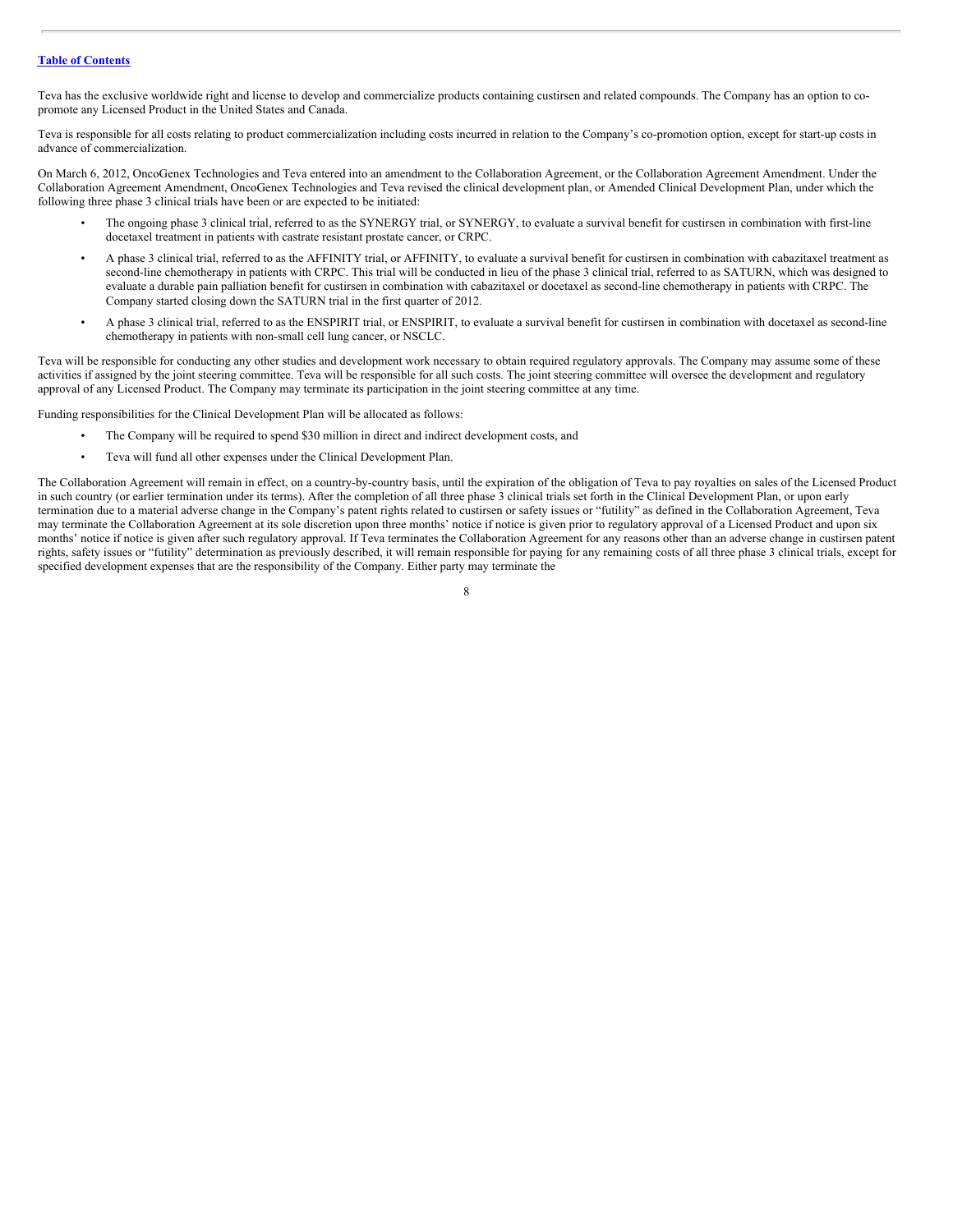Collaboration Agreement for an uncured material breach by the other party, unless such breach is not curable, in which case the agreement may not be terminated unless the other party fails to use commercially reasonable efforts to prevent a similar subsequent breach. Either party also may terminate the Collaboration Agreement upon the bankruptcy of either party. If the Collaboration Agreement is terminated by the Company for other than an uncured material breach by Teva, the Company will pay Teva a royalty on sales of Licensed Products. The percentage rates of such royalties (which are in the single digits) vary depending on whether termination occurs prior to the first regulatory approval in the United States or a primary European Market or after one of these approvals. These royalties would expire on a country-by-country basis on the earlier of ten years after the first commercial sale of a Licensed Product or certain thresholds related to generic competition.

In the event of a change of control of the Company, within 90 days of the change of control, Teva may terminate the joint steering committee at its sole discretion, terminate the co-promotion option at its sole discretion if the option has not been exercised by the Company or, if exercised, but not yet executed by the Company, or terminate the copromotion option if in its commercially reasonable opinion co-promotion with the Company's successor would be materially detrimental to Teva's interests.

Revenue for the three and six months ended June 30, 2012 was \$2.4 million and \$3.7 million, respectively, which consists of partial recognition of deferred Collaboration Revenue representing OncoGenex's contribution to the custirsen phase 3 development plan under the Collaboration Agreement with Teva and custirsen manufacturing costs and certain other preclinical and clinical trial costs incurred by OncoGenex in the three and six months ended June 30, 2012. As of June 30, 2012, a remaining balance of \$15.4 million of the up-front payment was recorded in deferred Collaboration Revenue, and \$0.5 million included in Amounts Receivable related to reimbursable costs. Revenue for the three and six months ended June 30, 2011 was \$1.9 million and \$3.1 million, respectively, as a result of the Collaboration Agreement with Teva. Management currently expects that all remaining Current Deferred Collaboration Revenue will be recognized as Collaboration Revenue by the fourth quarter of 2012.

#### **4. FAIR VALUE MEASUREMENTS**

With the adoption of ASC 820 "Fair Value Measurements and Disclosures", beginning January 1, 2008, assets and liabilities recorded at fair value in the balance sheets are categorized based upon the level of judgment associated with the inputs used to measure their fair value. For certain of the Company's financial instruments including amounts receivable and accounts payable the carrying values approximate fair value due to their short-term nature.

ASC 820 specifies a hierarchy of valuation techniques based on whether the inputs to those valuation techniques are observable or unobservable. In accordance with ASC 820, these inputs are summarized in the three broad level listed below:

- Level 1 Quoted prices in active markets for identical securities.
- Level 2 Other significant inputs that are observable through corroboration with market data (including quoted prices in active markets for similar securities).
- Level  $3$  Significant unobservable inputs that reflect management's best estimate of what market participants would use in pricing the asset or liability.

As quoted prices in active markets are not readily available for certain financial instruments, the Company obtains estimates for the fair value of financial instruments through independent pricing service providers.

In determining the appropriate levels, the Company performed a detailed analysis of the assets and liabilities that are subject to ASC 820.

The Company invests its excess cash in accordance with investment guidelines that limit the credit exposure to any one financial institution other than securities issued by the U.S. Government. These securities are not collateralized and mature within one year.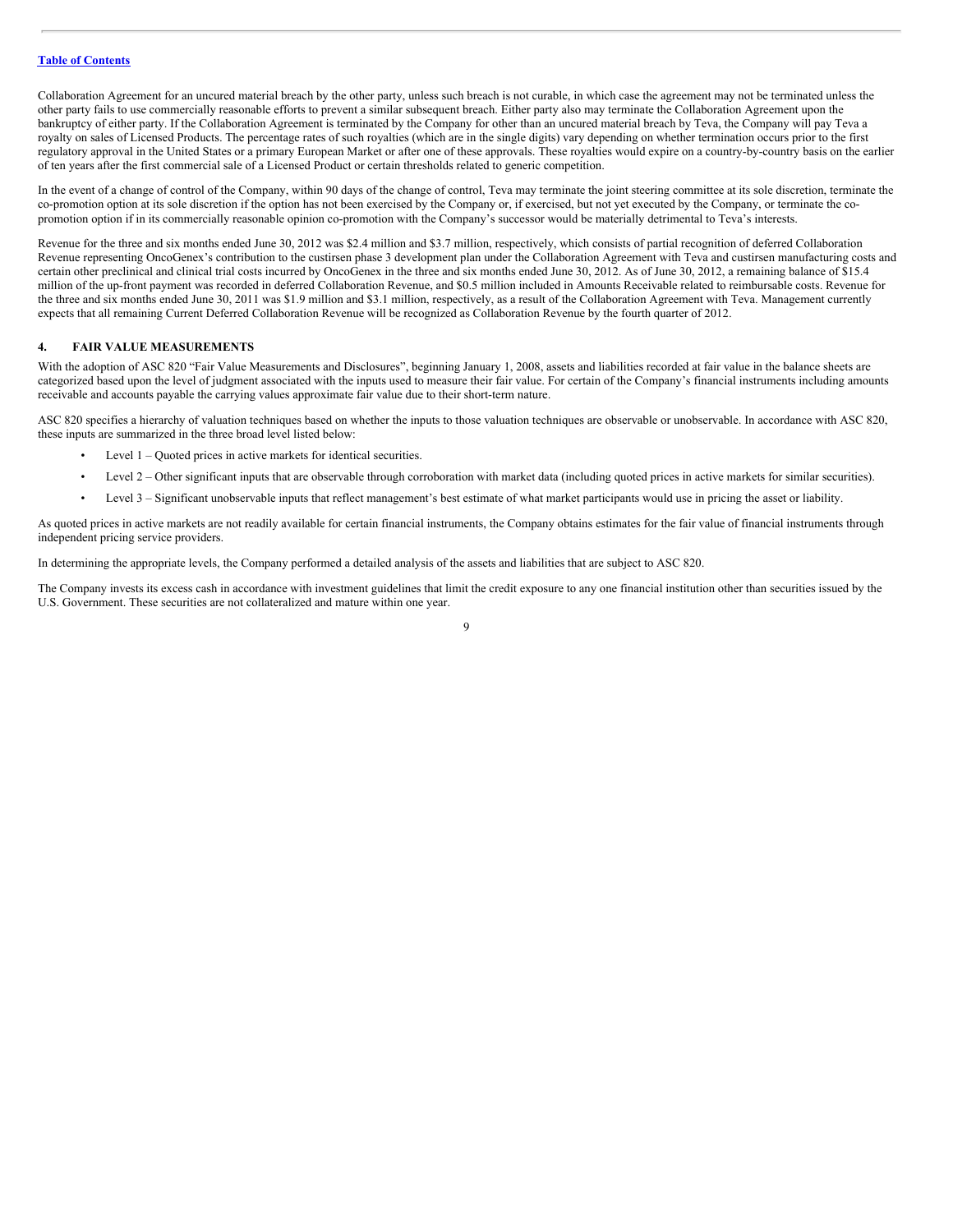A description of the valuation techniques applied to the Company's financial instruments measured at fair value on a recurring basis follows.

#### *Financial Instruments*

## *Cash*

Significant amounts of cash are held on deposit with large well established Canadian and U.S. financial institutions.

## *U.S. Government and Agency Securities*

U.S. Government Securities U.S. government securities are valued using quoted market prices. Valuation adjustments are not applied. Accordingly, U.S. government securities are categorized in Level 1 of the fair value hierarchy.

U.S. Agency Securities U.S. agency securities are comprised of two main categories consisting of callable and non-callable agency issued debt securities. Non-callable agency issued debt securities are generally valued using quoted market prices. Callable agency issued debt securities are valued by benchmarking model-derived prices to quoted market prices and trade data for identical or comparable securities. Actively traded non-callable agency issued debt securities are categorized in Level 1 of the fair value hierarchy. Callable agency issued debt securities are categorized in Level 2 of the fair value hierarchy.

#### *Corporate and Other Debt*

Corporate Bonds and Commercial Paper The fair value of corporate bonds and commercial paper is estimated using recently executed transactions, market price quotations (where observable), bond spreads or credit default swap spreads adjusted for any basis difference between cash and derivative instruments. The spread data used are for the same maturity as the bond. If the spread data does not reference the issuer, then data that reference a comparable issuer are used. When observable price quotations are not available, fair value is determined based on cash flow models with yield curves, bond or single name credit default swap spreads and recovery rates based on collateral values as significant inputs. Corporate bonds and commercial paper are generally categorized in Level 2 of the fair value hierarchy; in instances where prices, spreads or any of the other aforementioned key inputs are unobservable, they are categorized in Level 3 of the hierarchy.

The following table presents information about the Company's assets and liabilities that are measured at fair value on a recurring basis, and indicates the fair value hierarchy of the valuation techniques the Company utilized to determine such fair value:

| (in thousands)                       | Level 1                               | <b>Level 2</b>                 | Level 3 | 2012                     |
|--------------------------------------|---------------------------------------|--------------------------------|---------|--------------------------|
| <b>Assets</b>                        |                                       |                                |         |                          |
| Cash                                 | \$3,690                               | \$<br>--                       | $s =$   | \$3,690                  |
| Money market securities              | \$10,466                              | \$<br>$\overline{\phantom{m}}$ | $s =$   | \$10,466                 |
| Government securities                | S.<br>$\hspace{0.1mm}-\hspace{0.1mm}$ |                                | $s =$   | $\overline{\phantom{a}}$ |
| Corporate bonds and commercial paper | $s -$                                 | \$83,806                       | $s -$   | \$83,806                 |
|                                      | \$14,156                              | \$83,806                       | $s -$   | \$97,962                 |
| <b>Liabilities</b>                   |                                       |                                |         |                          |
| Warrants                             | $\overline{\phantom{a}}$              |                                | \$7,667 | \$7,667                  |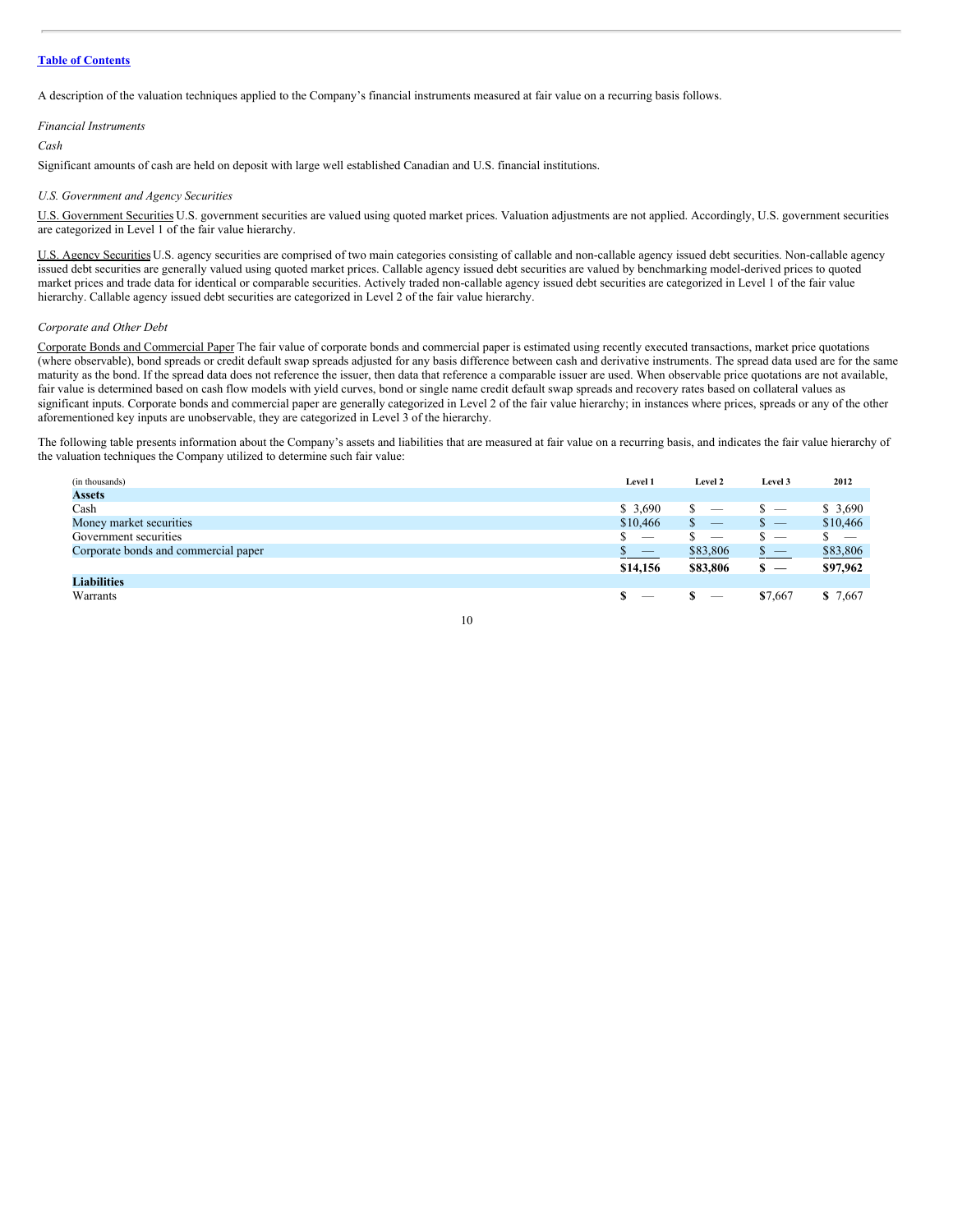Securities available-for-sale at cost or amortized cost and fair market value by contractual maturity were as follows:

|                                        | Cost or<br>Amortized | <b>Fair Market</b> |
|----------------------------------------|----------------------|--------------------|
|                                        | Cost                 | Value              |
|                                        |                      | (In thousands)     |
| June 30, 2012                          |                      |                    |
| Due in one year or less                | \$94,295             | S.<br>94,272       |
| Due after one year through three years |                      |                    |
|                                        | \$94,295             | \$94,272           |
| June 30, 2011                          |                      |                    |
| Due in one year or less                | \$74,122             | 74,090<br>S.       |
| Due after one year through three years |                      |                    |
|                                        | \$74,122             | 74,090<br>SS.      |

## Marketable securities consist of the following:

| (in thousands)                       | Amortized<br>Cost | <b>Gross</b><br><b>Unrealized</b><br>Gain | <b>Gross</b><br><b>Unrealized</b><br>Loss | <b>Estimated</b><br><b>Fair Value</b> |
|--------------------------------------|-------------------|-------------------------------------------|-------------------------------------------|---------------------------------------|
| 2012                                 |                   |                                           |                                           |                                       |
| Cash                                 | \$3,690           | S                                         |                                           | \$3,690                               |
| Money market securities              | \$10,152          |                                           |                                           | \$10,152                              |
| Cash and cash equivalents            | \$13,842          |                                           |                                           | \$13,842                              |
| Money market securities              | 314<br>\$         | \$.<br>$\qquad \qquad - \qquad \qquad$    | $\qquad \qquad -$                         | \$<br>314                             |
| <b>Restricted cash</b>               | 314<br>\$         | $\overline{\phantom{a}}$                  | _                                         | 314<br>\$                             |
| Corporate bonds and commercial paper | \$83,829          | $\mathbb{S}$                              | \$<br>(26)                                | \$83,806                              |
| <b>Short-term investments</b>        | \$83,829          | S                                         | (26)<br>S                                 | \$83,806                              |

The Company's gross realized gains and losses on sales of available-for-sale securities were not material for the three and six months ended June 30, 2012 and 2011.

All securities included in cash and cash equivalents had maturities of 90 days or less at the time of purchase. All securities included in short-term investments have maturities of within one year of the balance sheet date. The cost of securities sold is based on the specific identification method.

The Company only invests in A (or equivalent) rated securities. The Company does not believe that there are any other than temporary impairments related to its investment in marketable securities at June 30, 2012, given the quality of the investment portfolio and subsequent proceeds collected on sale of securities that reached maturity.

As of June 30, 2012, the Company recorded a \$7.7 million warrant liability. The Company reassesses the fair value of the common stock warrants at each reporting date utilizing a Black-Scholes pricing model. Inputs used in the pricing model include estimates of stock price volatility, expected warrant life and risk-free interest rate. Previously, the computation of expected volatility was based on the historical volatility of comparable companies from a representative peer group selected based on industry and market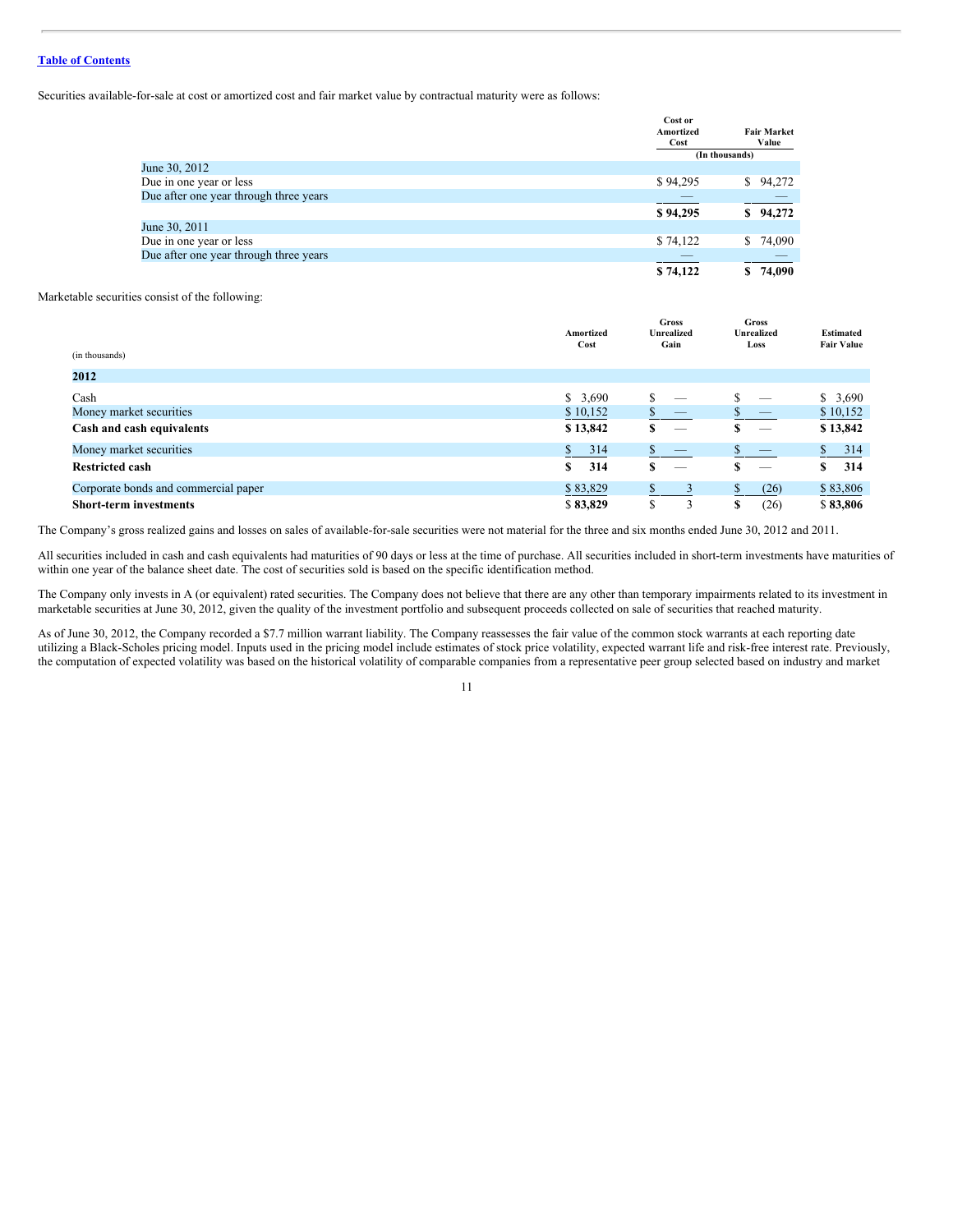capitalization as the Company did not have sufficient historical share price data subsequent to the reverse takeover of Sonus Pharmaceuticals, Inc., or Sonus, in 2008. As the Company has concluded that it now has sufficient historical share price data to estimate the volatility of the warrants, the expected volatility at June 30, 2012 was calculated based on the historical market volatility of the Company's shares. A small change in the estimates used may have a relatively large change in the estimated valuation.

The following table presents the changes in fair value of the Company's total Level 3 financial liabilities for the six months ended June 30, 2012:

|                   | Liability at |                |      |                       |  |
|-------------------|--------------|----------------|------|-----------------------|--|
|                   | December 31. | Gain (loss) on |      | Liability at June 30. |  |
| (In thousands)    | 2011         | warrants       | 2012 |                       |  |
| Warrant liability | 7.881        | 2 I °          | w    | 7,667                 |  |
|                   |              |                |      |                       |  |

## **5. COMMON STOCK**

#### **[a] Authorized**

25,000,000 authorized common shares, par value of \$0.001, and 5,000,000 preferred shares, par value of \$0.001.

## **[b] Issued and Outstanding Shares**

## *March 2012 Public Of ering*

On March 21, 2012, the Company completed a public offering of 4,165,000 shares of its common stock at a purchase price of \$12.00 per share. Pursuant to an overallotment option exercised on March 27, 2012 by the underwriters in the offering, an additional offering of 624,750 shares of its common stock were issued at a price of \$12.00 per share. The total gross offering amount from the public offering and exercise of the overallotment option was approximately \$57.5 million. The total net proceeds to the Company from the public offering and exercise of the overallotment option, after deducting underwriting discounts and commissions and other offering expenses from the sale of the shares were approximately \$53.8 million.

During the six month period ended June 30, 2012 the Company issued 33,938 common shares to satisfy stock option exercises, compared to the issuance of 24,660 common shares to satisfy stock option exercises during the six month period ended June 30, 2011.

#### **[c] Stock options**

## *2010 Performance Incentive Plan*

As of June 30, 2012 the Company has reserved, pursuant to various plans, 1,373,677 common shares for issuance upon exercise of stock options by employees, directors, officers and consultants of the Company, of which 874,231 are reserved for options currently outstanding, and 499,446 are available for future option grants.

## *Stock Option Summary*

Options vest in accordance with terms as determined by the Board of Directors of the Company, or the Board, which terms are typically four years for employee grants and one to three years for Board option grants. The expiry date for each option is set by the Board, which is typically seven to ten years. The exercise price of the options is determined by the Board, but generally will be at least equal to the fair value of the share at the grant date.

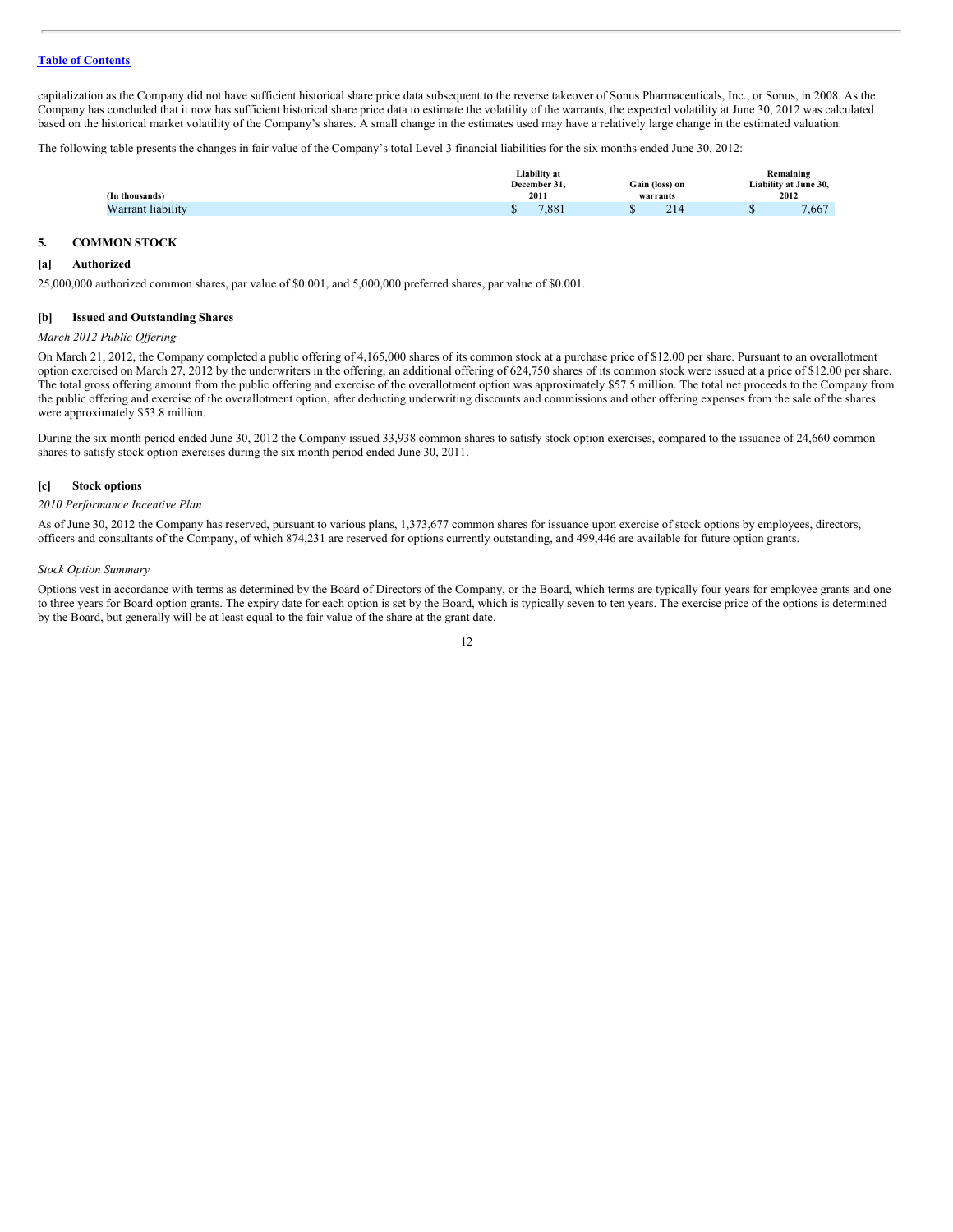Stock option transactions and the number of stock options outstanding are summarized below:

|                               | Number        |          |
|-------------------------------|---------------|----------|
|                               | of            | Weighted |
|                               | Optioned      | Average  |
|                               | Common        | Exercise |
|                               | <b>Shares</b> | Price    |
|                               | #             |          |
| Balance, December 31, 2011    | 766,328       | 9.82     |
| Option grants                 | 147,250       | 12.96    |
| Option expirations            | (868)         | 3.89     |
| Option exercises              | (33,938)      | 3.36     |
| Option forfeitures            | (4, 541)      | 15.26    |
| <b>Balance, June 30, 2012</b> | 874.231       | 10.58    |

The fair value of each stock award is estimated on the grant date using the Black-Scholes option-pricing model based on the weighted-average assumptions noted in the following table:

|                          | Six months ended<br><b>June 30,</b> |         |
|--------------------------|-------------------------------------|---------|
|                          | 2012                                | 2011    |
| Risk-free interest rates | $0.97\%$                            | 2.39%   |
| Expected dividend yield  | $0\%$                               | $0\%$   |
| Expected life            | 6 years                             | 6 years |
| Expected volatility      | 95.82%                              | 75.00%  |

The expected life was calculated based on the simplified method as permitted by the SEC's Staff Accounting Bulletin 110, Share-Based Payment. Previously, the computation of expected volatility was based on the historical volatility of comparable companies from a representative peer group selected based on industry and market capitalization because of the lack of sufficient historical share price data following the reverse takeover of Sonus in 2008. As the Company has concluded that it now has sufficient historical share price data to estimate the volatility of the Company's stock options, the expected volatility for stock options granted during 2012 was calculated based on the historical market volatility of the Company's shares. The risk-free interest rate was based on a U.S. Treasury instrument whose term is consistent with the expected life of the stock options. In addition to the assumptions above, as required under ASC 718, management made an estimate of expected forfeitures and is recognizing compensation costs only for those equity awards expected to vest.

The results for the periods set forth below included share-based compensation expense in the following expense categories of the consolidated statements of loss:

|                                       | <b>Three Months</b><br>Ended<br><b>June 30,</b> |      | <b>Six Months</b><br>Ended<br><b>June 30,</b> |      |
|---------------------------------------|-------------------------------------------------|------|-----------------------------------------------|------|
| (In thousands)                        | 2012                                            | 2011 | 2012                                          | 2011 |
|                                       |                                                 |      |                                               |      |
| Research and development              | 293                                             | 122  | 428                                           | 243  |
| General and administrative            | 416                                             | 161  | 601                                           | 311  |
|                                       |                                                 |      |                                               |      |
| <b>Total share-based compensation</b> | 709                                             | 283  | 1.029                                         | 554  |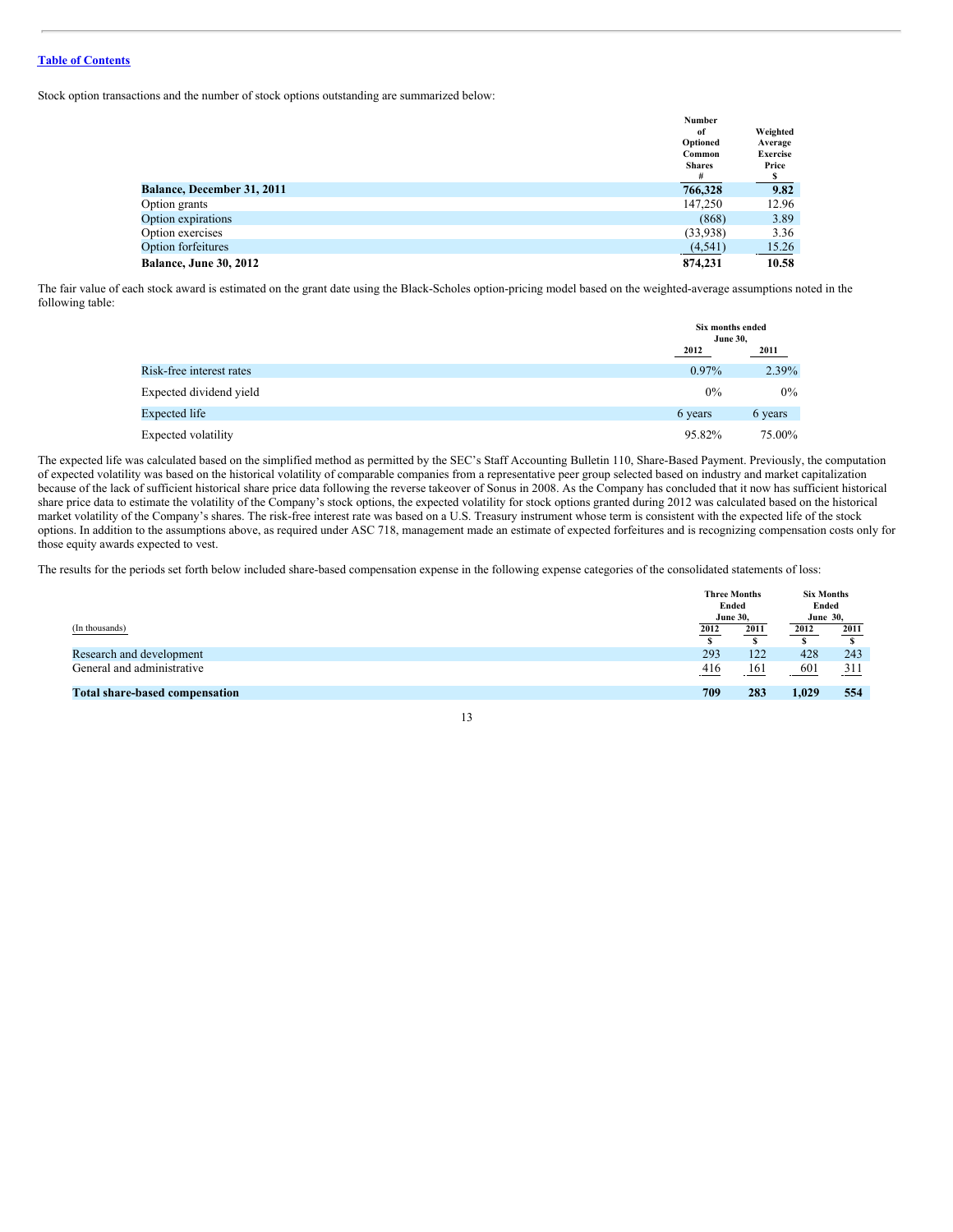As of June 30, 2012 and December 31, 2011 the total unrecognized compensation expense related to stock options granted was \$3.3 million and \$2.7 million respectively, which is expected to be recognized as expense over a period of approximately four years.

As of June 30, 2012 and December 31, 2011 a total of 2,461,532 and 2,353,629 options and warrants, respectively, have not been included in the calculation of potential common shares as their effect on diluted per share amounts would have been anti-dilutive.

## **[d] Restricted Stock Awards**

The Company grants restricted stock awards that generally vest and are expensed over a four year period. In 2012 the Company also granted restricted stock awards that vest in conjunction with certain performance conditions to certain executive officers and key employees. At each reporting date, the Company is required to evaluate whether achievement of the performance conditions is probable. Compensation expense is recorded over the appropriate service period based upon the Company's assessment of accomplishing each performance provision. For the three and six months ended June 30, 2012, \$0.2 million and \$0.2 million, respectively, was recognized related to these awards. No restricted stock awards were granted during 2011.

The following table summarizes the Company's restricted stock award activity during the six months ended June 30, 2012 and 2011:

|                              | 2012                        |                                                                | 2011                        |                                                                |
|------------------------------|-----------------------------|----------------------------------------------------------------|-----------------------------|----------------------------------------------------------------|
|                              | <b>Stock</b><br>Awards<br># | Weighted-<br>Average<br><b>Grant Date</b><br><b>Fair Value</b> | <b>Stock</b><br>Awards<br># | Weighted-<br>Average<br><b>Grant Date</b><br><b>Fair Value</b> |
| <b>Outstanding January 1</b> | _                           | _                                                              |                             | _                                                              |
| Granted                      | 164,948                     | 12.99                                                          | $\overline{\phantom{a}}$    | __                                                             |
| Vested                       | $-$                         | $-$                                                            | __                          | _                                                              |
| Forfeited and expired        | (8,000)                     | 13.00                                                          | _                           | _                                                              |
| <b>Outstanding June 30</b>   | 156,948                     | 12.99                                                          | $\overline{\phantom{a}}$    |                                                                |

As of June 30, 2012 the Company had approximately \$0.8 million in total unrecognized compensation expense related to the Company's restricted stock awards that is to be recognized over a weighted-average period of approximately 3.15 years.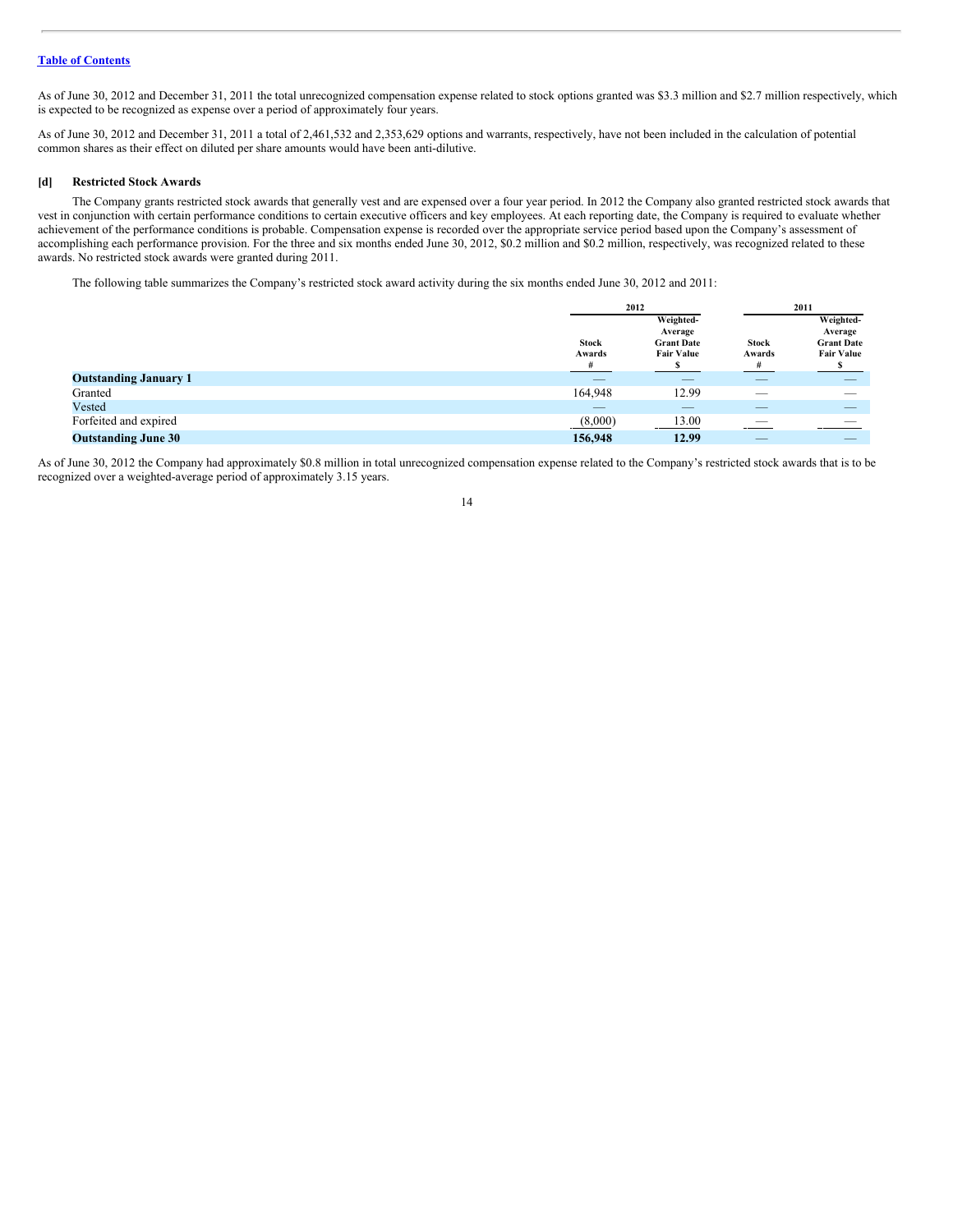## **[e] Stock Warrants**

As of June 30, 2012, there were exercisable warrants outstanding to purchase 1,587,301 shares of common stock at an exercise price of \$20 per share, expiring in October 2015. No warrants were exercised during the six months ended June 30, 2012 or six months ended June 30, 2011.

The estimated fair value of warrants issued is reassessed at each balance sheet date using the Black-Scholes option pricing model. The following assumptions were used to value the warrants on the following balance sheet dates:

| <b>Six Months Ended</b><br><b>June 30.</b> |           |
|--------------------------------------------|-----------|
| 2012                                       | 2011      |
| 0.46%                                      | 1.43%     |
| $0\%$                                      | $0\%$     |
| 3.3 years                                  | 4.3 years |
| 67.57%                                     | 76.00%    |
|                                            |           |

## **6. EXCESS LEASE LIABILITY**

On August 21, 2008, Sonus Pharmaceuticals, Inc. ("Sonus") completed a transaction ("the Arrangement") with OncoGenex Technologies Inc., ("OncoGenex Technologies") whereby Sonus acquired all of the outstanding preferred shares, common shares and convertible debentures of OncoGenex Technologies. Sonus then changed its name to OncoGenex Pharmaceuticals, Inc. Prior to the Arrangement, Sonus entered into a non-cancellable lease arrangement for office space located in Bothell, Washington, which is considered to be in excess of the Company's current requirements. The Company is currently in the process of evaluating opportunities to exit or sublet portions of the leased space. The estimated value of the liability remaining with respect to excess facilities was \$7.0 million as of December 31, 2011. In the six months ended June 30, 2012, with respect to excess facilities, \$0.3 million was amortized into income resulting in a remaining liability of \$6.7 million at June 30, 2012. The liability is computed as the present value of the difference between the remaining lease payments due less the estimate of net sublease income and expenses and has been accounted for in accordance with the then effective EITF No. 95-3, "Recognition of Liabilities in Connection with a Purchase Business Combination." This represents the Company's best estimate of the liability. Subsequent changes in the liability due to changes in estimates of sublease assumptions are recognized as adjustments to excess lease charges in future periods.

|                                            | Remaining<br>Liability at | Amortization<br>of excess | Additional<br>Liability  | Remaining<br>Liability |
|--------------------------------------------|---------------------------|---------------------------|--------------------------|------------------------|
| (In thousands)                             | <b>December 31, 2011</b>  | lease facility            | Recorded                 | at June 30, 2012       |
| Current portion of excess lease facility   | .388                      | (20)                      | $\overline{\phantom{a}}$ | 1.408                  |
| Long-term portion of excess lease facility | 5.651                     | 408                       | $\overline{\phantom{a}}$ | 5.243                  |
| Total                                      | 7.039                     | 388                       | $\overline{\phantom{a}}$ | 6.651                  |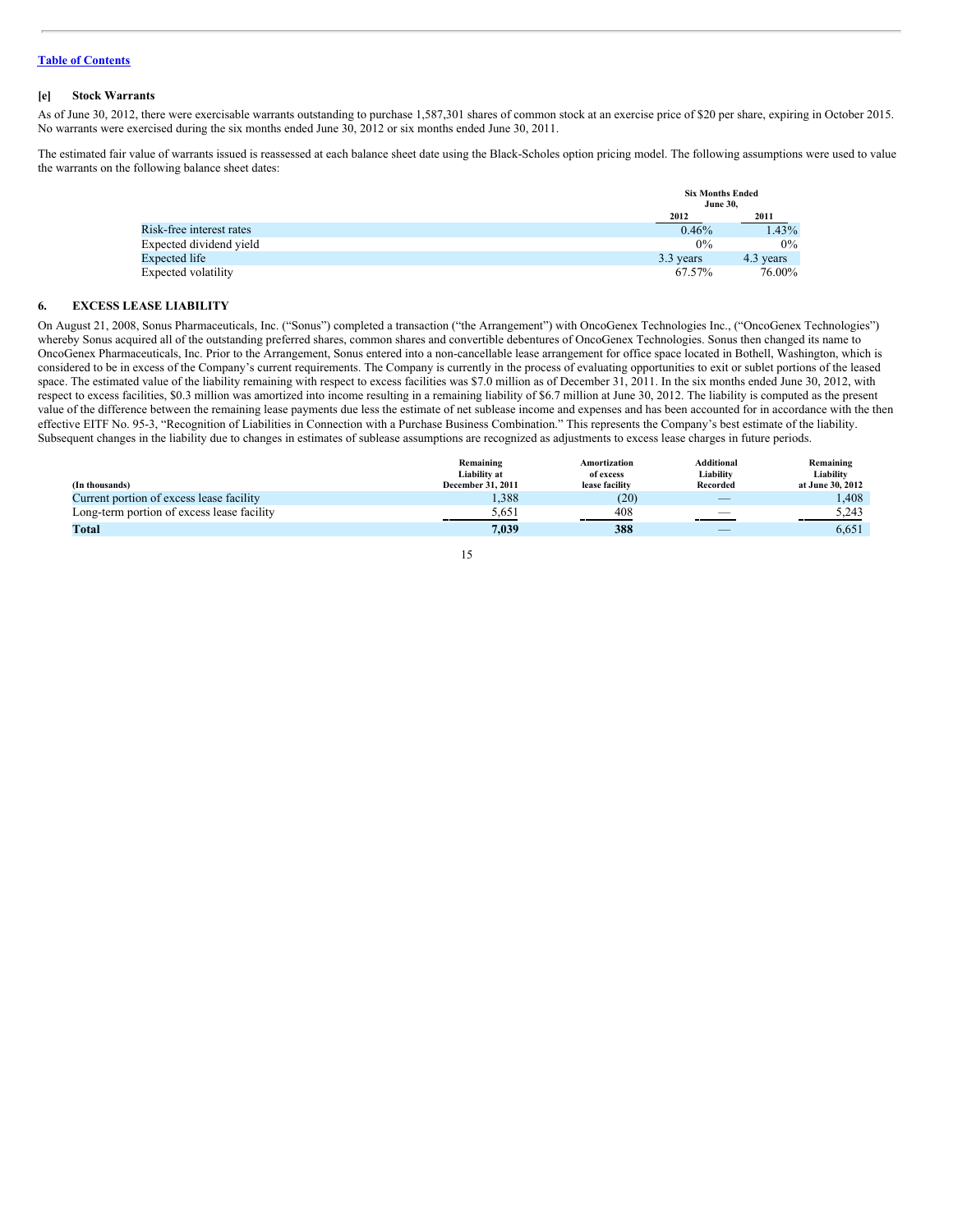## **7. COMMITMENTS AND CONTINGENCIES**

#### *Teva Pharmaceutical Industries Ltd.*

In December 2009, OncoGenex Pharmaceuticals, Inc., through its wholly-owned subsidiary, OncoGenex Technologies, entered into a Collaboration Agreement with Teva for the development and global commercialization of custirsen (and related compounds). Under the Collaboration Agreement, Teva made upfront payments in the aggregate amount of \$50 million, and may make additional payments up to \$370 million upon the achievement of developmental and commercial milestones and royalties at percentage rates ranging from the mid-teens to mid-twenties on net sales. Teva also acquired \$10 million of the Company's common stock at a premium under a separate Stock Purchase Agreement. The Company is required to contribute \$30 million in direct and indirect costs towards the Clinical Development Plan. As of June 30, 2012, \$14.6 million of these costs have been incurred by OncoGenex, resulting in a remaining funding responsibility of \$15.4 million which has been recorded under Current Deferred Collaboration Revenue. Management currently expects that all remaining Current Deferred Collaboration Revenue will be recognized as Collaboration Revenue by the fourth quarter of 2012. Teva will fund all other expenses under the Clinical Development Plan.

Pursuant to the Collaboration Agreement, the Company agreed to collaborate with Teva in the development and global commercialization of custirsen. Teva received the exclusive worldwide right and license to develop and commercialize products containing custirsen and related compounds (the "Licensed Products"). The Company has an option to co-promote custirsen in the United States and Canada.

In addition to the development costs noted above, Teva is also responsible for all costs relating to product commercialization including costs incurred in relation to the Company's co-promotion option, except for start-up costs in advance of commercialization.

#### *Isis Pharmaceuticals Inc. and University of British Columbia*

Pursuant to license agreements the Company has with the UBC and Isis, the Company is obligated to pay milestone payments of up to CAD \$1.6 million and \$7.75 million, respectively, upon the achievement of specified product development milestones related to OGX-427 and OGX-225 and low to mid-single digit royalties on future product sales.

In addition, the Company is required to pay to Isis 30% of all non-royalty revenue (defined to mean revenue not based on net sales of products) it receives. Isis has disclosed in its SEC filings that it is entitled to receive 30% of the up to \$370 million in milestone payments the Company may receive from Teva as part of the Collaboration Agreement; however, the Company believes that certain of the milestone payments related to sales targets may qualify as royalty revenue (defined to mean revenue based on net sales of products), and therefore be subject to the lesser payment obligations. No assurance can be provided that the Company will be entitled to receive these milestone payments or, if it is, that the applicable amount payable to Isis will be less than 30%. The Company is also obligated to pay to UBC certain patent costs and annual license maintenance fees for the extent of the patent life of CAD \$8,000 per year. The Company paid Isis and UBC USD \$0.8 million and CAD \$0.1 million, respectively, in 2010 upon the initiation of a phase 2 clinical trial of OGX-427 in patients with CRPC. The Company does not anticipate making any royalty payments to Isis in 2012.

The UBC agreements have effective dates ranging from November 1, 2001 to April 5, 2005 and each agreement expires upon the later of 20 years from its effective date or the expiry of the last patent licensed thereunder, unless otherwise terminated.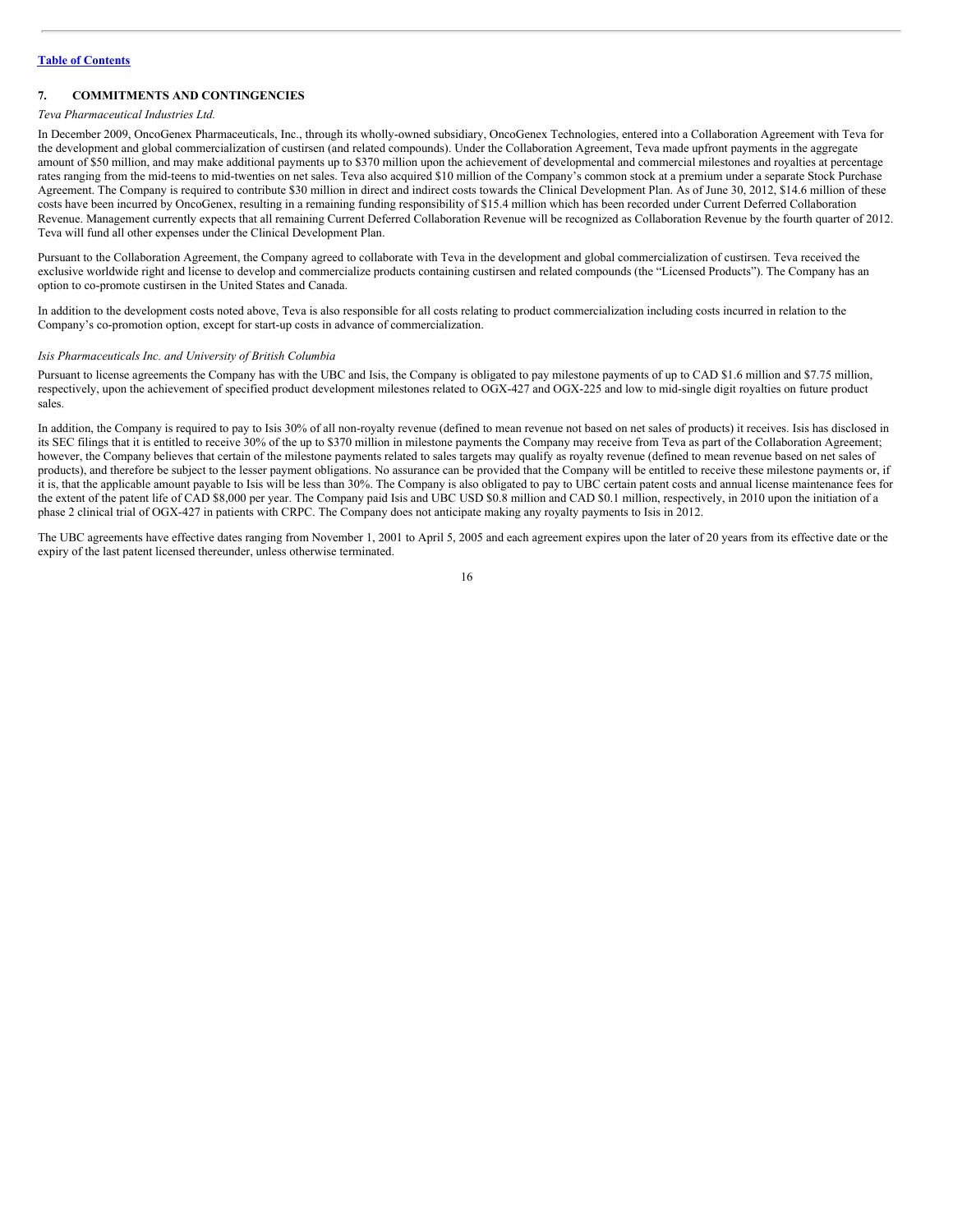Unless otherwise terminated, the Isis agreements for custirsen and OGX-427 will continue for each product until the later of 10 years after the date of the first commercial product sale, or the expiration of the last to expire of any patents required to be licensed in order to use or sell the product, unless OncoGenex Technologies abandons either custirsen or OGX-427 and Isis does not elect to unilaterally continue development. The Isis agreement for OGX-225 will continue into perpetuity unless OncoGenex Technologies abandons the product and Isis does not elect to unilaterally continue development.

To facilitate the execution and performance of the Collaboration Agreement with Teva, OncoGenex and Isis agreed to amend the Isis License Agreement and OncoGenex and UBC agreed to make a corresponding amendment to the UBC License Agreement, in each case, effective December 19, 2009 and December 20, 2009, respectively.

The amendment to the Isis License Agreement provides, among other things, that if the Company is subject to change of control with a third party, where the surviving company immediately following such change of control has the right to develop and sell the product, then (i) a milestone payment of \$20 million will be due and payable to Isis 21 days following the first commercial sale of the product in the United States; and (ii) unless such surviving entity had previously sublicensed the product and a royalty rate payable to Isis by the Company has been established, the applicable royalty rate payable to Isis will thereafter be the maximum amount payable under the Isis License Agreement. Any non-royalty milestone amounts previously paid will be credited toward the \$20 million milestone if not already paid. As a result of the \$10 million milestone payment payable to Isis in relation to the Collaboration Agreement, the remaining amount owing in the event of change of control discussed above is a maximum of \$10 million. Because the Company has now licensed the product to Teva and established a royalty rate payable to Isis, no royalty rate adjustments would apply if Teva were to acquire the Company and become the surviving company. If the \$30 million in advanced reimbursement of development activities has not been spent by OncoGenex prior to December 20, 2012, the third anniversary of the Collaboration Agreement between OncoGenex and Teva, OncoGenex will pay Isis an amount equal to 30% of any un-spent portion less \$3.5 million.

#### *Bayer HealthCare LLC*

On June 27, 2008, Sonus completed an exclusive in-licensing agreement with Bayer HealthCare LLC for the right to develop, commercialize or sublicense a family of compounds known as caspase activators presently in preclinical research. Under terms of the agreement, Sonus was granted exclusive rights to develop two core compounds for all prophylactic and therapeutic uses in humans. Additionally, Sonus was granted rights to all other non-core compounds covered under the patents for use in oncology.

Under the terms of the agreement, Bayer received an upfront license fee of \$0.5 million. The Company was obligated make annual payments to Bayer on the anniversary dates, which are referred to as Anniversary Payments, with an initial payment of \$0.1 million paid in 2008. The payments increase by \$25,000 each year until the initiation of the first phase 3 clinical trial, at which point the Anniversary Payments reset to \$0.1 million each year and increase by \$25,000 until the Company achieves either the first New Drug Application, or NDA, filing in the United States or the European Union. The Company was also obligated to pay royalties on net future product sales in addition to aggregate milestone payments of up to \$14.0 million for clinical development and regulatory milestones.

Under the terms of the agreement, the Company had the option to terminate this contract upon 60 days written notice to Bayer. On March 30, 2012, the Company exercised its option to terminate the contract in its entirety with written notice to Bayer. As a result, effective 60 days from receipt of the notice of termination by Bayer, the Company has no other obligations associated with CSP-9222.

#### *Lease Arrangements*

The Company has an operating lease agreement for office space being used in Vancouver, Canada, which expires in September 2014.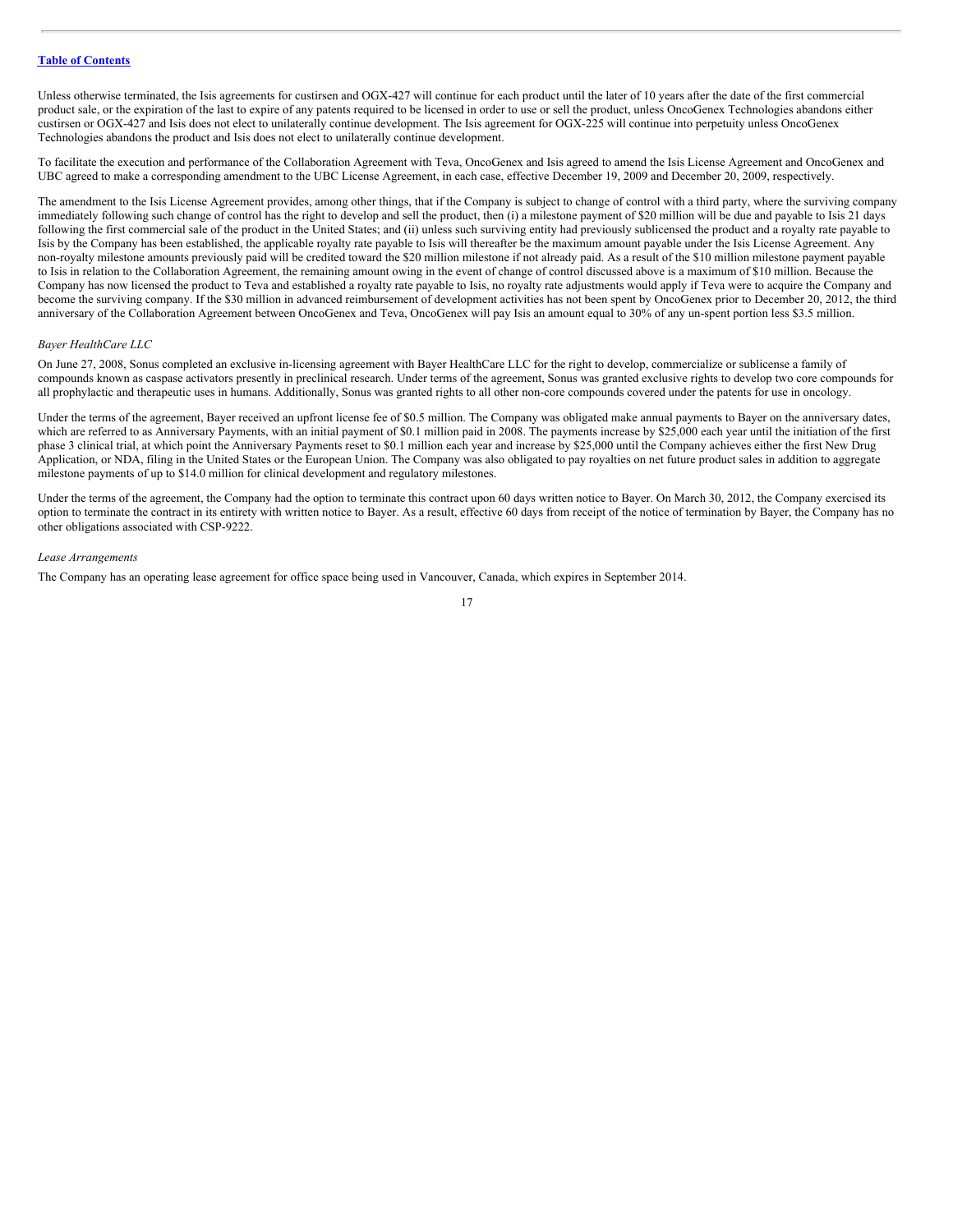Future minimum annual lease payments under the Vancouver lease are as follows (in thousands):

|       | CAD                |
|-------|--------------------|
| 2012  | \$53               |
| 2013  | \$107              |
| 2014  |                    |
| Total | $\frac{$80}{$240}$ |

In November 2006, prior to the Arrangement, Sonus entered into a non-cancellable operating lease agreement for office space in Bothell, Washington, expiring in 2017 (note 6). In connection with the lease, Sonus was required to provide a cash security deposit of approximately \$0.5 million, which is included in Other Long Term Assets. In addition, a standby letter of credit for \$0.3 million is deposited in a restricted money market account as collateral. The Company is currently in the process of evaluating opportunities to exit or sublet portions of the leased space and has recorded a liability in the excess facilities lease charge of \$6.7 million as at June 30, 2012 (note 6).

If the Company is unable to exit or sublet portions of this leased space, the future minimum annual lease payments are as follows (in thousands):

| 2012         | \$1,058  |
|--------------|----------|
| 2013         | \$2,180  |
| 2014         | \$2,246  |
| 2015         | \$2,313  |
| Remainder    | \$4,836  |
| <b>Total</b> | \$12,633 |

Consolidated rent expense relating to both the Vancouver, Canada and Bothell, Washington offices in use periods ended June 30, 2012 and 2011 was \$1.3 million and \$1.3 million respectively.

#### *Guarantees and Indemnifications*

OncoGenex indemnifies its officers and directors for certain events or occurrences, subject to certain limits, while the officer or director is or was serving at the Company's request in such capacity. The term of the indemnification period is equal to the officer's or director's lifetime.

The maximum amount of potential future indemnification is unlimited; however, the Company had obtained director and officer insurance that limits its exposure and may enable it to recover a portion of any future amounts paid. The Company believes that the fair value of these indemnification obligations is minimal. Accordingly, the Company has not recognized any liabilities relating to these obligations as of June 30, 2012.

The Company has certain agreements with certain organizations with which it does business that contain indemnification provisions pursuant to which the Company typically agrees to indemnify the party against certain types of third-party claims. The Company accrues for known indemnification issues when a loss is probable and can be reasonably estimated. There were no accruals for or expenses related to indemnification issues for any period presented.

## **8. SUBSEQUENT EVENTS**

The Company has performed an evaluation of events occurring subsequent to June 30, 2012. Based on this evaluation, no material events have occurred requiring financial statement disclosure.

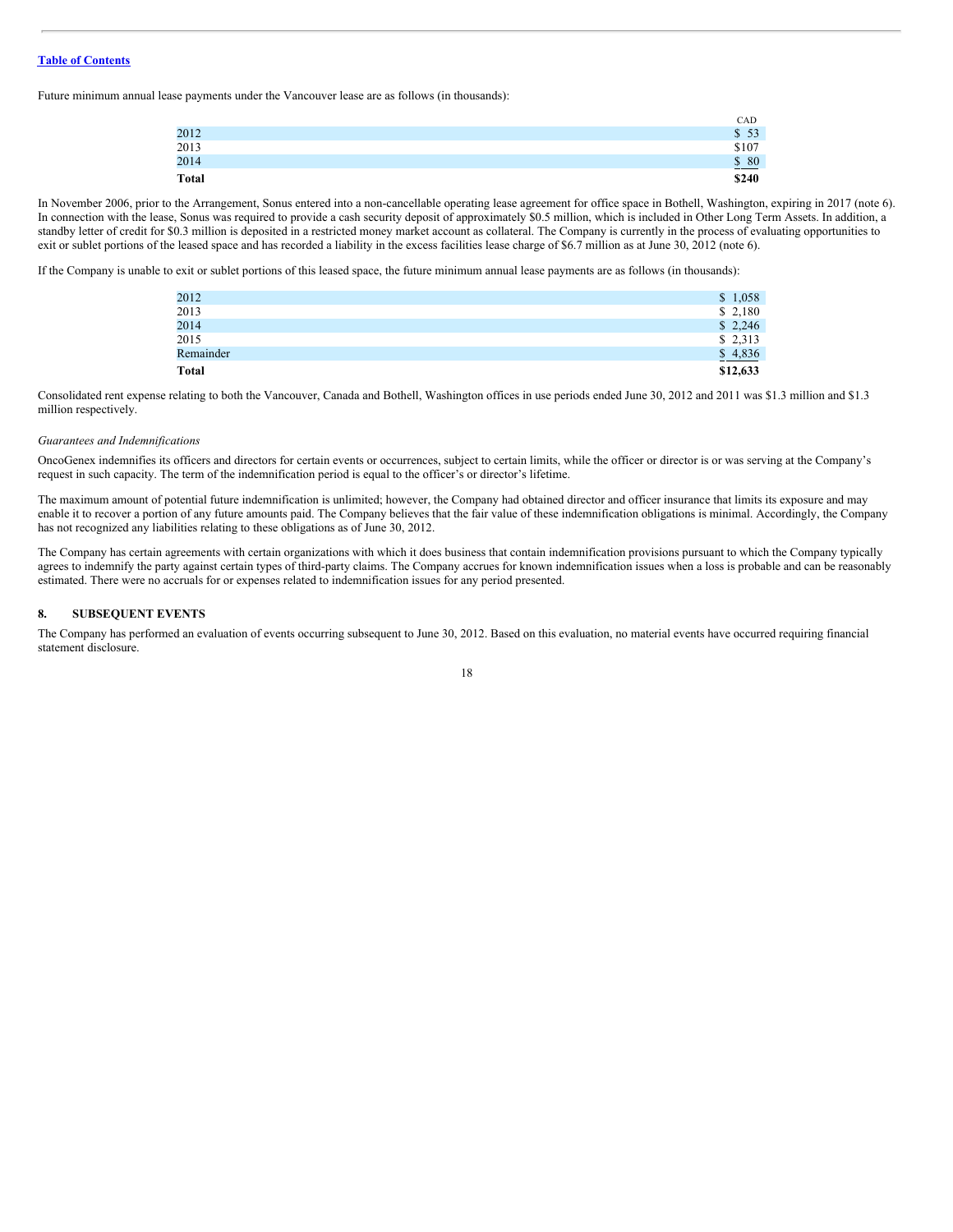## <span id="page-18-0"></span>**Item 2. Management's Discussion and Analysis of Financial Condition and Results of Operations**

## **INFORMATION REGARDING FORWARD LOOKING STATEMENTS**

This document contains "forward-looking statements" within the meaning of the Private Securities Litigation Reform Act of 1995. These forward-looking statements involve a number of risks and uncertainties. We caution readers that any forward-looking statement is not a guarantee of future performance and that actual results could differ materially from those contained in the forward-looking statement. These statements are based on current expectations of future events. Such statements include, but are not limited to, statements about future financial and operating results, plans, objectives, expectations and intentions, costs and expenses, interest rates, outcome of contingencies, financial condition, results of operations, liquidity, business strategies, cost savings, objectives of management and other statements that are not historical facts. You can find many of these statements by looking for words like "believes," "expects," "anticipates," "estimates," "may," "should," "will," "could," "plan," "intend," or similar expressions in this document or in documents incorporated by reference into this document . We intend that such forward-looking statements be subject to the safe harbors created thereby. Examples of these forward-looking statements include, but are not limited to:

- progress and preliminary and future results of clinical trials conducted by us or our collaborators;
- anticipated regulatory filings and requirements and future clinical trials conducted by us or our collaborators;
- timing and amount of future contractual payments, product revenue and operating expenses;
- market acceptance of our products and the estimated potential size of these markets; and
- our anticipated future capital requirements and the terms of any capital financing agreements.

These forward-looking statements are based on the current beliefs and expectations of our management and are subject to significant risks and uncertainties. If underlying assumptions prove inaccurate or unknown risks or uncertainties materialize, actual results may differ materially from current expectations and projections. Factors that might cause such a difference include those discussed in Item 1A "Risk Factors", as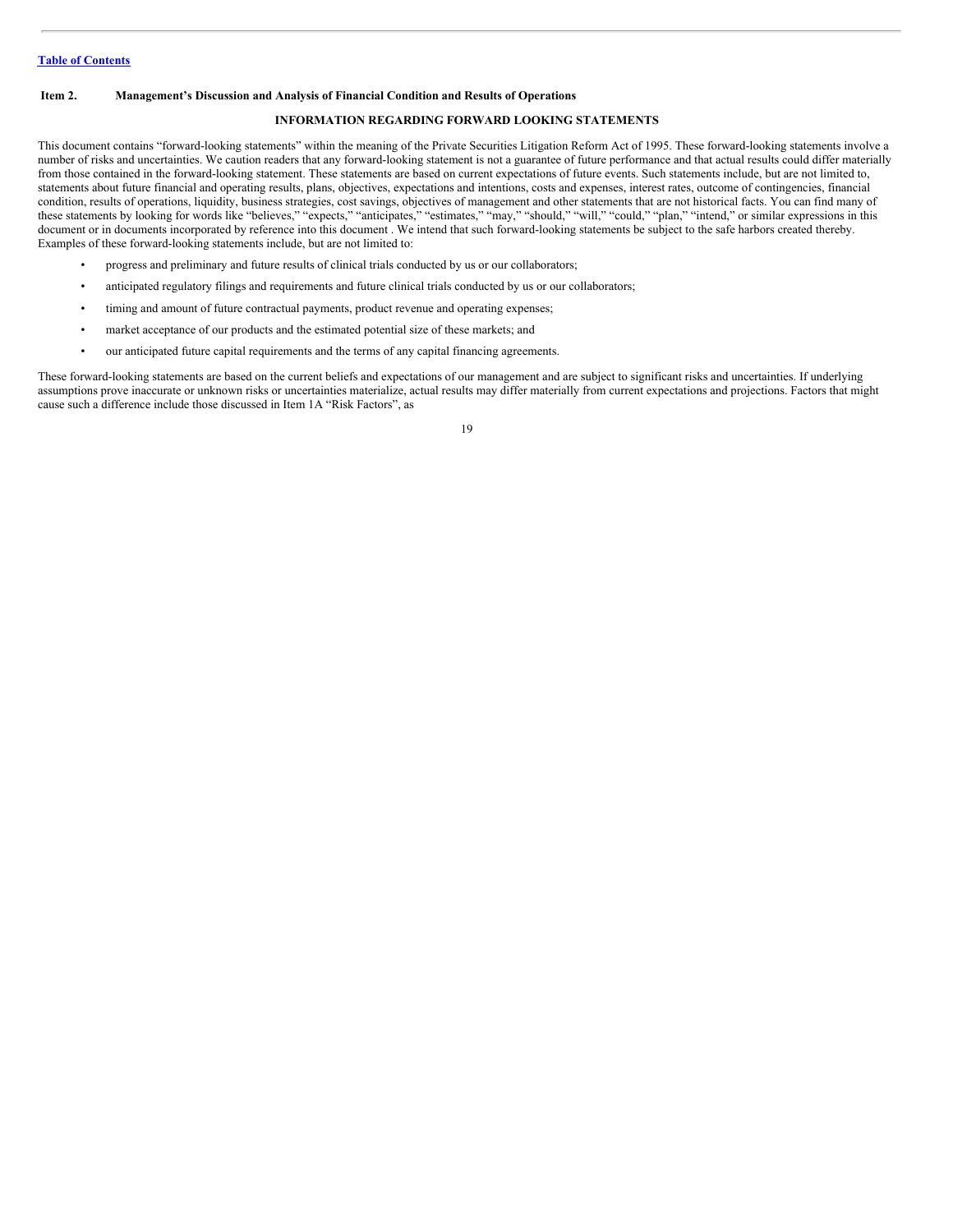well as those discussed elsewhere in the Quarterly Report on Form 10-Q. You are cautioned not to place undue reliance on these forward-looking statements, which speak only as of the date of this document or, in the case of documents referred to or incorporated by reference, the date of those documents.

All subsequent written or oral forward-looking statements attributable to us or any person acting on our behalf are expressly qualified in their entirety by the cautionary statements contained or referred to in this section. We do not undertake any obligation to release publicly any revisions to these forward-looking statements to reflect events or circumstances after the date of this document or to reflect the occurrence of unanticipated events, except as may be required under applicable U.S. securities law. If we do update one or more forward-looking statements, no inference should be drawn that we will make additional updates with respect to those or other forward-looking statements.

#### **Overview**

We are a biopharmaceutical company committed to the development and commercialization of new therapies that address treatment resistance in cancer patients. We have three product candidates in our pipeline, custirsen, OGX-427, and OGX-225, each of which has a distinct mechanism of action and represents a unique opportunity for cancer drug development. Of the product candidates in our pipeline, custirsen and OGX-427 are clinical-stage assets.

Our product candidates custirsen, OGX-427, and OGX-225 focus on mechanisms of treatment resistance in cancer patients and are designed to block the production of specific proteins that we believe promote survival of tumor cells and are over-produced in response to a variety of cancer treatments. Our aim in targeting these particular proteins is to disable the tumor cell's adaptive defenses, thereby rendering the tumor cells more susceptible to attack with a variety of cancer therapies. We believe this approach will increase survival time and improve the quality of life for cancer patients.

## *Product Candidate Custirsen*

Custirsen is our product candidate designed to inhibit the production of clusterin, an antiapoptotic, stress-induced protein we believe promotes survival of cancer cells when overexpressed in a variety of tumors. We and collaborating investigators have conducted five phase 2 clinical trials to evaluate the ability of custirsen to enhance the effects of therapy in prostate, non-small cell lung and breast cancers. Results have been presented for each of these phase 2 trials. Data from these phase 2 studies demonstrate the potential benefit of adding custirsen, a second generation antisense molecule, to existing cancer therapies.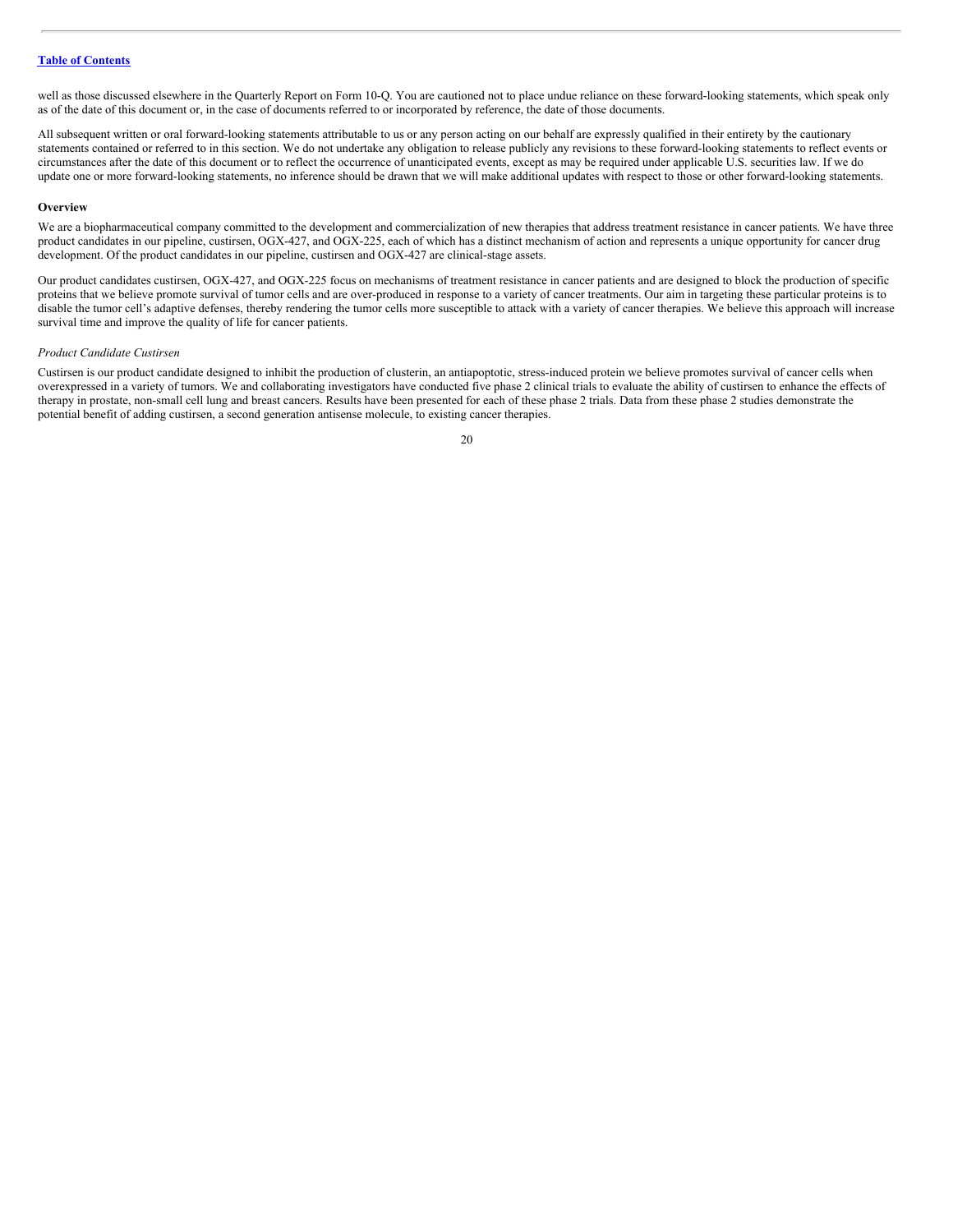In December 2009, we announced that our wholly owned subsidiary, OncoGenex Technologies Inc entered into a Collaboration and License Agreement dated December 20, 2009, or Collaboration Agreement, with Teva Pharmaceutical Industries Ltd. for the development and global commercialization of custirsen (and related compounds targeting clusterin, excluding OGX-427 and OGX-225). On March 6, 2012, OncoGenex Technologies and Teva entered into an amendment to the Collaboration Agreement, or the Collaboration Agreement Amendment. Under the Collaboration Agreement Amendment, OncoGenex Technologies and Teva revised the clinical development plan, or Amended Clinical Development Plan, under which the following three phase 3 clinical trials have been or are expected to be initiated:

- The SYNERGY Trial: The ongoing phase 3 clinical trial to evaluate a survival benefit for custirsen in combination with first-line docetaxel treatment in patients with castrate resistant prostate cancer, or CRPC. During discussions with the U.S. Food and Drug Administration, or FDA, the FDA informed us that an application supported primarily by the results of SYNERGY alone would be acceptable for submission for market approval. We expect to enroll approximately 1,000 patients in order to show a survival benefit with 90% power based on a hazard ratio of 0.75. Our expected timing of results for the survival primary endpoint is based on a pre-specified number of death events that is currently projected to occur in the fourth quarter of 2013. We currently expect to complete patient accrual in the second half of 2012.
- The AFFINITY Trial: The phase 3 clinical trial to evaluate a survival benefit for custirsen in combination with cabazitaxel treatment as second-line chemotherapy in patients with CRPC. We expect to enroll approximately 630 patients to show a survival benefit with 85% power based on a hazard ratio of 0.75, or an approximate 25% increase in survival time. We expect to initiate this phase 3 clinical trial in the second half of 2012.
- The ENSPIRIT Trial: The phase 3 clinical trial to evaluate a survival benefit for custirsen in combination with docetaxel treatment as second-line chemotherapy in patients with NSCLC. We expect to enroll approximately 1,100 patients in order to show a survival benefit with 90% power based on a hazard ratio of 0.80, or an approximate 20% increase in survival time. We expect this trial will be initiated by Teva in the second half of 2012. Two formal interim analyses are planned for stopping the trial early based on inadequate evidence of clinical benefit or futility. We will be evaluating both PFS and OS during the interim analyses. If both endpoints meet the predefined criteria for inadequate PFS clinical benefit and OS futility the trial would be stopped. The trial will not be stopped early in order to claim efficacy.

For detailed information regarding our relationship with Teva and the Collaboration Agreement, refer to the discussion under the heading "Business – License and Collaboration Agreements – Teva Pharmaceutical Industries Ltd." included in our 2011 Annual Report on Form 10-K filed on March 8, 2012.

Custirsen received Fast Track designation from the FDA for the treatment of progressive metastatic prostate cancer in combination with docetaxel. The FDA has also agreed on the design of the SYNERGY trial through the special protocol assessment process.

We have also received written, scientific advice from the European Medicines Agency, or EMA, on our development plan for custirsen for treating patients with CRPC in combination with docetaxel, which advice aligned with our development plan regarding the proposed preclinical studies and both the study design and analyses for the phase 3 SYNERGY trial. In addition, the Committee for Medicinal Products for Human Use agreed that the intended safety database would enable a sufficient qualified risk-benefit assessment for market approval.

Our phase 3 registration trials have been designed based on our phase 2 clinical results, including:

• A randomized phase 2 trial evaluating the benefit of combining custirsen with first-line docetaxel, the final results of which were published in the September 20, 2010 issue of the Journal of Clinical Oncology. Analyses indicated a survival benefit in patients treated with custirsen in combination with first-line docetaxel compared to docetaxel alone, the latter being the current standard of care for patients with advanced, progressive metastatic prostate cancer requiring initial chemotherapy.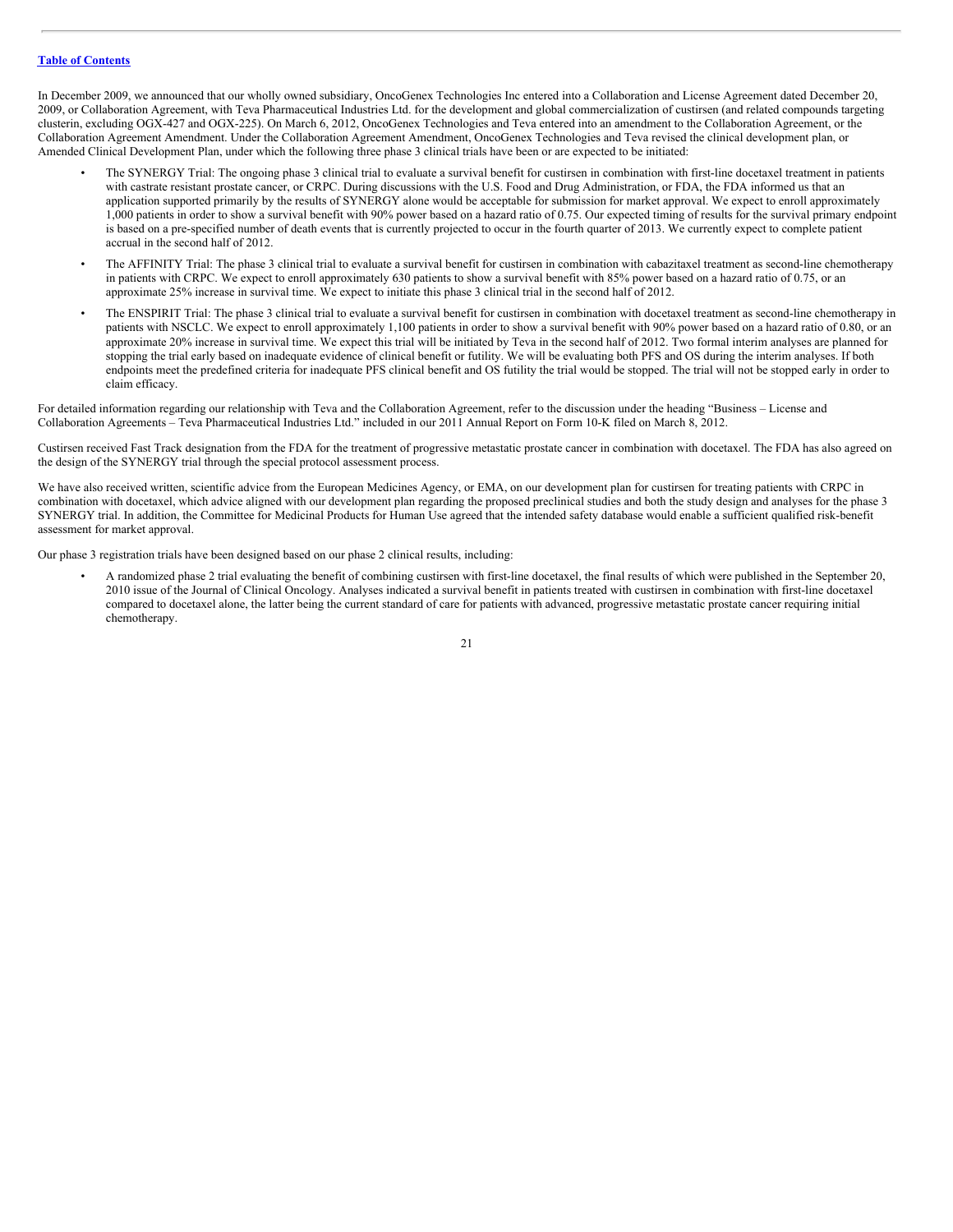In summary, the median survival was 23.8 months for patients treated with custirsen in combination with first-line docetaxel and 16.9 months for patients treated with first-line docetaxel alone, with an unadjusted hazard ratio of 0.61. These results are described in our 2011 10-K filed on March 8, 2012 under the heading "Business – Our Product Candidates – Custirsen – Summary of Results of Custirsen Phase 2 Clinical Trials". Due to the results of the phase 2 trial, the SYNERGY trial will evaluate the survival benefit of custirsen in patients treated with first-line chemotherapy.

- A phase 2 trial evaluating patients with metastatic CRPC who progressed while receiving, or within six months of completing, first-line docetaxel treatment. The median overall survival duration for the custirsen plus mitoxantrone arm was 11.5 months and for the custirsen plus docetaxel re-treatment arm was 15.8 months. Upon completion of the randomized study, an amendment allowed 25 additional patients to be treated with custirsen plus docetaxel re-treatment. The additional 25 patients had higher serum clusterin levels at enrollment than the randomized patients and the median overall survival duration for all 45 patients (20 randomized plus 25 additional patients) treated with custirsen plus docetaxel re-treatment was 12.8 months. Of the patients on this trial who had pain or were on opioids for pain control and were retreated with docetaxel as second-line treatment in combination with custirsen, approximately 50% had durable pain palliation. Pain responses in patients receiving custirsen in addition to docetaxel treatment as second-line therapy were favorable when compared to the pain responses reported for patients in the phase 3 TROPIC trial that led to the 2010 approval of cabazitaxel in the United States for patients who had previously received treatment with chemotherapy, and the abiraterone acetate phase 3 trial that led its 2011 approval in the United States for patients who had previously received treatment with chemotherapy. In the TROPIC trial, which evaluated a similar patient population for second-line chemotherapy as was evaluated in our phase 2 trial (i.e., patients who had progressed while on or soon after first-line docetaxel therapy), the pain response for cabazitaxel was 9.2% and for mitoxantrone was 7.7%. In the abiraterone acetate phase 3 trial, the proportion of patients with pain palliation among patients with a baseline pain score of four or more and at least one post-baseline pain score was 44% for patients receiving abiraterone and prednisone as compared with 27% for patients receiving prednisone and placebo. In the second half of 2012 we plan to initiate a phase 3 trial referred to as the AFFINITY trial, evaluating the survival benefit of custirsen in combination with cabazitaxel as second-line chemotherapy. We expect this trial to enroll patients who have previously received first-line docetaxel therapy.
- A phase 2 trial evaluating 81 patients with advanced NSCLC who received custirsen in combination with gemcitabine and a platinum chemotherapy (cisplatin or carboplatin) as first-line chemotherapy. The median overall survival was 14.1 months and 54% of patients survived at least one year. Thirty percent of patients who received custirsen with first-line chemotherapy survived at least two years. For comparison, published studies using a platinum-based regimen plus gemcitabine as first-line chemotherapy for advanced NSCLC reported median survivals of 8 to 11 months and one-year survival rates of 33% to 43%. Market approval for Roche's Avastin plus paclitaxel and carboplatin chemotherapy for NSCLC was based on results showing a median survival of 12.3 months compared to 10.3 months for patients treated with chemotherapy alone. Survival rates for Avastin plus chemotherapy versus chemotherapy alone were reported as 51% versus 44% at one year and 23% versus 15% at two years, respectively. In a phase 3 trial evaluating first-line treatment of NSCLC patients with either cisplatin plus pemetrexed or cisplatin plus gemcitabine, overall survival was 10.3 months for both treatment groups, however overall survival for patients treated with cisplatin and pemetrexed who had adenocarcinoma or large-cell carcinoma histology was 12.6 months and 10.4 months, respectively. Recently, we updated our clinical development program for custirsen to initiate a Phase 3 clinical trial in NSCLC. The trial, planned to begin enrollment later this year, will evaluate the potential survival benefit of custirsen in combination with docetaxel as second-line chemotherapy . Several factors contributed to the decision to conduct this trial in second-line treatment in combination with docetaxel: The NSCLC landscape is rapidly changing and gemcitabine plus cisplatin/carboplatin is not the standard or preferred first- line treatment. First-line treatment now primarily includes pemetrexed. While there is promising preclinical data for custirsen in combination with pemetrexed, an excellent safety profile and clear synergy for combining custirsen with docetaxel has been demonstrated in numerous studies in prostate and breast cancer. Docetaxel is globally recognized as a standard of care in second-line NSCLC.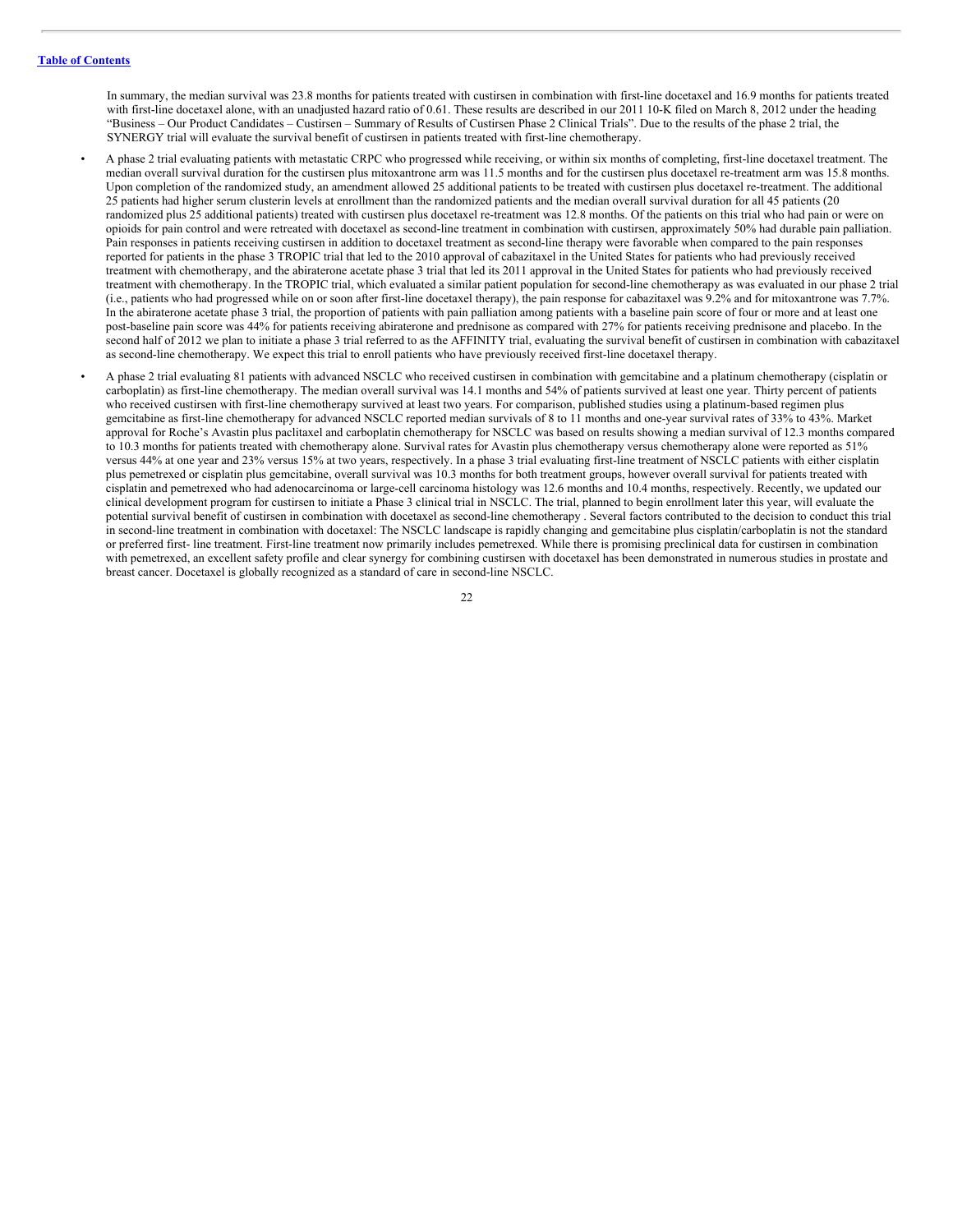## *Product Candidate OGX-427*

OGX-427 is our product candidate that is designed to inhibit production of heat shock protein 27, or Hsp27, a cell-survival protein expressed in many types of cancers including prostate, bladder, breast and non-small cell lung cancer. Hsp27 expression is stress-induced, including by many anti-cancer therapies. For example, Hsp27 levels increased fourfold in prostate cancer patients after treatment with chemotherapy or hormone therapy. Overexpression of Hsp27 is thought to be an important factor leading to the development of treatment resistance and is associated with metastasis and negative clinical outcomes in patients with various tumor types.

Our current OGX-427 development activities include the following clinical trials that have been or are expected to be initiated:

- An investigator-sponsored phase 2 clinical trial evaluating OGX-427 when administered with prednisone to patients with CRPC is ongoing. This randomized, controlled phase 2 clinical trial has recently completed enrollment at 74 patients who have minimally symptomatic or asymptomatic advanced prostate cancer and who have not yet received chemotherapy. This trial will also measure the direct effect of OGX-427 on prostate-specific antigen, or PSA, levels, time to progression by PSA or measurable disease, numbers of circulating tumor cells, or CTCs, and other relevant secondary endpoints. Preliminary data were presented at the American Society of Clinical Oncology, or ASCO, Genitourinary, or GU Symposium in February 2012 and at the ASCO Annual General Meeting in June 2012.
- An investigator-sponsored, controlled phase 2 study evaluating OGX-427 in combination with abiraterone acetate for the treatment of CRPC, is expected to begin enrollment in the second half of 2012. This trial will be supported in part by investigator grant funding.

Our current OGX-427 development activities for bladder cancer include the following clinical trials that have been initiated:

- A phase 2 clinical trial of OGX-427 in patients with metastatic bladder cancer is ongoing. The trial is currently enrolling up to 180 patients. The trial design is a three-arm, blinded, randomized phase 2 trial evaluating OGX-427 in combination with gemcitabine and cisplatin in the first-line metastatic setting. Each arm is currently enrolling approximately 60 patients; the trial has been initiated in sites throughout the United States, Canada and Europe. The trial will be conducted as an event-driven trial such that the final analysis will have 80% power to show a critical hazard ratio of approximately 0.66 to 0.71. This type of Phase 2 trial will allow us to better predict the potential size of and success for a phase 3 trial where a survival benefit will be the primary endpoint. We currently expect to complete patient accrual in the second half of 2013.
- An investigator-sponsored phase 1 clinical trial is ongoing to evaluate OGX-427 when administered directly into the bladder in patients with bladder cancer. The trial is currently enrolling up to 36 patients; it is designed to determine the safety and potential benefit of OGX-427 administered into the bladder using a catheter, which is known as intravesical instillation. In addition, the trial will measure the direct effect of OGX-427 on expression of Hsp27 in bladder tumor cells, as well as determine the pharmacokinetics and pharmacodynamics of OGX-427 when delivered by intravesical instillation. This clinical trial is being funded by the National Cancer Institute of Canada. We expect to complete patient accrual in the second half of 2012. Preliminary data were presented at the ASCO GU Symposium in February 2012.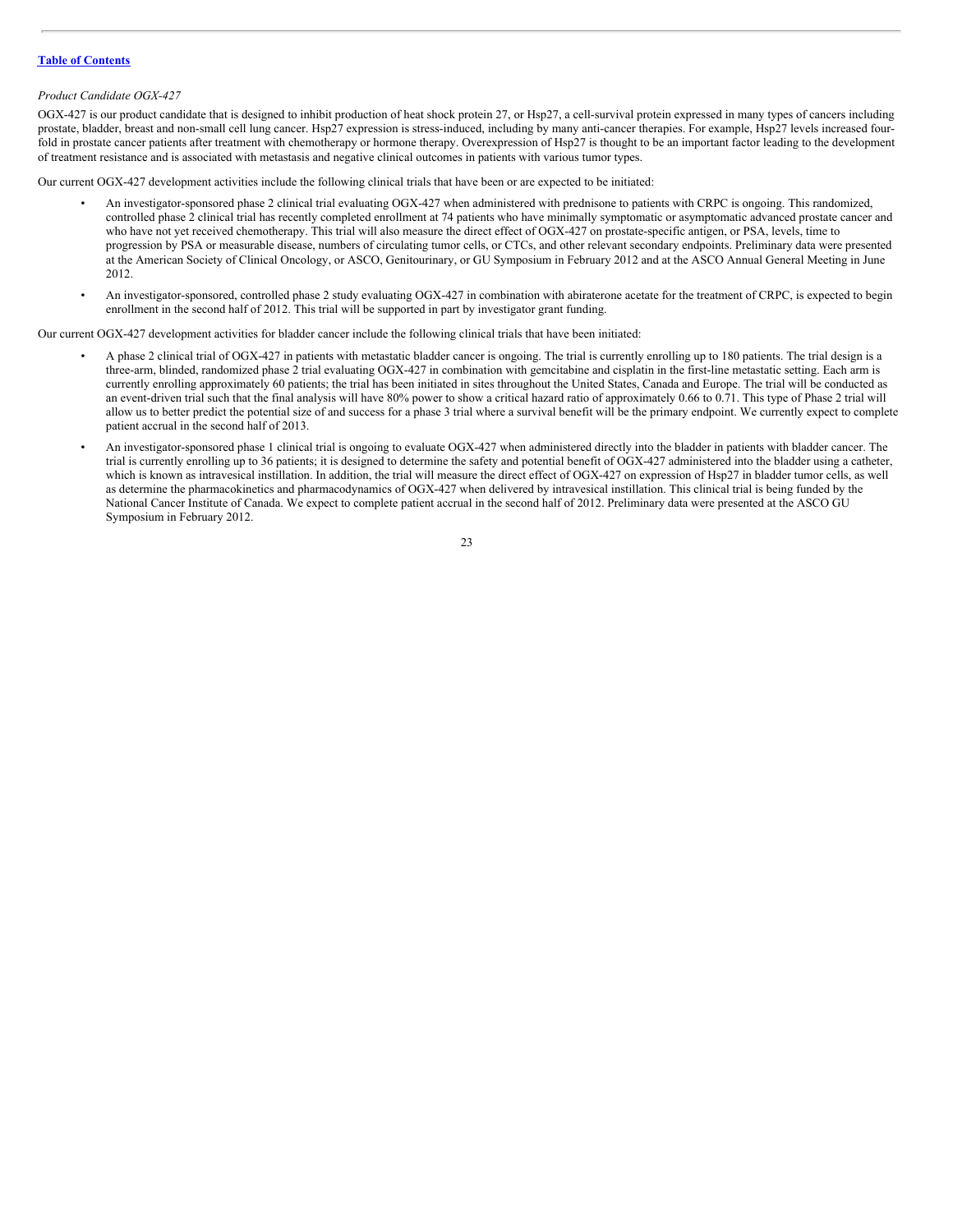Additional phase 2 investigator-sponsored studies evaluating OGX-427 in other malignancies are under development. Further details of these studies will be provided when the trials are initiated. Results of these studies may direct future company-sponsored trials in indications that show promising clinical benefits.

Available preliminary data from our ongoing phase 1 and phase 2 clinical trials as well as a completed phase 1 trial are as follows:

- Preliminary study results in our ongoing investigator-sponsored randomized phase 2 clinical trial (evaluating OGX-427 when administered in combination with prednisone to patients with CRPC) were presented at the ASCO GU Conference in February 2012 and at the ASCO Annual General Meeting in June 2012. The preliminary data showed a higher number of patients without disease progression at 12 weeks, and greater declines in PSA and CTCs with OGX-427 plus prednisone treatment compared to prednisone alone.
- Preliminary study results in our ongoing investigator-sponsored phase 1 clinical trial, evaluating OGX-427 when administered directly into the bladder in patients with superficial or muscle-invasive bladder cancer, demonstrated a trend towards decreased levels of Hsp27 and increased tumor cell death rates after intravesical treatment with OGX-427. Additionally, of the 15 patients treated with OGX-427, 33% had complete responses with no pathologic evidence of disease observed in post-surgical tissue after the four intravesical OGX-427 treatments. Preliminary data from this trial were presented at the ASCO GU Symposium in February 2012.
- OGX-427 has been evaluated in a phase 1 trial in patients with bladder, breast, prostate, ovarian, or NSCLC who have failed potentially curative treatments or for which a curative treatment does not exist. Final results of this phase 1 trial were presented during an oral presentation at the ASCO 2010 annual meeting. The phase 1 trial evaluated 36 patients treated with OGX-427 as a single agent and 12 patients with OGX-427 in combination with docetaxel who had failed up to six prior chemotherapy treatments. OGX-427 as a single agent administered weekly was evaluated at doses from 200 mg up to 1000 mg in five cohorts of approximately six patients in each cohort. Two further cohorts tested OGX-427 at the 800 and 1000 mg doses combined with docetaxel. Patients could receive up to ten 21-day cycles. OGX-427 was well tolerated both as a monotherapy and in combination with docetaxel. Most adverse events were mild (grade 1 or 2) and mainly occurred during the three "loading doses" given over nine days prior to weekly dosing. The most frequently reported adverse events in the OGX-427 monotherapy arms were infusion-related reactions and chills. The most frequently reported adverse events in the OGX-427 plus docetaxel arms were infusionrelated reactions, chills, fatigue, diarrhea, pruritus, nausea, and back pain. Despite evaluating OGX-427 at very high doses, a maximum tolerated dose for OGX-427 was not reached in this trial. Thirty-three of 36 patients with prostate cancer had at least one post-baseline PSA evaluation. Three of 21 patients in the monotherapy cohorts had reductions in PSA greater than or equal to 30% as did 6 of 12 patients in the combination therapy cohorts. Six of seven patients with ovarian cancer had both baseline and post-baseline CA-125 measurements. All were treated with monotherapy. Three patients had a reduction of CA-125. Of particular interest was the decrease at all doses and in all diseases evaluated in the trial for both total CTCs and CTCs which were positive for Hsp27, Hsp27(+) CTCs. Recent studies have shown that the presence of CTCs in peripheral blood may be of prognostic significance for patients with solid tumors and patients with values of five CTCs or fewer are generally considered to have a more favorable prognosis.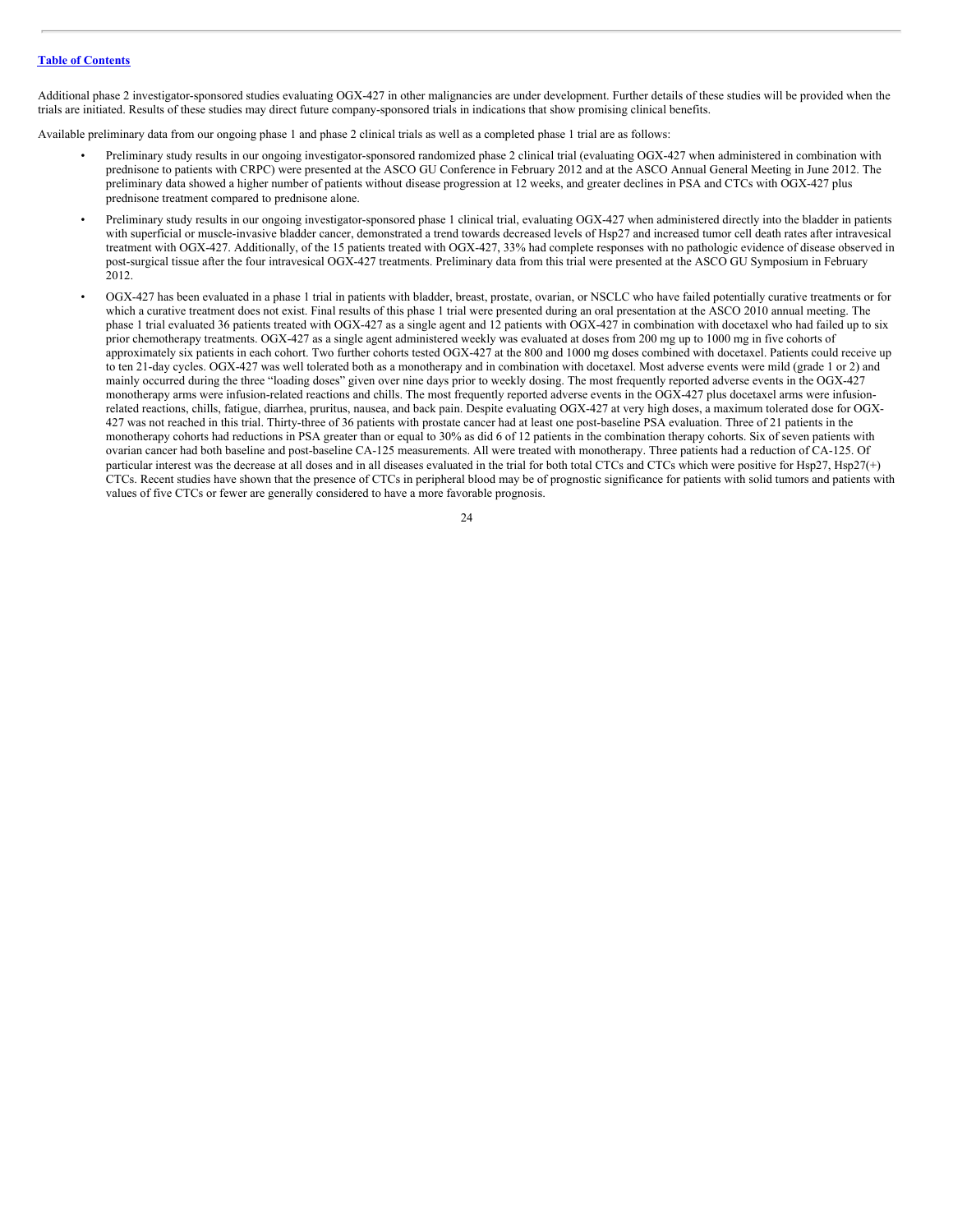For detailed information regarding OGX-427, refer to the discussion under headings "Our Product Candidates - OGX-427 - Current OGX-427 Development Activities" and "Our Product Candidates – OGX-427 – Summary of Results of OGX-427 Clinical Trials" included in our 2011 Annual Report on Form 10-K filed on March 8, 2012.

#### *Product Candidates OGX-225*

OGX-225, an inhibitor of insulin growth factor binding proteins 2 and 5, is in preclinical development. We are currently evaluating various alternatives, including partnering, which would allow us to further the development of this preclinical asset.

## *Discontinued Program – CSP-9222*

CSP-9222 is the lead compound from a family of caspase activators. These novel, small molecules have been identified as activators of programmed cell death in preclinical models. During the first quarter of 2012, we decided to cease our previously disclosed efforts to develop directly, or through out-license, product candidate CSP-9222, and we do not plan on pursuing any further development efforts for CSP-9222 in the future. On March 30, 2012 we exercised our option to terminate our in-licensing agreement with Bayer HealthCare LLC for the development of this product candidate. As a result, effective 60 days from receipt of the notice of termination by Bayer, we no longer had any further obligations associated with CSP-9222.

#### **Collaboration Revenue**

We recorded \$3.7 million of Collaboration Revenue in connection with our Collaboration Agreement with Teva in the six months ended June 30, 2012, as compared to \$3.1 million in the six months ended June 30, 2011. At June 30, 2012, an aggregate of \$15.4 million of the upfront collaboration payment was included in the balance sheet line item Current Deferred Collaboration Revenue, which we are recognizing as we incur direct and indirect development costs under the Collaboration Agreement. As the direct and indirect costs associated with the Clinical Development plan are incurred and the associated revenue is recognized, the Current Deferred Collaboration Revenue balance is reduced. Management currently expects that all remaining Current Deferred Collaboration Revenue will be recognized as Collaboration Revenue by the fourth quarter of 2012. Further, we are eligible to receive payments of up to \$370 million upon the achievement of developmental and commercial milestones set forth in the Collaboration Agreement. At present, we are unable to predict the timing or likelihood of such milestone payments, although we do not expect to receive any milestone payments from Teva in 2012. Moreover, Isis has disclosed in its SEC filings that it believes it is entitled to receive 30% of the up to \$370 million in milestone payments we may receive from Teva as part of the Collaboration Agreement. We disagree with their assessment but believe there may be some lesser payment obligation. See Note 3 of Notes to Consolidated Financial Statements included elsewhere in this Quarterly Report on Form 10-Q for further details on our collaboration with Teva.

#### **Research and Development Expenses**

Research and development, or R&D, expenses consist primarily of costs for milestone payments to third parties, clinical trials, personnel, contract manufacturing, facilities, including salaries and benefits, regulatory activities, preclinical studies, and allocations of other R&D-related costs. External R&D expenses include fees paid to universities, hospitals and other entities that conduct certain R&D activities and that manufacture our product candidates for use in our clinical trials, such as fees related to patient treatment costs, clinical trial site costs, clinical research organization costs and contract manufacturing fees incurred for preclinical, clinical, manufacturing and regulatory activities associated with preparing the compounds for submissions of NDAs or similar regulatory filings to the FDA, EMA or other regulatory agencies outside the United States and Europe.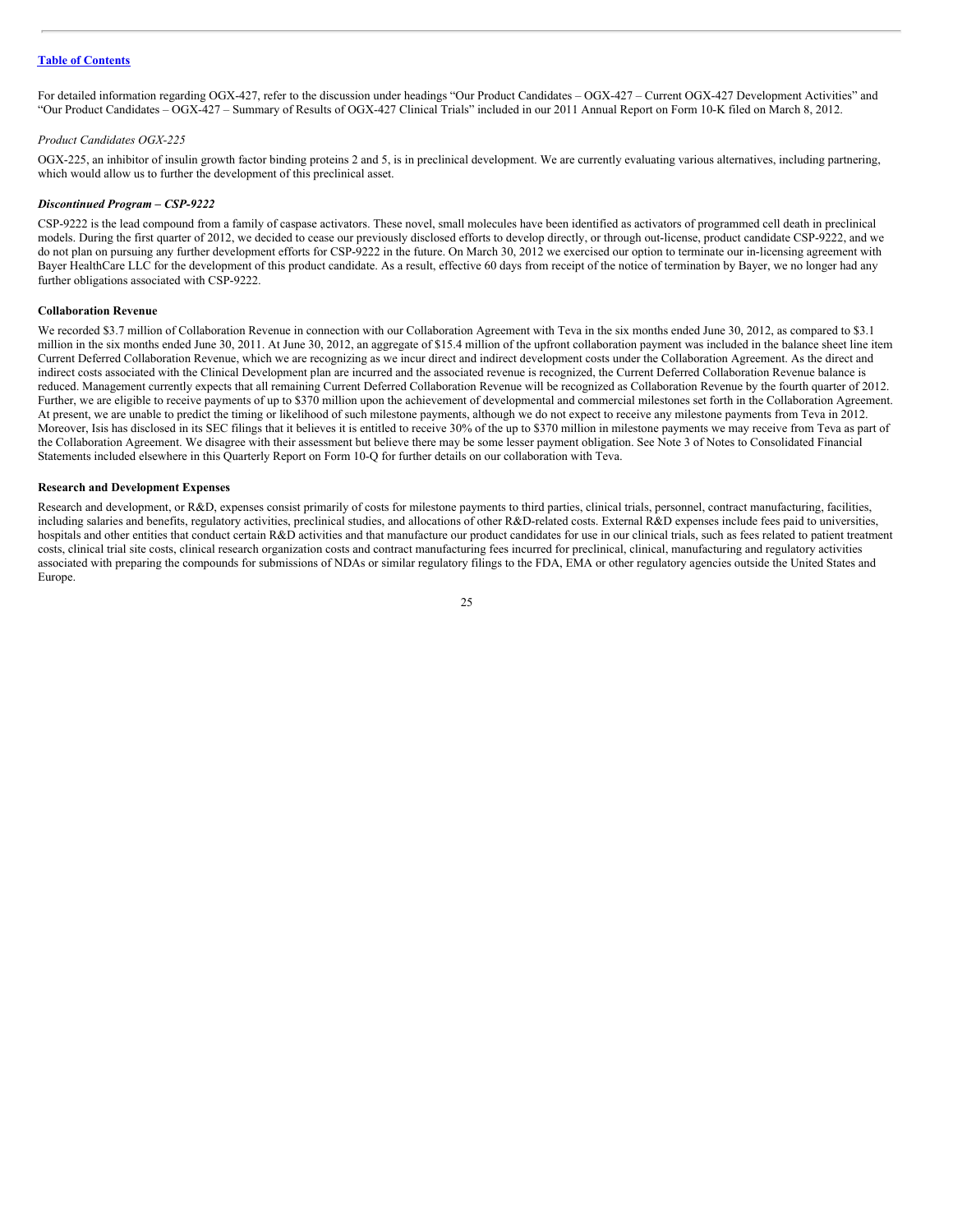Currently, we manage our clinical trials through contract research organizations and independent medical investigators at their sites and at hospitals and expect this practice to continue. Through our clinical development programs, we are developing each of our product candidates in parallel for multiple disease indications. Due to the number of ongoing projects and our ability to utilize resources across several projects, we do not record or maintain information regarding the indirect operating costs incurred for our research and development programs on a program-specific basis. In addition, we believe that allocating costs on the basis of time incurred by our employees does not accurately reflect the actual costs of a project.

Under the Collaboration Agreement with Teva, we are required to spend \$30 million towards development of custirsen, which will include our personnel costs for certain development activities. Teva will fund all other expenses incurred pursuant to the Clinical Development Plan. We have incurred costs of \$3.5 million in 2009, \$4.9 million in 2010, \$3.3 million in 2011 and \$2.9 million in 2012, which have been applied against our \$30 million funding commitment, resulting in a remaining funding commitment of \$15.4 million at June 30, 2012. We expect aggregate full-time equivalent reimbursement of between \$1.5 and \$2.5 million annually from 2012 to 2013, which will be applied against our funding commitment, or reimbursed to us from Teva. We currently expect that we will incur all remaining costs associated with the Clinical Development Plan by the fourth quarter of 2012.

Several of our clinical trials have been supported by grant funding that was received directly by the hospitals and/or clinical investigators conducting the clinical trials, thereby allowing us to complete these clinical trials at a lower cost to us.

Several of our clinical trials are investigator-sponsored versus company-sponsored, thereby allowing us to complete these clinical trials at a lower cost to us.

Since our drug candidates are in of development. we cannot estimate completion dates for development activities or when we might receive material net cash inflows from our R&D projects, if ever.

Our projects or intended R&D activities may be subject to change from time to time as we evaluate our R&D priorities and available resources.

We expect our R&D expenses to increase in 2012 and into the future, likely significantly, as we further expand development of custirsen, OGX-427 and our other programs. Our programs or anticipated programs may be subject to change from time to time as we evaluate our R&D priorities and available resources.

## **General and Administrative Expenses**

General and administrative, or G&A, expenses consist primarily of salaries and related costs for our personnel in executive, business development, human resources, external communications, finance and other administrative functions, as well as consulting costs, including market research and business consulting, and intellectual property. Other costs include professional fees for legal and auditing services, insurance and facility costs. While we believe that G&A resources are sufficient to carry on existing development activities. we anticipate that G&A expenses will increase in the future as we continue to expand our operating activities.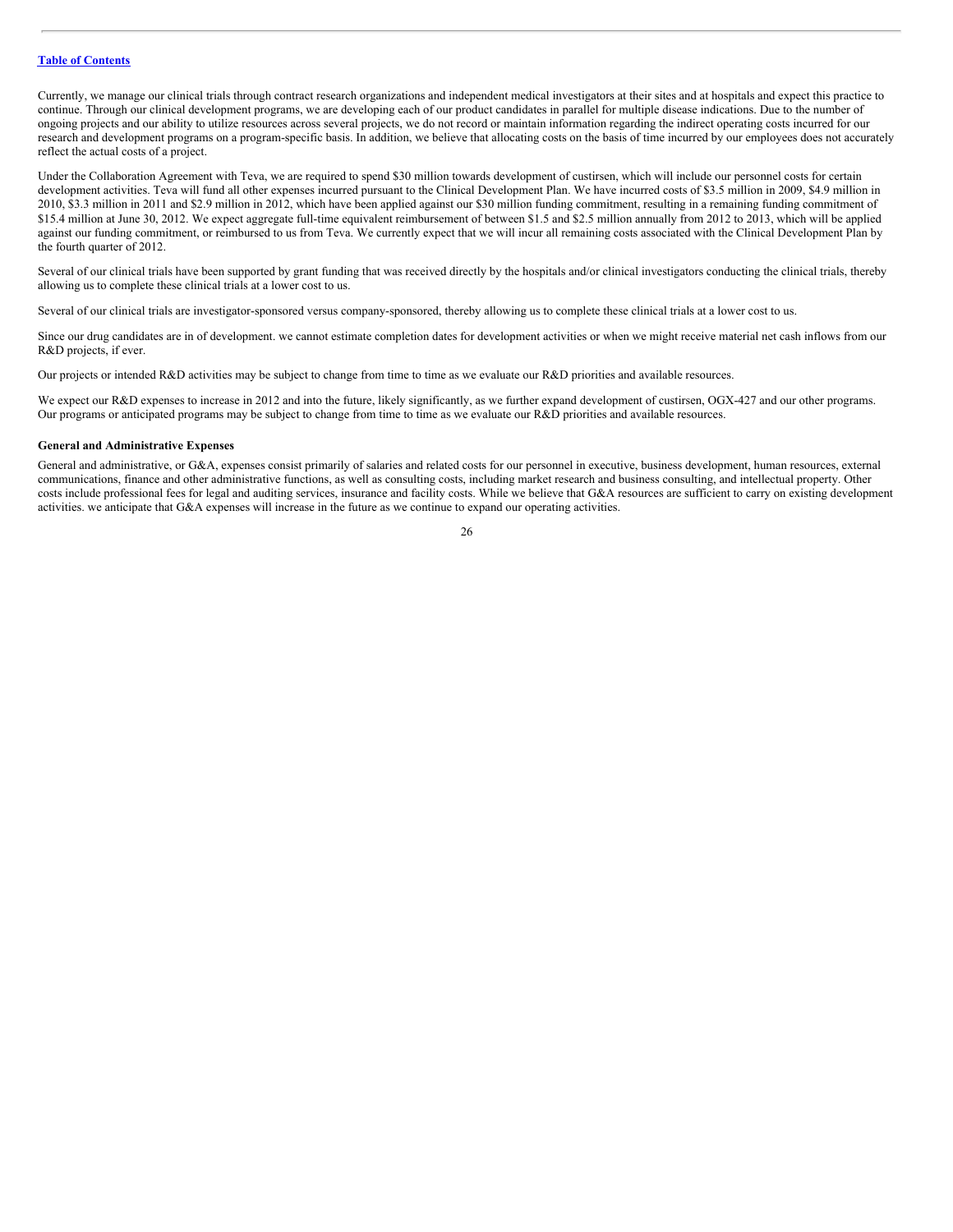#### **Excess Lease Liability**

On August 21, 2008, Sonus Pharmaceuticals, Inc. ("Sonus") completed a transaction ("the Arrangement") with OncoGenex Technologies Inc., ("OncoGenex Technologies") whereby Sonus acquired all of the outstanding preferred shares, common shares and convertible debentures of OncoGenex Technologies. Sonus then changed its name to OncoGenex Pharmaceuticals, Inc. Prior to the Arrangement, Sonus entered into a non-cancellable lease arrangement for office space located in Bothell, Washington, which is considered to be in excess of the Company's current requirements. The Company is currently in the process of evaluating opportunities to exit or sublet portions of the leased space. The estimated value of the liability remaining with respect to excess facilities was \$7.0 million as of December 31, 2011. In the six months ended June 30, 2012, with respect to excess facilities, \$0.3 million was amortized into income resulting in a remaining liability of \$6.7 million at June 30, 2012. The liability is computed as the present value of the difference between the remaining lease payments due less the estimate of net sublease income and expenses and has been accounted for in accordance with the then effective EITF No. 95-3, "Recognition of Liabilities in Connection with a Purchase Business Combination." This represents the Company's best estimate of the liability. Subsequent changes in the liability due to changes in estimates of sublease assumptions are recognized as adjustments to excess lease charges in future periods.

#### **Results of Operations**

*Three Months Ended June 30, 2012 Compared to the Three Months Ended June 30, 2011*

#### *Revenue*

Revenue for the three months ended June 30, 2012 increased to \$2.4 million, from \$1.9 million for the three months ended June 30, 2011. The increase in 2012 as compared to 2011 was due to an increase in revenue earned through our strategic collaboration with Teva, as a result of the clinical development activities associated with the AFFINITY trial which we plan to initiate later this year. Collaboration revenue for the three months ended June 30, 2012 includes recognition of \$1.9 million from the \$30.0 million upfront payment and \$0.5 million included in Amounts Receivable related to reimbursable costs.

#### *Research and Development Expenses*

Our research and development expenses for our clinical development programs as of the three months ended June 30, 2012 and 2011 are as follows (in thousands):

|                                         |         | Three months ended<br><b>June 30.</b> |  |
|-----------------------------------------|---------|---------------------------------------|--|
|                                         | 2012    | 2011                                  |  |
| Clinical development programs:          |         |                                       |  |
| Custirsen                               | \$2,034 | \$1,718                               |  |
| OGX-427                                 | \$2,214 | \$1,357                               |  |
| Other research and development          | \$2,078 | \$2,334                               |  |
| Total research and development expenses | \$6,326 | \$5,409                               |  |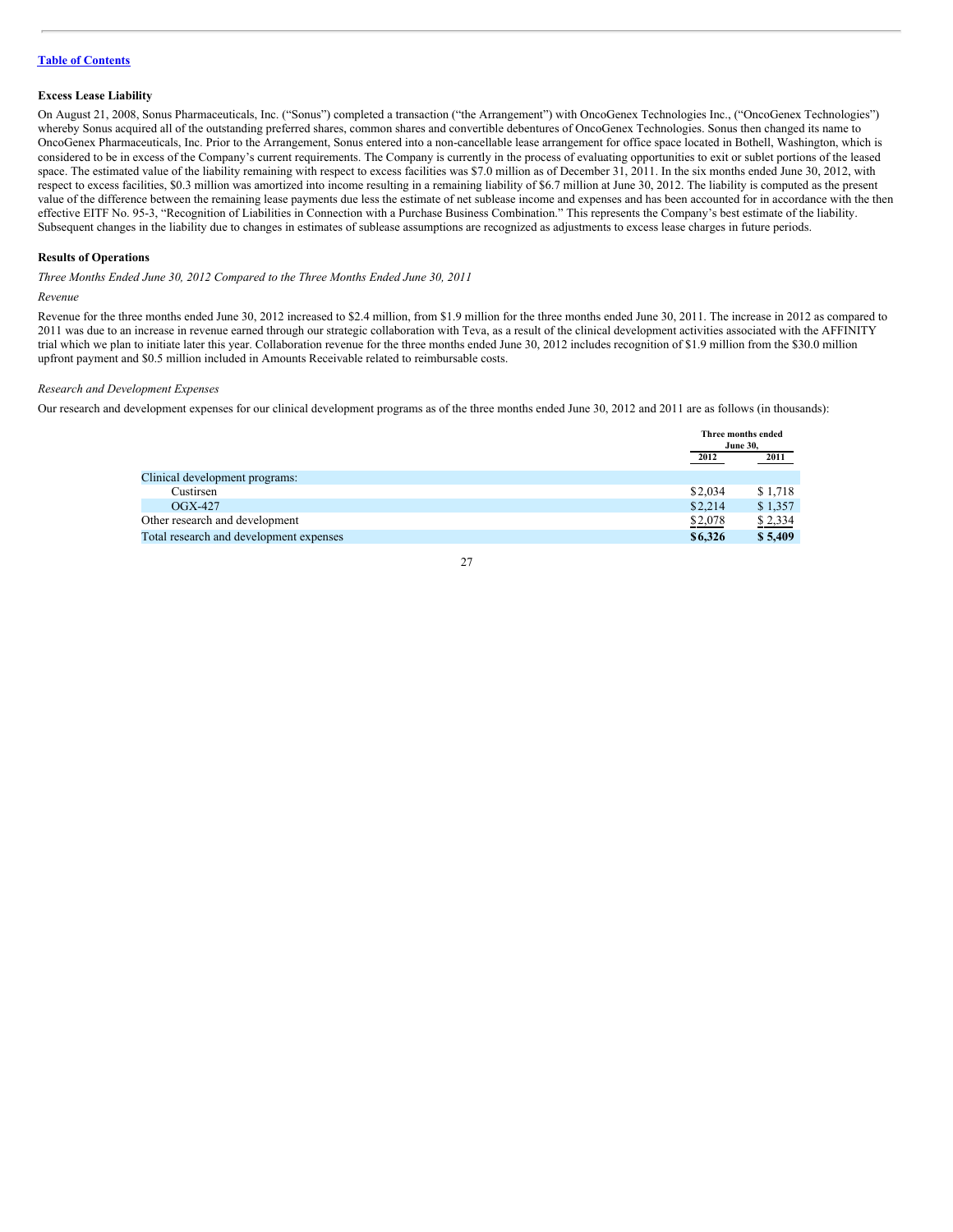R&D expenses for the three months ended June 30, 2012 increased to \$6.3 million from \$5.4 million in the three months ended June 30, 2011. The increase in 2012 as compared to 2011 was due primarily to higher clinical study expenses associated with patient enrollment in our clinical trial evaluating OGX-427 in combination with initial chemotherapy in patients with metastatic bladder cancer, the startup of the AFFINITY trial and employee expenses, including stock-based compensation expense. These increases were partially offset by lower manufacturing costs related to the timing of OGX-427 manufacturing runs and lower preclinical expenses. Certain costs for the custirsen phase 3 clinical trials are applied against the non-refundable upfront payments received from Teva in December 2009, while costs unassociated with the AFFINITY trial, such as manufacturing costs and compensation for work performed by our employees on the SYNERGY trial are reimbursable from Teva on a cash basis. We expect R&D expenses to increase as we further develop our proprietary product candidates.

#### *General and Administrative Expenses*

G&A expenses for the three months ended June 30, 2012 increased to \$2.0 million from \$1.5 million in the three months ended June 30, 2011 due to higher employee expenses, including stock-based compensation expenses, offset by higher accounting charge on excess facilities in the six months ended June 30, 2012 as compared to the same period in 2011.

## *Interest Income / (Expense)*

Interest income for the three months ended June 30, 2012 increased to \$91,000 from \$63,000 for the three months ended June 30, 2011 due to higher balances of interestbearing securities in the second quarter of 2012, due to the receipt of funds resulting from the financing completed in March 2012, as compared to 2011.

#### *Other Income / (Expense)*

Other expense for the three months ended June 30, 2012 increased to \$6,000 from \$87,000 in income for the three months ended June 30, 2011 due to higher foreign exchange losses.

#### *Gain / (Loss) on Warrants*

We recorded a \$1.6 million gain on revaluation of the warrants in the three months ended June 30, 2012 which is included on our consolidated statement of comprehensive loss (income) as gain (loss) on warrants. We revalue the warrants at each balance sheet date to fair value. If unexercised, the warrants will expire in October 2015. We recorded a \$1.7 million loss on revaluation of the warrants in the three months ended June 30, 2011.

#### *Six Months Ended June 30, 2012 Compared to the Six Months Ended June 30, 2011*

#### *Revenue*

Revenue for the six months ended June 30, 2012 increased to \$3.7 million, from \$3.1 million for the six months ended June 30, 2011. The increase in 2012 as compared to 2011 was due to an increase in revenue earned through our strategic collaboration with Teva, as a result of the clinical development activities associated with the AFFINITY trial. Collaboration revenue for the six months ended June 30, 2012 includes recognition of \$2.9 million from the \$30.0 million upfront payment and \$0.8 million through collaborative research, \$0.5 million of which is included in Amounts Receivable.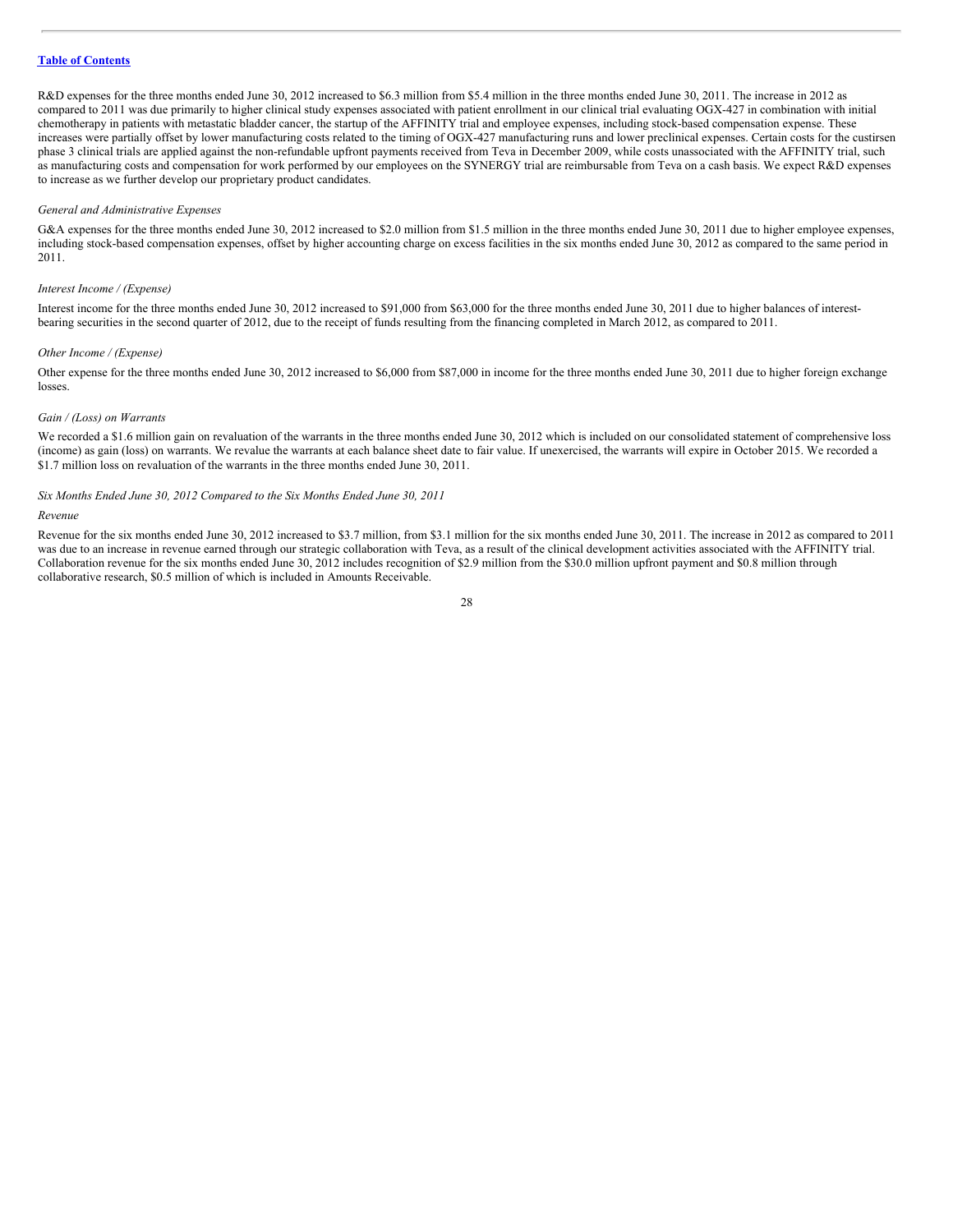## *Research and Development Expenses*

Our research and development expenses for our clinical development programs as of the six months ended June 30, 2012 and 2011 are as follows (in thousands):

|                                         |          | Six months ended<br><b>June 30,</b> |  |
|-----------------------------------------|----------|-------------------------------------|--|
|                                         | 2012     | 2011                                |  |
| Clinical development programs:          |          |                                     |  |
| Custirsen                               | \$ 2.923 | \$2,727                             |  |
| OGX-427                                 | \$4,338  | \$3,604                             |  |
| Other research and development          | \$4,147  | \$3,931                             |  |
| Total research and development expenses | \$11,408 | \$10,262                            |  |

R&D expenses for the six months ended June 30, 2012 increased to \$11.4 million from \$10.3 million in the six months ended June 30, 2011. The increase in 2012 as compared to 2011 was due primarily to higher clinical study expenses associated with patient enrollment in our Phase 2 clinical trial evaluating OGX-427 in patients with metastatic bladder cancer, the startup of the AFFINITY trial and employee expenses, including stock-based compensation expense. These increases were partially offset by lower manufacturing costs related to the timing of OGX-427 manufacturing runs. Certain costs for the custirsen phase 3 clinical trials are applied against the non-refundable upfront payments received from Teva in December 2009, while costs unassociated with the AFFINITY trial, such as manufacturing costs and compensation for work performed by our employees on the SYNERGY trial are reimbursable from Teva on a cash basis. We expect R&D expenses to increase as we further develop our proprietary product candidates.

#### *General and Administrative Expenses*

G&A expenses for the six months ended June 30, 2012 increased to \$3.8 million from \$3.0 million in the six months ended June 30, 2011 due to higher employee expenses, including stock-based compensation expenses, offset by higher accounting charge on excess facilities in the six months ended June 30, 2012 as compared to the same period in 2011.

#### *Interest Income / (Expense)*

Interest income for the six months ended June 30, 2012 increased to \$141,000 from \$119,000 for the six months ended June 30, 2011 due to higher balances of interest-bearing securities in the second quarter of 2012, due to the receipt of funds resulting from the financing completed in March 2012, as compared to 2011.

#### *Other Income / (Expense)*

Other income for the six months ended June 30, 2012 decreased to \$17,000 from \$83,000 for the six months ended June 30, 2011 due to lower foreign exchange gains.

## *Gain / (Loss) on Warrants*

We recorded a \$0.2 million gain on revaluation of the warrants in the six months ended June 30, 2012 which is included on our consolidated statement of comprehensive loss (income) as gain (loss) on warrants. We revalue the warrants at each balance sheet date to fair value. If unexercised, the warrants will expire in October 2015. We recorded a \$0.4 million gain on revaluation of the warrants in the six months ended June 30, 2011.

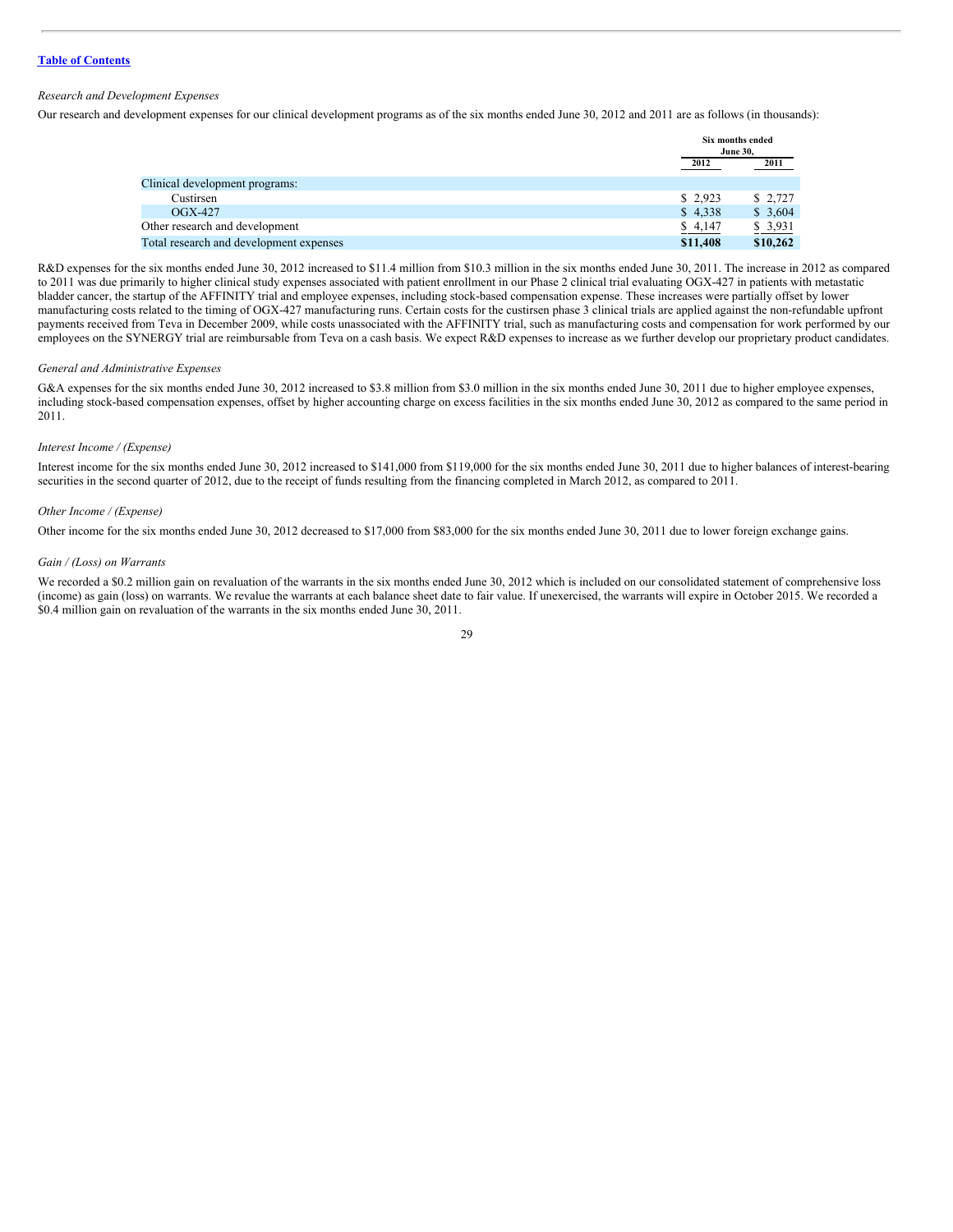#### **Liquidity and Capital Resources**

We have incurred an accumulated deficit of \$91.8 million through June 30, 2012, and we expect to incur substantial and increasing additional losses in the future as we expand our R&D activities and other operations, as more fully described below. We have not generated any revenue from product sales to date, and we do not expect to generate product sales revenue for several years, if ever. In the six months ended June 30, 2012, we generated \$3.7 million in Collaboration Revenue from the Collaboration Agreement with Teva.

In March 2012 we completed a public offering of 4,789,750 shares of our common stock at a purchase price of \$12.00 per share. The total net proceeds to us from the public offering and exercise of the overallotment option, after deducting underwriting discounts and commissions and other offering expenses from the sale of the shares were approximately \$53.8 million.

All of our operations to date have been funded through the sale of our equity securities and payments received from Teva. As of June 30, 2012, our cash, cash equivalents, and short-term investments increased to \$97.6 million in the aggregate from \$64.9 million as of December 31, 2011.

Based on our current expectations, we believe our capital resources at June 30, 2012 will be sufficient to fund our currently planned operations into 2015. Our currently planned operations are set forth below under the heading "Operating Capital and Capital Expenditure Requirements."

#### **Cash Flows**

#### *Cash Used in Operations*

For the six months ended June 30, 2012, net cash used in operating activities increased to \$21.1 million, from \$9.6 million in cash used in operations in the six months ended June 30, 2011. The increase in cash used in operations is primarily attributable to our custirsen phase 3 clinical trial costs associated with the AFFINITY trial, OGX-427 clinical trial costs, and higher employee expenses.

#### *Cash Provided by Financing Activities*

For the six months ended June 30, 2012, net cash provided by financing activities increased to \$53.9 million from \$0.1 million in the six months ended June 30, 2011. Net cash provided by financing activities in the six months ended June 30, 2012 was primarily attributable to the net proceeds we received from the public offering of our common stock that closed in March 2012. All net cash provided by financing activities in the six months ended June 30, 2011 was the result of proceeds from the issuance of common shares on stock option exercises.

#### *Cash Used/Provided by Investing Activities*

Net cash used in investing activities for the six months ended June 30, 2012 was \$47.5 million compared with \$7.0 million in cash provided by investment activities the six months ended June 30, 2011. Net cash used in investing activities in the six months ended June 30, 2012 was due to transactions involving marketable securities in the normal course of business and partially attributable to recent proceeds from financing. Net cash provided by investing activities in the six months ended June 30, 2011 was due to transactions involving marketable securities in the normal course of business.

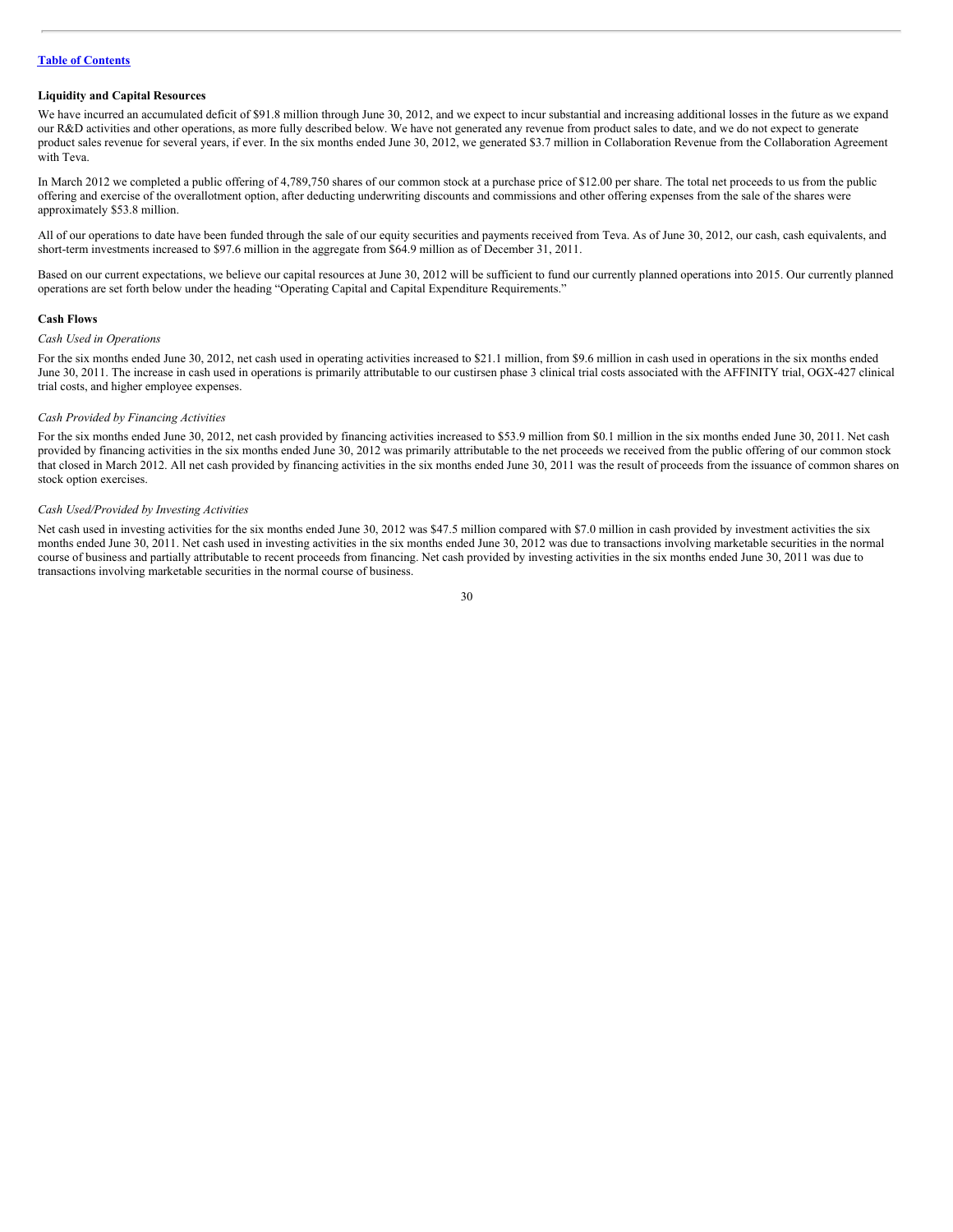## **Operating Capital and Capital Expenditure Requirements**

We also believe that our cash, cash equivalents, short-term investments and receivables from Teva will be sufficient to fund our currently planned operations into 2015 including:

- completing the SYNERGY trial, a phase 3 clinical trial that is evaluating a survival benefit for custirsen in combination with docetaxel as first-line chemotherapy in approximately 1,000 patients with CRPC, which is expected to complete patient accrual in the second half of 2012;
- initiating and enrolling patients in the AFFINITY trial, a phase 3 clinical trial that is evaluating a survival benefit for custirsen in combination with cabazitaxel as second-line chemotherapy in approximately 630 patients with CRPC, which is expected to be initiated in 2012;
- initiating and enrolling patients in the ENSPIRIT trial. a phase 3 clinical trial that will evaluate a survival benefit for custirsen in combination with docetaxel as second-line chemotherapy in approximately 1,100 patients with NSCLC, which is expected to be initiated in 2012;
- completing an investigator-sponsored phase 2 clinical trial evaluating OGX-427 treatment in combination with prednisone in patients with prostate cancer who have not received chemotherapy;
- completing an investigator-sponsored phase 1 clinical trial evaluating OGX-427 when administered directly into the bladder in patients with superficial or muscleinvasive bladder cancer, which was initiated in August 2009;
- completing enrollment in a phase 2 clinical trial evaluating OGX-427 in combination with standard first-line chemotherapy in approximately 180 patients with metastatic bladder cancer;
- initiating and enrolling a phase 2 clinical trial evaluating OGX-427 treatment in combination with abiraterone acetate in patients with prostate cancer; and
- initiating other additional clinical trials evaluating OGX-427.

As of June 30, 2012, we have a remaining commitment to fund \$15.4 million towards the three phase 3 trials of custirsen, while Teva is required to fund all additional expenses under the clinical development plan. While we currently have sufficient operating capital to fund our currently planned operations through the release of final data from the SYNERGY trial, the final results from the AFFINITY and ENSPIRIT phase 3 trials may be released at a date that is beyond the period for which we currently project we have available cash resources. In addition, if we were to conduct development activities with respect to our other product candidates beyond those development activities mentioned in the list above, including with respect to OGX-225, we would require additional funding to support such operations. If we need to extend our cash availability, or to conduct any such currently unplanned development activities, we would seek such necessary funding through the licensing or sale of certain of our product candidates, by executing a partnership or collaboration agreement, or through private or public offerings of our equity or debt.

Our future capital requirements will depend on many factors, including:

- timing, costs and results of clinical trials, preclinical development and regulatory approvals;
- success of custirsen including achieving milestones and royalties;
- maintaining our relationship with Teva and Teva's ongoing level of focus and efforts to develop custirsen;
- timing, costs and results of drug discovery and R&D;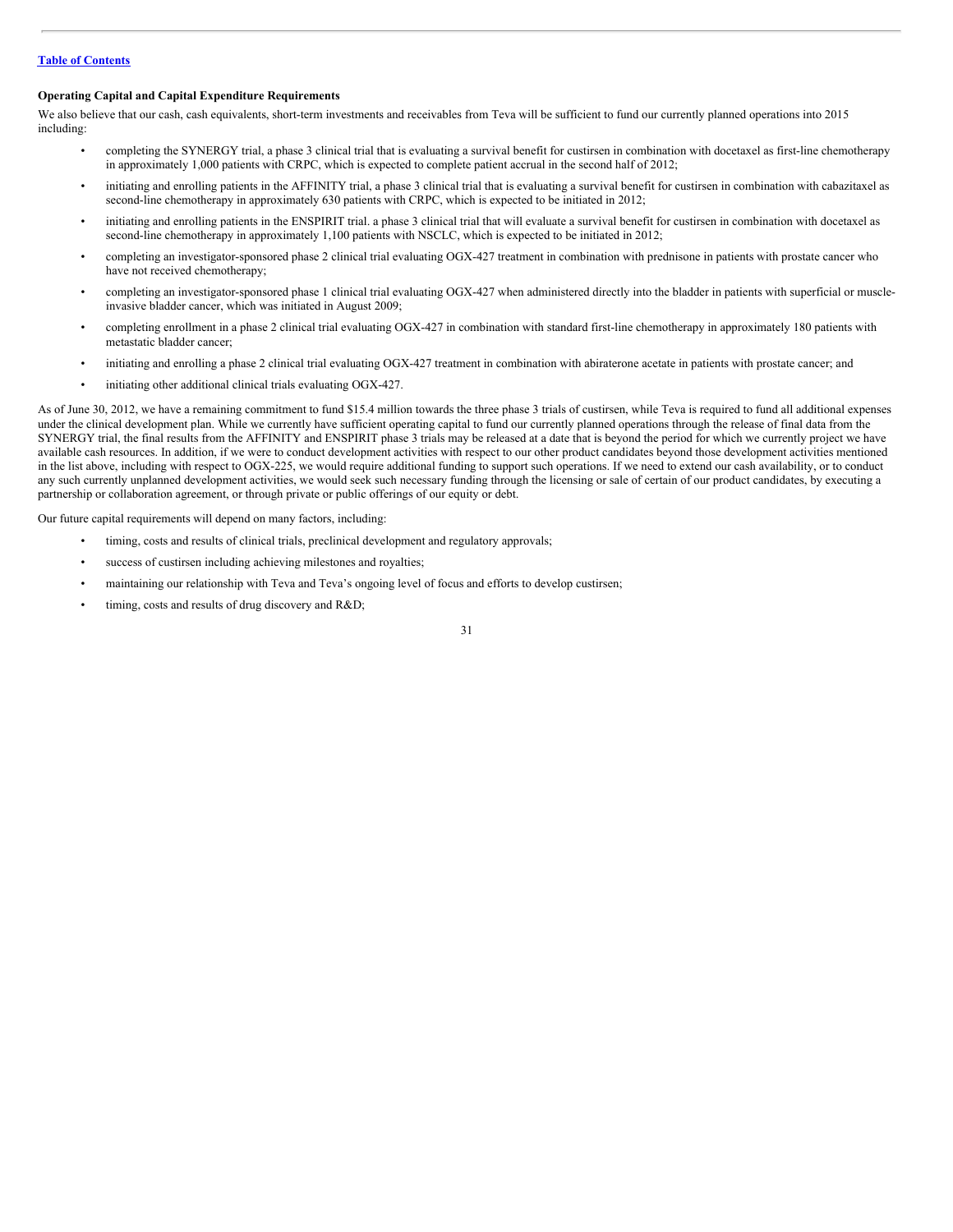- entering into new collaborative or product license agreements for products in our pipeline;
- our ability to obtain additional funding through a partnership or collaboration agreement with a third party or licenses of certain of our product candidates, or through private or public offerings of our equity or debt; and
- costs related to obtaining, defending and enforcing patents.

## **Off-Balance Sheet Arrangements**

We do not have any off-balance sheet financing arrangements at June 30, 2012.

#### **Inflation**

We do not believe that inflation has had a material impact on our business and operating results during the periods presented.

## **Contingencies and Commitments**

We previously disclosed certain contractual obligations and contingencies and commitments relevant to us within the financial statements and Management Discussion and Analysis of Financial Condition and Results of Operations in our Annual Report on Form 10-K for the year ended December 31, 2011, as filed with the SEC on March 8, 2012. There have been no material changes to our "Contractual Obligations" table in Part II, Item 7, "Management's Discussion and Analysis of Financial Condition and Results of Operations" of our 2011 Form 10-K. For more information regarding our current contingencies and commitments, see note 7 to the financial statements included above.

## **Material Changes in Financial Condition**

|                      | <b>June 30,</b><br>2012 | December 31,<br>2011<br>Я |
|----------------------|-------------------------|---------------------------|
| (In thousands)       |                         |                           |
| Total assets         | 108,017                 | 68,015                    |
| Total liabilities    | 33,302                  | 37,125                    |
| Shareholders' equity | 74,715                  | 30,890                    |

The increase in assets from December 31, 2011 was primarily due to increased cash, cash equivalents and marketable securities resulting from the financing completed in March 2012. The decrease in liabilities from December 31, 2011 relates predominantly to the recognition of deferred Collaboration Revenue and the amortization of excess leaserelated liabilities.

#### **Critical Accounting Policies and Estimates**

The preparation of financial statements in accordance with GAAP requires management to make estimates and assumptions that affect reported amounts and related disclosures. We have discussed those estimates that we believe are critical and require the use of complex judgment in their application in our 20110 Form 10-K filed with the SEC on March 8, 2012. Since the date of our 2011 Form 10-K, we have changed the method for estimating the volatility of our stock options and warrants. Previously, the computation of expected volatility of the Company's stock options and warrants was based on the historical volatility of comparable companies from a representative peer group selected based on industry and market capitalization because of the lack of sufficient share price data following the reverse takeover of Sonus in 2008. As the Company has concluded that it now has sufficient historical share price data to estimate the volatility of the Company's stock options and warrants, the expected volatility is now based on the historical market volatility of the Company's shares. There have been no other material changes to our critical accounting policies or the methodologies or assumptions we apply under them.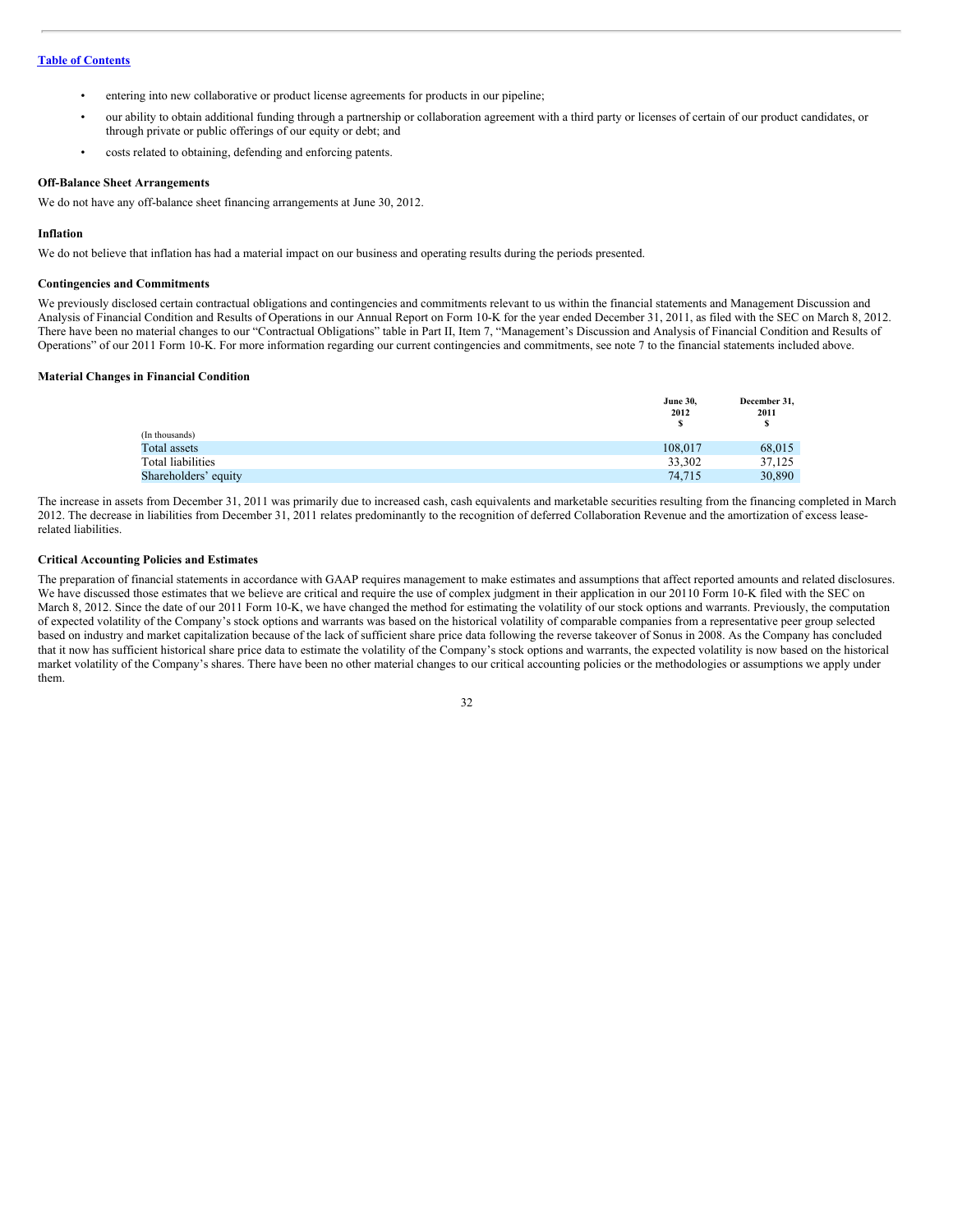## **New Accounting Standards**

See Note 2, "Accounting Policies," of the consolidated financial statements for information related to the adoption of new accounting standards in 2012, none of which had a material impact on our financial statements, and the future adoption of recently issued accounting standards, which we do not expect to have a material impact on our financial statements.

## <span id="page-32-0"></span>**Item 3. Quantitative and Qualitative Disclosures About Market Risk**

## **Interest Rate Risk**

Interest rate risk is the risk that the fair values and future cash flows of financial instruments will fluctuate because of the changes in market interest rates. We invest our cash in a variety of financial instruments, primarily in short-term bank deposits, money market funds, and domestic and foreign commercial paper and government securities. These investments are denominated in U.S. dollars, and we monitor our exposure to interest rate changes is monitored. We have very limited interest rate risk due to the few assets or liabilities subject to fluctuations in interest rates. Our investment portfolio includes only marketable securities with active secondary or resale markets to help ensure portfolio liquidity. Due to the nature of our highly liquid marketable securities, a change in interest rates would not materially change the fair market value. We have estimated the effect on our portfolio of a hypothetical increase in interest rates by one percent to be a reduction of \$141,000 in the fair value of our investments as of June 30, 2012.

## **Foreign Currency Exchange Risk**

We are exposed to risks associated with foreign currency transactions on certain contracts and payroll expenses related to our Canadian subsidiary, OncoGenex Technologies, denominated in Canadian dollars and we have not hedged these amounts. As our unhedged foreign currency transactions fluctuate, our earnings might be negatively affected. Accordingly, changes in the value of the U.S. dollar relative to the Canadian dollar might have an adverse effect on our reported results of operations and financial condition, and fluctuations in exchange rates might harm our reported results and accounts from period to period. We have estimated the effect on our reported results of operations of a hypothetical increase of 10 percent in the exchange rate of the Canadian dollar against the U.S. dollar to be \$50,000 for the six months ended June 30, 2012.

#### <span id="page-32-1"></span>**Item 4. Controls and Procedures**

## **Evaluation of Disclosure Controls and Procedures**

We maintain disclosure controls and procedures that are designed to ensure that material information required to be disclosed in our periodic reports filed or submitted under the Securities Exchange Act of 1934, as amended, or the Exchange Act, is recorded, processed, summarized and reported within the time periods specified in the SEC's rules and forms. Our disclosure controls and procedures are also designed to ensure that information required to be disclosed in the reports we file or submit under the Exchange Act are accumulated and communicated to our management, including our principal executive officer and principal financial officer as appropriate, to allow timely decisions regarding required disclosure.

During the quarter ended June 30, 2012, we carried out an evaluation, under the supervision and with the participation of our management, including the principal executive officer and the principal financial officer, of the effectiveness of the design and operation of our disclosure controls and procedures, as defined in Rules 13a-15(e) and 15d-15(e) under the Exchange Act. Based upon that evaluation, our principal executive officer and principal financial officer concluded that our disclosure controls and procedures were effective, as of the end of the period covered by this report.

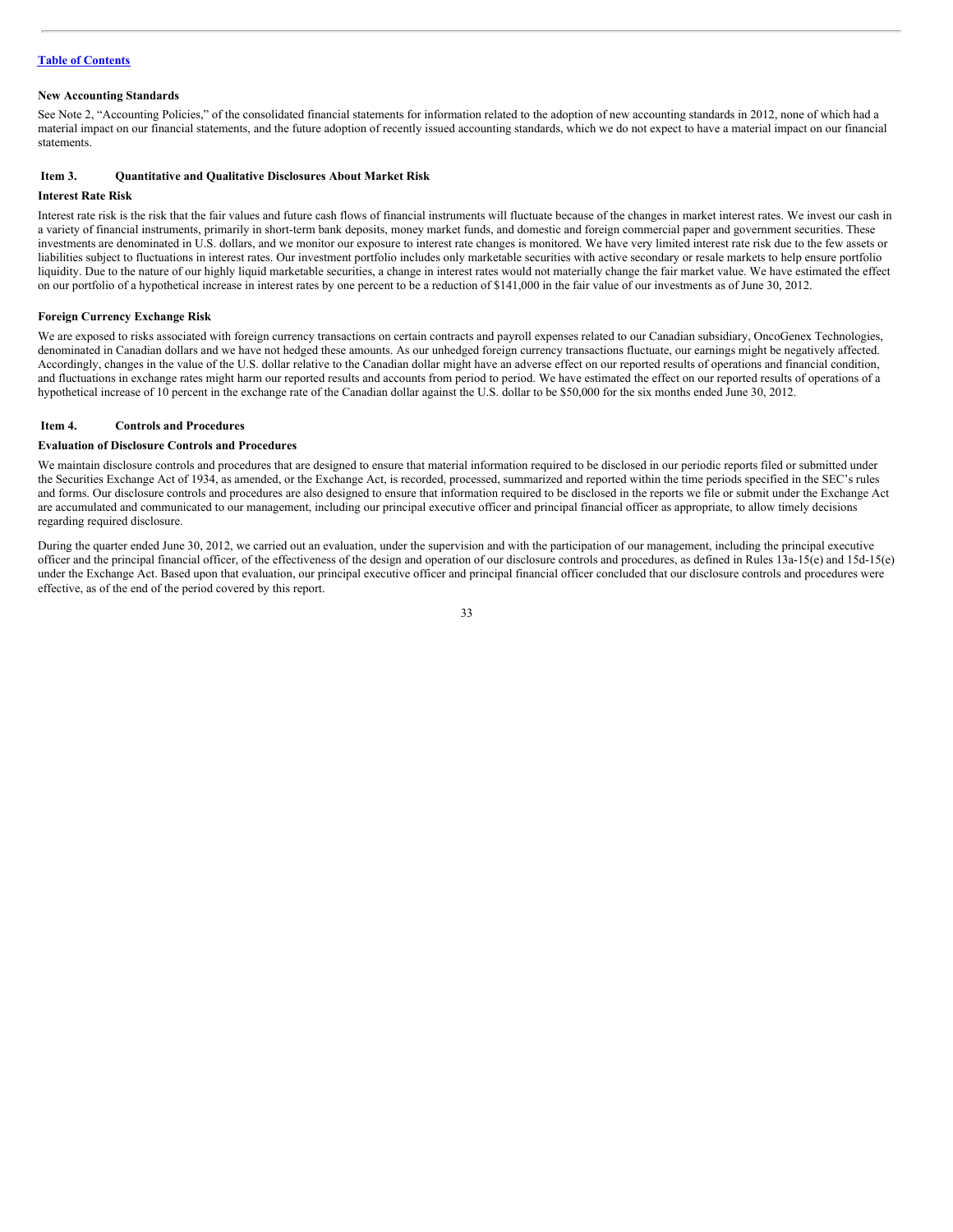## **Changes in Internal Control Over Financial Reporting**

We have not made any changes to our internal control over financial reporting (as defined in Rule 13a-15(f) and 15d-15(f) under the Exchange Act) during the quarter ended June 30, 2012 that have materially affected, or are reasonably likely to materially affect, our internal control over financial reporting.

## **Limitations on Effectiveness of Controls**

Our management does not expect that our disclosure controls and procedures or our internal controls will prevent all errors and all fraud. A control system, no matter how well conceived and operated, can provide only reasonable, not absolute, assurance that the objectives of the control system are met. Further, the design of a control system must reflect the fact that there are resource constraints, and the benefits of controls must be considered relative to their costs. Because of the inherent limitations in all control systems, no evaluation of controls can provide absolute assurance that all control issues and instances of fraud, if any, within our company have been detected.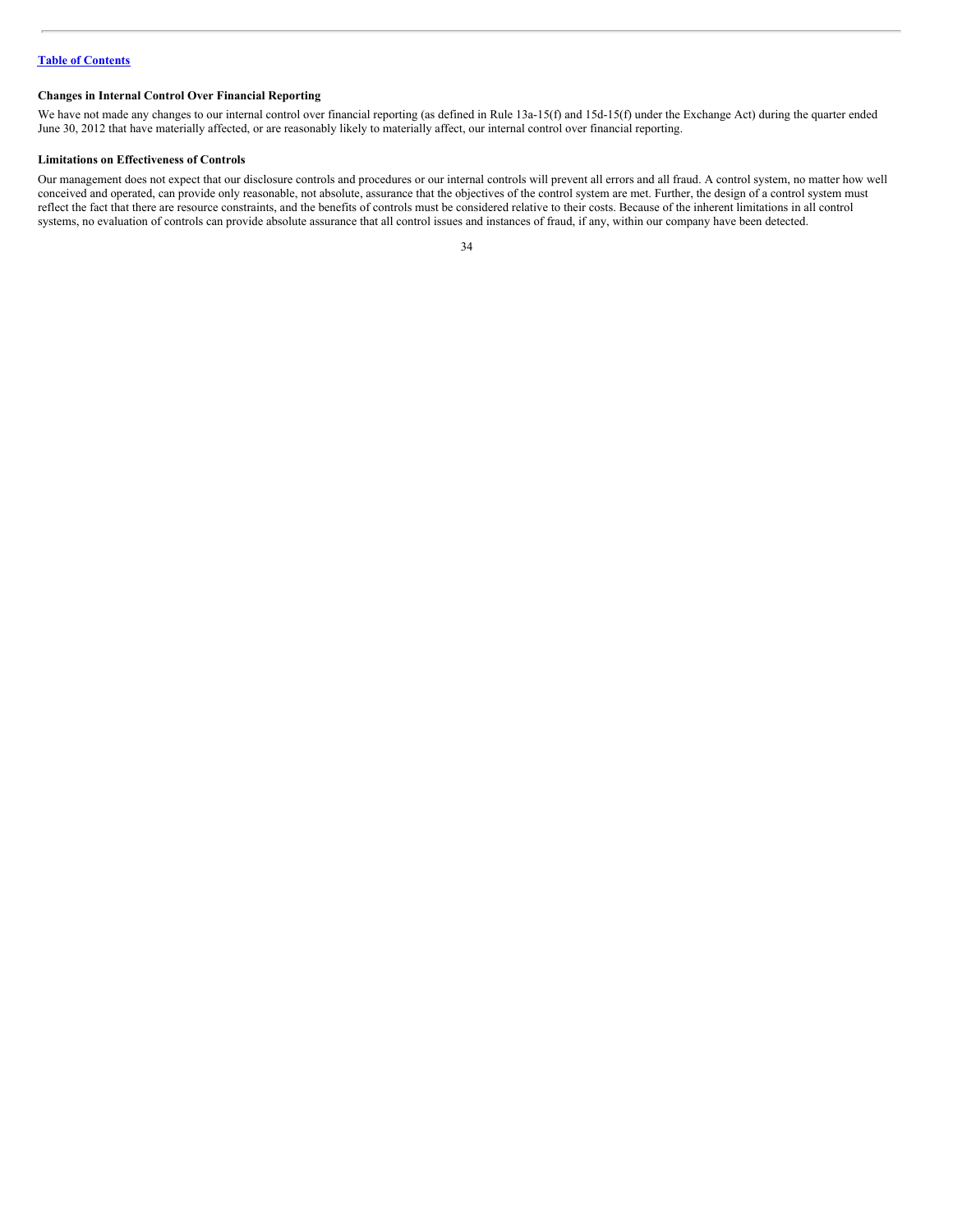## <span id="page-34-0"></span>**PART II. OTHER INFORMATION**

<span id="page-34-1"></span>**Item 1A. Risk Factors**

#### **Risks Related to Our Business**

Investing in our common stock involves a high degree of risk. You should consider carefully the risks and uncertainties described below, together with all of the other information contained in this Quarterly Report on Form 10-Q, before deciding to invest in our common stock. If any of the following risks materialize, our business, financial condition, results of operation and future prospects will likely be materially and adversely affected. In that event, the market price of our common stock could decline and you *could lose all or part of your investment.*

## **Risks Related to Our Business**

We have incurred losses since inception and anticipate that we will continue to incur losses for the foreseeable future. We have never had any products available for *commercial sale and we may never achieve or sustain profitability.*

We are a clinical-stage biopharmaceutical company, are not profitable, have incurred losses in each year since our inception and do not expect to become profitable in the foreseeable future. We have never had any products available for commercial sale and we have not generated any revenue from product sales nor do we anticipate that we will generate revenue from product sales in the foreseeable future. Our only revenue to date has been Collaboration Revenue under our Collaboration Agreement with Teva. We have not yet submitted any products for approval by regulatory authorities and we continue to incur research and development and general and administrative expenses related to our operations. We expect to continue to incur losses for the foreseeable future, and we expect these losses to increase as we continue our research activities and conduct development of, and seek regulatory approvals for, our product candidates, and prepare for and begin to commercialize any approved products. If our product candidates fail in clinical trials or do not gain regulatory approval, or if our product candidates do not achieve market acceptance, we may never become profitable. Even if we achieve profitability in the future, we may not be able to sustain profitability in subsequent periods.

#### Our clinical trials may be suspended or terminated at any time, including by the FDA, other regulatory authorities, the Institutional Review Board overseeing the clinical trial at issue, by a clinical trial site or investigator, by Teva in the case of custirsen, or by us. Any failure or significant delay in completing clinical trials for our product *candidates could materially harm our financial results and the commercial prospects for our product candidates.*

We do not know whether any of our currently planned clinical trials for custirsen or OGX-427 will proceed or be completed on schedule, if at all, or, with respect to our other product candidates, whether we will be able to initiate any future preclinical studies or clinical trials, as applicable, beyond those currently planned. The completion or commencement of future preclinical studies or clinical trials could be substantially delayed or prevented by several factors, including:

- limited number of, and competition for, suitable patients with the particular types of cancer required for enrollment in our clinical trials;
- limited number of, and competition for, suitable sites to conduct clinical trials;
- decrease in Teva's level of focus and efforts to develop custirsen;
- introduction of new product candidates to the market in therapeutic areas similar to those that we are developing for our product candidates;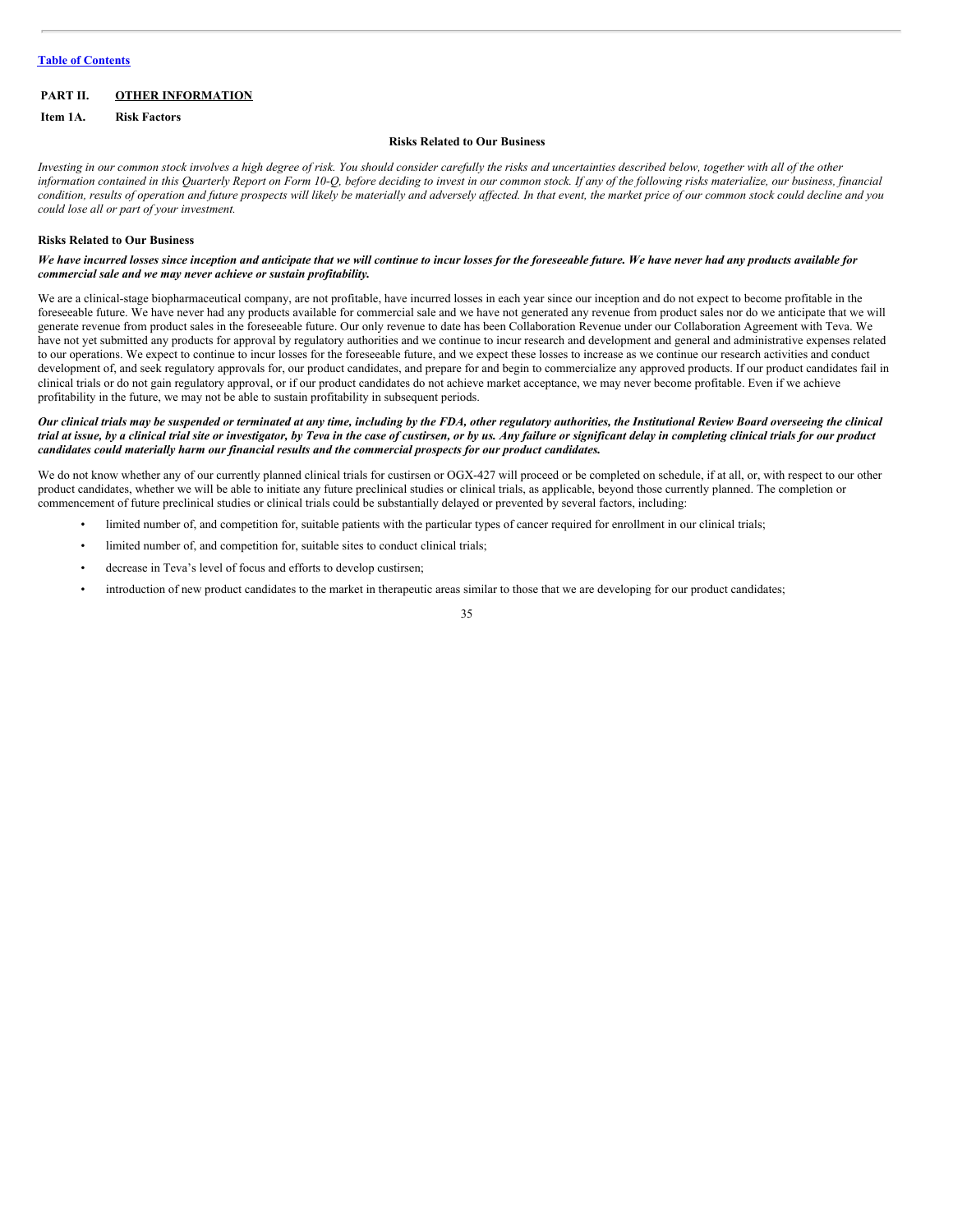- concurrent evaluation of new investigational product candidates in therapeutic areas similar to those that we are developing for our product candidates;
- delay or failure to obtain the FDA's or non-U.S. regulatory agencies' approval or agreement to commence a clinical trial, including our phase 3 or registration clinical trials or amendment of those trials under a special protocol assessment;
- delay or failure to obtain required future additional funding, when needed, through private or public offerings of our equity securities, debt financings, or the execution of a licensing, partnership or collaboration agreement with a third party for any of our product candidates;
- delay or failure to obtain sufficient manufacturing supply of custirsen or OGX-427;
- delay or failure to obtain sufficient supplies of any of our product candidate for our clinical trials;
- delay or failure to reach agreement on acceptable clinical trial agreement terms or clinical trial protocols with prospective sites or investigators;
- delay or failure to obtain the approval of the Institutional Review Board to conduct a clinical trial at a prospective site; and
- our decision to alter the development strategy for one or more clinical or preclinical products.

The completion of our clinical trials currently in progress could also be substantially delayed or prevented by several factors, including:

- slower than expected rates of patient recruitment and enrollment;
- failure of patients to complete the clinical trial;
- unforeseen safety issues;
- lack of efficacy evidenced during clinical trials;
- termination of our clinical trials by one or more clinical trial sites, investigators, IRB's, data safety monitoring boards, or FDA;
- inability or unwillingness of patients or medical investigators to follow clinical trial protocols;
- inability to monitor patients adequately during or after treatment;
- introduction of competitive products that may impede our ability to retain patients in clinical trials;
- delay or failure to obtain sufficient manufacturing supply of custirsen or OGX-427; and
- delay or failure to obtain future additional funding through private or public offerings of our equity securities, debt financings, or the execution of a licensing, partnership or collaboration agreement with a third party for any of our product candidates in the event of material unforeseen costs relating to our clinical trials currently in progress.

## We depend on our collaborative relationship with Teva to further develop and commercialize custirsen, and if our relationship is not successful or is terminated, we may not be able to effectively develop and/or commercialize custirsen, which would have a material adverse effect on our business.

We depend on Teva to collaborate with us to develop and globally commercialize custirsen. Furthermore, under the Collaboration Agreement, we and Teva must agree on any changes to the Clinical Development Plan for custirsen. As a result of our dependence on Teva, the eventual success or commercial viability of custirsen is largely beyond our control. The financial returns to us, if any, under the Collaboration Agreement depend in large part on the achievement of development and commercialization milestones, plus a share of any revenue from sales. Therefore, our success, and any associated financial returns to us and our investors, will depend in large part on Teva's performance under the Collaboration Agreement. We are subject to a number of additional specific risks associated with our dependence on our collaborative relationship with Teva, including:

- adverse decisions by Teva or the Joint Steering Committee regarding the development and commercialization of custirsen;
- possible disagreements as to the timing, nature and extent of our development plans, including clinical trials or regulatory approval strategy;
- loss of significant rights if we fail to meet our obligations under the Collaboration Agreement;
- our limited control over clinical trials of custirsen;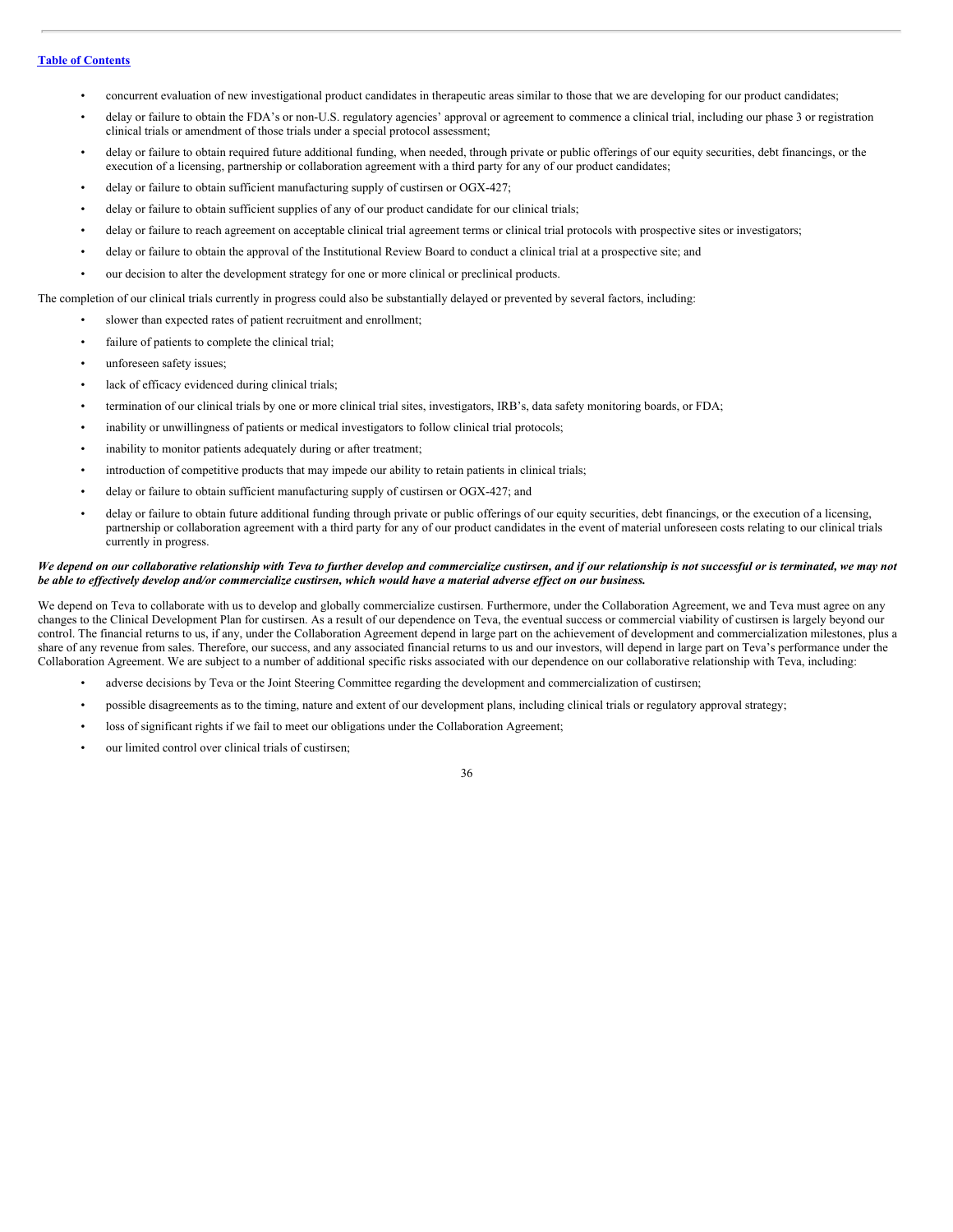- changes in key management personnel at Teva, including in members of the Joint Steering Committee; and
- possible disagreements with Teva regarding the Collaboration Agreement, sharing of costs for clinical trials or ownership of proprietary rights.

If we and Teva are unable to reach an agreement under the Clinical Development Plan, or if either we or Teva fail to perform our respective obligations or effectively manage our relationship, any clinical trial, regulatory approval or development progress could be significantly delayed or halted, could result in costly or time-consuming litigation or arbitration and could have a material adverse effect on our business.

Decisions by Teva to either reduce or eliminate its participation in the oncology field, to emphasize other competitive agents currently in its portfolio, or to add additional competitive agents to its portfolio could result in a decision to terminate the Collaboration Agreement, in which event, among other things, we may be responsible for paying any remaining costs of all three phase 3 clinical trials. Any such termination could adversely affect the timing and extent of our development and commercialization activities, which could cause significant delays and funding shortfalls for those activities and seriously harm our business.

### We are highly dependent on the success of our lead product candidate, custirsen, and we cannot give any assurance that custirsen, or any of our other product candidates, *will receive regulatory approval or will be successfully commercialized.*

Custirsen has been evaluated in five phase 2 clinical trials, the results of which were previously disclosed. If competitive products developed by third parties show significant benefit in the cancer indications in which we are developing our product candidates, any planned supportive or primary registration trials may be delayed, altered or not initiated and custirsen may never receive regulatory approval. In order to market custirsen, we and Teva must, among other things, conduct additional clinical trials, including phase 3 or registration clinical trials, to demonstrate safety and efficacy. We have one ongoing registration trial with custirsen in patients with CRPC. In the second half of 2012, we plan to initiate an additional registration trial in patients with NSCLC and a second trial, referred to as the AFFINITY trial, in combination with cabazitaxel as second-line chemotherapy in patients with CRPC. OGX-427 has been evaluated in humans, although we have very limited safety data and have not yet established efficacy in humans. Additional clinical trials will be required for OGX-427 to establish the safety and efficacy of this product candidate. OGX-225 has not been tested in humans. Our preclinical testing of these product candidates may not be successful and we may not be able to clinically evaluate them. Our clinical development programs for our product candidates may not receive regulatory approval either if such product candidates fail to demonstrate that they are safe and effective in clinical trials and consequently fail to obtain necessary approvals from the FDA, or similar non-U.S. regulatory agencies, or if we have inadequate financial or other resources to advance these product candidates through the clinical trial process. Any failure to obtain regulatory approval of custirsen or our other product candidates could have a material and adverse effect on our business.

#### *Clinical trials may not demonstrate a clinical benefit of our product candidates.*

Positive results from preclinical studies and early clinical trials, including those results from the custirsen or OGX -427 clinical trials conducted to date, should not be relied on as evidence that later-stage or large-scale clinical trials will succeed. We will be required to demonstrate with substantial evidence through well-controlled clinical trials that our product candidates are safe and effective for use in a diverse population before we can seek regulatory approvals for their commercial sale. Success in early clinical trials does not mean that future clinical trials will be successful because product candidates in later-stage clinical trials may fail to demonstrate sufficient safety and efficacy to the satisfaction of the FDA and other non-U.S. regulatory authorities despite having progressed through initial clinical trials. Further, preliminary results from our clinical trials may not be confirmed in final data, or may change materially.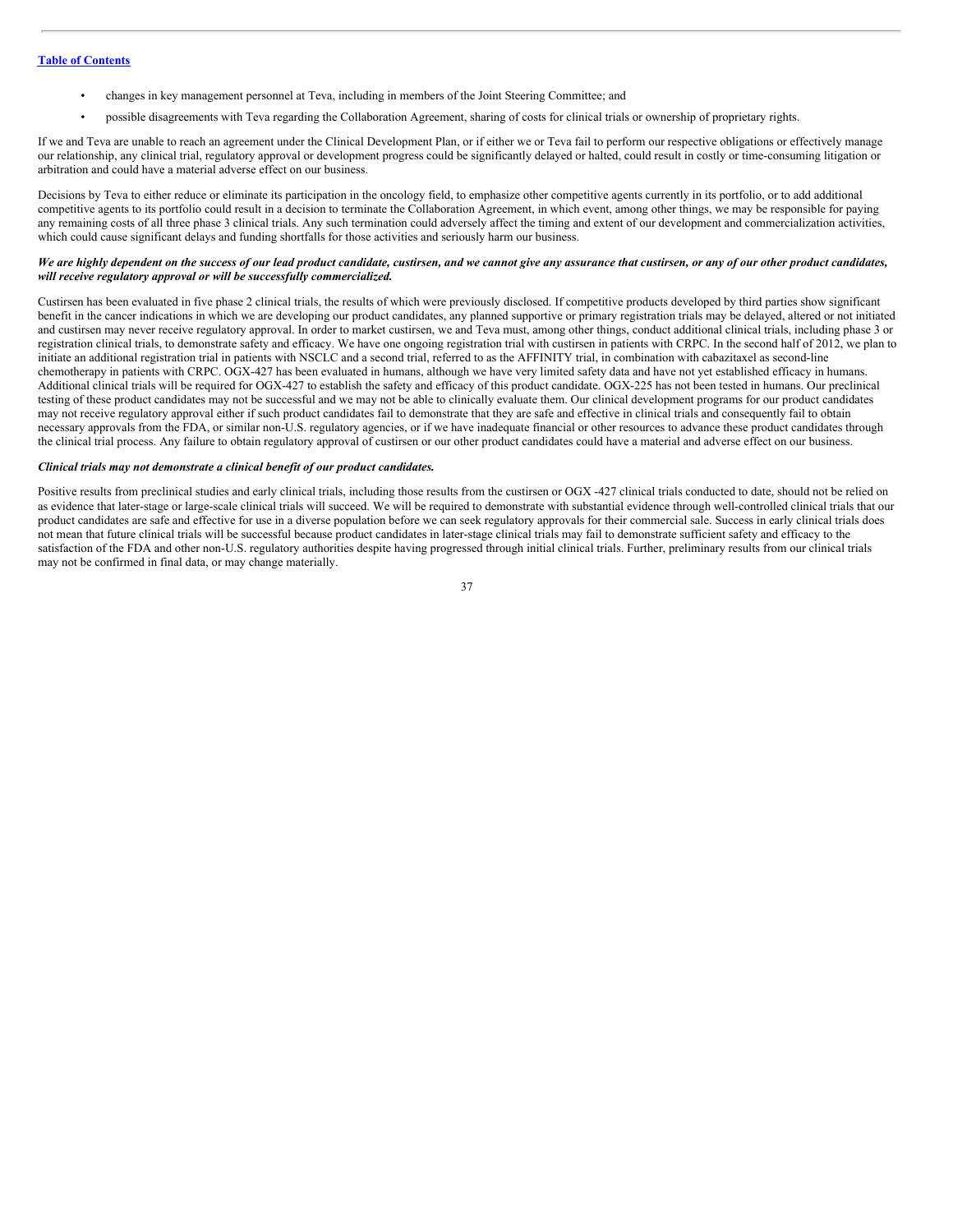Even after the completion of our planned phase 3 clinical trials, the FDA or other non-U.S. regulatory authorities may disagree with our clinical trial design and our interpretation of data, and may require us to conduct additional clinical trials to demonstrate the efficacy of our product candidates.

We rely on third parties to manufacture and supply our product candidates and other agents used in our clinical trials. A decrease in the availability or quality of any of these products or agents could increase clinical trial costs, delay or halt clinical development or regulatory approval of our product candidates or commercialization of our *future product candidates, resulting in additional losses and depriving us of potential product revenue.*

We do not own or operate manufacturing facilities, and we depend on third-party contract manufacturers for production of all of our product candidates and rely on other companies and their manufacturers for other agents used in all of our clinical trials. We lack the resources and the capability to manufacture any of our product candidates ourselves. To date, our product candidates have been manufactured in limited quantities for preclinical studies and clinical trials. All active pharmaceutical ingredient, or API, and drug product for custirsen and OGX-427 has been manufactured for us by third parties pursuant to a purchase order or short-term contract that has been fulfilled.

If, in the future, one of our product candidates is approved for commercial sale, we, or a pharmaceutical partner that has licensed such product candidate, will need to manufacture that product candidate in commercial quantities. We cannot provide assurance that the third-party manufacturers with which we have contracted in the past will have sufficient capacity to satisfy our future manufacturing needs, that we will be able to negotiate additional purchases of API or drug product from these or alternative manufacturers on terms favorable to us, if at all, or that a pharmaceutical partner that has licensed such product candidate will have sufficient capacity or expertise to satisfy future needs.

Third-party manufacturers may fail to perform under their contractual obligations, or may fail to deliver the required commercial quantities of bulk API or finished drug product on a timely basis and at commercially reasonable prices. We have experienced manufacturing quality issues resulting in an unusable lot of product candidate. Any performance failure on the part of our contract manufacturers could delay clinical development or regulatory approval of our product candidates or commercialization of our future product candidates, depriving us of potential product revenue and resulting in additional losses. If we are required to identify and qualify an alternate manufacturer, we may be forced to delay or suspend our clinical trials, regulatory submissions, required approvals or commercialization of our product candidates, which may cause us to incur higher costs and could prevent us from commercializing our product candidates successfully. If we are unable to find one or more replacement manufacturers capable of production at a reasonably favorable cost, in adequate volumes, of adequate quality, and on a timely basis, we would likely be unable to meet demand for our product candidates and our clinical trials could be delayed or we could lose potential revenue. Our ability to replace an existing API manufacturer may be difficult because the number of potential manufacturers is limited to approximately five manufacturers, and the FDA must inspect any replacement manufacturer and review information related to product produced at the manufacturer before they can begin manufacturing our product candidates. It may be difficult or impossible for us to identify and engage a replacement manufacturer on acceptable terms in a timely manner, if at all. We expect to continue to depend on third-party contract manufacturers for the foreseeable future.

Our product candidates require precise, high-quality manufacturing. Any of our contract manufacturers will be subject to ongoing periodic unannounced inspection by the FDA and non-U.S. regulatory authorities to ensure strict compliance with current Good Manufacturing Practices, or cGMP, and other applicable government regulations and corresponding standards. If our contract manufacturers fail to achieve and maintain high manufacturing standards in compliance with cGMP regulations, we may experience manufacturing errors resulting in patient injury or death, product recalls or withdrawals, delays or interruptions of production or failures in product testing or delivery, delay or prevention of filing or approval of marketing applications for our product candidates, cost overruns or other problems that could seriously affect our business.

Significant manufacturing scale-up may require additional validation studies, which the FDA must review and approve. Additionally, any third-party manufacturers we retain to manufacture our product candidates on a commercial scale must pass an FDA pre-approval inspection for conformance to cGMP regulations before we can obtain approval of our product candidates. If we are unable to successfully increase the manufacturing capacity for a product candidate in conformance with cGMP regulations, the regulatory approval or commercial launch of any related products may be delayed or there may be a shortage in supply.

We also rely on third-parties for the provision of other agents used in our clinical trials, and in some circumstances these agents are provided to us at no cost. We have no assurance that these third-parties will continue to provide their products to us at no cost.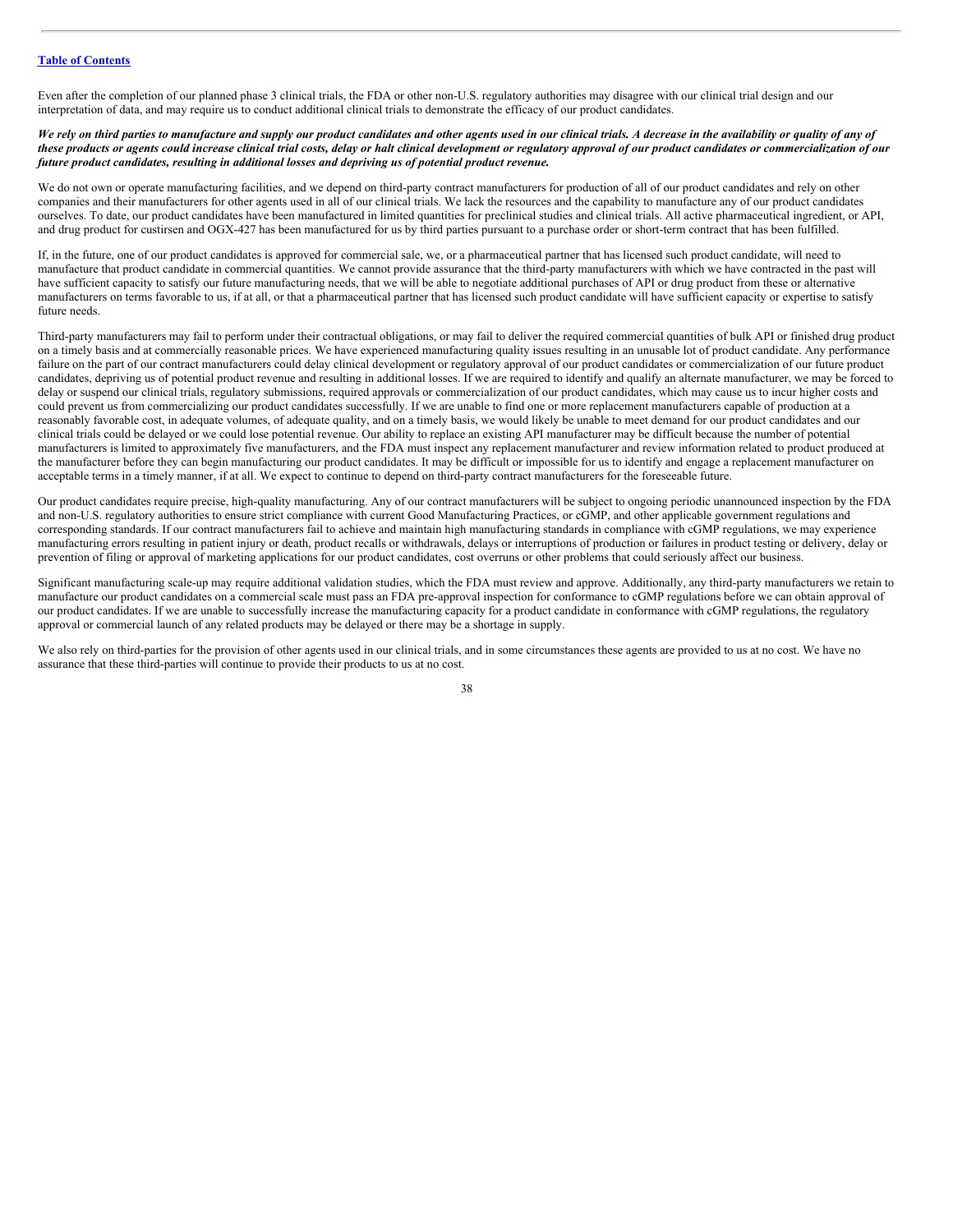# Our product candidates may cause undesirable and potentially serious side effects during clinical trials that could delay or prevent their regulatory approval or *commercialization.*

Since patients in our clinical trials have advanced stages of cancer, we expect that additional adverse events, including serious adverse events, will occur.

Undesirable side effects caused by any of our product candidates could cause us or regulatory authorities to interrupt, delay or halt clinical trials and could result in the denial of regulatory approval by the FDA or non-U.S. regulatory authorities for any or all targeted indications. This, in turn, could prevent us from commercializing our product candidates and generating revenue from their sale. In addition, if our product candidates receive marketing approval and we or others later identify undesirable side effects caused by the product:

- Teva may elect to terminate the ongoing clinical trials and cease development of custirsen;
- regulatory authorities may withdraw their approval of the product;
- we may be required to recall the product, change the way the product is administered, conduct additional clinical trials or change the labeling of the product;
- a product may become less competitive and product sales may decrease; and
- our reputation may suffer.

Any one or a combination of these events could prevent us from achieving or maintaining market acceptance of the affected product or could substantially increase the costs and expenses of commercializing the product, which in turn could delay or prevent us from generating significant revenue from the sale of the product. Recent events have raised questions about the safety of marketed drugs and may result in increased cautiousness by the FDA in reviewing new drugs based on safety, efficacy or other regulatory considerations and may result in significant delays in obtaining regulatory approvals, additional clinical trials being required, or more stringent product labeling requirements. Any delay in obtaining, or the inability to obtain, applicable regulatory approvals would prevent us from commercializing our product candidates.

### We rely, in part, on third parties to conduct clinical trials for our product candidates and plan to rely on third parties to conduct future clinical trials. If these third parties do not successfully carry out their contractual duties or meet expected deadlines, we may be unable to obtain regulatory approval for or commercialize our current and *future product candidates.*

To implement our product development strategies, we rely on third parties, such as collaborators, contract research organizations, medical institutions, clinical investigators and contract laboratories, to conduct clinical trials of our product candidates. In particular, we will have limited control over the two custirsen phase 3 trials over which Teva will have primary oversight. Although we rely on third parties to conduct our clinical trials, we are responsible for ensuring that each of our clinical trials is conducted in accordance with our investigational plan and protocol. Moreover, the FDA and non-U.S. regulatory authorities require us to comply with regulations and standards, commonly referred to as Good Clinical Practices, or GCPs, for conducting, monitoring, recording and reporting the results of clinical trials to ensure that the data and results are scientifically credible and accurate and that the clinical trial subjects are adequately informed of the potential risks of participating in clinical trials. Our reliance on third parties does not relieve us of these responsibilities and requirements. If the third parties conducting our clinical trials do not perform their contractual duties or obligations, do not meet expected deadlines or need to be replaced, or if the quality or accuracy of the clinical data they obtain is compromised due to the failure to adhere to GCPs or for any other reason, we may need to enter into new arrangements with alternative third parties and our clinical trials may be extended, delayed or terminated. In addition, a failure by such third parties to perform their obligations in compliance with GCPs may cause our clinical trials to fail to meet regulatory requirements, which may require us to repeat our clinical trials.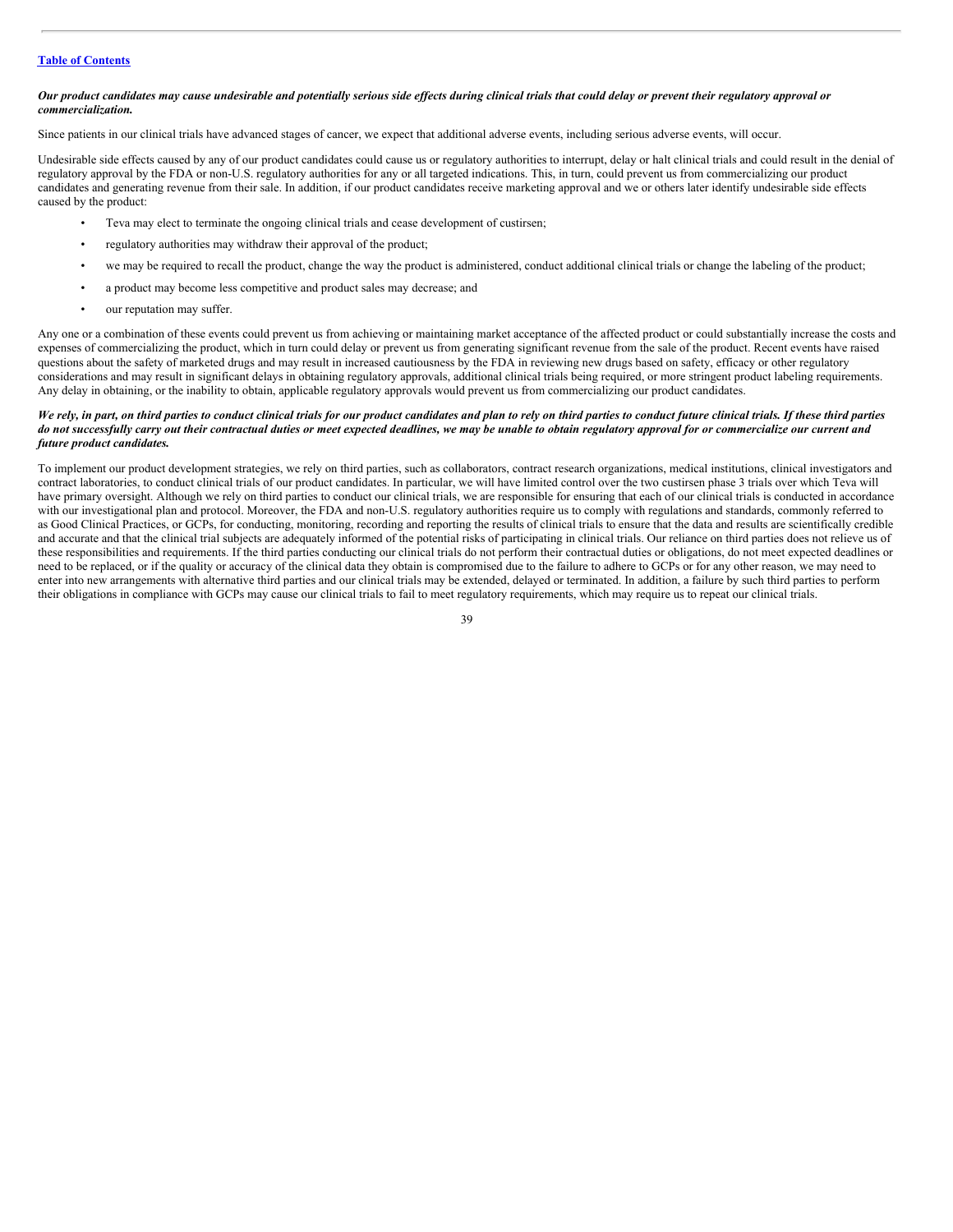# If our competitors develop and market products that are more effective, safer or less expensive than our future product candidates, our clinical trials and commercial *opportunities will be negatively af ected.*

The life sciences industry is highly competitive, and we face significant competition from many pharmaceutical, biopharmaceutical and biotechnology companies that are researching and marketing products designed to address cancer indications for which we are currently developing products or for which we may develop products in the future. For example, cabazitaxel and abiraterone acetate were recently approved by the FDA for the treatment of patients with CRPC. Also, MDV3100 and alpharadin have demonstrated meaningful improvement in phase 3 trials. We are aware of several other companies which are developing therapeutics that seek to promote tumor cell death. Any products we may develop in the future are also likely to face competition from other drugs and therapies. Many of our competitors have significantly greater financial, manufacturing, marketing and drug development resources than we do. Large pharmaceutical companies, in particular, have extensive experience in clinical testing and in obtaining regulatory approvals for drugs. These companies also have significantly greater research and marketing capabilities than we do. In addition, many universities and private and public research institutes are, or may become, active in cancer research, and develop products that may directly compete with ours. If our competitors market products that are more effective, safer or less expensive than our future product candidates, if any, or that reach the market sooner than our future product candidates, if any, we may not achieve commercial success.

If new therapies become broadly used, we may need to conduct clinical trials of our product candidates in combination with these new therapies to demonstrate safety and efficacy of the combination. Additional trials will delay the development of our product candidates and increase our costs. The failure of certain of our product candidates *to work in combination with these new therapies would have an adverse ef ect on our business.*

Our intention is to combine certain of our product candidates with therapies that are broadly used by clinicians and considered highly effective. As new therapies are developed, we will need to assess these therapies to determine whether to conduct clinical trials of our product candidates in combination with them to demonstrate safety and efficacy of the combination. If we determine that it is appropriate to conduct additional clinical trials of our product candidates in combination with these new therapies, the development of our product candidates will be delayed and our costs will be increased. If these clinical trials generate safety concerns or lack of efficacy, our business would be adversely affected.

If our product candidates are approved in combination with a specific therapy that is broadly used and that therapy is displaced by another product, the market for our product candidate may decrease.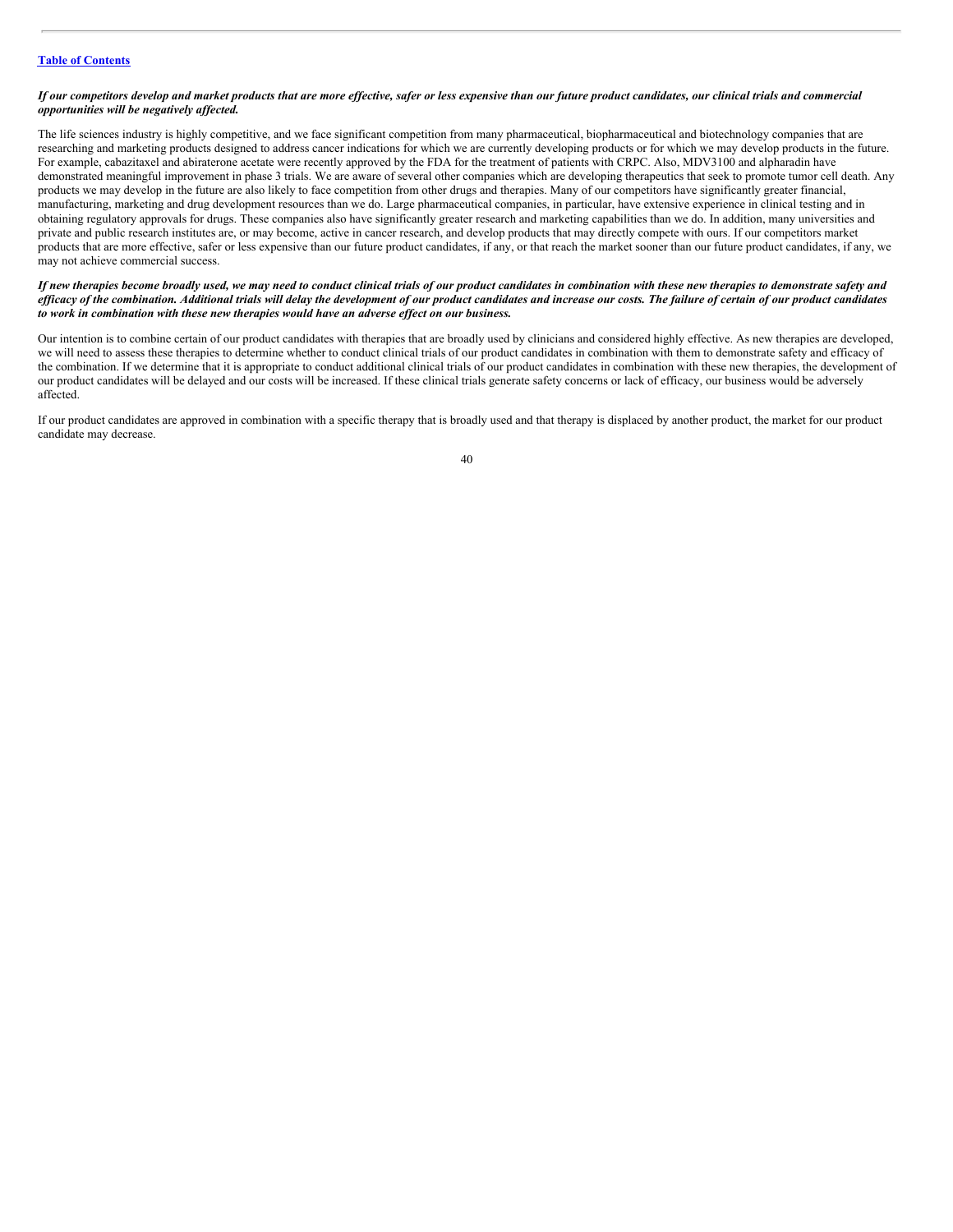# Because we depend on financing from third parties for our operations, our business may fail if such financing becomes unavailable or is not available on commercially *reasonable terms.*

To date, we have financed our operations primarily through the sale of our equity securities and from the upfront payment we received pursuant to the Collaboration Agreement with Teva. We believe that our existing capital resources and interest on such resources will be sufficient to meet our current operating requirements into 2015. If, however, the Collaboration Agreement with Teva were to terminate or if Teva fails to fulfill its obligations under the Collaboration Agreement, or if patients live longer as a result of new or investigational therapies, or if the trials proceed slower than expected or are initiated later than expected, or if we change our development plans, acquire rights to new product candidates or cannot find third-party collaborators for our other product candidates, we may need additional capital sooner than we expect. Our future capital requirements will depend on many factors, including, without limitation:

- maintaining our partnership with Teva and Teva's ongoing commitment to develop custirsen in a timely manner;
- whether we experience delays in our preclinical and clinical development programs, or slower-than-anticipated product development or rate of events;
- the scope and results of our preclinical studies and clinical trials;
- whether opportunities to acquire additional product candidates arise and the costs of acquiring and developing those product candidates;
- whether we are able to enter into additional third-party collaborative partnerships to develop and/or commercialize any of our other product candidates on terms that are acceptable to us;
- the timing and requirements of, and the costs involved in, conducting studies required to obtain regulatory approvals for our product candidates from the FDA and comparable foreign regulatory agencies;
- the availability of third parties to perform the key development tasks for our product candidates, including conducting preclinical studies and clinical trials and manufacturing our product candidates to be tested in those studies and trials and the associated costs of those services;
- the costs involved in preparing, filing, prosecuting, maintaining, defending the validity of and enforcing patent claims and other costs related to patent rights and other intellectual property rights, including litigation costs and the results of such litigation; and
- whether we modify our development program, including terminating and starting new trials.

If we are unable to raise funds on acceptable terms when it becomes necessary to do so, we may not be able to continue developing our product candidates, acquire or develop additional product candidates or respond to competitive pressures or unanticipated requirements. For these reasons, any inability to raise additional funds when we require it could have a material adverse effect on our business.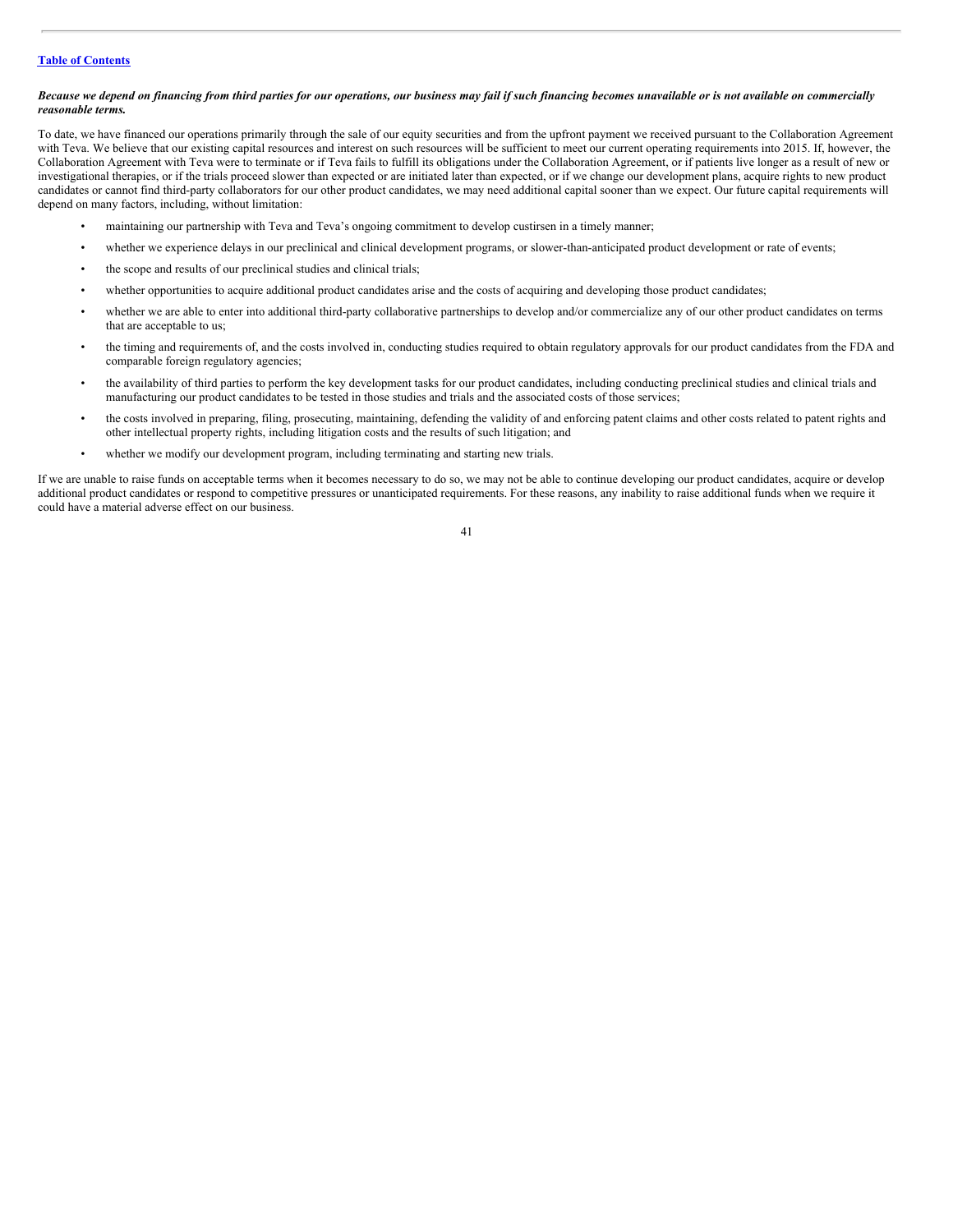## Although we have entered into a Collaboration Agreement with Teva for custirsen, we have not yet partnered with third-party collaborators with respect to any of our other product candidates, and we cannot control whether we will be able to do so on favorable terms, if at all.

Our business strategy relies in part on potentially partnering successful product candidates with larger companies to complement our internal development and commercialization efforts. While we have successfully entered into a Collaboration Agreement with Teva with respect to custirsen, it may be difficult for us to find third parties that are willing to enter into a collaboration on acceptable economic terms, if at all, with respect to our other product candidates. We also will be competing with many other companies as we seek partners for our other product candidates and may not be able to compete successfully against those companies. If we are not able to enter into collaboration arrangements for our other product candidates and custirsen does not achieve regulatory approval or is delayed, we would be required to undertake and fund further development, clinical trials, manufacturing and commercialization activities solely at our own expense and risk. If we are unable to finance and/or successfully execute those expensive activities, our business could be materially and adversely affected, and we may be forced to discontinue clinical development of these product candidates.

### Even if we or Teva receive regulatory approval to market our product candidates, the market may not be receptive to our products.

Even if our product candidates obtain regulatory approval, they may not gain market acceptance among physicians, patients, healthcare payors and/or the medical community. We believe that the degree of market acceptance will depend on a number of factors, including:

- timing of market introduction of competitive products;
- safety and efficacy of our products;
- prevalence and severity of any side effects;
- potential advantages or disadvantages over alternative treatments;
- strength of marketing and distribution support;
- price of our products, both in absolute terms and relative to alternative treatments; and
- availability of coverage and reimbursement from government and other third-party payors.

#### If our future product candidates fail to achieve market acceptance, we may not be able to generate significant revenue or achieve or sustain profitability.

#### If we were to be successfully sued related to our products or operations, we could face substantial liabilities that may exceed our resources.

We may be held liable if any of our products or operations cause injury or death or are found otherwise unsuitable during product testing, manufacturing, marketing or sale. These risks are inherent in the development of pharmaceutical products. We currently maintain Commercial General and Umbrella Liability policies with combined limits of \$10 million per occurrence and in the aggregate, in addition to a \$10 million per claim and annual aggregate product liability insurance policy related to our clinical trials consistent with industry standards. When necessary for our products, we intend to obtain additional product liability insurance. Insurance coverage may be prohibitively expensive, may not fully cover potential liabilities or may not be available in the future. Inability to obtain sufficient insurance coverage at an acceptable cost or otherwise to protect against potential product liability claims could prevent or inhibit the commercialization of our products. If we were to be sued for any injury caused by or associated with our products or operations, the litigation could consume substantial time and attention of our management, and the resulting liability could exceed our total assets.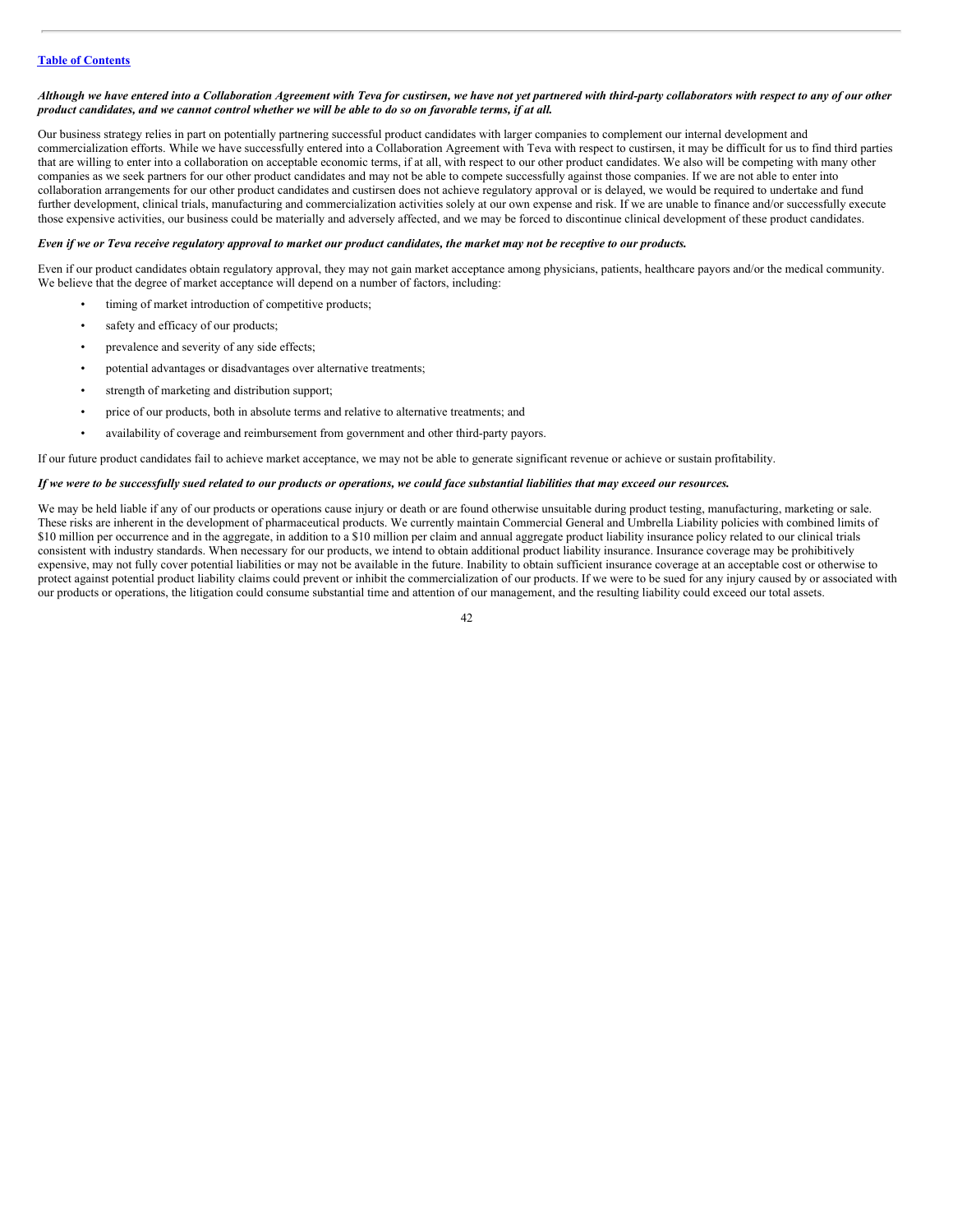#### If we fail to acquire and develop products or product candidates at all or on commercially reasonable terms, we may be unable to grow our business.

We currently do not have internal discovery capabilities and depend on pharmaceutical and biotechnology companies and other researchers to sell or license products or product candidates to us. To date, three of our product candidates have been derived from technologies discovered by the Vancouver Prostate Centre and licensed to us by UBC, and one candidate was in-licensed from Bayer. We intend to continue to rely on the Vancouver Prostate Centre, UBC and other research institutions and other biotechnology or pharmaceutical companies as sources of product candidates. We cannot guarantee that the Vancouver Prostate Centre or UBC will continue to develop new product candidate opportunities, that we will continue to have access to such opportunities or that we will be able to purchase or license these product candidates on commercially reasonable terms, if at all. If we are unable to purchase or license new product candidates from the Vancouver Prostate Centre or UBC, we will be required to identify alternative sources of product candidates.

The success of our product pipeline strategy depends on our ability to identify, select and acquire pharmaceutical product candidates. Proposing, negotiating and implementing an economically viable product acquisition or license is a lengthy and complex process. We compete for partnering arrangements and license agreements with pharmaceutical and biotechnology companies and academic research institutions. Our competitors may have stronger relationships with third parties with whom we are interested in collaborating and/or may have more established histories of developing and commercializing products. As a result, our competitors may have a competitive advantage in entering into partnering arrangements with such third parties. In addition, even if we find promising product candidates, and generate interest in a partnering or strategic arrangement to acquire such product candidates, we may not be able to acquire rights to additional product candidates or approved products on terms that we find acceptable, if at all. If we fail to acquire and develop product candidates from others, we may be unable to grow our business.

We expect that any product candidate that we acquire rights to will require additional development efforts prior to commercial sale, including extensive clinical evaluation and approval by the FDA and non-U.S. regulatory authorities. All product candidates are subject to the risks of failure inherent in pharmaceutical product development, including the possibility that the product candidate will not be shown to be sufficiently safe and effective for approval by regulatory authorities. Even if the product candidates are approved, we can make no assurance that we would be capable of economically producing the product or that the product would be commercially successful.

### We will need to retain additional personnel and expand our other resources in order to promote custirsen in the event we exercise our co-promotion option and develop our other product candidates. If we fail to effectively expand our operations, including attracting and retaining key management and scientific personnel, we may be unable to successfully develop or commercialize our product candidates and our business may be materially adversely affected.

We will need to expand and effectively manage our managerial, operational, financial, development and other resources in order to successfully pursue our development and commercialization efforts for our existing and future product candidates. Our success depends on our continued ability to attract, retain and motivate highly qualified personnel, such as management, clinical and preclinical personnel, including our executive officers Scott Cormack, Michelle Burris and Cindy Jacobs. In addition, although we have entered into employment agreements with each of Mr. Cormack, Ms. Burris and Dr. Jacobs, such agreements permit the executive to terminate his or her employment with us at any time, subject to providing us with advance written notice.

Should custirsen receive marketing approval in the United States and Canada, or should we exercise our co-promotion option, we would need to hire a substantial number of specialized personnel, including field-based medical affairs representatives. In turn, we would need to increase our administrative headcount to

 $\overline{43}$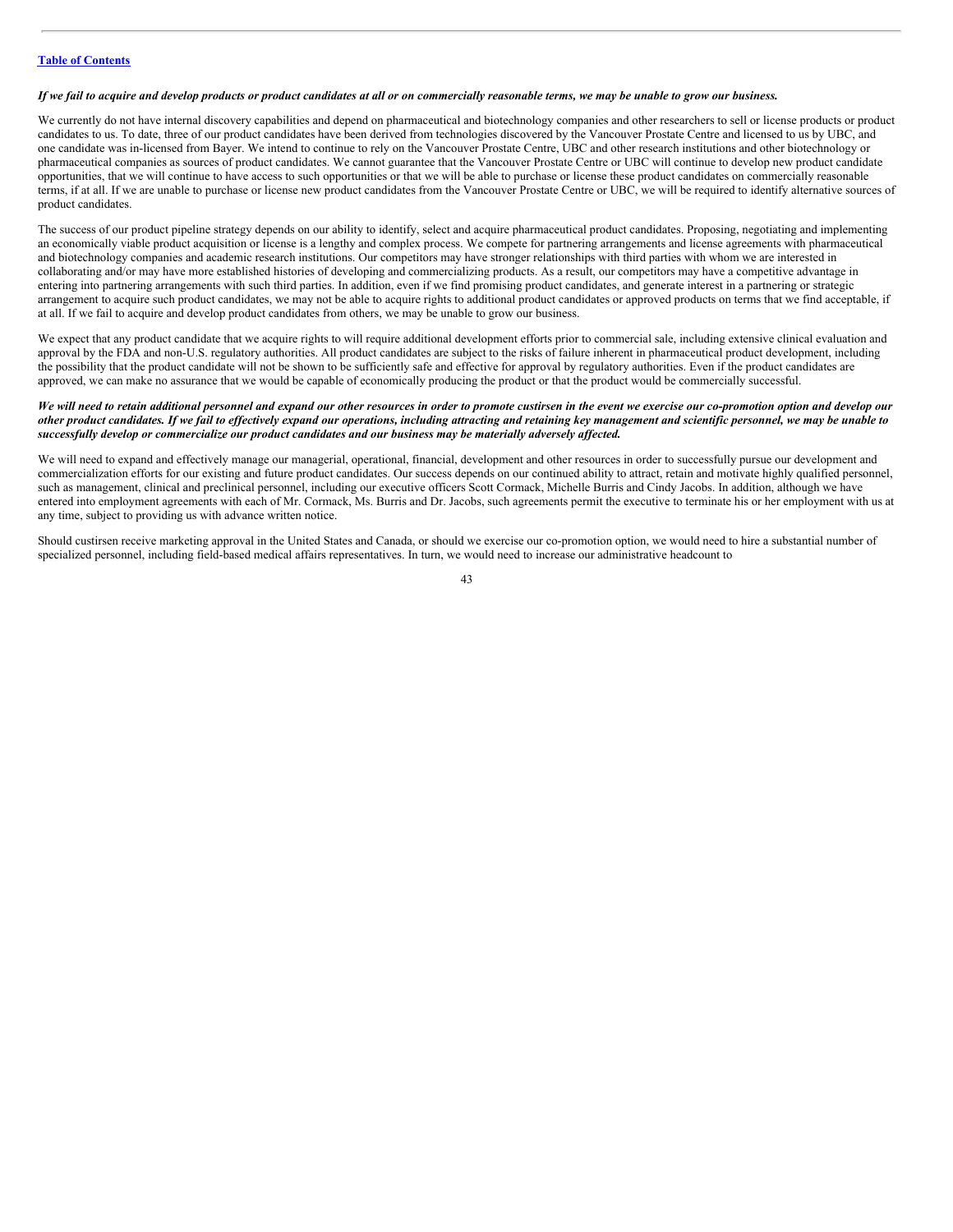support such expanded development and commercialization operations with respect to our product candidates. Our ability to attract and retain qualified personnel in the future is subject to intense competition for qualified personnel among biotechnology, pharmaceutical and other businesses and our current financial position. The loss of the services of any of our senior management could delay or prevent the development and commercialization of our product candidates, or have other adverse effects on our business for an indefinite term. In particular, if we lose any members of our current senior management team, we may not be able to find suitable replacements in a timely fashion, if at all and our business may be harmed as a result. If any of such events were to occur, among other things, we may not be able to comply with our contractual obligations to Teva under our Collaboration Agreement or advance our product candidates, which could have a material adverse effect on our business.

We have scientific and clinical advisors who assist us in formulating our development and clinical strategies. These advisors are not our employees and may have commitments to, or consulting or advisory contracts with, other entities that may limit their availability to us. In addition, our advisors may have arrangements with other companies to assist those companies in developing products or technologies that may compete with ours.

### *We may encounter dif iculties in managing our expected growth and in expanding our operations successfully.*

As we advance our product candidates custirsen, OGX-427 and OGX-225 through development and clinical trials, we will need to develop or expand our development, regulatory, manufacturing, marketing and sales capabilities or contract with third parties to provide these capabilities for us. Maintaining additional relationships and managing our future growth will impose significant added responsibilities on members of our management. We must be able to manage our development efforts effectively, manage our clinical trials effectively, hire, train and integrate additional management, development, administrative and sales and marketing personnel, improve our managerial, development, operational and finance systems, and expand our facilities, all of which may impose a strain on our administrative and operational infrastructure.

Under the Collaboration Agreement, Teva is responsible for the commercialization costs associated with custirsen; however, if we were to exercise our co-promotion option, which we do not anticipate having sufficient funds to do, we would need to expand our marketing and sales capabilities. In addition, as we have primary responsibility for the oversight of the second-line chemotherapy trial in CRPC, we must be able to manage our development responsibilities effectively, which may impose a strain on our administrative and operational infrastructure.

Furthermore, we may acquire additional businesses, products or product candidates that complement or augment our existing business. Integrating any newly acquired business, product or product candidate could be expensive and time-consuming. We may not be able to integrate any acquired business, product or product candidate successfully or operate any acquired business profitably. Our future financial performance will depend, in part, on our ability to manage any future growth effectively and our ability to integrate any acquired businesses. We may not be able to accomplish these tasks, which failure could prevent us from successfully growing our business.

### *We may be adversely af ected if our controls over external financial reporting fail or are circumvented.*

We regularly review and update our internal controls, disclosure controls and procedures, and corporate governance policies. In addition, we are required under the Sarbanes Oxley Act of 2002 to report annually on our internal control over financial reporting. If it were to be determined that our internal control over financial reporting is not effective, such shortcoming could have an adverse effect on our business and financial results and the price of our common stock could be negatively affected. This reporting requirement could also make it more difficult or more costly for us to obtain certain types of insurance, including director and officer liability insurance, and we may be forced to accept reduced policy limits and coverage or incur substantially higher costs to obtain the same or similar coverage. Any system of internal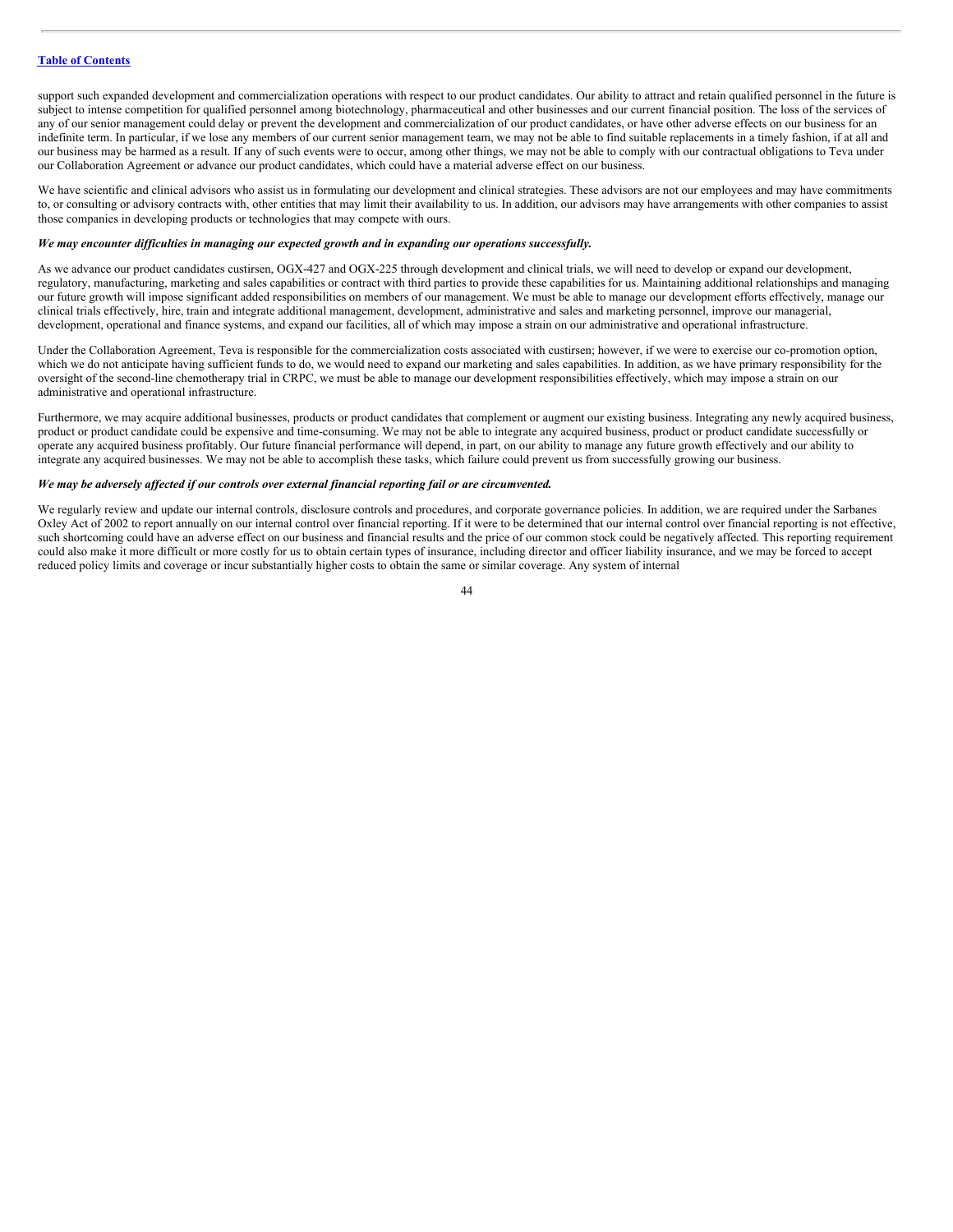controls, however well designed and operated, is based in part on certain assumptions and can provide only reasonable, not absolute, assurances that the objectives of the system are met. Any failure or circumvention of the controls and procedures or failure to comply with regulation concerning control and procedures could have a material effect on our business, results of operation and financial condition. Any of these events could result in an adverse reaction in the financial marketplace due to a loss of investor confidence in the reliability of our financial statements, which ultimately could negatively affect the market price of our shares, increase the volatility of our stock price and adversely affect our ability to raise additional funding. The effect of these events could also make it more difficult for us to attract and retain qualified persons to serve on our Board and our Board committees and as executive officers.

### **Risks Related to Our Intellectual Property**

#### *Our proprietary rights may not adequately protect our technologies and product candidates.*

Our commercial success will depend on our ability to obtain patents and/or regulatory exclusivity and maintain adequate protection for our technologies and product candidates in the United States and other countries. We will be able to protect our proprietary rights from unauthorized use by third parties only to the extent that our proprietary technologies and future product candidates are covered by valid and enforceable patents or are effectively maintained as trade secrets.

We and our collaborators, including Teva, intend to apply for additional patents covering both our technologies and product candidates, as we deem appropriate. We or our collaborators may, however, fail to apply for patents on important technologies or product candidates in a timely fashion, if at all. Our existing patents and any future patents we or our collaborators obtain may not be sufficiently broad to prevent others from practicing our technologies or from developing competing products and technologies. In addition, we do not always control the patent prosecution of subject matter that we license from others. Accordingly, we are sometimes unable to exercise a significant degree of control over such intellectual property as we would over our own.

Moreover, the patent positions of biopharmaceutical companies are highly uncertain and involve complex legal and factual questions for which important legal principles remain unresolved. As a result, the validity and enforceability of our patents cannot be predicted with certainty. In addition, the U.S. Supreme Court has recently revised certain tests regarding granting patents and assessing the validity of patents to make it more difficult to obtain patents. As a consequence, issued patents may be found to contain invalid claims according to the newly revised standards. Some of our patents or those of our collaborators may be subject to challenge and subsequent invalidation or significant narrowing of claim scope in a re-examination proceeding, or during litigation, under the revised criteria. We cannot guarantee that:

- we or our licensors were the first to make the inventions covered by each of our issued patents and pending patent applications;
- we or our licensors were the first to file patent applications for these inventions;
- others will not independently develop similar or alternative technologies or duplicate any of our technologies;
- any of our or our licensors' pending patent applications will result in issued patents;
- any of our or our licensors' patents will be valid or enforceable;
- any patents issued to us or our licensors and collaboration partners will provide us with any competitive advantages, or will not be challenged by third parties; and
- we will develop additional proprietary technologies that are patentable, or the patents of others will not have an adverse effect on our business.

The actual protection afforded by a patent varies on a product-by-product basis, from country to country and depends on many factors, including the type of patent, the scope of its coverage, the availability of regulatory related extensions, the availability of legal remedies in a particular country and the validity and enforceability of the patents. Our ability or the ability of our collaborators to maintain and solidify our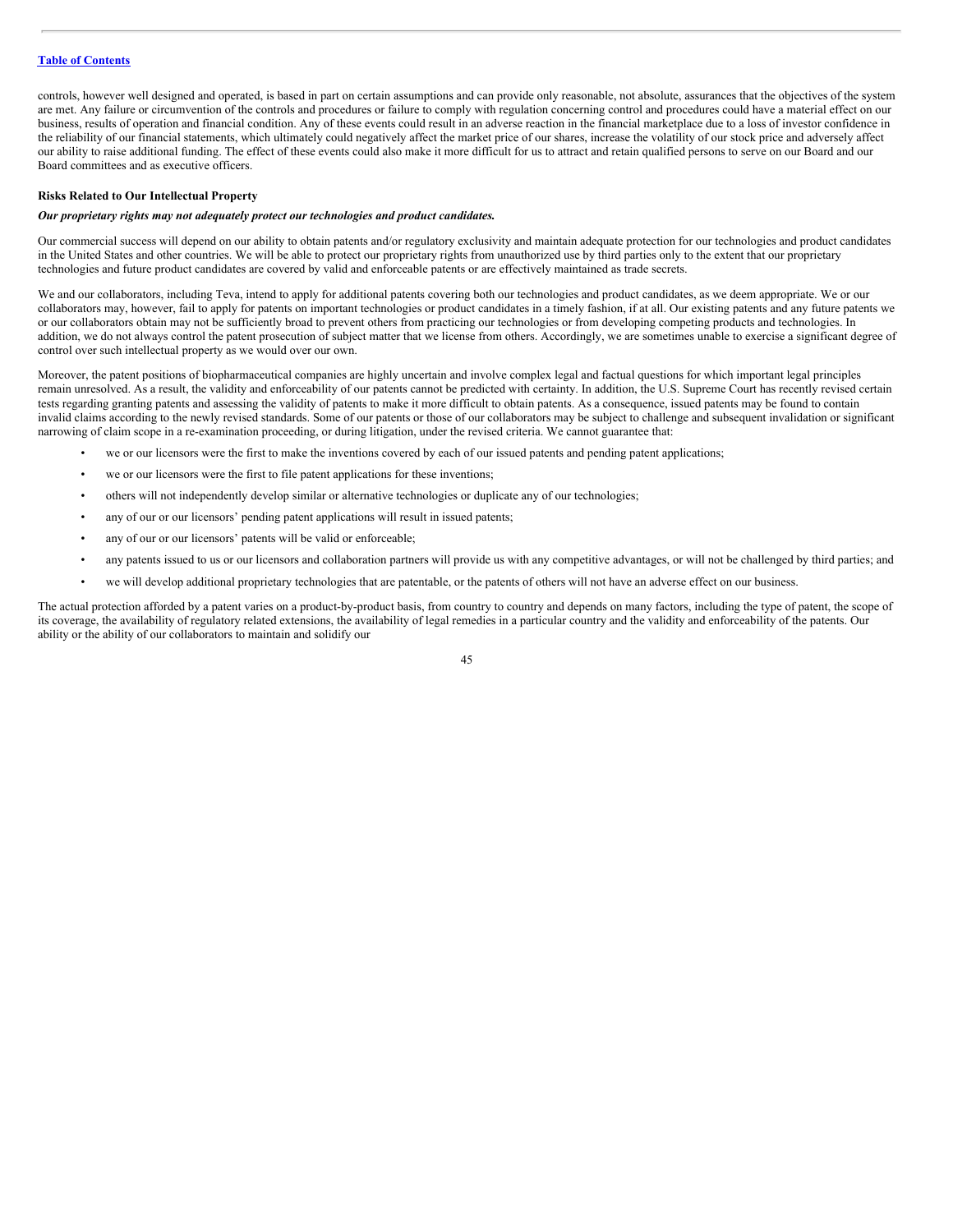proprietary position for our product candidates will depend on our success in obtaining effective claims and enforcing those claims once granted. Our issued patents and those that may issue in the future, or those licensed to us or our collaborators, may be challenged, invalidated, unenforceable or circumvented, and the rights granted under any issued patents may not provide us with proprietary protection or competitive advantages against competitors with similar products. Due to the extensive amount of time required for the development, testing and regulatory review of a potential product, it is possible that, before any of our product candidates can be commercialized, any related patent may expire or remain in force for only a short period following commercialization, thereby reducing any advantage of the patent.

We and our collaborators, including Teva, also rely on trade secrets to protect some of our technology, especially where it is believed that patent protection is appropriate or obtainable. However, trade secrets are difficult to maintain. While we use reasonable efforts to protect our trade secrets, our or our collaboration partners' employees, consultants, contractors or scientific and other advisors may unintentionally or willfully disclose our proprietary information to competitors. Enforcement of claims that a third party has illegally obtained and is using trade secrets is expensive, time consuming and uncertain. In addition, non-U.S. courts are sometimes less willing than U.S. courts to protect trade secrets. If our competitors independently develop equivalent knowledge, methods and know-how, we would not be able to assert our trade secrets against them and our business could be harmed.

### We and our collaborators, including Teva, may not be able to protect our intellectual property rights throughout the world.

Filing, prosecuting and defending patents on all of our product candidates and products, when and if we have any, in every jurisdiction would be prohibitively expensive. Competitors may use our technologies in jurisdictions where we or our licensors have not obtained patent protection to develop their own products. These products may compete with our products, when and if we have any, and may not be covered by any of our or our licensors' patent claims or other intellectual property rights.

The laws of some non-U.S. countries do not protect intellectual property rights to the same extent as the laws of the United States, and many companies have encountered significant problems in protecting and defending such rights in foreign jurisdictions. The legal systems of certain countries, particularly certain developing countries, do not favor the enforcement of patents and other intellectual property protection, particularly those relating to biotechnology and/or pharmaceuticals, which could make it difficult for us to stop the infringement of our patents. Proceedings to enforce our patent rights in foreign jurisdictions could result in substantial cost and divert our efforts and attention from other aspects of our business.

### *The intellectual property protection for our product candidates depends on third parties.*

With respect to custirsen, OGX-427 and OGX-225, we have exclusively licensed from UBC certain issued patents and pending patent applications covering the respective antisense sequences underlying these product candidates and their commercialization and use and we have licensed from Isis certain issued patents and pending patent applications directed to product compositions and chemical modifications used in product candidates for commercialization, use and the manufacturing thereof, as well as some alternative antisense sequences. We have also received a sublicense from Isis under certain third-party patent portfolios directed to such modifications.

The patents and pending patent applications underlying our licenses do not cover all potential product candidates, modifications and uses. In the case of patents and patent applications licensed from Isis, we do not have and have not had any control over the filing, prosecution or enforcement of these patents or patent applications. We cannot be certain that such prosecution efforts have been or will be conducted in compliance with applicable laws and regulations or will result in valid and enforceable patents. We also cannot be assured that our licensors or their respective licensing partners will agree to enforce any such patent rights at our request or devote sufficient efforts to attain a desirable result. Any failure by our licensors or any of their respective licensing partners to properly protect the intellectual property rights relating to our product candidates could have a material adverse effect on our financial condition and results of operation.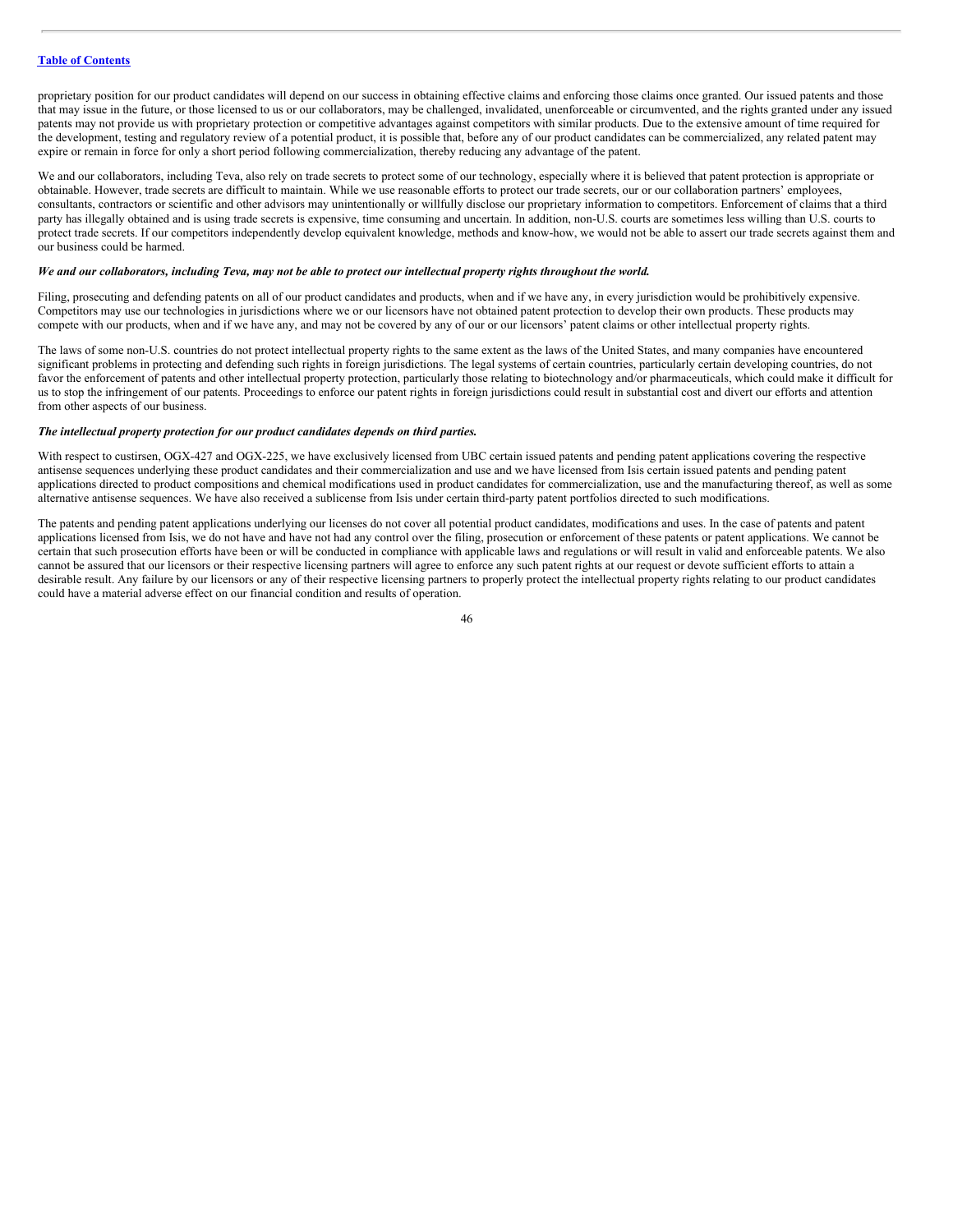### We may become involved in disputes with Teva or potential future collaborators over intellectual property ownership, and publications by our research collaborators and scientific advisors could impair our ability to obtain patent protection or protect our proprietary information, which, in either case, could have a significant effect on our *business.*

Inventions discovered under research, material transfer or other such collaborative agreements, including our Collaboration Agreement with Teva, may become jointly owned by us and the other party to such agreements in some cases and the exclusive property of either party in other cases. Under some circumstances, it may be difficult to determine who owns a particular invention, or whether it is jointly owned, and disputes could arise regarding ownership of those inventions. These disputes could be costly and time consuming and an unfavorable outcome could have a significant adverse effect on our business if we were not able to protect or license rights to these inventions. In addition, our research collaborators and scientific advisors generally have contractual rights to publish our data and other proprietary information, subject to our prior review. Publications by our research collaborators and scientific advisors containing such information, either with our permission or in contravention of the terms of their agreements with us, may impair our ability to obtain patent protection or protect our proprietary information, which could significantly harm our business.

### The patent protection for our product candidates or products may expire before we are able to maximize their commercial value, which may subject us to increased *competition and reduce or eliminate our opportunity to generate product revenue.*

The patents for our product candidates have varying expiration dates and, when these patents expire, we may be subject to increased competition and we may not be able to recover our development costs. For example, certain of the U.S. patents directed to custirsen and its use that have been licensed from UBC are scheduled to expire in 2020 and 2021. In some of the larger economic territories, such as the United States and Europe, patent term extension/restoration may be available to compensate for time taken during aspects of the product candidate's regulatory review. We cannot, however, be certain that an extension will be granted or, if granted, what the applicable time period or the scope of patent protection afforded during any extended period will be. In addition, even though some regulatory agencies may provide some other exclusivity for a product candidate under its own laws and regulations, we may not be able to qualify the product candidate or obtain the exclusive time period.

If we are unable to obtain patent term extension/restoration or some other exclusivity, we could be subject to increased competition and our opportunity to establish or maintain product revenue could be substantially reduced or eliminated. Furthermore, we may not have sufficient time to recover our development costs prior to the expiration of our U.S. and non-U.S. patents.

# We may incur substantial costs as a result of litigation or other proceedings relating to patent and other intellectual property rights and we may be unable to protect our *rights to, or use of, our technology.*

If we choose to go to court to stop someone else from using the inventions claimed in our patents or our licensed patents, that individual or company has the right to ask the court to rule that these patents are invalid and/or should not be enforced against that third party. These lawsuits are expensive and would consume time and other resources even if we were successful in stopping the infringement of these patents. In addition, there is a risk that the court will decide that these patents are invalid or unenforceable and that we do not have the right to stop the other party from using the inventions. The U.S. Supreme Court has recently revised certain tests regarding granting patents and assessing the validity of patents to make it more difficult to obtain patents. Some of our issued patents may be subject to challenge and subsequent invalidation under the revised criteria. There is also the risk that, even if the validity or unenforceability of these patents is upheld, the court will narrow the scope of our claim or will refuse to stop the other party on the grounds that such other party's activities do not infringe our rights.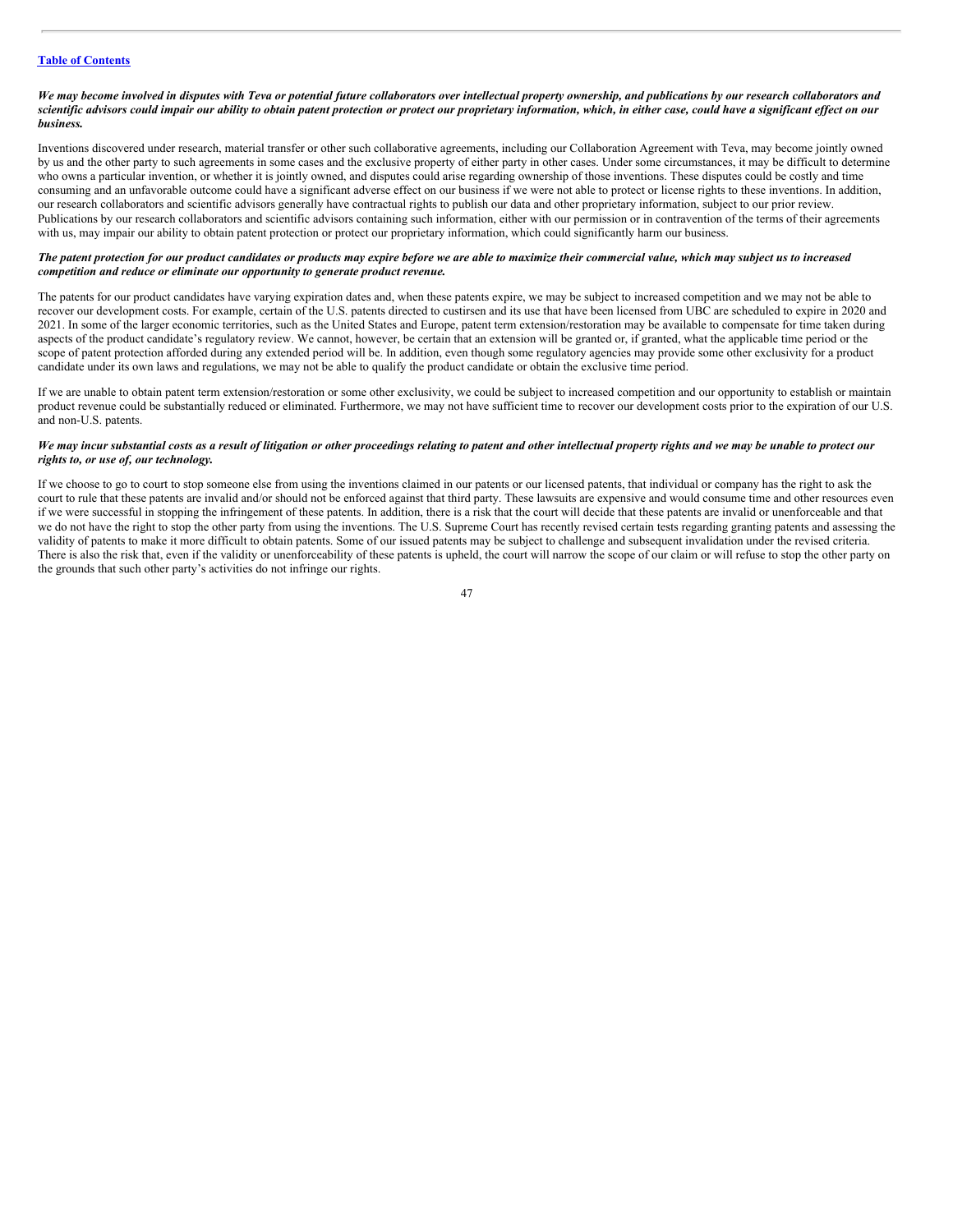If we wish to use the technology or compound claimed in issued and unexpired patents owned by others, we will need to obtain a license from the owner, enter into litigation to challenge the validity or enforceability of the patents or incur the risk of litigation in the event that the owner asserts that we infringed its patents. The failure to obtain a license to technology or the failure to challenge an issued patent that we may require to discover, develop or commercialize our product candidates may have a material adverse effect on us.

If a third party asserts that we infringed its patents or other proprietary rights, we could face a number of risks that could seriously harm our results of operations, financial condition and competitive position, including:

- patent infringement and other intellectual property claims, which would be costly and time consuming to defend, whether or not the claims have merit, and which could delay the regulatory approval process and divert management's attention from our business;
- substantial damages for past infringement, which we may have to pay if a court determines that our product candidates or technologies infringe a competitor's patent or other proprietary rights;
- a court prohibiting us from selling or licensing our technologies or future drugs unless the third party licenses its patents or other proprietary rights to us on commercially reasonable terms, which it is not required to do; and
- if a license is available from a third party, we may have to pay substantial royalties or lump-sum payments or grant cross licenses to our patents or other proprietary rights to obtain that license.

The biotechnology industry has produced a proliferation of patents, and it is not always clear to industry participants, including us, which patents cover various types of products or methods of use. The coverage of patents is subject to interpretation by the courts, and the interpretation is not always uniform. If we are sued for patent infringement, we would need to demonstrate that our product candidates or methods of use either do not infringe the patent claims of the relevant patent, and/or that the patent claims are invalid, and/or that the patent is unenforceable and we may not be able to do this. Proving invalidity, in particular, is difficult since it requires a showing of clear and convincing evidence to overcome the presumption of validity enjoyed by issued patents.

U.S. patent laws as well as the laws of some foreign jurisdictions provide for provisional rights in published patent applications beginning on the date of publication, including the right to obtain reasonable royalties, if a patent subsequently issues and certain other conditions are met.

Because some patent applications in the United States may be maintained in secrecy until the patents are issued, because patent applications in the United States and many foreign jurisdictions are typically not published until 18 months after filing, and because publications in the scientific literature often lag behind actual discoveries, we cannot be certain that others have not filed patent applications for technology covered by our licensors' issued patents or our pending applications or our licensors' pending applications, or that we or our licensors were the first to invent the technology.

Patent applications filed by third parties that cover technology similar to ours may have priority over our or our licensors' patent applications and could further require us to obtain rights to issued patents covering such technologies. If another party files a U.S. patent application on an invention similar to ours, we may elect to participate in or be drawn into an interference proceeding declared by the U.S. Patent and Trademark Office to determine priority of invention in the United States. The costs of these proceedings could be substantial, and it is possible that such efforts would be unsuccessful, resulting in a loss of our U.S. patent position with respect to such inventions. Some of our competitors may be able to sustain the costs of complex patent litigation more effectively than we can because they have substantially greater resources. In addition, any uncertainties resulting from the initiation and continuation of any litigation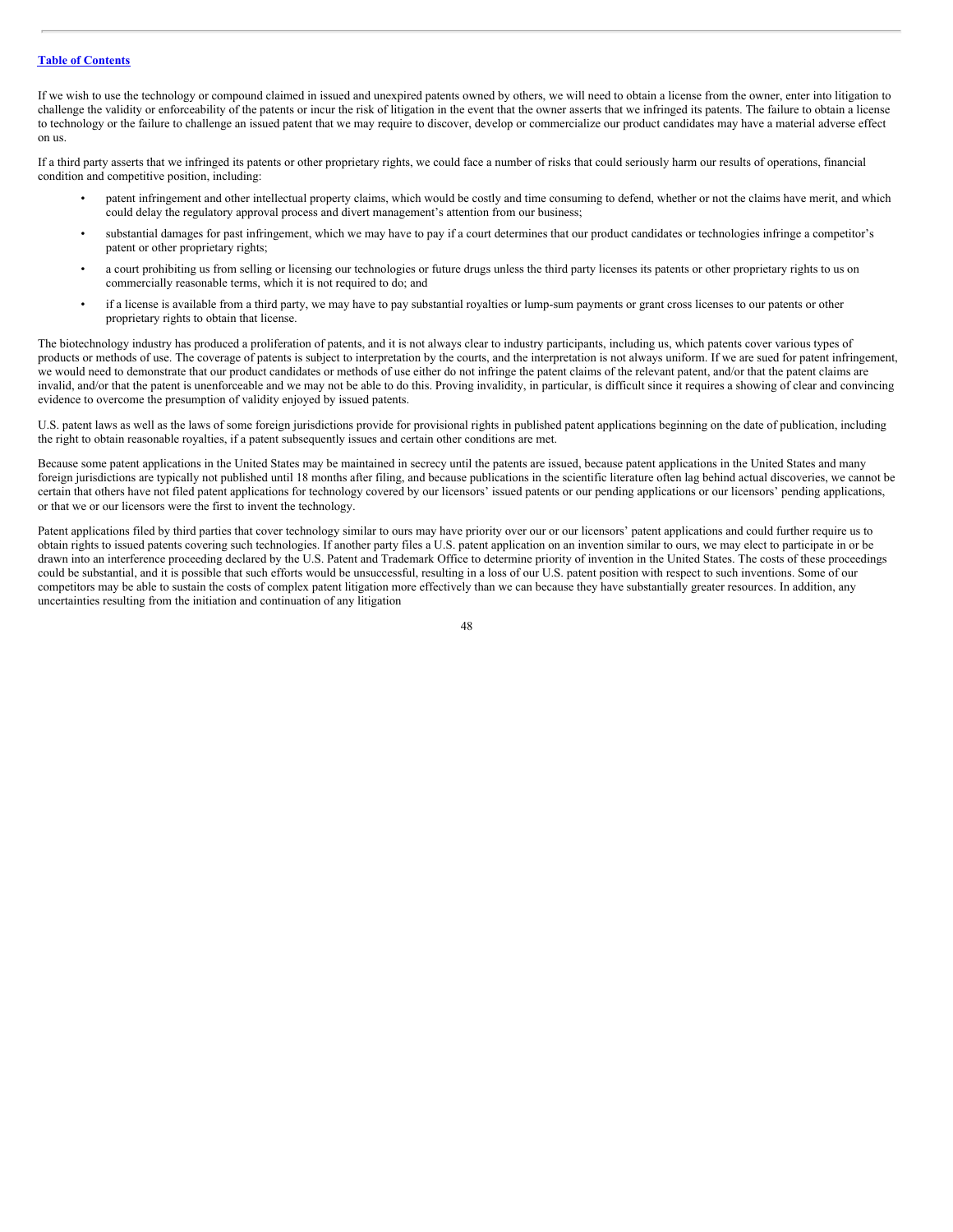could have a material adverse effect on our ability to raise the funds necessary to continue our operations. We cannot predict whether third parties will assert these claims against us or against the licensors of technology licensed to us, or whether those claims will harm our business. If we are forced to defend against these claims, whether they are with or without any merit and whether they are resolved in favor of or against us or our licensors, we may face costly litigation and diversion of management's attention and resources. As a result of these disputes, we may have to develop costly non-infringing technology, or enter into licensing agreements. These agreements, if necessary, may be unavailable on terms acceptable to us, if at all, which could seriously harm our business or financial condition.

### If we breach any of the agreements under which we license rights to our product candidates or technology from third parties, we could lose license rights that are important to our business. Certain of our license agreements may not provide an adequate remedy for a breach by the licensor.

We license the development and commercialization rights for most of our product candidates, including custirsen, OGX-427 and OGX-225, and we expect to enter into similar licenses in the future. Under such licenses, we are subject to various obligations such as sublicensing, royalty and milestone payments, annual maintenance fees, limits on sublicensing, insurance obligations and the obligation to use commercially reasonable best efforts to develop and exploit the licensed technology. If we fail to comply with any of these obligations or otherwise breach these agreements, our licensors may have the right to terminate the license in whole or in part or to terminate the exclusive nature of the license. Loss of any of these licenses or the exclusivity rights provided by the licenses could harm our financial condition and results of operations. In addition, certain of our license agreements with UBC eliminate our ability to obtain money damages in respect of certain claims against UBC.

Under the terms of our Collaboration Agreement with Teva, we are required to use commercially reasonable efforts to maintain and not to breach in any material manner certain of our third-party license agreements relating to custirsen. If we breach any of these agreements in a material manner, we would be in breach of the Collaboration Agreement, which would allow Teva to terminate the Collaboration Agreement.

#### We may be subject to damages resulting from claims that we, or our employees or consultants, have wrongfully used or disclosed alleged trade secrets of third parties.

Many of our employees were previously employed, and certain of our consultants are currently employed, at universities or biotechnology or pharmaceutical companies, including our competitors or potential competitors. Although we have not received any claim to date, we may be subject to claims that these employees or consultants or we have inadvertently or otherwise used or disclosed trade secrets or other proprietary information of these current or former employers. Litigation may be necessary to defend against these claims. If we fail in defending such claims, in addition to paying monetary damages, we may lose valuable intellectual property rights or personnel. We may be subject to claims that employees of our partners or licensors of technology licensed by us have inadvertently or otherwise used or disclosed trade secrets or other proprietary information of their former employers. We may become involved in litigation to defend against these claims. If we fail in defending such claims, in addition to paying monetary damages, we may lose valuable intellectual property rights or personnel.

# **Risks Related to our Common Stock and Other Securities**

# *The price for our common stock is volatile.*

The market prices for our common stock and that of emerging growth companies generally have historically been highly volatile. Future announcements concerning us or our competitors may have a significant effect on the market price of our common stock. The stock markets also experience significant price and volume fluctuation unrelated to the operating performance of particular companies. These market fluctuations may also adversely affect the market price of our common stock.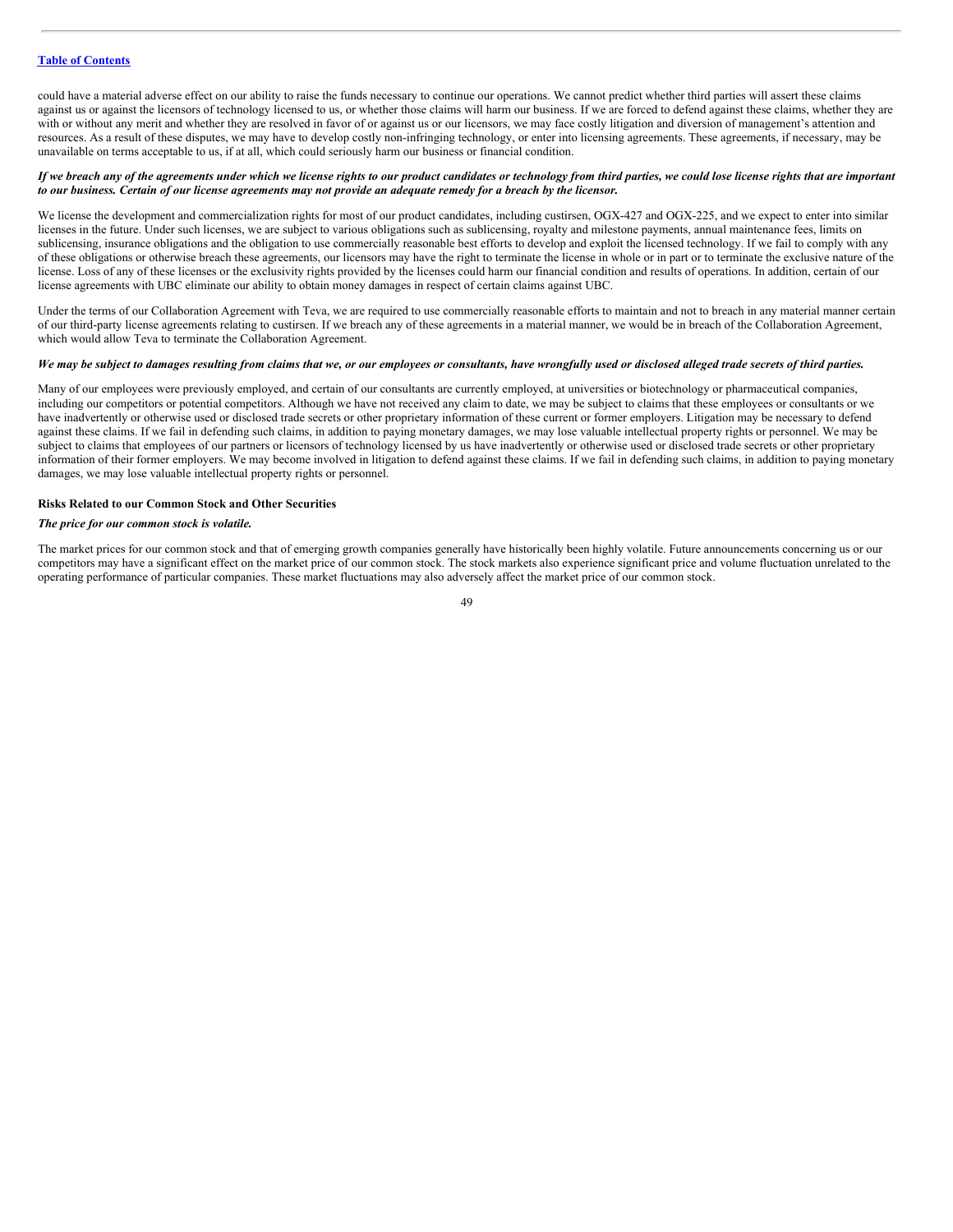An increase in the market price of our common stock, which is uncertain and unpredictable, may be the sole source of gain from an investment in our common stock. An investment in our common stock may not be appropriate for investors who require dividend income. We have never declared or paid cash dividends on our capital stock and do not anticipate paying any cash dividends on our capital stock in the foreseeable future. We currently intend to retain all available funds and any future earnings to fund the development and growth of our business. As a result, capital appreciation, if any, of our common stock will be the sole source of gain for stockholders for the foreseeable future. Accordingly, an investment in our common stock may not be appropriate for investors who require dividend income.

### If we raise additional financing, the terms of such transactions may cause dilution to existing stockholders or contain terms that are not favorable to us.

To date, our sources of cash have been limited primarily to proceeds from the private or public placement of our securities and proceeds from the Collaboration Agreement with Teva. In the future, we may seek to raise additional financing through private placements or public offerings of our equity or debt securities. We cannot be certain that additional funding will be available on acceptable terms, if at all. To the extent that we raise additional financing by issuing equity securities, our stockholders may experience significant dilution. Any debt financing, if available, may involve restrictive covenants, such as limitations on our ability to incur additional indebtedness, limitations on our ability to acquire or license intellectual property rights and other operating restrictions that could adversely affect our ability to conduct our business.

### *We are at risk of securities class action litigation.*

In the past, securities class action litigation has often been brought against a company following a decline in the market price of its securities. This risk is especially relevant for us because our stock price and those of other biotechnology and biopharmaceutical companies have experienced significant stock price volatility in recent years. If we face such litigation, it could result in substantial costs and a diversion of management's attention and resources, which could harm our business.

# Anti-takeover provisions in our stockholder rights plan, our charter documents and under Delaware law could make a third-party acquisition of us difficult.

We have a stockholder rights plan that may have the effect of discouraging unsolicited takeover proposals. Specifically, the rights issued under the stockholder rights plan could cause significant dilution to a person or group that attempts to acquire us on terms not approved in advance by our Board. In addition, our certificate of incorporation and bylaws contain provisions that may discourage unsolicited takeover proposals that stockholders may consider to be in their best interests. These provisions include the ability of our Board to designate the terms of and issue new series of preferred stock and the ability of our Board to amend our bylaws without stockholder approval. In addition, as a Delaware corporation, we are subject to Section 203 of the Delaware General Corporation Law, which generally prohibits a Delaware corporation from engaging in any business combination with any interested stockholder for a period of three years following the date that the stockholder became an interested stockholder, unless certain specific requirements are met as set forth in Section 203. Collectively, these provisions could make a third-party acquisition of us difficult or could discourage transactions that otherwise could involve payment of a premium over prevailing market prices for our common stock.

#### **Risks Related to Our Industry**

# The regulatory approval process is expensive, time consuming and uncertain and may prevent us from obtaining approvals for the commercialization of some or all of our *product candidates.*

The research, testing, manufacturing, labeling, approval, selling, marketing and distribution of drug products are subject to extensive regulation by the FDA and non-U.S. regulatory authorities, which regulations differ from country to country. We are not permitted to market our product candidates in the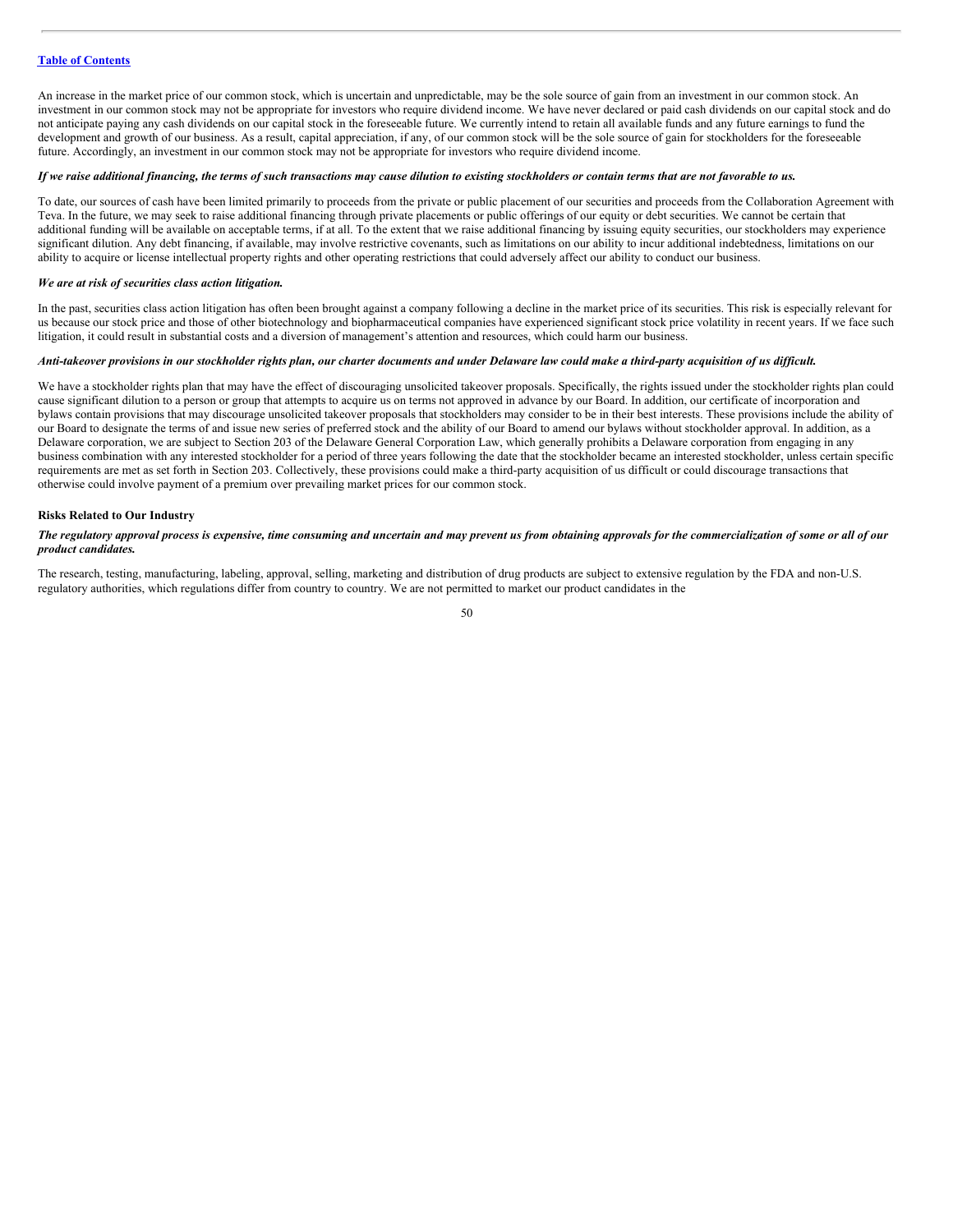United States until we receive approval of a NDA from the FDA. We have not submitted an application for or received marketing approval for any of our product candidates. Obtaining approval of an NDA can be a lengthy, expensive and uncertain process. In addition, failure to comply with FDA, non-U.S. regulatory authorities' or other applicable United States and non-U.S. regulatory requirements may, either before or after product approval, if any, subject us to administrative or judicially imposed sanctions, including:

- restrictions on the products, manufacturers or manufacturing process;
- warning letters:
- civil and criminal penalties;
- injunctions;
- suspension or withdrawal of regulatory approvals;
- product seizures, detentions or import bans;
- voluntary or mandatory product recalls and publicity requirements;
- total or partial suspension of production;
- imposition of restrictions on operations, including costly new manufacturing requirements; and
- refusal to approve pending NDAs or supplements to approved NDAs.

Regulatory approval of an NDA or NDA supplement is not guaranteed, and the approval process is expensive and may take several years. The FDA also has substantial discretion in the drug approval process. Despite the time and expense exerted, failure can occur at any stage, and we could encounter problems that could cause us to abandon clinical trials or to repeat or perform additional preclinical studies and clinical trials. The number of preclinical studies and clinical trials that will be required for FDA approval varies depending on the drug candidate, the disease or condition that the drug candidate is designed to address, and the regulations applicable to any particular drug candidate. The FDA can delay, limit or deny approval of a drug candidate for many reasons, including:

- a drug candidate may not be deemed safe or effective:
- the FDA may not find the data from preclinical studies and/or clinical trials sufficient;
- the FDA might not approve our third-party manufacturer's processes or facilities;
- the FDA may change its approval policies or adopt new regulations; and
- third-party products may enter the market and change approval requirements.

### Even if we obtain regulatory approvals for our product candidates, the terms of approvals and ongoing regulation of our product candidates may limit how we manufacture *and market our product candidates, which could materially af ect our ability to generate revenue.*

If any of our product candidates are approved, the approved product and its manufacturer will be subject to continual review. Any regulatory approval that we receive for a product candidate is likely to be subject to limitations on the indicated uses for which the end product may be marketed, or include requirements for potentially costly postapproval follow-up clinical trials. In addition, if the FDA and/or non-U.S. regulatory authorities approve any of our product candidates, the labeling, packaging, adverse event reporting, storage, advertising and promotion for the end product will be subject to extensive regulatory requirements. We and the manufacturers of our products, when and if we have any, will also be required to comply with cGMP regulations, which include requirements relating to quality control and quality assurance, as well as the corresponding maintenance of records and documentation. Further, regulatory agencies must approve these manufacturing facilities before they can be used to manufacture our products, when and if we have any, and these facilities are subject to ongoing regulatory inspection. If we fail to comply with the regulatory requirements of the FDA and other non-U.S. regulatory authorities, or if previously unknown problems with our products, when and if we have any, manufacturers or manufacturing processes are discovered, we could be subject to administrative or judicially imposed sanctions, including:

- restrictions on the products, manufacturers or manufacturing process;
- warning letters;
- civil or criminal penalties or fines;

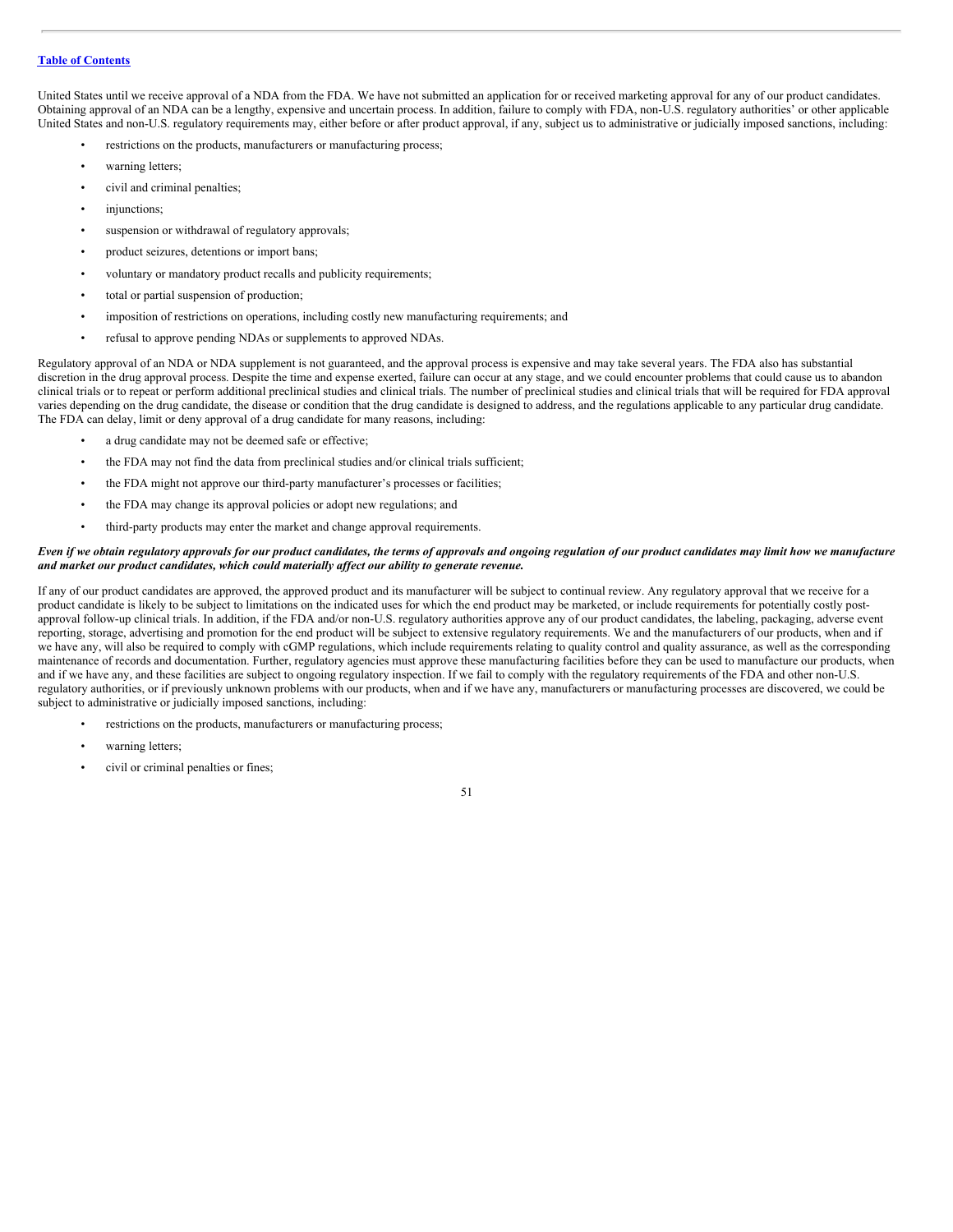- injunctions;
- product seizures, detentions or import bans;
- voluntary or mandatory product recalls and publicity requirements;
- suspension or withdrawal of regulatory approvals;
- total or partial suspension of production;
- imposition of restrictions on operations, including costly new manufacturing requirements; and
- refusal to approve pending NDAs or supplements to approved NDAs.

In addition, the FDA and non-U.S. regulatory authorities may change their policies and additional regulations may be enacted that could prevent or delay regulatory approval of our product candidates. We cannot predict the likelihood, nature or extent of government regulation that may arise from future legislation or administrative action, either in the United States, Canada or abroad. If we are not able to maintain regulatory compliance, we would likely not be permitted to market our future product candidates and we may not achieve or sustain profitability.

# *There is a high risk that our drug development activities will not result in commercial products.*

Our product candidates are in various stages of development and are prone to the risks of failure inherent in drug development. We will need to complete significant additional clinical trials before we can demonstrate that our product candidates are safe and effective to the satisfaction of the FDA and non-U.S. regulatory authorities. Clinical trials are expensive and uncertain processes that take years to complete. Failure can occur at any stage of the process, and successful early clinical trials do not ensure that later clinical trials will be successful. Product candidates in later-stage clinical trials may fail to show desired efficacy and safety traits despite having progressed through initial clinical trials. A number of companies in the pharmaceutical industry have suffered significant setbacks in advanced clinical trials, even after obtaining promising results in earlier clinical trials. In addition, a clinical trial may prove successful with respect to a secondary objective, but fail to demonstrate clinically significant benefits with respect to a primary objective. Failure to satisfy a primary objective in a phase 3 clinical trial (registration trial) would generally mean that a product candidate would not receive regulatory approval.

# If government and third-party payors fail to provide coverage and adequate reimbursement rates for our product candidates, our revenue and potential for profitability will *be reduced.*

In the United States and elsewhere, our product revenue will depend principally on the reimbursement rates established by third-party payors, including government health administration authorities, managed-care providers, public health insurers, private health insurers and other organizations. These third-party payors are increasingly challenging the price, and examining the cost-effectiveness, of medical products and services. In addition, significant uncertainty exists as to the reimbursement status, if any, of newly approved drugs, pharmaceutical products or product indications. We may need to conduct post-marketing clinical trials in order to demonstrate the cost-effectiveness of our products, if any. Such clinical trials may require us to commit a significant amount of management time and financial and other resources. If reimbursement of such product is unavailable or limited in scope or amount or if pricing is set at unsatisfactory levels, our revenue could be reduced.

In some countries other than the United States, particularly the countries of the European Union and Canada, the pricing of prescription pharmaceuticals is subject to governmental control. In these countries, obtaining pricing approval from governmental authorities can take six to 12 months or longer after the receipt of regulatory marketing approval of a product for an indication. To obtain reimbursement or pricing approval in some countries, we may be required to conduct a clinical trial that compares the costeffectiveness of one of our product candidates to other available therapies. If reimbursement of such product candidate is unavailable or limited in scope or amount or if pricing is set at unsatisfactory levels, our revenue could be reduced.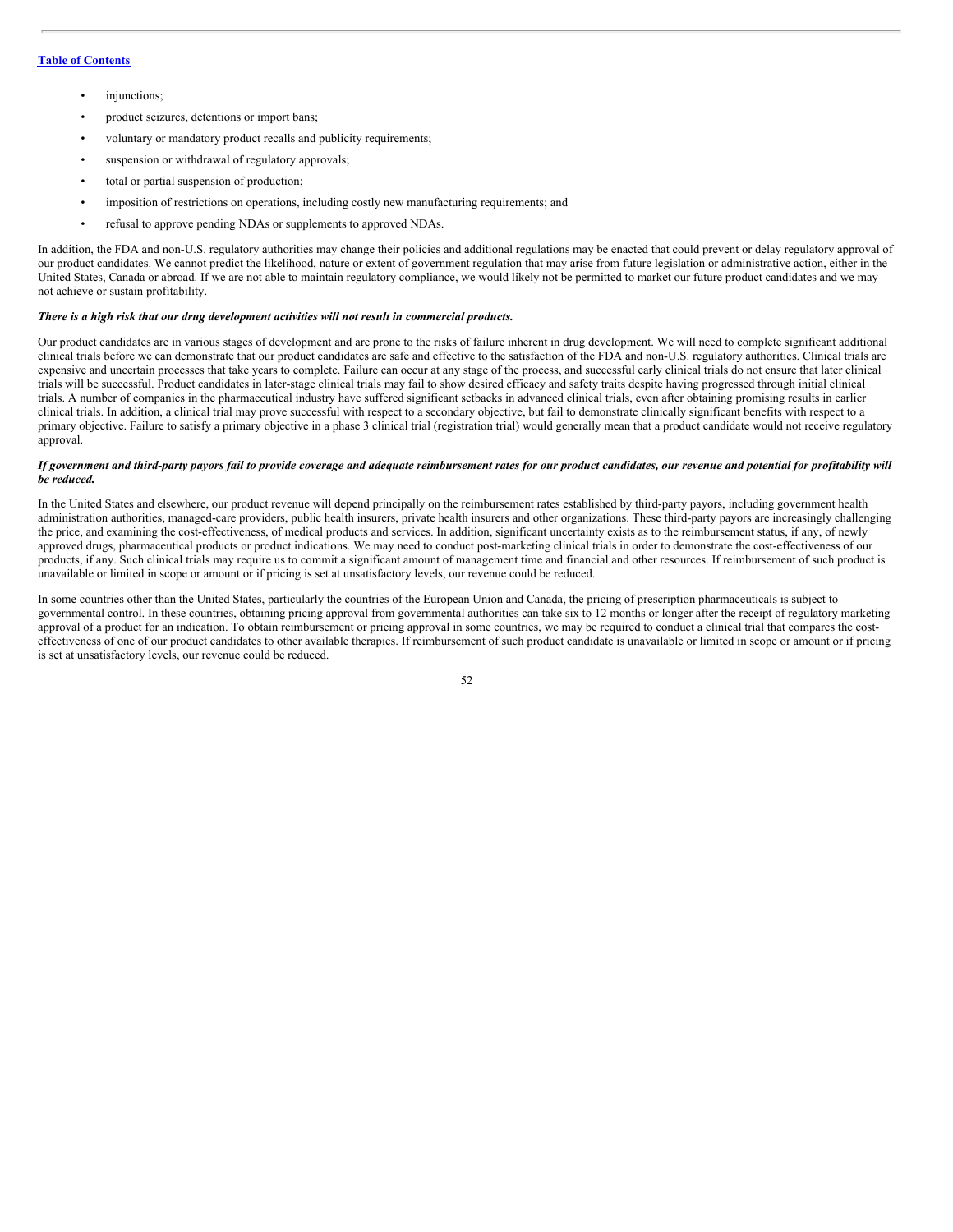Domestic and foreign governments continue to propose and pass legislation designed to reduce the cost of healthcare, including drugs. In the United States, there have been, and we expect that there will continue to be, federal and state proposals to implement similar governmental control. In addition, increasing emphasis on managed care in the United States will continue to put pressure on the pricing of pharmaceutical products. For example, the Medicare Prescription Drug Improvement and Modernization Act of 2003 reforms the way Medicare will cover and reimburse pharmaceutical products. The legislation expands Medicare coverage for drug purchases by the elderly and eventually will introduce a new reimbursement methodology based on average sales prices for certain drugs. In addition, the legislation provides authority for limiting the number of outpatient drugs that will be covered in any therapeutic class. As a result of the new legislation and the expansion of federal coverage of drug products, we expect that there will be additional pressure to contain and reduce costs. The Medicaid program and state healthcare laws and regulations may also be modified to change the scope of covered products and/or reimbursement methodology. Cost control initiatives could decrease the established reimbursement rates that we receive for any products in the future, which would limit our revenue and profitability. Legislation and regulations affecting the pricing of pharmaceutical products, including custirsen, may change at any time, which could further limit or eliminate reimbursement rates for custirsen or other product candidates.

# Failure to obtain regulatory approval outside of the United States and Canada would prevent us or Teva from marketing our product candidates abroad.

We intend to market certain of our existing and future product candidates outside of the United States and Canada. In order to market our existing and future product candidates in the European Union and many other non-North American markets, we must obtain separate regulatory approvals. We have had limited interactions with non-North American regulatory authorities. Approval procedures vary among countries and can involve additional testing, and the time required to obtain approval may differ from that required to obtain FDA approval. Approval by the FDA or other regulatory authorities does not ensure approval by regulatory authorities in other countries, and approval by one or more non-North American regulatory authorities does not ensure approval by regulatory authorities in other countries or by the FDA. The non-North American regulatory approval process may include all of the risks associated with obtaining FDA approval. We may not obtain non-North American regulatory approvals on a timely basis, if at all. We may not be able to file for non-North American regulatory approvals and may not receive necessary approvals to commercialize our existing and future product candidates in any market.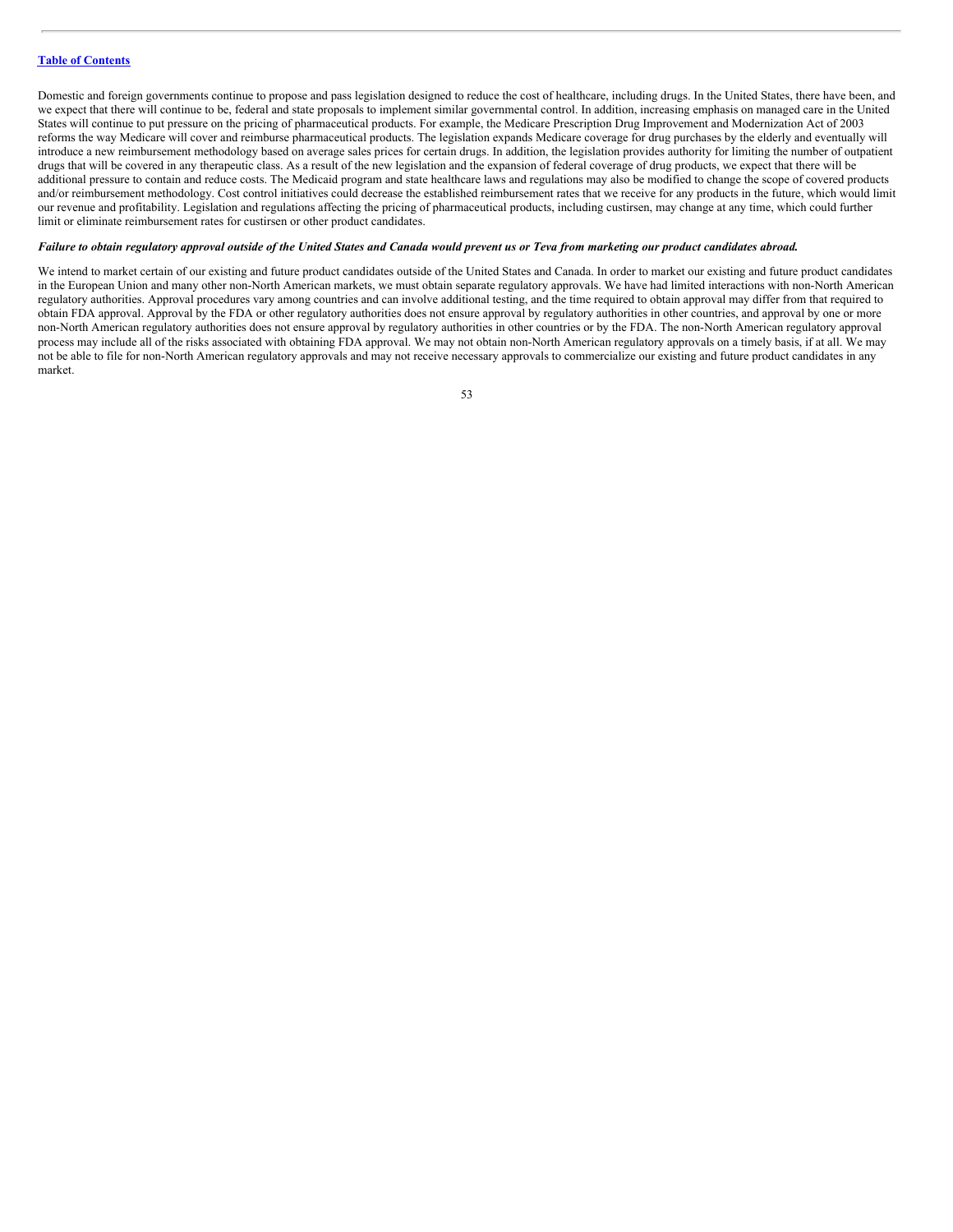### **Item 5. Other Information**

# **Amended and Restated Bylaws**

Effective July 31, 2012, the Board amended and restated our bylaws to, among other things:

- clarify that only the chairman of the board, the chief executive office, the president or a majority of the board of directors may call special meetings of stockholders, and the business transacted at special meetings of stockholders is limited to the business stated in the notice of such meetings;
- permit the meeting chairman to adjourn any meeting of stockholders and the Board to postpone or reschedule any previously scheduled meeting of stockholders before it is held;
- revise the procedures by which stockholders may nominate directors, including increasing the amount of notice stockholders must provide of their intention to nominate a director from between 45 and 90 days prior to the annual meeting to between 90 and 120 days prior to the anniversary of the previous year's annual meeting (provided the annual meeting is not more than 30 days before or 60 days after the previous year's annual meeting) and requiring additional information to be provided in such notice;
- establish advance notice requirements for stockholder proposals other than director nominations, which proposals much also comply with the notice requirements described above, among other things;
- clarify that only the Board may fill Board vacancies;
- permit the chief executive officer to appoint any officer other than the chairman of the Board, the chief executive officer, the president, the chief financial officer or the treasurer; and
- provide for other general revisions to conform to current Delaware law and to clarify and update existing provisions.

The foregoing description does not purport to be complete and is qualified in its entirety by reference to the full text of the amended and restated bylaws, a copy of which is filed as Exhibit 3.1 to this Quarterly Report on Form 10-Q.

## **Stockholder Proposals Presented at 2013 Annual Meeting**

As a result of the amendments to our bylaws described above, the deadline has changed by which stockholders must provide notice to us of their intention to present a proposal at our 2013 annual meeting of stockholders that is not intended to be included in our proxy materials for the 2013 annual meeting.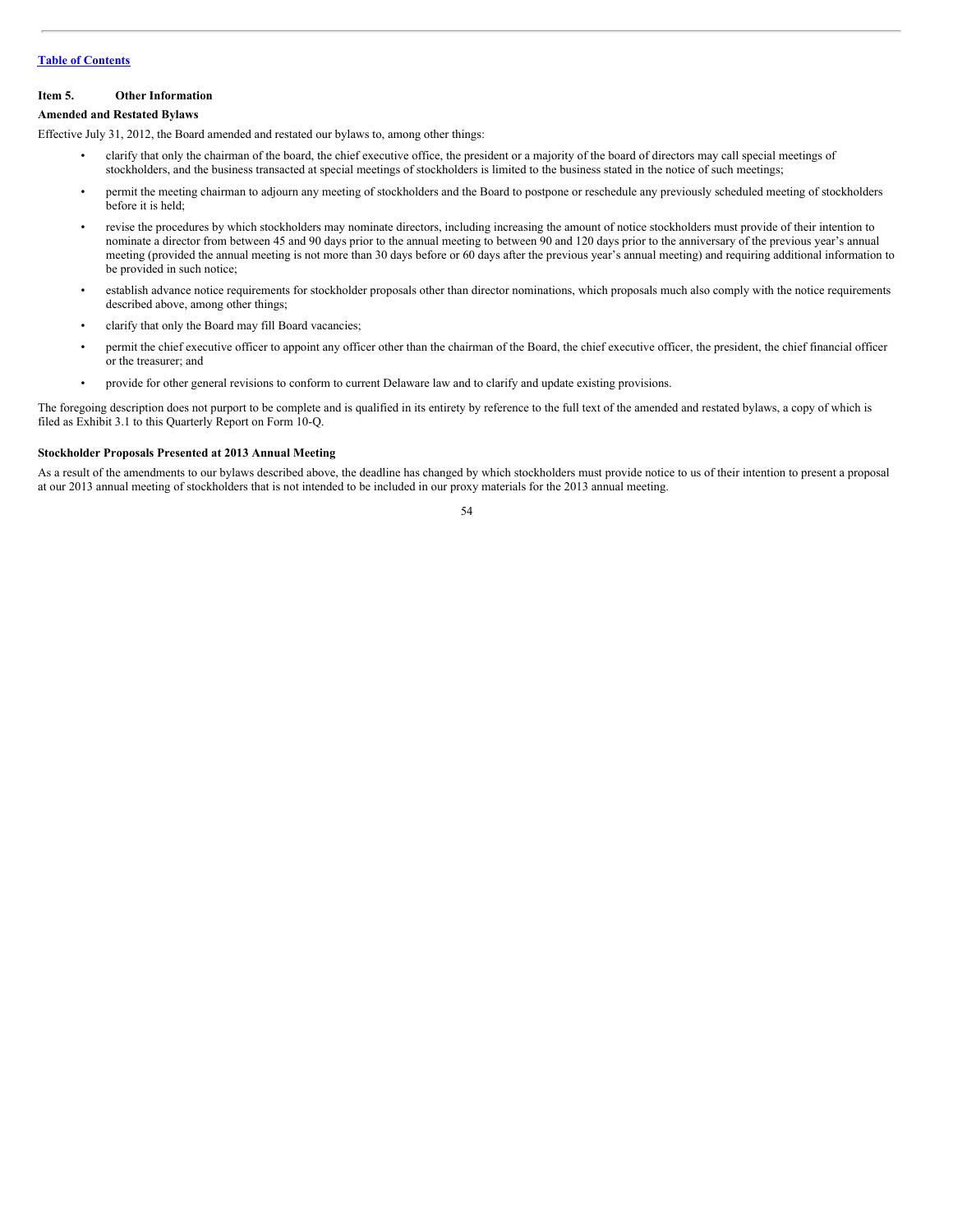Effective July 31, 2012, stockholder proposals, including those in respect of nominations for the Board, that are not intended to be included in our proxy materials for our 2013 annual meeting of stockholders must be received at our offices at 1522 – 217th Place S.E., Bothell, Washington 98021 no earlier than January 31, 2013 or later than March 2, 2013 in order to be considered to be timely submitted. If the date of our 2013 annual meeting of stockholders is more than 30 days before or more than 60 days after the anniversary date of our 2012 annual meeting of stockholders, then the deadline is no earlier than 120 days or later than 90 days before the date of the 2013 annual meeting of stockholders or no later than 10 days after we publicly announce the date of the 2013 annual meeting.

The deadline has not changed for stockholder proposals that are intended to be included in our proxy statement relating to the 2013 annual meeting of stockholders. Such proposals must be received by us at our offices at 1522 – 217th Place S.E., Bothell, Washington 98021, no later than December 27, 2012. If the date of our 2013 annual meeting is changed by more than 30 calendar days from the anniversary date of the 2012 annual meeting of stockholders, then the deadline for submitting proposals is a reasonable time before we begin to print and mail proxy materials. Such proposals must satisfy the conditions established by the SEC, including, but not limited to, Rule 14a-8 promulgated under the Exchange Act, in order to be included in our proxy statement for the 2013 meeting.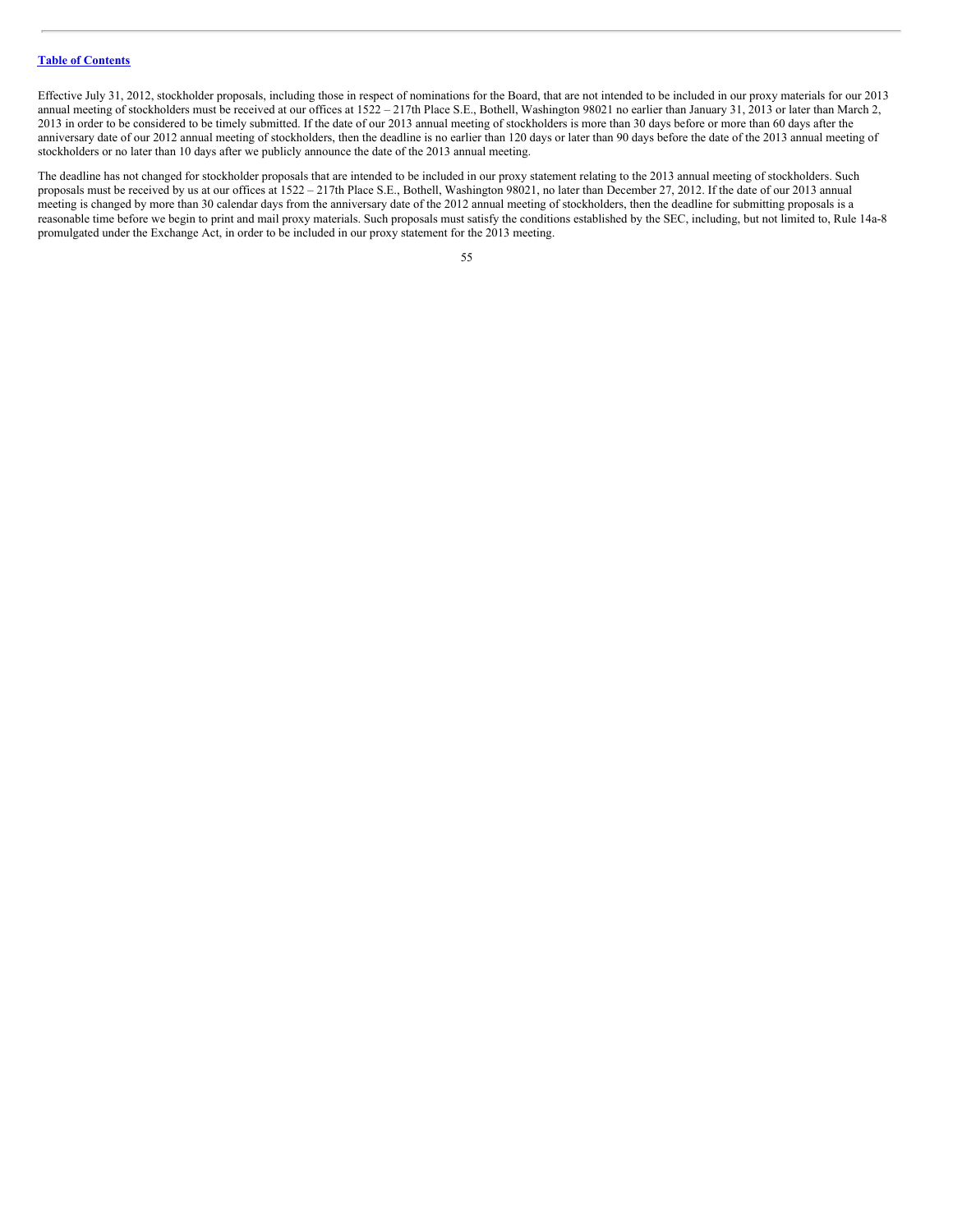| Item 6.                  | <b>Exhibits</b>                                                                                                                                                                                                |
|--------------------------|----------------------------------------------------------------------------------------------------------------------------------------------------------------------------------------------------------------|
| <b>Exhibit</b><br>Number | Description                                                                                                                                                                                                    |
| 3.1                      | Fifth Amended and Restated Bylaws of OncoGenex Pharmaceuticals, Inc.                                                                                                                                           |
| 10.1                     | Letter and Release Agreements with Cameron Lawrence dated May 31, 2012                                                                                                                                         |
| 31.1                     | Certification of President and Chief Executive Officer pursuant to Rule 13a-14(a) or 15d-14(a) of the Securities Exchange Act of 1934, as adopted pursuant to<br>Section 302 of the Sarbanes-Oxley Act of 2002 |
| 31.2                     | Certification of Chief Financial Officer pursuant to Rule 13a-14(a) or 15d-14(a) of the Securities Exchange Act of 1934, as adopted pursuant to Section 302<br>of the Sarbanes-Oxley Act of 2002               |
| $32.1*$                  | Certification of President and Chief Executive Officer pursuant to 18 U.S.C. Section 1350, as adopted pursuant to Section 906 of the Sarbanes-Oxley Act of<br>2002                                             |
| $32.2*$                  | Certification of Chief Financial Officer pursuant to 18 U.S.C. Section 1350, as adopted pursuant to Section 906 of the Sarbanes-Oxley Act of 2002                                                              |
| $101.$ INS**             | <b>XBRL</b> Instance Document                                                                                                                                                                                  |
| $101.SCH**$              | <b>XBRL Taxonomy Extension Schema Document</b>                                                                                                                                                                 |
| $101.CAL**$              | XBRL Taxonomy Extension Calculation Linkbase Document                                                                                                                                                          |
| $101.DEF**$              | XBRL Taxonomy Extension Definition Linkbase Document                                                                                                                                                           |
| $101.LAB**$              | XBRL Taxonomy Extension Label Linkbase Document                                                                                                                                                                |
| 101.PRE**                | XBRL Taxonomy Extension Presentation Linkbase Document                                                                                                                                                         |

\* The certifications attached as Exhibits 32.1 and 32.2 accompany this Quarterly Report on Form 10-Q pursuant to 18 U.S.C. Section 1350, as adopted pursuant to Section 906 of the Sarbanes-Oxley Act of 2002, and shall not be deemed filed for purposes of Section 18 of the Securities Exchange Act of 1934, as amended. \*\* These exhibits are deemed not filed or part of a registration statement or prospectus for purposes of Sections 11 or 12 of the Securities Act of 1933, as amended, are deemed not filed for purposes of Section 18 of the Securities and Exchange Act of 1934, as amended, and otherwise are not subject to liability under those sections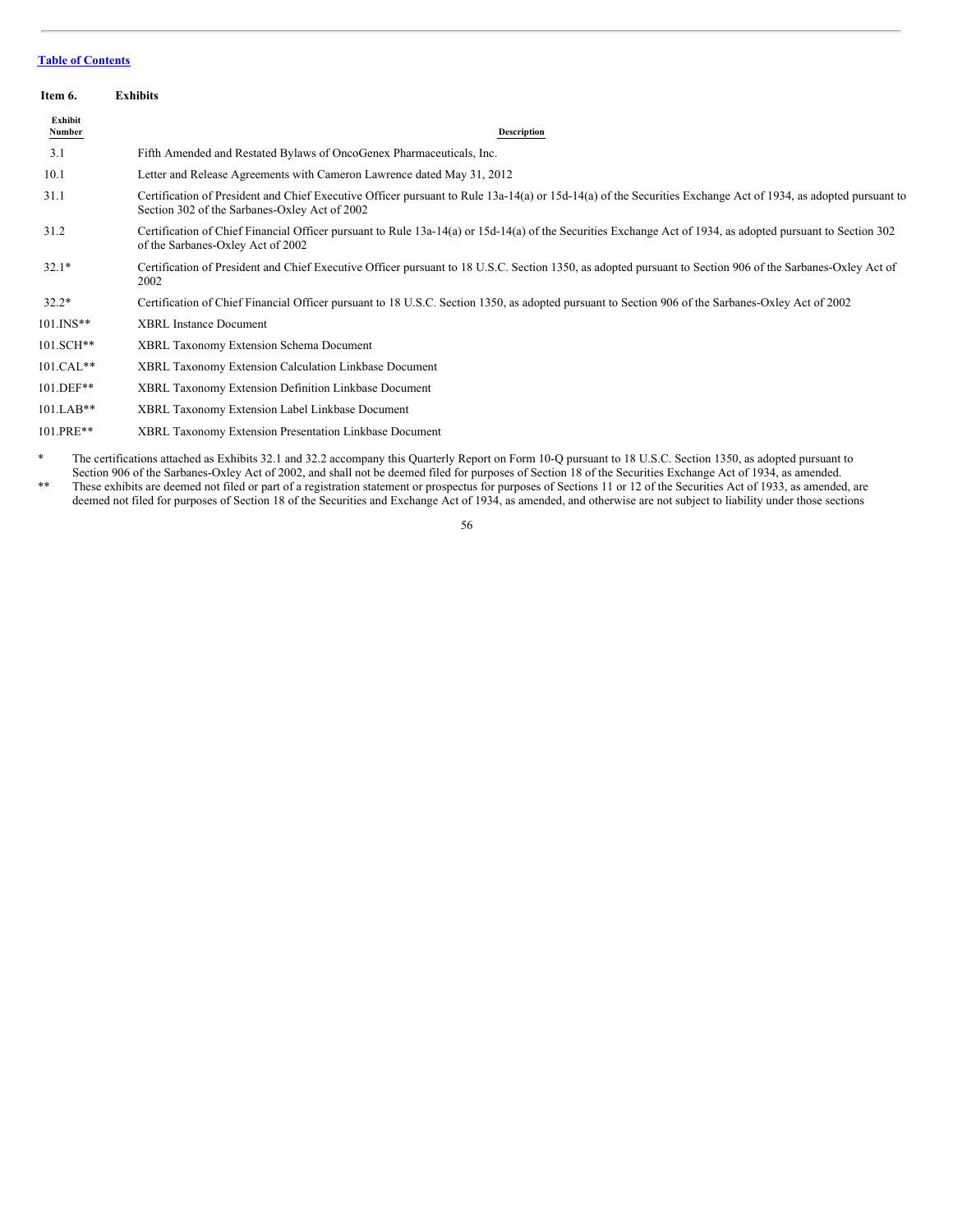# **SIGNATURES**

Pursuant to the requirements of the Securities Exchange Act of 1934, the registrant has duly caused this report to be signed on its behalf by the undersigned, thereunto duly authorized.

Date: August 2, 2012

# **ONCOGENEX PHARMACEUTICALS, INC.**

By: /s/ Michelle Burris

Michelle Burris Chief Financial Officer (Principal Financial Officer and Chief Accounting Officer)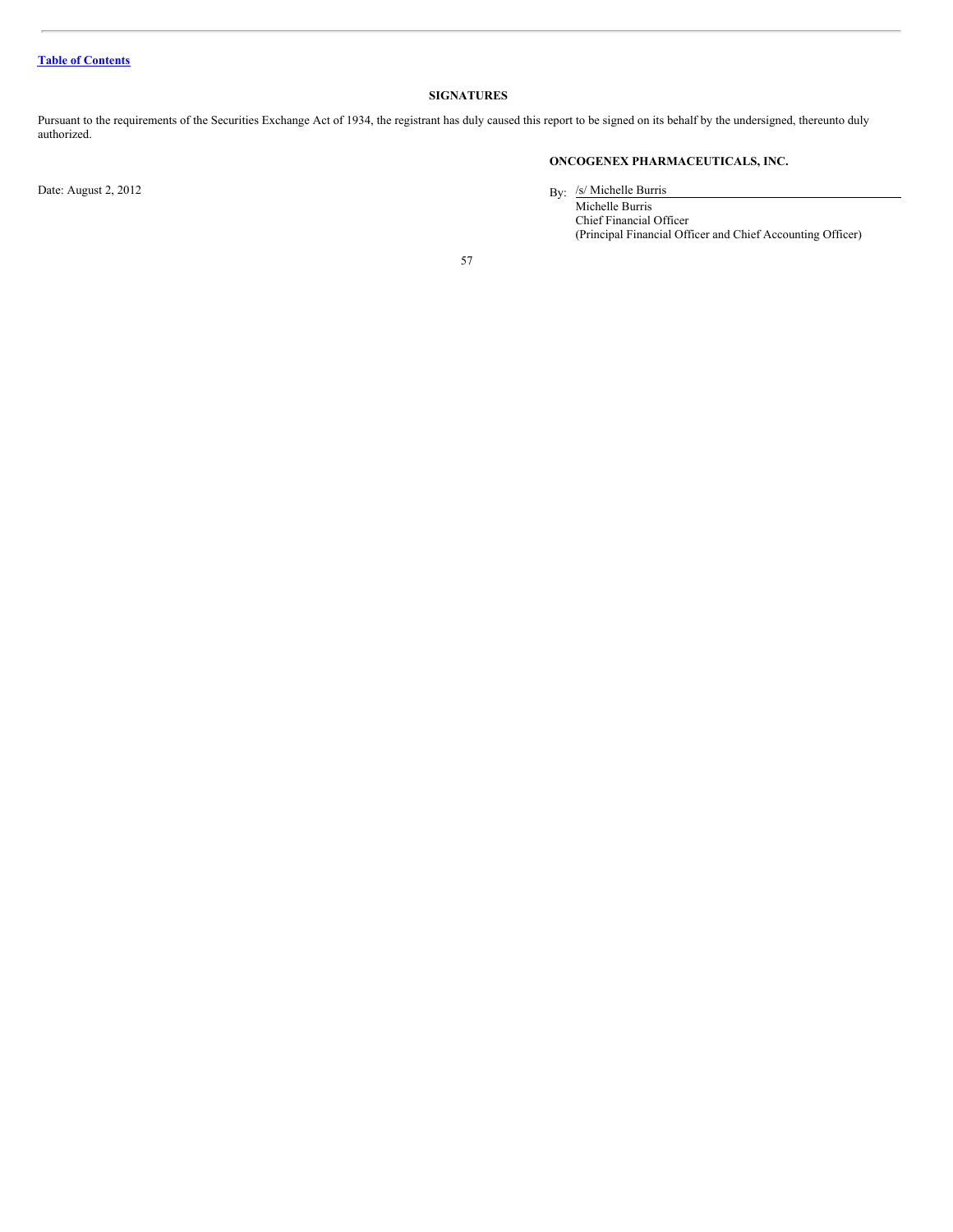### **EXHIBIT INDEX**

| Exhibit<br>Number | Description                                                                                                                                                                                                    |
|-------------------|----------------------------------------------------------------------------------------------------------------------------------------------------------------------------------------------------------------|
| 3.1               | Fifth Amended and Restated Bylaws of OncoGenex Pharmaceuticals, Inc.                                                                                                                                           |
| 10.1              | Letter and Release Agreements with Cameron Lawrence dated May 31, 2012                                                                                                                                         |
| 31.1              | Certification of President and Chief Executive Officer pursuant to Rule 13a-14(a) or 15d-14(a) of the Securities Exchange Act of 1934, as adopted pursuant to<br>Section 302 of the Sarbanes-Oxley Act of 2002 |
| 31.2              | Certification of Chief Financial Officer pursuant to Rule 13a-14(a) or 15d-14(a) of the Securities Exchange Act of 1934, as adopted pursuant to Section 302<br>of the Sarbanes-Oxley Act of 2002               |
| $32.1*$           | Certification of President and Chief Executive Officer pursuant to 18 U.S.C. Section 1350, as adopted pursuant to Section 906 of the Sarbanes-Oxley Act of<br>2002                                             |
| $32.2*$           | Certification of Chief Financial Officer pursuant to 18 U.S.C. Section 1350, as adopted pursuant to Section 906 of the Sarbanes-Oxley Act of 2002                                                              |
| $101.$ INS**      | <b>XBRL Instance Document</b>                                                                                                                                                                                  |
| 101.SCH**         | <b>XBRL Taxonomy Extension Schema Document</b>                                                                                                                                                                 |
| $101.CAL**$       | <b>XBRL Taxonomy Extension Calculation Linkbase Document</b>                                                                                                                                                   |
| $101.$ DEF**      | XBRL Taxonomy Extension Definition Linkbase Document                                                                                                                                                           |
| $101.LAB**$       | XBRL Taxonomy Extension Label Linkbase Document                                                                                                                                                                |
| 101.PRE**         | XBRL Taxonomy Extension Presentation Linkbase Document                                                                                                                                                         |

\* The certifications attached as Exhibits 32.1 and 32.2 accompany this Quarterly Report on Form 10-Q pursuant to 18 U.S.C. Section 1350, as adopted pursuant to Section 906 of the Sarbanes-Oxley Act of 2002, and shall not be deemed filed for purposes of Section 18 of the Securities Exchange Act of 1934, as amended. \*\* These exhibits are deemed not filed or part of a registration statement or prospectus for purposes of Sections 11 or 12 of the Securities Act of 1933, as amended, are deemed not filed for purposes of Section 18 of the Securities and Exchange Act of 1934, as amended, and otherwise are not subject to liability under those sections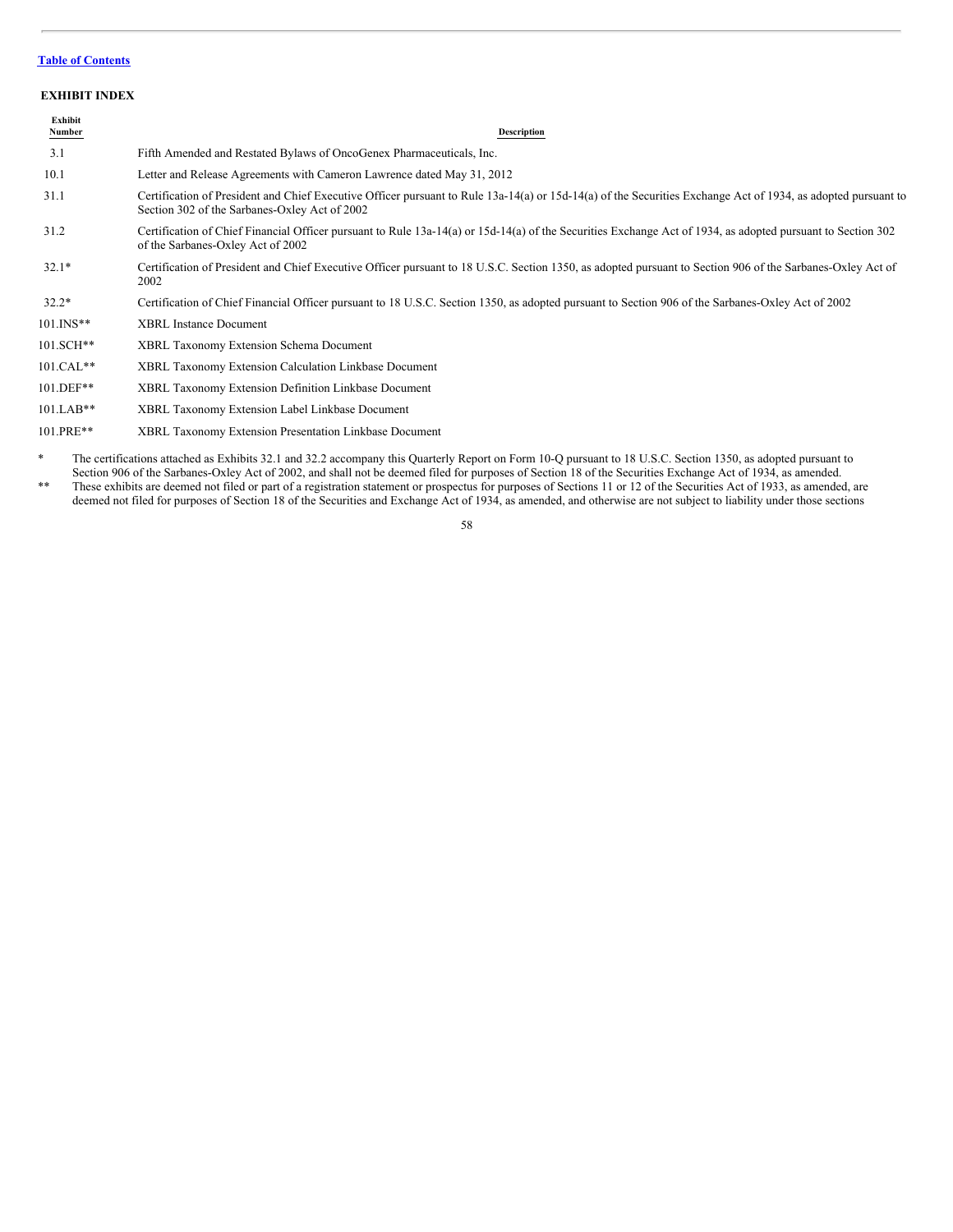### **FIFTH AMENDED AND RESTATED BYLAWS OF ONCOGENEX PHARMACEUTICALS, INC.**

(Adopted on July 31, 2012)

#### **Section 1. Law, Certificate of Incorporation and Bylaws.**

1.1. These bylaws are subject to the certificate of incorporation of the corporation. In these bylaws, references to law, the certificate of incorporation and bylaws mean the law, the provisions of the certificate of incorporation and the bylaws as from time to time in effect.

#### **Section 2. Stockholders.**

2.1. Annual Meeting. The annual meeting of stockholders shall be held at such date and time as shall be designated from time to time by the board of directors and stated in the notice of the meeting, at which annual meeting, the stockholders shall elect a board of directors and transact such other business as may be required by law or these bylaws or as may properly come before the meeting.

2.2. Special Meetings. A special meeting of the stockholders may be called at any time by the chairman of the board of directors (if any), the chief executive officer, the president or a majority of the board of directors. Special meetings may not be called by any other person, group or entity. Business transacted at any special meeting of the stockholders shall be limited to the purposes stated in the notice of such meeting.

2.3. Place of Meeting. All meetings of the stockholders for the election of directors or for any other purpose shall be held either at a place, within or without the State of Delaware, or by means of remote communication, as the board of directors in its sole discretion may determine. Any adjourned session of any meeting of the stockholders shall be held at the place announced at the meeting at which the adjournment is taken.

2.4. Notice of Meetings. Except as otherwise provided by law, a written or electronic notice of each meeting of stockholders stating the place, day and hour thereof and, in the case of a special meeting, the purposes for which the meeting is called, shall be given not less than ten nor more than sixty days before the meeting (unless otherwise required by law or the certificate of incorporation), to each stockholder entitled to vote thereat, and to each stockholder who, by law, by the certificate of incorporation or by these bylaws, is entitled to notice, by electronic transmission of such notice, by leaving such notice with him or at his residence or usual place of business or by depositing such notice in the United States mail, postage prepaid, and addressed to such stockholder at his address as it appears in the records of the corporation. Such notice shall be given by the secretary, or by an officer or person designated by the board of directors, or in the case of a special meeting, by the person calling the meeting, or, if the special meeting is called by the board of directors, by the board of directors. As to any adjourned session of any meeting of stockholders, notice of the adjourned meeting need not be given if the time and place thereof are announced at the meeting at which the adjournment was taken except that if the adjournment is for more than thirty days or if after the adjournment a new record date is set for the adjourned session, notice of any such adjourned session of the meeting shall be given in the manner heretofore described. No notice of any meeting of stockholders or any adjourned session thereof need be given to a stockholder if a written waiver of notice, executed before or after the meeting or such adjourned session by such stockholder, is filed with the records of the meeting or if the stockholder attends such meeting without objecting at the beginning of the meeting to the transaction of any business because the meeting is not lawfully called or convened. Neither the business to be transacted at, nor the purpose of, any meeting of the stockholders or any adjourned session thereof need be specified in any written waiver of notice.

2.5. Quorum of Stockholders. At any meeting of the stockholders a quorum as to any matter shall consist of a majority of the votes entitled to be cast on the matter, except where otherwise required by law, by the certificate of incorporation or by these bylaws. If a quorum shall fail to attend any meeting, the chairman of the meeting may adjourn the meeting. If a quorum is present at an original meeting, a quorum need not be present at an adjourned session of that meeting. Shares of its own stock belonging to the corporation or to another corporation, if a majority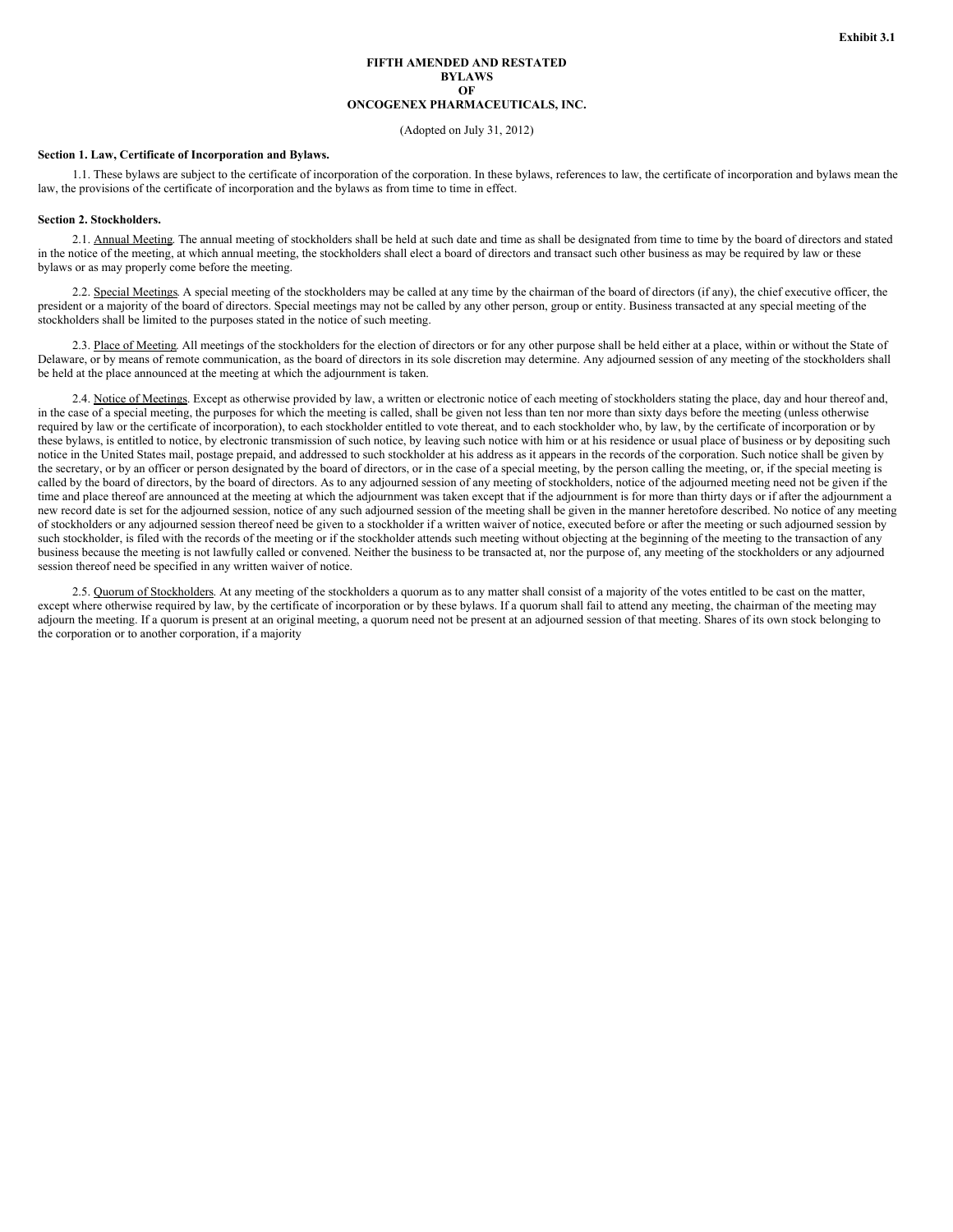of the shares entitled to vote in the election of directors of such other corporation is held, directly or indirectly, by the corporation, shall neither be entitled to vote nor be counted for quorum purposes; provided, however, that the foregoing shall not limit the right of any corporation to vote stock, including but not limited to its own stock, held by it in a fiduciary capacity.

2.6 Adjournment. The chairman of the meeting shall have the power to adjourn the meeting to another time, date and place (if any). Any meeting of stockholders, annual or special, may adjourn from time to time. At the adjourned meeting, the corporation may transact any business that might have been transacted at the original meeting. To the fullest extent permitted by law, the board of directors may postpone or reschedule any previously scheduled special or annual meeting of stockholders before it is to be held, in which case notice shall be provided to the stockholders of the new date, time and place, if any, of the meeting as provided in Section 2.4 above.

2.7. Record Date. In order that the corporation may determine the stockholders entitled to notice of or to vote at any meeting of stockholders or any adjournment thereof, the board of directors may fix a record date, which record date shall not precede the date upon which the resolution fixing the record date is adopted by the board of directors, and which record date shall not be more than sixty nor less than ten days before the date of such meeting (unless otherwise required by law or the certificate of incorporation). If no such record date is fixed by the board of directors, the record date for determining the stockholders entitled to notice of or to vote at a meeting of stockholders shall be at the close of business on the day next preceding the day on which notice is given, or, if notice is waived, at the close of business on the day next preceding the day on which the meeting is held. A determination of stockholders or record entitled to notice of or to vote at a meeting of stockholders shall apply to any adjournment of the meeting; provided, however, that the board of directors may fix a new record date for the adjourned meeting.

In order that the corporation may determine the stockholders entitled to receive payment of any dividend or other distribution or allotment of any rights or to exercise any rights in respect of any change, conversion or exchange of stock, or for the purpose of any other lawful action, the board of directors may fix a record date, which record date shall not precede the date upon which the resolution fixing the record date is adopted, and which record date shall be not more than sixty days prior to such payment, exercise or other action (unless otherwise required by law or the certificate of incorporation). If no such record date is fixed, the record date for determining stockholders for any such purpose shall be at the close of business on the day on which the board of directors adopts the resolution relating thereto.

2.8. Action by Vote. When a quorum is present at any meeting, a plurality of the votes properly cast for election to any office shall elect to such office and a majority of the votes properly cast upon any question other than an election to an office shall decide the question, except when a larger vote is required by law, by the certificate of incorporation or by these bylaws. No ballot shall be required for any election unless requested by a stockholder present or represented at the meeting and entitled to vote in the election.

2.9. Proxy Representation. Every stockholder may authorize another person or persons to act for him by proxy in all matters in which a stockholder is entitled to participate, whether by waiving notice of any meeting, objecting to or voting or participating at a meeting, or expressing consent or dissent without a meeting. Such a proxy may be prepared, transmitted and delivered in any manner permitted by applicable law.

2.10. Inspectors. The board of directors or the person presiding at the meeting may, but need not, appoint one or more inspectors of election and any substitute inspectors to act at the meeting or any adjournment thereof. Each inspector, before entering upon the discharge of his duties, shall take and sign an oath faithfully to execute the duties of inspector at such meeting with strict impartiality and according to the best of his ability. The inspectors, if any, shall determine the number of shares of stock outstanding and the voting power of each, the shares of stock represented at the meeting, the existence of a quorum, the validity and effect of proxies, and shall receive votes, ballots or consents, hear and determine all challenges and questions arising in connection with the right to vote, count and tabulate all votes, ballots or consents, determine the result, and do such acts as are proper to conduct the election or vote with fairness to all stockholders. On request of the person presiding at the meeting, the inspectors shall make a report in writing of any challenge, question or matter determined by them and execute a certificate of any fact found by them. The inspectors may appoint or retain other persons or entities to assist the inspectors in performance of the duties of the inspectors.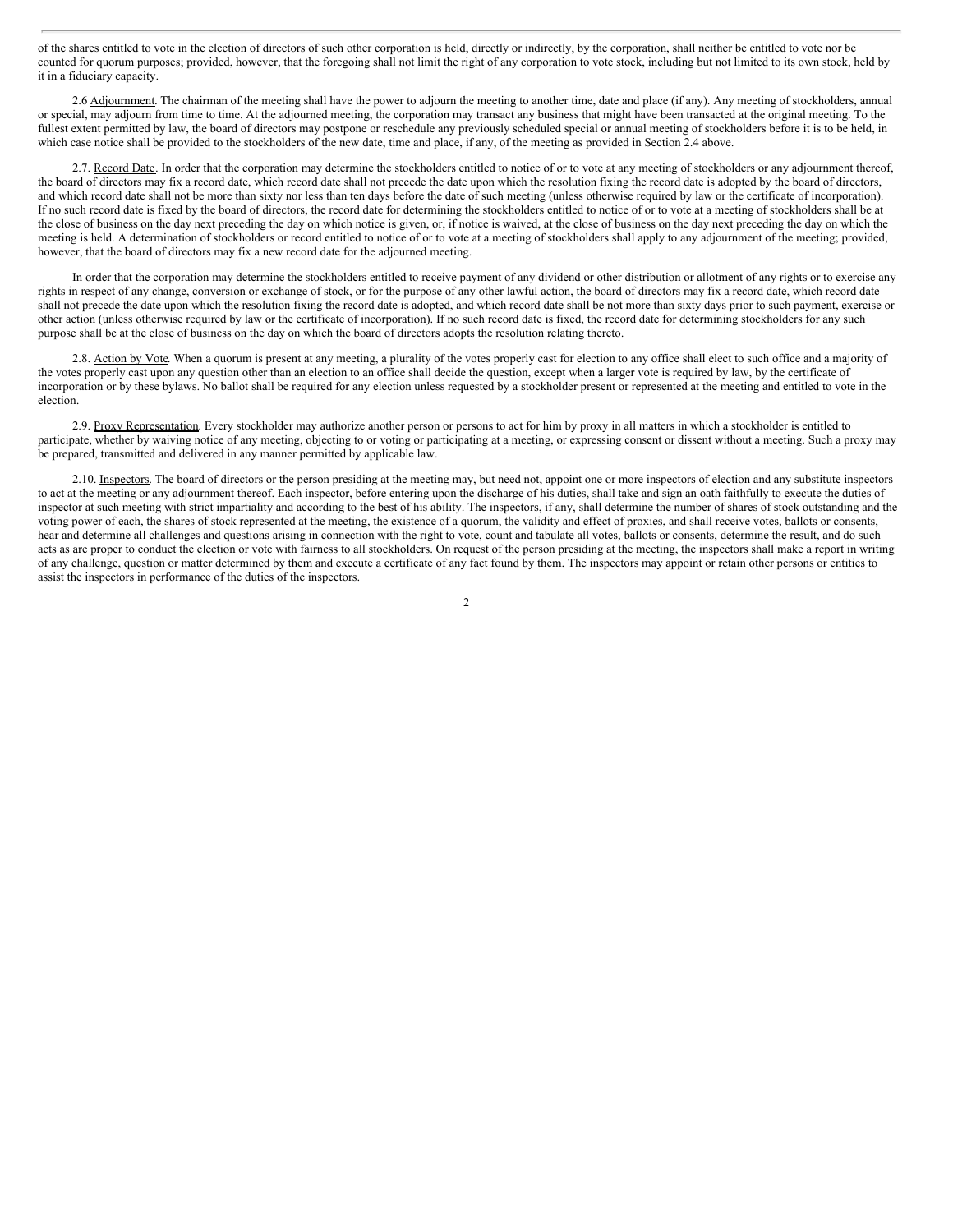2.11. List of Stockholders. The secretary shall prepare and make, at least ten days before every meeting of stockholders, a complete list of the stockholders entitled to vote at such meeting, arranged in alphabetical order and showing the address of each stockholder and the number of shares registered in the stockholder's name. The stock ledger shall be the only evidence as to which stockholders are entitled to examine such list or to vote in person or by proxy at such meeting.

#### 2.12. Notice of Stockholder Business; Nominations.

### 2.12.1 *Annual Meeting of Stockholders*.

(a) Nominations of persons for election to the board of directors and the proposal of other business to be considered by the stockholders may be made at an annual meeting of stockholders (i) pursuant to the corporation's notice of such meeting (or any supplement thereto), (ii) by or at the direction of the board of directors or any committee thereof or (iii) by any stockholder of the corporation who was a stockholder of record at the time of giving of the notice provided for in this Section 2.12, who is entitled to vote at such meeting and who complies with the notice procedures set forth in this Section 2.12.

(b) For nominations or other business to be properly brought before an annual meeting by a stockholder pursuant to Section 2.12.1(a):

(i) the stockholder must have given timely notice thereof in writing to the secretary of the corporation;

(ii) any such proposed business (other than the nomination of persons for election to the board of directors) must constitute a proper matter for stockholder action;

(iii) if the stockholder, or the beneficial owner on whose behalf any such proposal or nomination is made, has provided the corporation with a Solicitation Notice, as that term is defined in this Section, such stockholder or beneficial owner must, in the case of a proposal other than the nomination of persons for election to the board of directors, have delivered a proxy statement and form of proxy to holders of at least the percentage of the corporation's voting shares required under applicable law to carry any such proposal, or, in the case of a nomination or nominations, have delivered a proxy statement and form of proxy to holders of a percentage of the corporation's voting shares reasonably believed by such stockholder or beneficial holder to be sufficient to elect the nominee or nominees proposed to be nominated by such stockholder, and must, in either case, have included in such materials the Solicitation Notice; and

(iv) if no Solicitation Notice relating thereto has been timely provided pursuant to this Section, the stockholder or beneficial owner proposing such business or nomination must not have solicited a number of proxies sufficient to have required the delivery of such a Solicitation Notice under this Section.

To be timely, a stockholder's notice must be delivered to the secretary at the principal executive offices of the corporation not later than the close of business on the ninetieth (90th) day nor earlier than the close of business on the one hundred twentieth (120th) day prior to the first anniversary of the preceding year's annual meeting; *provided, however*, that in the event that the date of the annual meeting is more than thirty (30) days before or more than sixty (60) days after such anniversary date, notice by the stockholder to be timely must be so delivered (A) no earlier than the close of business on the one hundred twentieth (120th) day prior to such annual meeting and (B) no later than the close of business on the later of the ninetieth (90th) day prior to such annual meeting or the close of business on the tenth (10th) day following the day on which Public Announcement of the date of such meeting is first made by the corporation. In no event shall the Public Announcement of an adjournment or postponement of an annual meeting commence a new time period (or extend any time period) for the giving of a stockholder's notice as described above. Such stockholder's notice shall set forth:

(x) as to each person whom the stockholder proposes to nominate for election or reelection as a director, (i) all information relating to such person that would be required to be disclosed in solicitations of proxies for election of directors, or would be otherwise required, in each case pursuant to and in accordance with Section 14(a) under the Securities Exchange Act of 1934, as amended (the "*Exchange Act*"), and the rules and regulations promulgated thereunder, and (ii) such person's written consent to being named in the proxy statement as a nominee and to serving as a director if elected;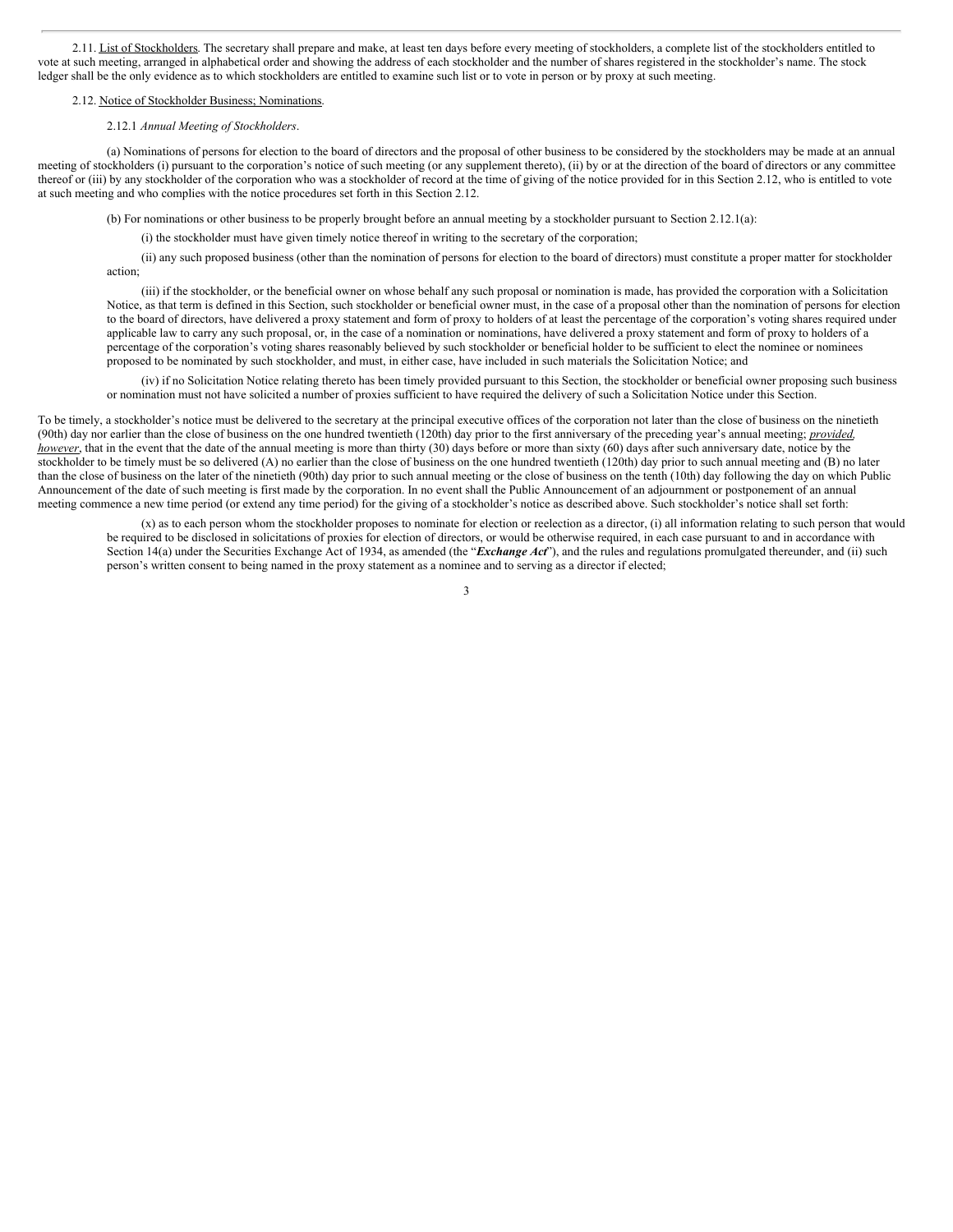(y) as to any other business that the stockholder proposes to bring before the meeting, a brief description of the business desired to be brought before the meeting, the text of the proposal or business (including the text of any resolutions proposed for consideration and in the event that such business includes a proposal to amend the Bylaws, the language of the proposed amendment), the reasons for conducting such business at the meeting and any material interest in such business of such stockholder and the beneficial owner, if any, on whose behalf the proposal is made;

(z) as to the stockholder giving the notice and the beneficial owner, if any, on whose behalf the nomination or proposal is made, (i) the name and address of such stockholder, as they appear on the corporation's books, and of such beneficial owner, (ii) the class or series and number of shares of capital stock of the corporation that are owned beneficially and of record by such stockholder and such beneficial owner, (iii) a description of any agreement, arrangement or understanding with respect to the nomination or proposal between or among such stockholder and/or such beneficial owner, any of their respective affiliates or associates, and any others acting in concert with any of the foregoing, including, in the case of a nomination, the nominee, (iv) a description of any agreement, arrangement or understanding (including any derivative or short positions, profit interests, options, warrants, convertible securities, stock appreciation or similar rights, hedging transactions, and borrowed or loaned shares) that has been entered into as of the date of the stockholder's notice by, or on behalf of, such stockholder and any such beneficial owner, whether or not such instrument or right shall be subject to settlement in underlying shares of capital stock of the corporation, the effect or intent of which is to mitigate loss to, manage risk or benefit of share price changes for, or increase or decrease the voting power of, such stockholder or such beneficial owner, with respect to securities of the corporation, (v) a representation that the stockholder is a holder of record of stock of the corporation entitled to vote at such meeting and intends to appear in person or by proxy at the meeting to propose such business or nomination, (vi) a representation as to whether such stockholder or beneficial owner intends (or is part of a group that intends) to deliver a proxy statement and/or form of proxy to holders of, in the case of a proposal, at least the percentage of the corporation's voting shares required under applicable law to carry the proposal or, in the case of a nomination or nominations, a sufficient number of holders of the corporation's voting shares to elect such nominee or nominees (an affirmative statement of such intent being a "*Solicitation Notice*") and (vii) any other information relating to such stockholder and beneficial owner, if any, required to be disclosed in a proxy statement or other filings required to be made in connection with solicitations of proxies for, as applicable, the proposal and/or for the election of directors in an election contest pursuant to and in accordance with Section 14(a) of the Exchange Act and the rules and regulations promulgated thereunder.

The foregoing notice requirements of this Section 2.12.1(b) shall be deemed satisfied by a stockholder with respect to business other than a nomination if the stockholder has notified the corporation of his, her or its intention to present a proposal at an annual meeting in compliance with applicable rules and regulations promulgated under the Exchange Act and such stockholder's proposal has been included in a proxy statement that has been prepared by the corporation to solicit proxies for such annual meeting. The corporation may require any proposed nominee to furnish such other information as the corporation may reasonably require to determine the eligibility of such proposed nominee to serve as a director of the corporation.

(c) Notwithstanding anything in the second sentence of Section 2.12.1(b) to the contrary, in the event that the number of directors to be elected to the board of directors is increased effective after the time period for which nominations would otherwise be due under Section 2.12.1(b) and there is no Public Announcement by the corporation naming the nominees for the additional directorships at least seventy-five (75) days prior to the first anniversary of the preceding year's annual meeting, a stockholder's notice required by this Section 2.12 shall also be considered timely, but only with respect to nominees for the additional directorships, if it shall be delivered to the secretary of the corporation at the principal executive office of the corporation no later than the close of business on the tenth (10th) day following the day on which such Public Announcement is first made by the corporation.

2.12.2 Special Meetings of Stockholders. Only such business shall be conducted at a special meeting of stockholders as shall have been brought before the meeting pursuant to the notice of such meeting. Nominations of persons for election to the board of directors may be made at a special meeting of stockholders only at the direction of the chairman of the board of directors (if any), the chief executive officer, the president or a majority of the board of directors pursuant to the notice of such meeting.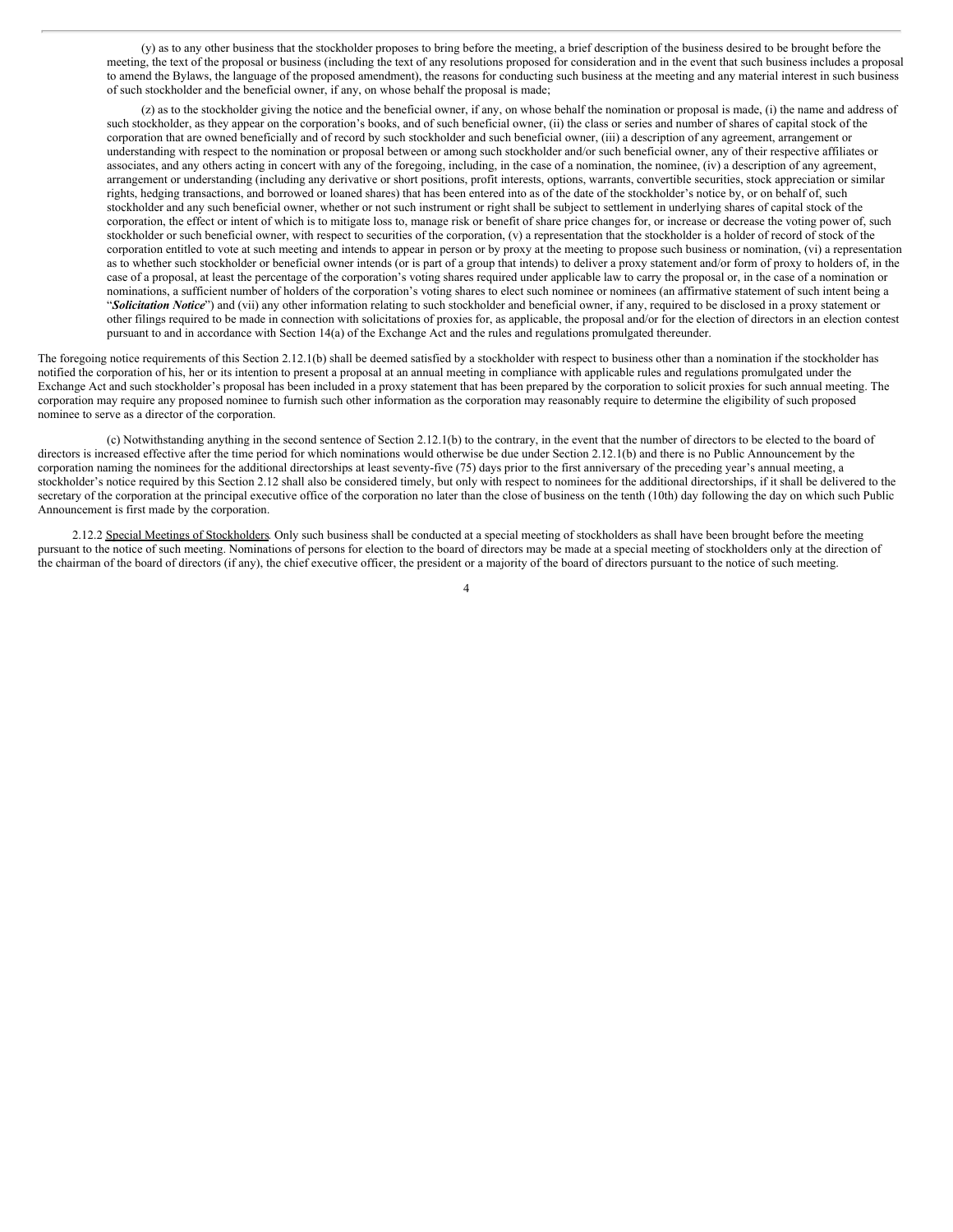#### 2.12.3 General.

(a) Only such persons who are nominated in accordance with the procedures set forth in this Section 2.12 shall be eligible to be elected at a meeting of stockholders and to serve as directors and only such business shall be conducted at a meeting of stockholders as shall have been brought before the meeting in accordance with the procedures set forth in this Section 2.12. Except as otherwise provided by law, the chairman of the meeting shall have the power and duty to determine whether a nomination or any other business proposed to be brought before the meeting was made or proposed, as the case may be, in accordance with the procedures set forth in this Section 2.12 (including whether the stockholder or beneficial owner, if any, on whose behalf the nomination or proposal is made or solicited (or is part of a group that solicited) or did not so solicit, as the case may be, proxies or votes in support of such stockholder's nominee or proposal in compliance with such stockholder's representation as required by Section 2.12.1(b)( $z$ )(vi) and, if any proposed nomination or business was not made or proposed in compliance with this Section 2.12, to declare that such nomination shall be disregarded or that such proposed business shall not be transacted. Notwithstanding the foregoing provisions of this Section 2.12, unless otherwise required by law, if the stockholder (or a qualified representative of the stockholder) does not appear at the annual or special meeting of stockholders of the corporation to present a nomination or proposed business, such nomination shall be disregarded and such proposed business shall not be transacted, notwithstanding that proxies in respect of such vote may have been received by the corporation. For purposes of this Section 2.12.3, to be considered a qualified representative of the stockholder, a person must be a duly authorized officer, manager or partner of such stockholder or must be authorized by a writing executed by such stockholder or an electronic transmission delivered by such stockholder to act for such stockholder as proxy at the meeting of stockholders and such person must produce such writing or electronic transmission, or a reliable reproduction of the writing or electronic transmission, at the meeting of stockholders.

(b) For purposes of this Section 2.12, the term "*Public Announcement*" shall mean disclosure in a press release reported by the Dow Jones News Service, Associated Press or comparable national news service or in a document publicly filed by the corporation with the Securities and Exchange Commission pursuant to section 13, 14 or 15(d) of the Exchange Act.

(c) Notwithstanding the foregoing provisions of this Section 2.12, a stockholder shall also comply with all applicable requirements of the Exchange Act and the rules and regulations thereunder with respect to the matters set forth herein; provided however, that any references in these bylaws to the Exchange Act or the rules and regulations promulgated thereunder are not intended to and shall not limit any requirements applicable to nominations or proposals as to any other business to be considered pursuant to this Section 2.12, and compliance with the requirements under this Section 2.12 shall be the exclusive means for a stockholder to make nominations or submit other business (other than, as provided in the penultimate sentence of Section 2.12.1(b), business other than nominations brought properly under and in compliance with Rule 14a-8 of the Exchange Act, as may be amended from time to time). Nothing in this Section 2.12 shall be deemed to affect any rights of stockholders to request inclusion of proposals in the corporation's proxy statement pursuant to Rule 14a-8 under the Exchange Act.

### **Section 3. Board of Directors.**

3.1. Number. The number of directors which shall constitute the whole board shall not be less than three (3). The exact number of directors shall be fixed from time to time by a resolution adopted by a majority of directors. The number of directors may be increased at any time or from time to time by the directors by vote of a majority of the directors then in office. The number of directors may be decreased to any number permitted by the foregoing at any time by the directors by vote of a majority of the directors then in office, but only to eliminate vacancies existing by reason of the death, resignation or removal of one or more directors. Directors need not be stockholders.

3.2. Tenure. Except as otherwise provided by law, by the certificate of incorporation or by these bylaws, each director shall hold office until the successors of such director's class are elected and qualified, or until he sooner dies, resigns, is removed or becomes disqualified.

3.3. Powers. The business and affairs of the corporation shall be managed by or under the direction of the board of directors who shall have and may exercise all the powers of the corporation and do all such lawful acts and things as are not by law, the certificate of incorporation or these bylaws directed or required to be exercised or done by the stockholders.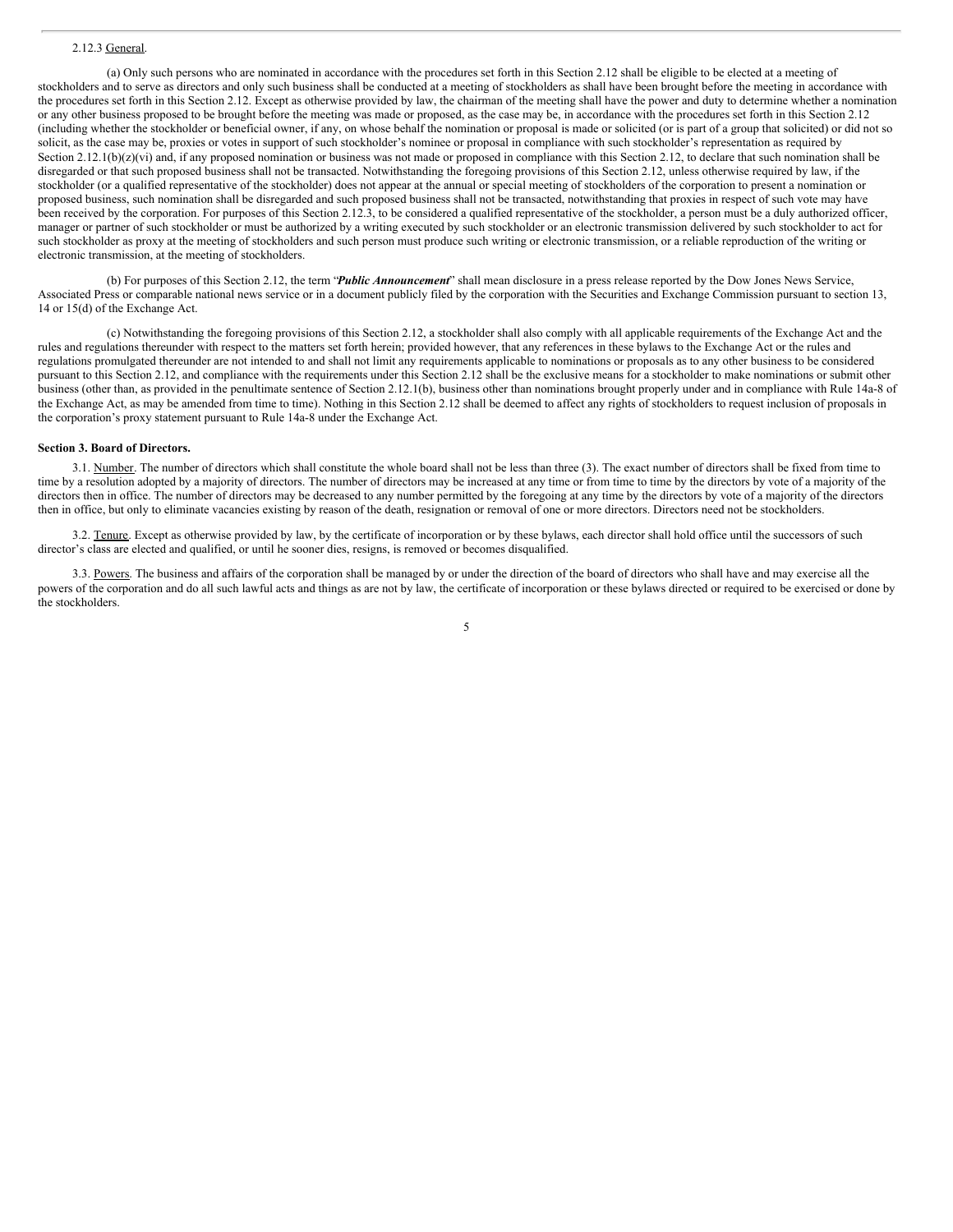3.4. Vacancies. Vacancies and any newly created directorships resulting from any increase in the number of directors may be filled by a majority of the directors then in office, although less than a quorum, or by a sole remaining director. When one or more directors shall resign from the board, effective at a future date, a majority of the directors then in office, including those who have resigned, shall have power to fill such vacancy or vacancies, the vote or action by writing thereon to take effect when such resignation or resignations shall become effective. No other person, group or entity shall have the power to fill vacancies. The directors shall have and may exercise all their powers notwithstanding the existence of one or more vacancies in their number, subject to any requirements of law or of the certificate of incorporation or of these bylaws as to the number of directors required for a quorum or for any vote or other actions.

3.5. Committees. The board of directors may, by vote of a majority of the whole board, (a) designate, change the membership of or terminate the existence of any committee or committees, each committee to consist of one or more of the directors; (b) designated one or more directors as alternate members of any such committee who may replace any absent or disqualified member at any meeting of the committee; and (c) determine the extent to which each such committee shall have and may exercise the powers of the board of directors in the management of the business and affairs of the corporation, including the power to authorize the seal of the corporation to be affixed to all papers which require it and the power and authority to declare dividends or to authorize the issuance of stock; excepting, however, such powers which by law, by the certificate of incorporation or by these or by these bylaws they are prohibited from so delegating. In the absence or disqualification of any member of such committee and his alternate, if any, the member or members thereof present at any meeting and not disqualified from voting, whether or not constituting a quorum, may unanimously appoint another member of the board of directors to act at the meeting in the place of any such absent or disqualified member. Except as the board of directors may otherwise determine, any committee may make rules for the conduct of its business, but unless otherwise provided by the board or such rules, its business shall be conducted as nearly as may be in the same manner as is provided by these bylaws for the conduct of business by the board of directors. Each committee shall keep regular minutes of its meetings and report the same to the board of directors upon request.

3.6. Regular Meetings. Regular meetings of the board of directors may be held without call or notice at such places within or without the State of Delaware and at such times as the board may from time to time determine, provided that notice of the first regular meeting following any such determination shall be given to absent directors. A regular meeting of the directors may be held without call or notice immediately after and at the same place as the annual meeting of the stockholders.

3.7. Special Meetings. Special meetings of the board of directors may be held at any time and at any place within or without the State of Delaware designated in the notice of the meting, when called by the chairman of the board, if any, the president, or by one-third or more in number of the directors, reasonable notice thereof being given to each director by the secretary or by the chairman of the board, if any, the president or any one of the directors calling the meeting.

3.8 Notice. Any time it is necessary to give notice of a board of directors' meeting, notice shall be given (a) in person or by telephone to the director at least 24 hours in advance of the meeting, (b) by personally delivering written notice to the director's last known business or home address at least 24 hours in advance of the meeting, (c) by delivering an electronic transmission (including, without limitation, via telefacsimile or electronic mail) to the director's last known number or address for receiving electronic transmissions of that type at least 24 hours in advance of the meeting, (d) by depositing written notice with a reputable delivery service or overnight carrier addressed to the director's last known business or home address for delivery to that address no later than the business day preceding the date of the meeting or (e) by depositing written notice in the U.S. mail, postage prepaid, addressed to the director's last known business or home address no later than the third business day preceding the date of the meeting. Notice of a meeting need not be given to any director if a written waiver of notice, executed by him, or a waiver sent by electronic transmission by him, in either case before or after the meeting, is filed with the records of the meeting, or to any director who attends the meeting without protesting prior thereto or at its commencement the lack of notice to him. Neither notice of a meeting nor a waiver of a notice need specify the purposes of the meeting.

3.9. Quorum. Except as may be otherwise provided by law, by the certificate of incorporation or these bylaws, at any meeting of the directors a majority of the directors then in office shall constitute a quorum; a quorum shall not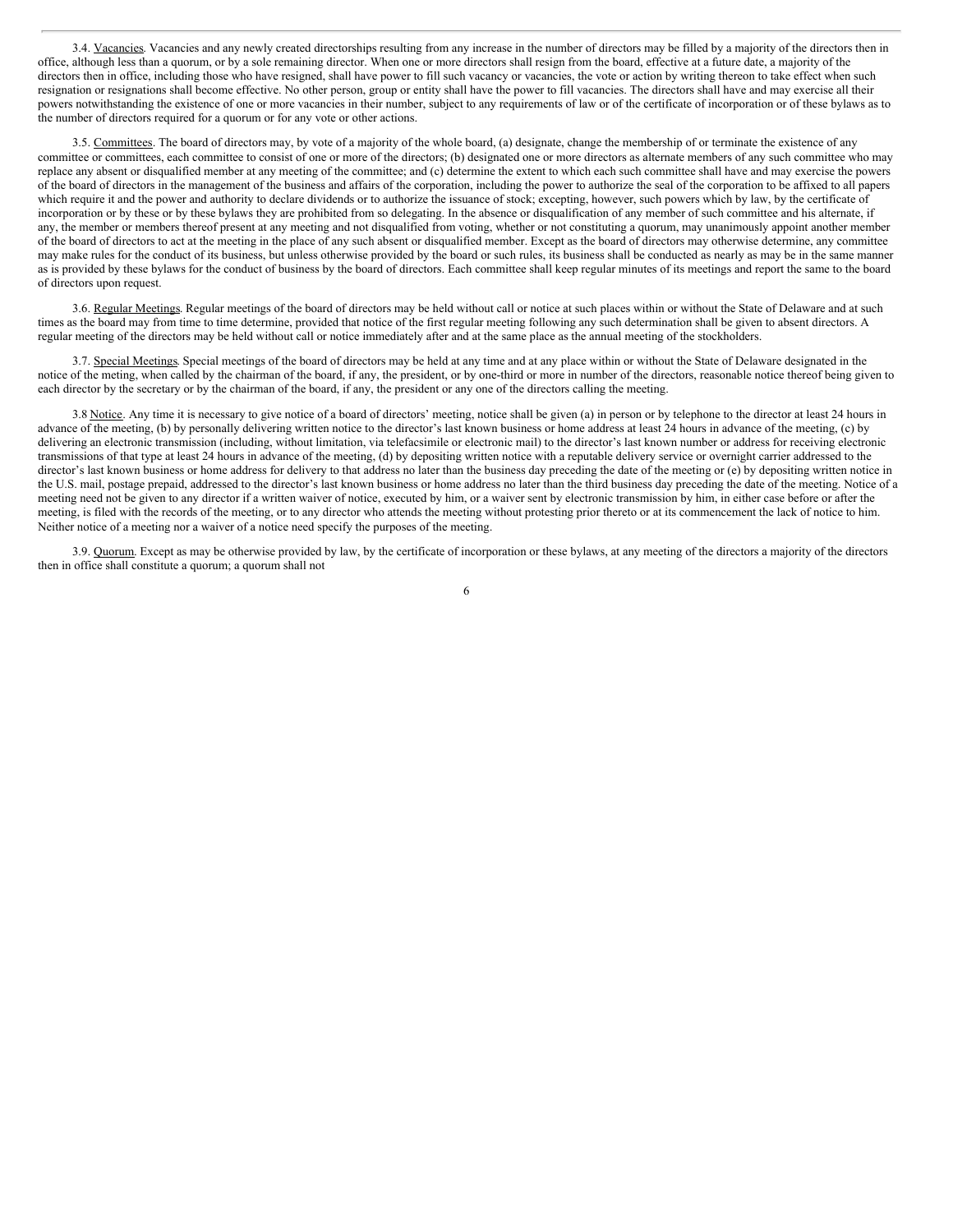in any case be less than one-third of the total number of directors constituting the whole board. Any meeting may be adjourned from time to time by a majority of the votes cast upon the question, whether or not a quorum is present, and the meeting may be held as adjourned without further notice.

3.10. Action by Vote. Except as may be otherwise provided by law, by the certificate of incorporation or by these bylaws, when a quorum is present at any meeting the vote of a majority of the directors present shall be the act of the board of directors.

3.11. Action Without a Meeting. Any action required or permitted to be taken at any meeting of the board of directors or a committee thereof may be taken without a meeting if all the members of the board or of such committee, as the case may be, consent thereto in writing or by electronic transmission, and such writing or writings or electronic transmission or transmissions are filed with the records of the meetings of the board or of such committee. Such consent shall be treated for all purposes as the act of the board or of such committee, as the case may be.

3.12. Participation in Meetings by Conference Telephone. Members of the board of directors, or any committee designated by such board, may participate in a meeting of such board or committee by means of conference telephone or similar communications equipment by means of which all persons participating in the meeting can hear each other or by any other means permitted by law. Such participation shall constitute presence in person at such meeting.

3.13. Compensation. In the discretion of the board of directors, each director may be paid such fees for his services as director and be reimbursed from his reasonable expenses incurred in the performance of his duties as director as the board of directors from time to time may determine. Nothing contained in this section shall be construed to preclude any director from serving the corporation in any other capacity and receiving reasonable compensation therefor.

### 3.14. Interested Directors and Officers.

(a) No contract or transaction between the corporation and one or more of its directors or officers, or between the corporation and any other corporation, partnership, association, or other organization in which one or more of the corporation's directors or officers are directors or officers, or have a financial interest, shall be void or voidable, solely for this reason, or solely because the director or officer is present at or participates in the meeting of the board or committee thereof which authorizes the contract or transaction, or solely because his or their votes are counted for such purpose, if:

(i) The material facts as to his relationship or interest and as to the contract or transaction are disclosed or are known to the board of directors or the committee, and the board or committee in good faith authorizes the contract or transaction by the affirmative votes of majority of the disinterested directors, even though the disinterested directors be less than a quorum: or

(ii) The material facts as to his relationship or interest and as to the contract or transaction are disclosed or are known to the stockholder entitled to vote thereon, and the contract or transaction is specifically approved in good faith by vote of the stockholders; or

(iii) The contract or transaction is fair as to the corporation as of the time it is authorized, approved or ratified by the board of directors, a committee thereof, or the stockholders.

(b) Common or interested directors may be counted in determining the presence of a quorum at a meeting of the board of directors or of a committee which authorized the contract or transaction.

#### **Section 4. Officers and Agents.**

4.1. Enumeration: Qualification. The officers of the corporation shall be a president, a treasurer, a secretary and such other officers, if any, as the board of directors from time to time may in its discretion elect or appoint including without limitation a chairman of the board, one or more vice presidents and a controller. The board of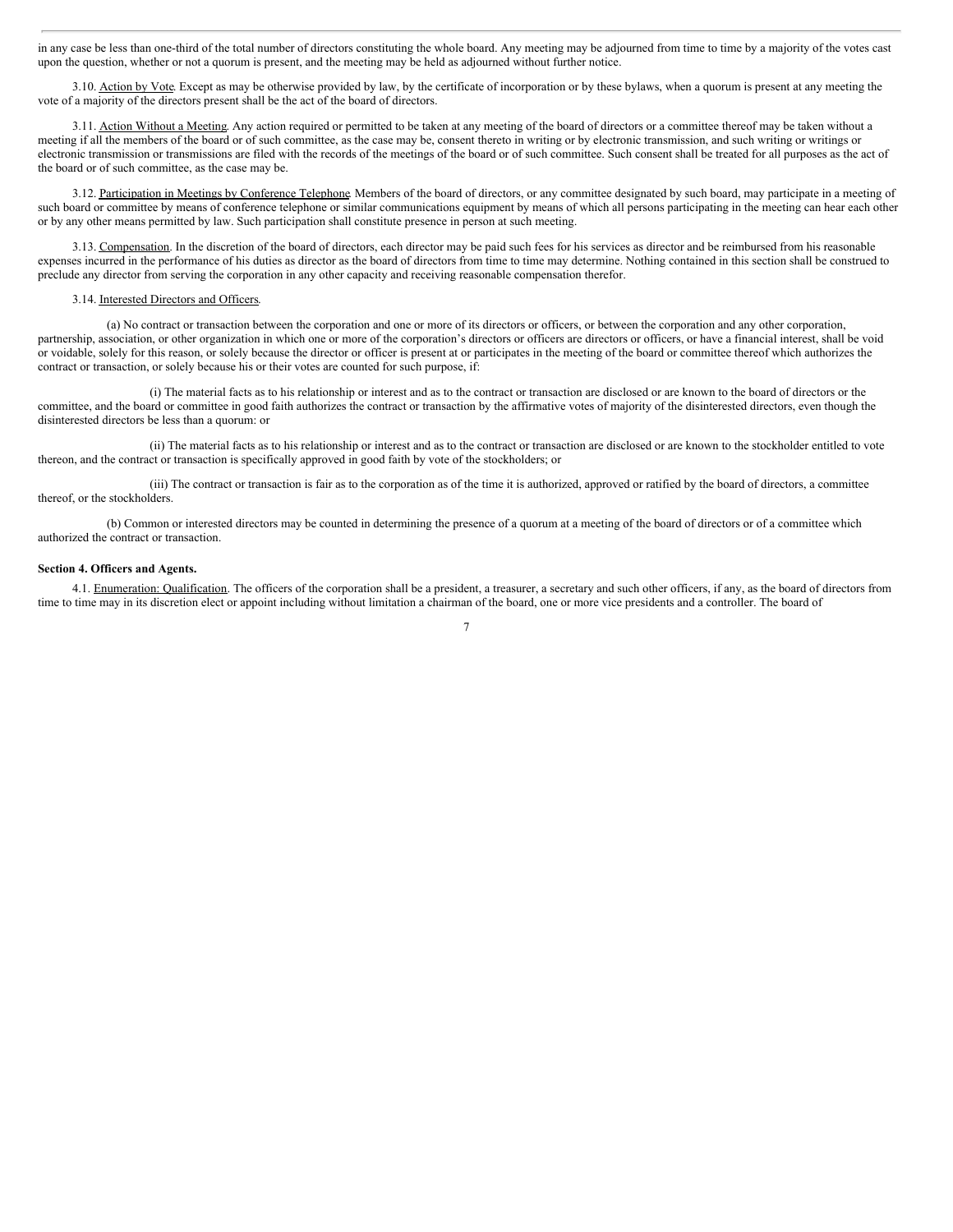directors may empower the chief executive officer of the corporation to appoint any officer other than the chairman of the board of directors, the chief executive officer, the president, the chief financial officer or the treasurer. The corporation may also have such agents, if any, as the board of directors from time to time may in its discretion choose. Any officer may be but none need be a director or stockholder. Any two or more offices may be held by the same person. Any officer may be required by the board of directors to secure the faithful performance of his duties to the corporation by giving bond in such amount and with sureties or otherwise as the board of directors may determine.

4.2. Powers. Subject to law, to the certificate of incorporation and to the other provisions of these bylaws, each officer shall have, in addition to the duties and powers herein set forth, such duties and powers as are commonly incident to his office and such additional duties and powers as the board of directors may from time to time designate.

4.3. Election. The officers may be elected by the board of directors at their first meeting following the annual meeting of the stockholders or at any other time. At any time or from time to time the directors may delegate to any officer their power to elect or appoint any other officer or any agents.

4.4. Tenure. Each officer shall hold office until his respective successor is chosen and qualified unless a shorter period shall have been specified by the terms of his election or appointment, or in each case until he sooner dies, resigns, is removed or becomes disqualified. Each agent shall retain his authority at the pleasure of the directors, or the officer by whom he was appointed or by the officer who then holds agent appointive power.

4.5. Chairman of the board of directors, President and Vice President. The chairman of the board, if any, shall have such duties and powers as shall be designated from time to time by the board of directors. Unless the board of directors otherwise specifies, the chairman of the board, or if there is none, the chief executive officer, shall preside, or designate the person who shall preside, at all meetings of the stockholders and of the board of directors. Unless the board of directors otherwise specifies, the president shall be the chief executive officer and shall have direct charge of all business operations of the corporation and, subject to the control of the directors, shall have general charge and supervision of the business of the corporation. Any vice president shall have such duties and powers as shall be set forth in these bylaws or as shall be designated from time to time by the board of directors or by the president.

4.6. Chief Financial Officer and Assistant Treasurers. Unless the board of directors otherwise specifies, the chief financial officer shall be the treasurer of the corporation and shall be in charge of its funds and valuable papers, and shall have such other duties and powers as may be designated from time to time by the board of directors or by the president. If no controller is elected, the chief financial officer shall, unless the board of directors otherwise specifies, also have the duties and powers of the controller. Any assistant treasurers shall have such duties and powers as shall be designated from time to time by the board of directors, the president or the chief financial officer.

4.7. Controller and Assistant Controller. If a controller is elected, he shall, unless the board of directors otherwise specifies, be the chief accounting officer of the corporation and be in charge of its books of account and accounting records, and of its accounting procedures. He shall have such other duties and powers and may be designated from time to time by the board of directors, the president or the treasurer. Any assistant controller shall have such duties and powers as shall be designated from time to time by the board of directors, the president, the treasurer or the controller.

4.8. Secretary and Assistant Secretaries. The secretary shall record all proceedings of the stockholders, of the board of directors and of committees of the board of directors in a book or series of books to be kept therefore and shall file therein all actions by written consent of stockholders or directors. In the absence of the secretary from any meeting, an assistant secretary, or if there be none or he is absent, a temporary secretary chosen at the meeting, shall record the proceedings thereof. Unless a transfer agent has been appointed the secretary shall keep or cause to be kept the stock and transfer records of the corporation, which shall contain the names and record addresses of all stockholders and the number of shares registered in the name of each stockholder. He shall have such other duties and powers as may from time to time be designated by the board of directors or the president. Any assistant secretaries shall have such duties and powers as shall be designated from time to time by the board of directors, the president or the secretary.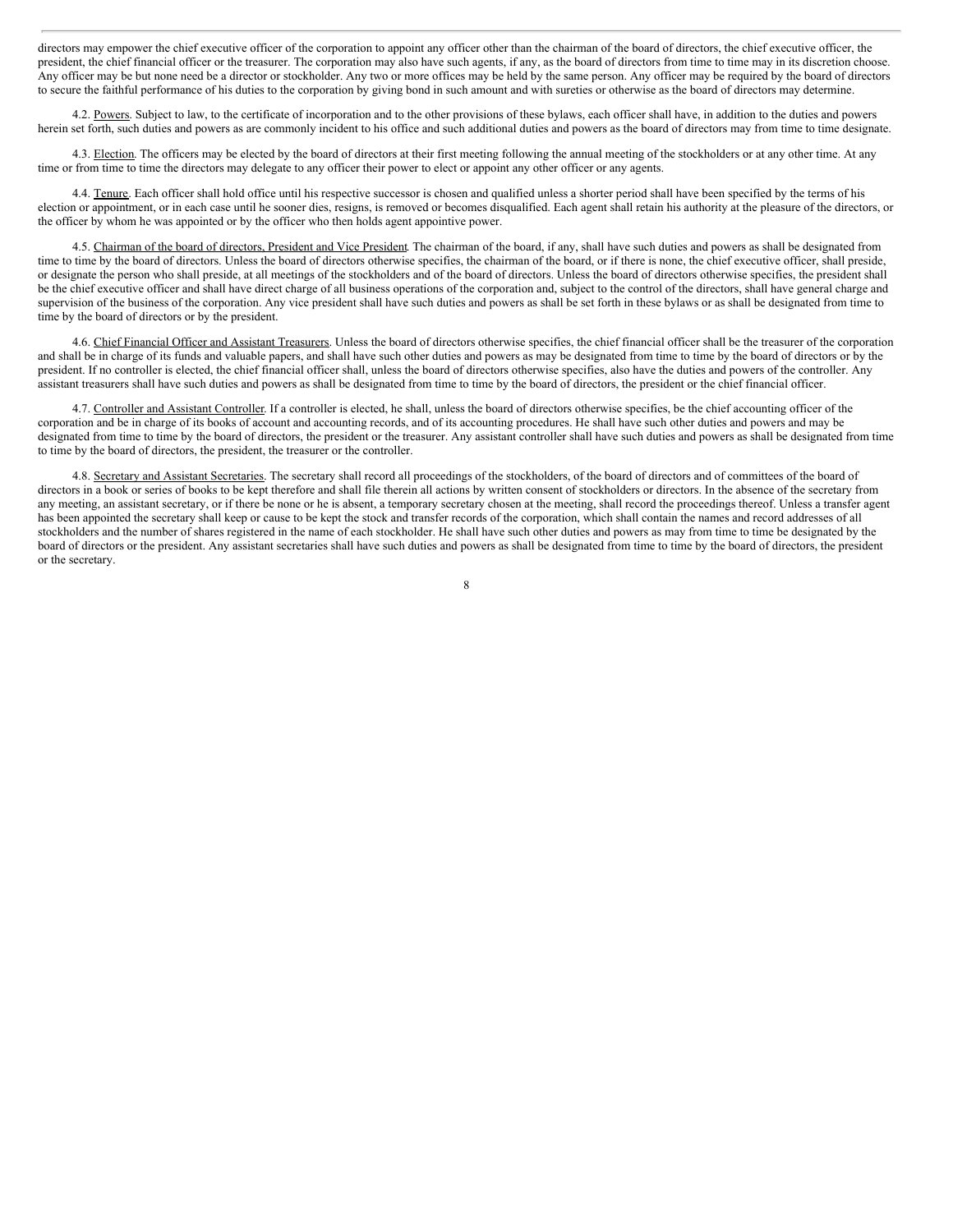#### **Section 5. Resignations and Removals.**

5.1. Any director or officer may resign at any time by delivering his resignation in writing or by electronic transmission to the chairman of the board, if any, the president, or the secretary or to a meeting of the board of directors. Such resignation shall be effective upon receipt unless specified to be effective at some other time, and without in either case the necessity of its being accepted unless the resignation shall so state. Unless otherwise required by law or the certificate of incorporation, a director (including persons elected by directors to fill vacancies in the board) may be removed from office with or without cause by the vote of the holders of a majority of the shares issued and outstanding and entitled to vote in the election of directors. The board of directors may at any time remove any officer either with or without cause. The board of directors may at any time terminate or modify the authority of any agent. No director of officer resigning and (except where a right to receive compensation shall be expressly provided in a duly authorized written agreement with the corporation) no director or officer removed shall have any right to any compensation as such director or officer for any period following his resignation or removal, or any right to damages on account of such removal, whether his compensation be by the month or by the year or otherwise; unless, in the case of a resignation, the directors, or, in the case of removal, the body acting on the removal, shall in their or its discretion provide for compensation.

#### **Section 6. Vacancies.**

6.1. If the office of the president or the treasurer or the secretary becomes vacant, the directors may elect a successor by vote of a majority of the directors then in office. If the office of any other officer becomes vacant, any person or body empowered to elect or appoint that officer may choose a successor. Each such successor shall hold office for the unexpired term, and in the case of the president, the treasurer and the secretary until his successor is chosen and qualified or in each case he sooner dies, resigns, is removed or becomes disqualified. Any vacancy of a directorship shall be filled as specified in Section 3.4 of these bylaws.

#### **Section 7. Capital Stock.**

7.1. Stock Certificates. The shares of the corporation shall be represented by certificates, provided that the board of directors of the corporation may provide by resolution or resolutions that some or all of any or all classes or series of its stock shall be uncertificated shares. Any such resolution shall not apply to shares represented by a certificate until such certificate is surrendered to the corporation. Notwithstanding the adoption of such a resolution by the board of directors, every holder of stock represented by certificates and upon request every holder of uncertificated shares shall be entitled to have a certificate signed by, or in the name of the corporation by the chairman or vicechairman of the board of directors, if any, or the president or vice-president, and by the treasurer or an assistant treasurer, or by the secretary or an assistant secretary of such corporation representing the number of shares registered in certificate form. Any or all of the signatures on the certificate may be a facsimile. In case any officer, transfer agent or registrar who has signed or whose facsimile signature has been placed upon a certificate has ceased to be such officer, transfer agent or registrar before such certificate is issued, it may be issued by the corporation with the same effect as if he were such officer, transfer agent, or registrar at the time of issue.

7.2. Loss of Certificates. In the case of the alleged theft, loss, destruction or mutilation of a certificate of stock, a duplicate certificate may be issued in place thereof, upon such terms, including receipt of a bond sufficient to indemnify the corporation against any claim on account thereof, as the board of directors may prescribe.

### **Section 8. Transfer of Shares of Stock.**

8.1. Subject to the restrictions, if any, stated or noted on the stock certificate, shares of stock may be transferred on the books of the corporation by the surrender to the corporation or its transfer agent of the certificate therefor properly endorsed or accompanied by a written assignment and power of attorney properly executed, with necessary transfer stamps affixed, and with such proof of the authenticity of signature as the board of directors or the transfer agent of the corporation may reasonably require. Except as may be otherwise required by law, by the certificate of incorporation or by these bylaws, the corporation shall be entitled to treat the record holder of stock as shown on its books as the owner of such stock for all purposes, including the payment of dividends and the right to receive notice and to vote or to give any consent with respect thereto and to be held liable for such calls and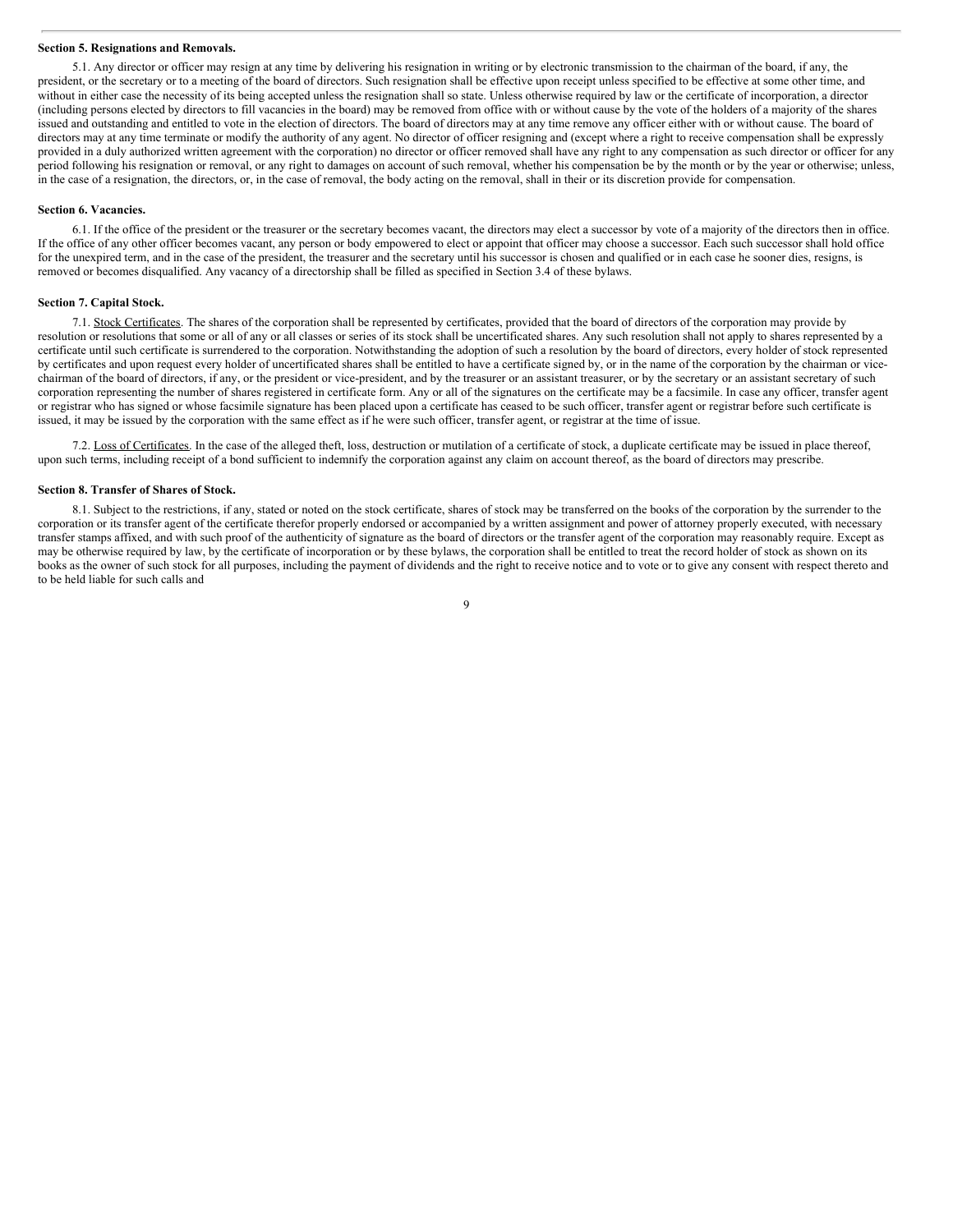assessments, if any, as may lawfully be made thereon, regardless of any transfer, pledge or other disposition of such stock until the shares have been properly transferred on the books of the corporation. It shall be the duty of each stockholder to notify the corporation of his post office address.

#### **Section 9. Indemnification.**

9.1. Right to Indemnification. Each person who was or is made a party or is threatened to be made a party to or is otherwise involved in any action, suit or proceeding, whether civil, criminal, administrative or investigative (hereinafter a "proceeding"), by reason of the fact that he or she is or was a director officer of the corporation or is or was serving at the request of the corporation as a director or officer of another corporation or of a partnership, joint venture, trust or other enterprise, including service with respect to employee benefit plans (hereinafter an "indemnitee"), whether the basis of such proceeding is alleged action in an official capacity as a director or officer or in any other capacity while serving as a director or officer, shall be indemnified and held harmless by the corporation to the fullest extent authorized by the Delaware General Corporation Law, as the same exists or may hereafter be amended (but, in the case of any such amendment, only to the extent that such amendment permits the corporation to provide broader indemnification rights than such law permitted the corporation to provide prior to such amendment), against all expense, liability and loss (including attorneys' fees, judgments, fines, ERISA excise taxes or penalties and amounts paid in settlement) reasonably incurred or suffered by such indemnitee in connection therewith and such indemnification shall continue as to an indemnitee who has ceased to be a director or officer and shall inure to the benefit of the indemnitee's heirs, executors and administrators; provided, however, that, except as provided in this Section 9.1 with respect to proceedings to enforce rights to indemnification, the corporation shall indemnify any such indemnitee in connection with a proceeding (or part thereof) initiated by such indemnitee only if such proceeding (or part thereof) was authorized by the board of directors of the corporation. The right to indemnification conferred in this Section 9.1 shall be a contract right and shall include the right to be paid by the corporation the expenses incurred in defending any such proceeding in advance of its final disposition (hereinafter an "advancement of expenses"); provided, however, that, if the Delaware General Corporation Law requires, an advancement of expenses incurred by an indemnitee in his or her capacity as a director or officer (and not in any other capacity in which service was or is rendered by such indemnitee, including without limitation, service to an employee benefit plan) shall be made only upon delivery to the corporation of an undertaking, by or on behalf of such indemnitee, to repay all amounts so advanced if it shall ultimately be determined by final judicial decision from which there is not further right to appeal that such indemnitee is not entitled to be indemnified for such expenses under this Section 9 or otherwise (hereinafter an "undertaking").

9.2. Right of Indemnitee to Bring Suit. If a claim under Section 9.1 of these bylaws is not paid in full by the corporation within forty-five (45) days after a written claim has been received by the corporation, the indemnitee may at any time thereafter bring suit against the corporation to recover the unpaid amount of the claim. If successful in whole or part in any such suit or in a suit brought by the corporation to recover an advancement of expenses pursuant to the terms of an undertaking, the indemnitee shall be entitled to be paid also the expense of prosecuting or defending such suit. In (a) any suit brought by the indemnite to enforce a right to indemnification hereunder (but not in a suit brought by the indemnitee to enforce a right to an advancement of expenses) it shall be a defense that, and (b) any suit by the corporation to recover an advancement of expenses pursuant to the terms of an undertaking the corporation shall be entitled to recover such expenses upon a final adjudication that, the indemmitee has not met the applicable standard of conduct set forth in the Delaware General Corporation Law. Neither the failure of the corporation (including its board of directors, independent legal counsel, or its stockholders) to have made a determination prior to the commencement of such suit that indemnification of the indemnitee is proper in the circumstances because the indemnitee has met the applicable standard of conduct set forth in the Delaware General Corporation Law, nor an actual determination by the corporation (including its board of directors, independent legal counsel, or its stockholders) that the indemnitee has not met such applicable standard of conduct, shall create a presumption that the indemnitee has not met the applicable standard of conduct or, in the case of such a suit brought by indemnitee, be a defense to such suit. In any suit brought by the indemnitee to enforce a right hereunder, or by the corporation to recover an advancement of expenses pursuant to the terms of an undertaking, the burden of proving that the indemnitee is not entitled to be indemnified or to such advancement of expenses under this Section 9 or otherwise shall be on the corporation.

9.3. Non-Exclusivity of Rights. The rights of indemnification and to the advancement of expenses conferred in this Section 9 shall not be exclusive of any other right which any person may have or thereafter acquire under any statue, provision of the certificate of incorporation, bylaw agreement, vote of stockholders or disinterested directors or otherwise and shall inure to the benefit of the heirs and legal representatives of such person.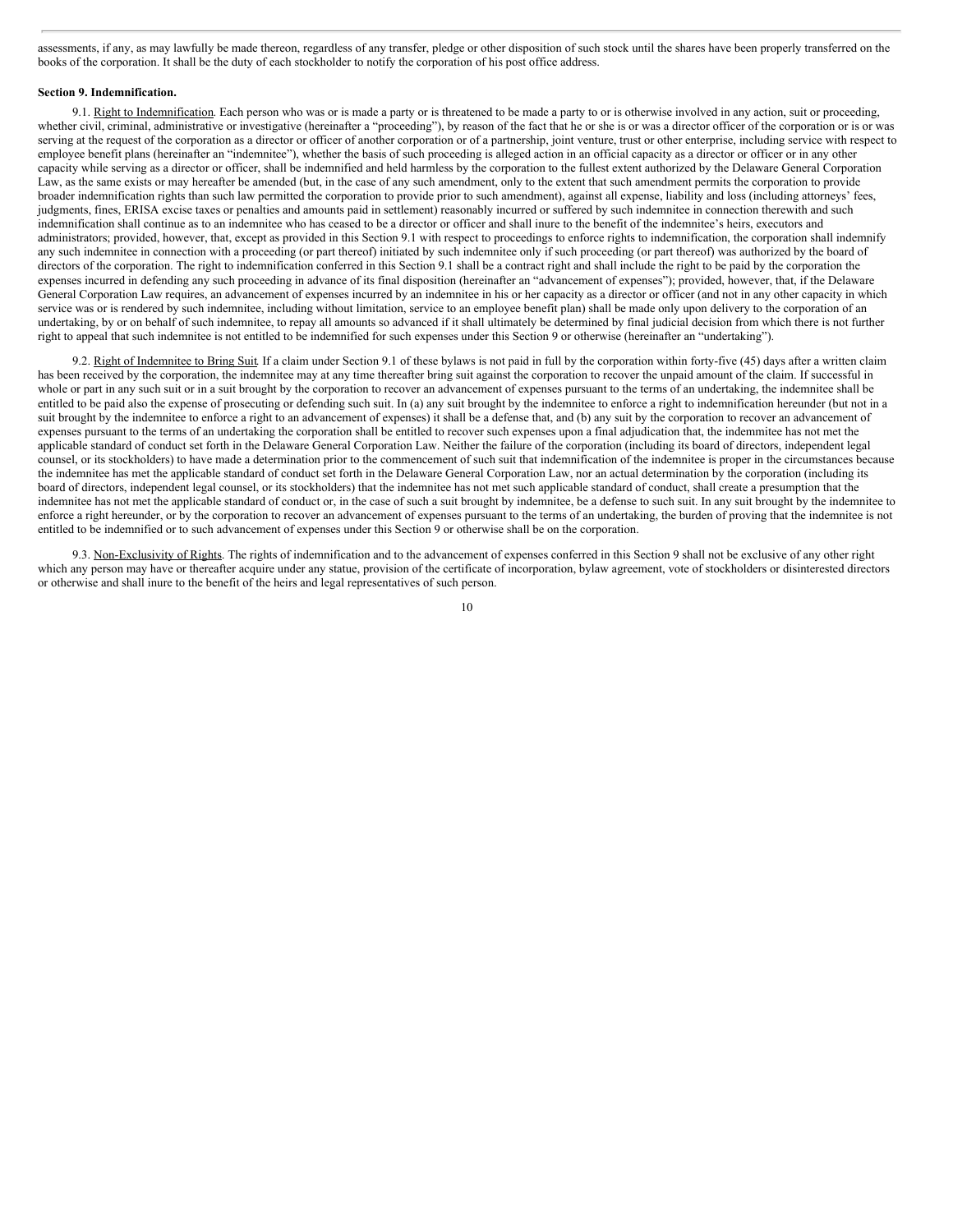9.4. Insurance. The corporation may maintain insurance, at its expense, to protect itself and any director, officer, employee or agent of the corporation or another corporation, partnership, joint venture, trust or other enterprise against any expense, liability or loss, whether or not the corporation would have the power to indemnify such person against such expense, liability or loss under the Delaware General Corporation Law.

9.5. Indemnification of Employees or Agents of the Corporation. The corporation may, to the extent authorized from time to time by the board of directors, grant rights to indemnification and to the advancement of expenses, to any employee or agent of the corporation to the fullest extent of the provisions of this Section 9 with respect to the indemnification and advancement of expenses of directors or officers of the corporation.

9.6. Indemnification Contracts. The board of directors is authorized to enter into a contract with any director, officer, employee or agent of the corporation, or any person serving at the request of the corporation as a director, officer, employee or agent of another corporation, partnership, joint venture, trust or other enterprise, including employee benefit plans, providing for indemnification rights equivalent to or, if the board of directors so determines, greater than, those provided for in this Section 9.

9.7. Effect of Amendment. Any amendment, repeal or modification of any provision of this Section 9 by the stockholders or the directors of the corporation shall not adversely affect any right or protection of a director or officer of the corporation existing at the time of such amendment, repeal or modification.

#### **Section 10. General Provisions.**

10.1. Corporate Seal. Subject to alteration by the directors, the seal of the corporation shall consist of a flat-faced circular die with the word "Delaware" and the name of the corporation cut or engraved thereon, together with such other words, dates or images as may be approved from time to time by the directors.

10.2. Execution of Papers. Except as the board of directors may generally or in particular cases authorize the execution thereof in some other manner, all deeds, leases, transfers, contracts, bonds, notes, checks, drafts or other obligations made, accepted or endorsed by the corporation shall be signed by the chairman of the board, if any, the president, a vice president or the treasurer.

10.3. Fiscal Year. The fiscal year of the corporation shall be fixed by resolution of the board of directors.

10.4. Electronic Transmission. For purposes of these bylaws, "electronic transmission" shall mean a form of communication not directly involving the physical transmission of paper that satisfies the requirements with respect to such communications contained in the Delaware General Corporation Law.

10.5. Amendments. Notwithstanding any other provision of these bylaws, any amendment or repeal of these bylaws, or adoption of bylaws, shall require the approval of the board of directors or the stockholders of the corporation as provided in the certificate of incorporation.

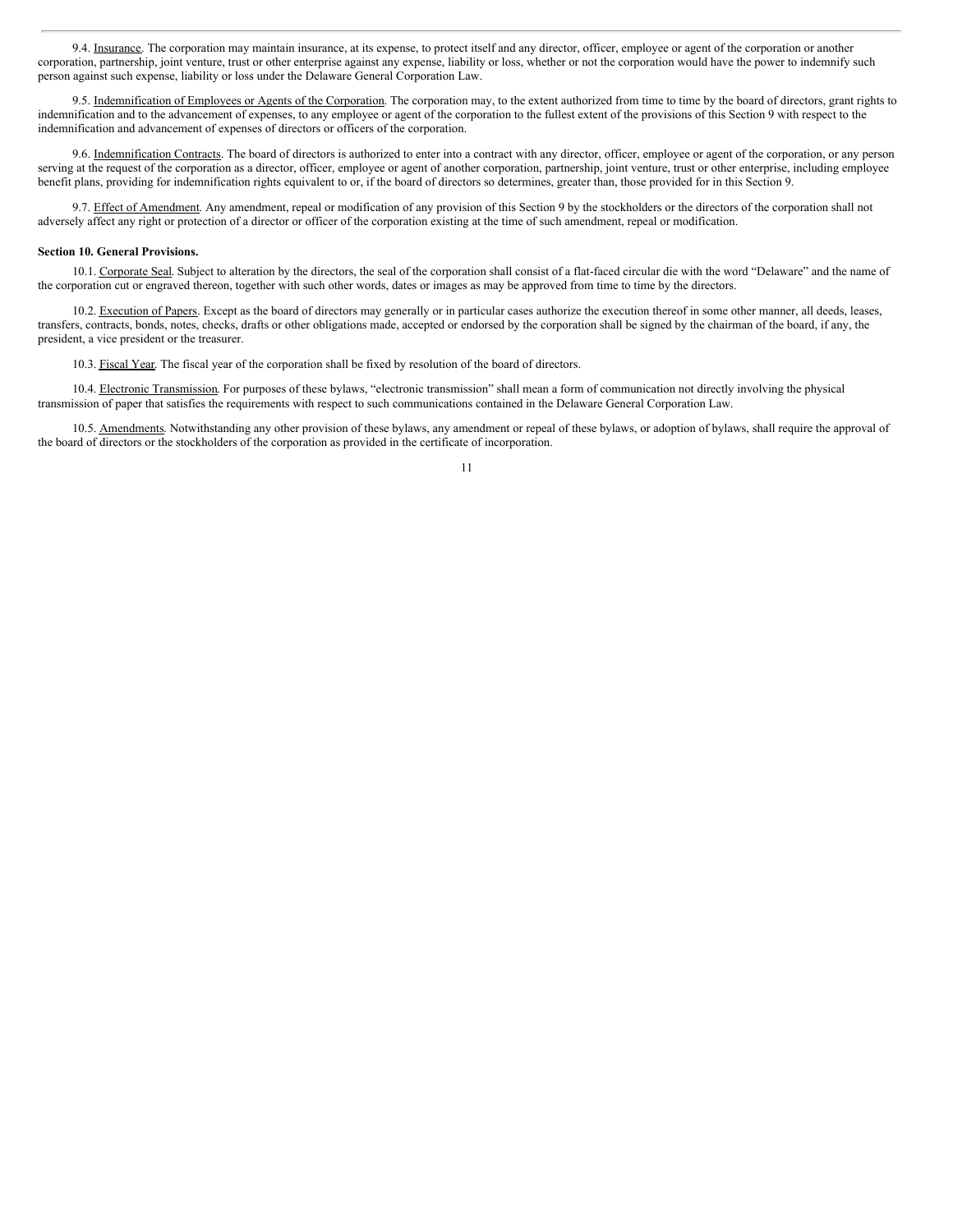### **FULL & FINAL RELEASE**

I, **CAMERON LAWRENCE**, on behalf of myself, my heirs, executors and assigns, in consideration of the terms set out in the letter dated May 31, 2012 and other good and valuable consideration (the receipt and sufficiency of which is hereby acknowledged), do hereby remise, release and forever discharge **ONCOGENEX TECHNOLOGIES INC.**, all affiliated persons or entities as defined in the *Income Tax Act*(Canada), and **ONCOGENEX PHARMACEUTICALS, INC.**, (collectively the "**Employer**") together with the Employer's subsidiaries, affiliates, parent companies, and its present and former directors, officers, administrators, representatives, shareholders, owners, partners, employees, agents, and heirs, executors, administrators, successors and assigns, as the case may be, jointly and severally, of and from any and all manner of actions at common law or otherwise, causes of action, suits, contracts, covenants, claims, demands, complaints, grievances, damages, costs or loss or expenses of any nature or kind whatsoever, including claims under the *Employment Standards Act*, R.S.B.C. 1996, c. 113 and the*Human Rights Code*, R.S.B.C. 1996, c. 210, as amended from time to time, which, as against the Employer or such persons as aforesaid or any of them (collectively, the "**Releasees**") I have ever had, now have, or at any time hereafter I or my personal representatives can, shall or may have, by reason of or arising out of any cause, matter or thing whatsoever occurring or existing up to and inclusive of the date of this Release and, without limiting the generality of the foregoing, by reason of or arising out of my employment with the Employer or in any other way connected with my employment or its termination, and more specifically, without limiting the generality of the foregoing, any and all claims for damages for termination of my employment, loss of benefits, loss of incentive compensation, loss of share options and the cancellation of any non-vested shares or share options in the Employer.

AND FOR THE SAID CONSIDERATION, without limitation, I covenant and undertake that I will not file or advance any claims or complaints under the *Employment Standards Act*, the *Human Rights Code*, and the *Workers Compensation Act*, R.S.B.C. 1996, c. 492 arising out of my relationship with the Releasees or the termination of that relationship. I am cognizant of my rights under the *Human Rights Code* and I hereby declare that there is no issue of any infringement of such rights.

AND FOR THE SAID CONSIDERATION, I further agree not to make any claim or take any other proceedings against any person, corporation or partnership in which any claim could or does arise with respect to any matters which may have arisen between the parties to this Release up to the present time, concerning and relating to any action I may have as against any other party as a result of my employment with the Employer or its termination.

AND FOR THE SAID CONSIDERATION, I further agree to save harmless and indemnify the Releasees from and against any and all claims, charges, taxes, penalties or demands made by the Canada Revenue Agency requiring any Releasees to pay any amounts under the *Income Tax Act*(Canada) and other duly recognized federal, provincial and local taxing authorities in respect of income tax payable by me in excess of the income tax previously withheld, and from and against any and all claims, charges, taxes or penalties and demands made on behalf of or related to Employment Insurance or Canada Pension Plan under the applicable statutes and regulations with respect to any amounts which may, in the future, be found to be payable by the Releasees with respect to my employment with the Employer or the payment of the consideration referred to above.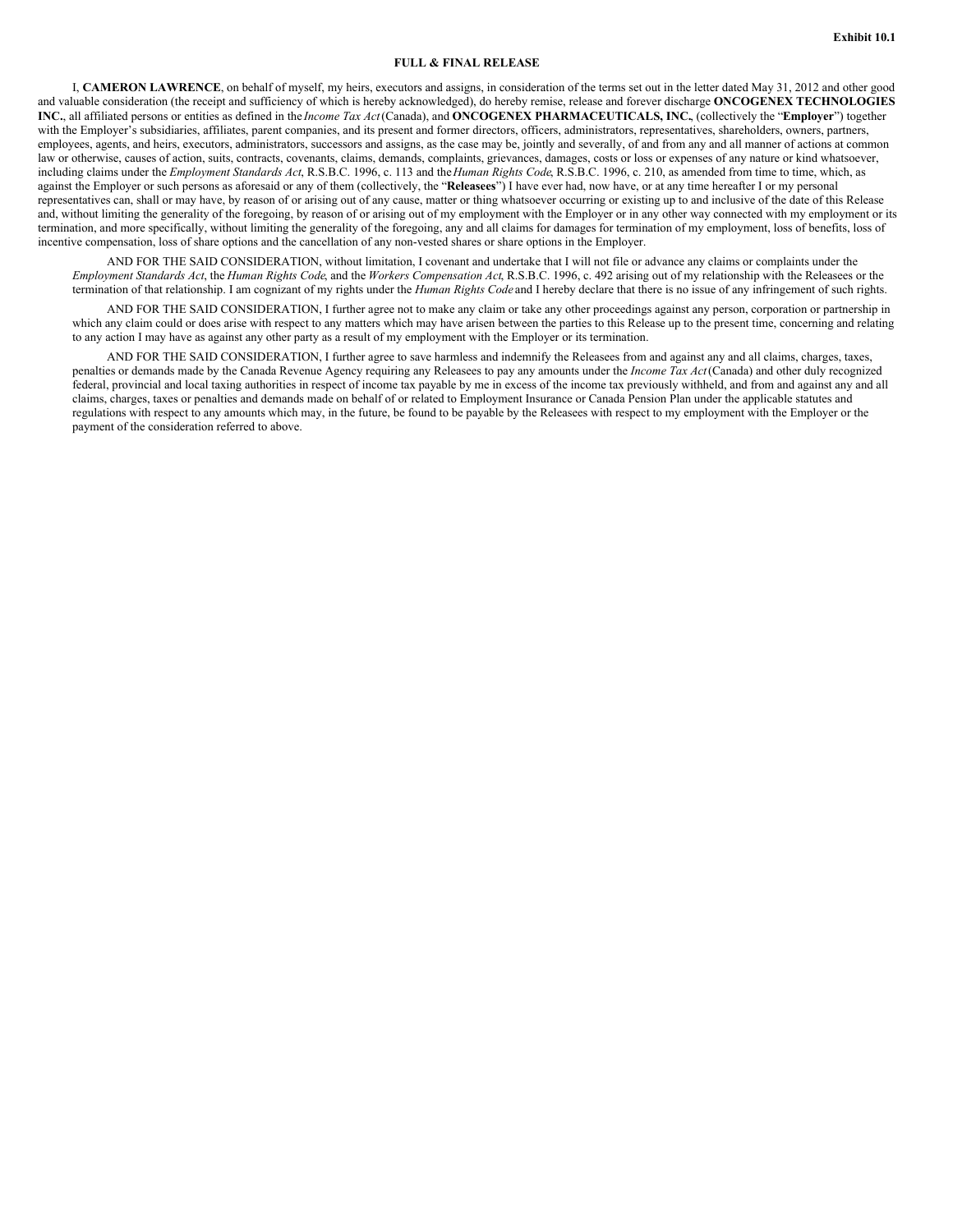AND I HEREBY DECLARE that I fully understand this document and the letter dated May 31, 2012 setting out the arrangements respecting the termination of my employment with the Employer and that the terms thereof constitute the sole consideration for this Release. I have had the opportunity to obtain independent legal advice with respect to this settlement and have either done so, or have waived my right to do so, and I voluntarily accept the consideration stated herein for the purposes of making full and final compromise, adjustment and settlement of all claims as aforesaid.

I UNDERTAKE to maintain strict confidentiality with respect to the terms of settlement and not to disclose them to any person other than my immediate family or legal and financial advisors or as may be required by law.

I AGREE to abide by all terms of the Employment Agreement dated October 14, 2008 (a copy of which I have received, recently read and understand) which survive the termination of my employment with the Employer which include but are not limited to Articles 7, 8, 9, 10 and 11 of the Employment Agreement.

IT IS UNDERSTOOD AND AGREED that the arrangements herein are without prejudice or precedent and are not deemed to be admission of liability on the part of the Releasees and any and all liability is expressly denied.

IN WITNESS WHEREOF I have executed this Release this 4 day of June 2012.

/s/ Sandra Thompson /s/ Cameron Lawrence

**CAMERON LAWRENCE**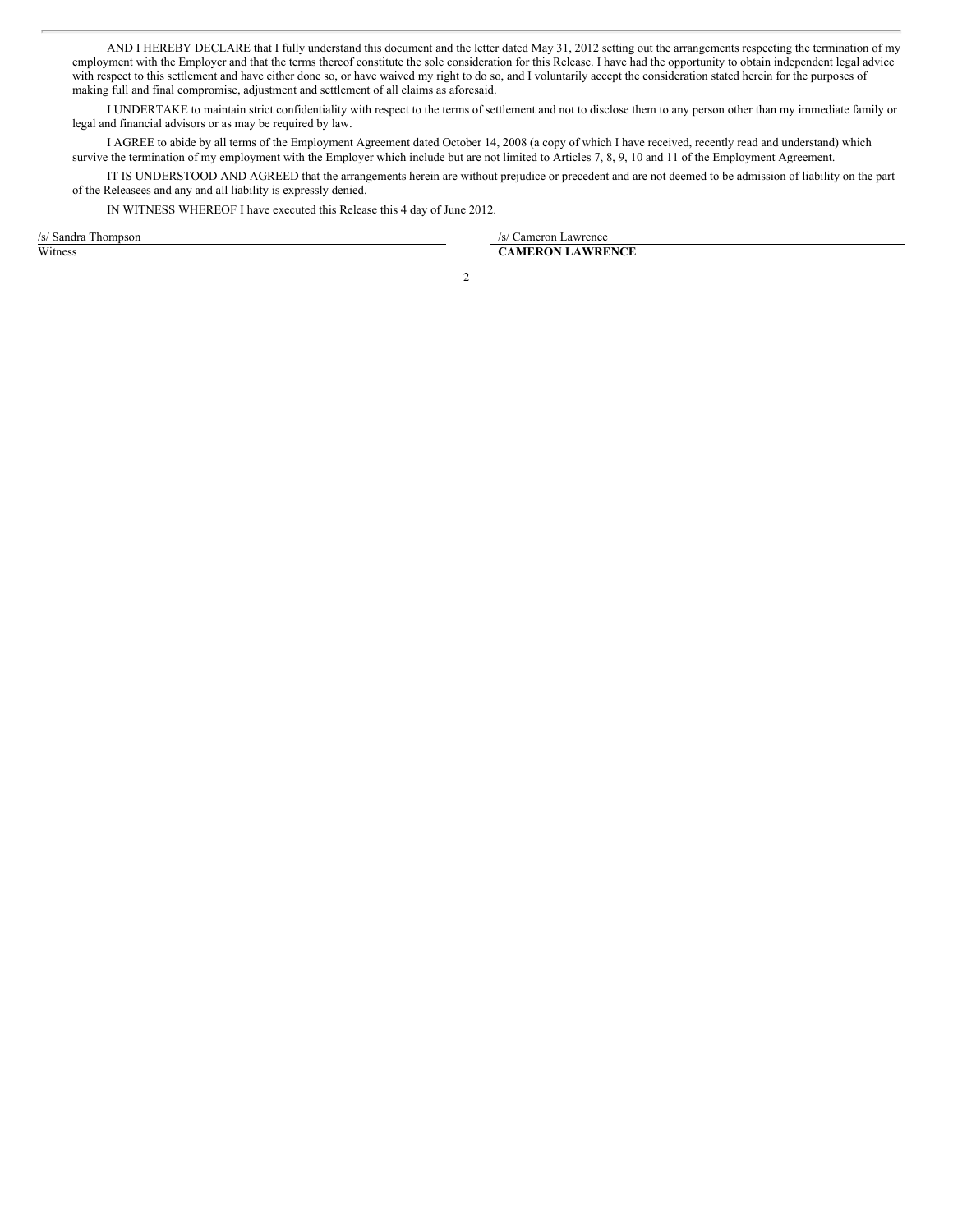# May 31, 2012 **PRIVATE & CONFIDENTIAL**

# *VIA ELECTRONIC DELIVERY*

# Dear Cameron:

We write with respect to the termination of your employment with OncoGenex Technologies Inc. (the "**Company**"), effective May 31, 2012.

In recognition of your contributions to the Company, and contingent upon your signing and returning the enclosed Full and Final Release, the Company is willing to offer you, on a gratuitous and without prejudice basis:

- (a) a lump sum of \$88,394.23, less all deductions required by law (the "**Gratuitous Sum**");
- (b) continued coverage under all group medical, dental and insurance plans, excluding short and long term disability plans and pension plan, to which you were entitled as of May 31, 2012, until the earlier of:
	- (a) February 28, 2013; or
	- (b) the date you become employed elsewhere and are provided comparable coverage; and
- (c) an opportunity to immediately exercise any options that you have been granted and which would have vested between May 31, 2012 and February 28, 2013. These options will expire as follows:

|               |                    | Number of      | Number of      |                 |                    |
|---------------|--------------------|----------------|----------------|-----------------|--------------------|
|               |                    | <b>Options</b> | <b>Options</b> | <b>Exercise</b> |                    |
| Date of Grant | <b>Option Plan</b> | Granted        | Exercisable    | Price           | <b>Expiry Date</b> |
| Dec. 31, 2008 | <b>OTI</b>         | 7,500          | 1,875          | \$3.00          | May 31, 2013       |
| Dec. 31, 2009 | 2007               | 2,500          | 469            | \$22.28         | Aug. 31, 2012      |
| Dec. 14, 2010 | 2010               | 4,000          | 750            | \$15.97         | Aug. 31, 2012      |
| May 8, 2012   | 2010               | 3,000          | 563            | \$13.00         | Aug. 31, 2012      |

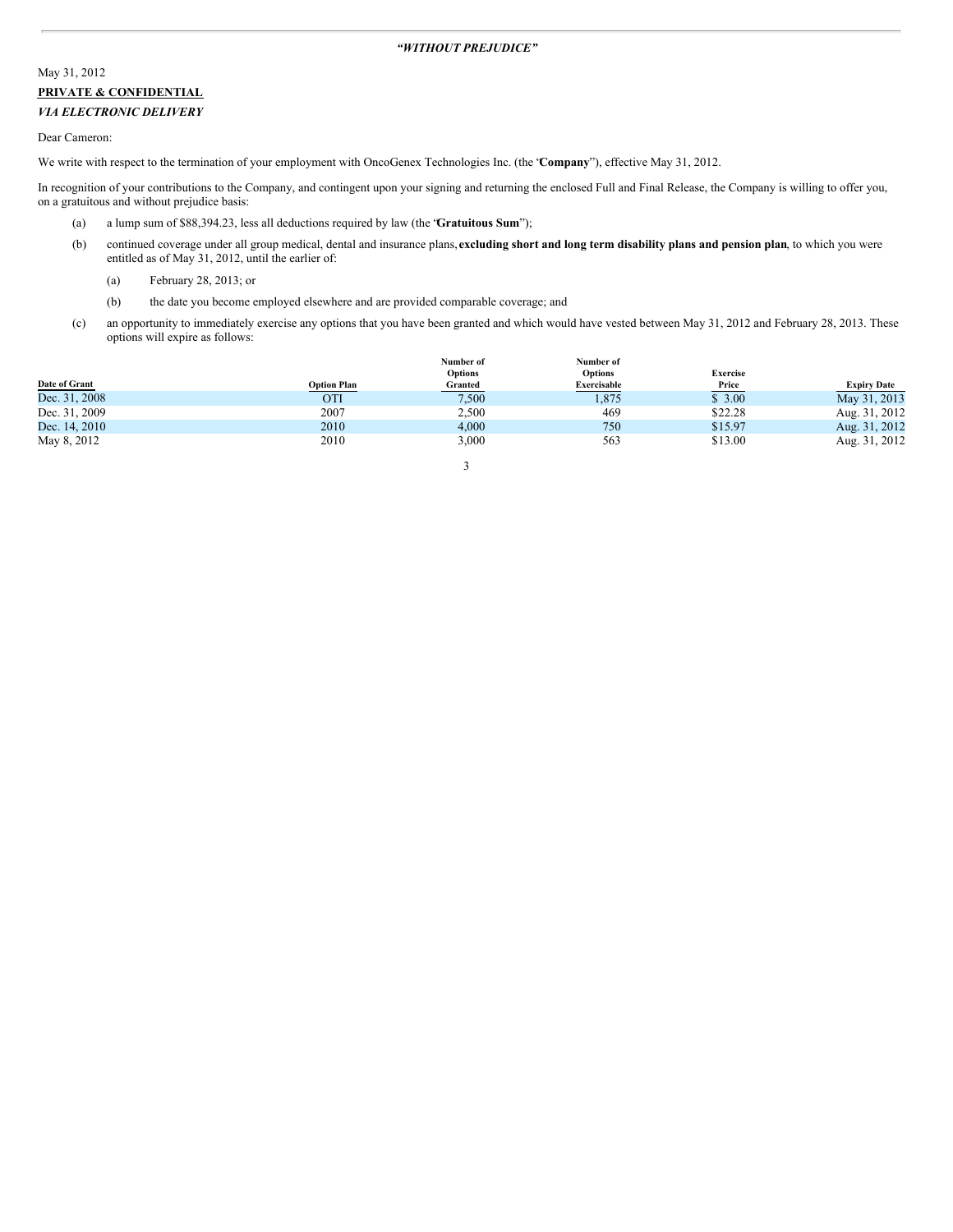The Gratuitous Payment will be paid to you and arrangements made with respect to continued plan coverage and any options upon receipt of a signed copy of this letter and a signed copy of the enclosed Full and Final Release.

The termination of your employment, including your continuing obligations to the Company, will otherwise be administered in accordance with our letter to you of May 31, 2012 confirming the same.

When you have signed this letter and the enclosed Full and Final Release, they will become a binding and enforceable agreement upon you and the Company. Accordingly, you may wish to seek independent legal advice before signing these documents.

Cameron, we thank you for your efforts during your employment, and wish you the very best in your future endeavors.

Yours Sincerely,

# **OncoGenex Technologies Inc.**

Per: /s/ Scott Cormack Scott Cormack President & CEO

I, **Cameron Lawrence**, agree to the terms set out in this letter and the enclosed Full and Final Release as my full entitlement to compensation arising out of the termination of my employment.

Agreed to this 4 day of June, 2012.

/s/ Cameron Lawrence **CAMERON LAWRENCE**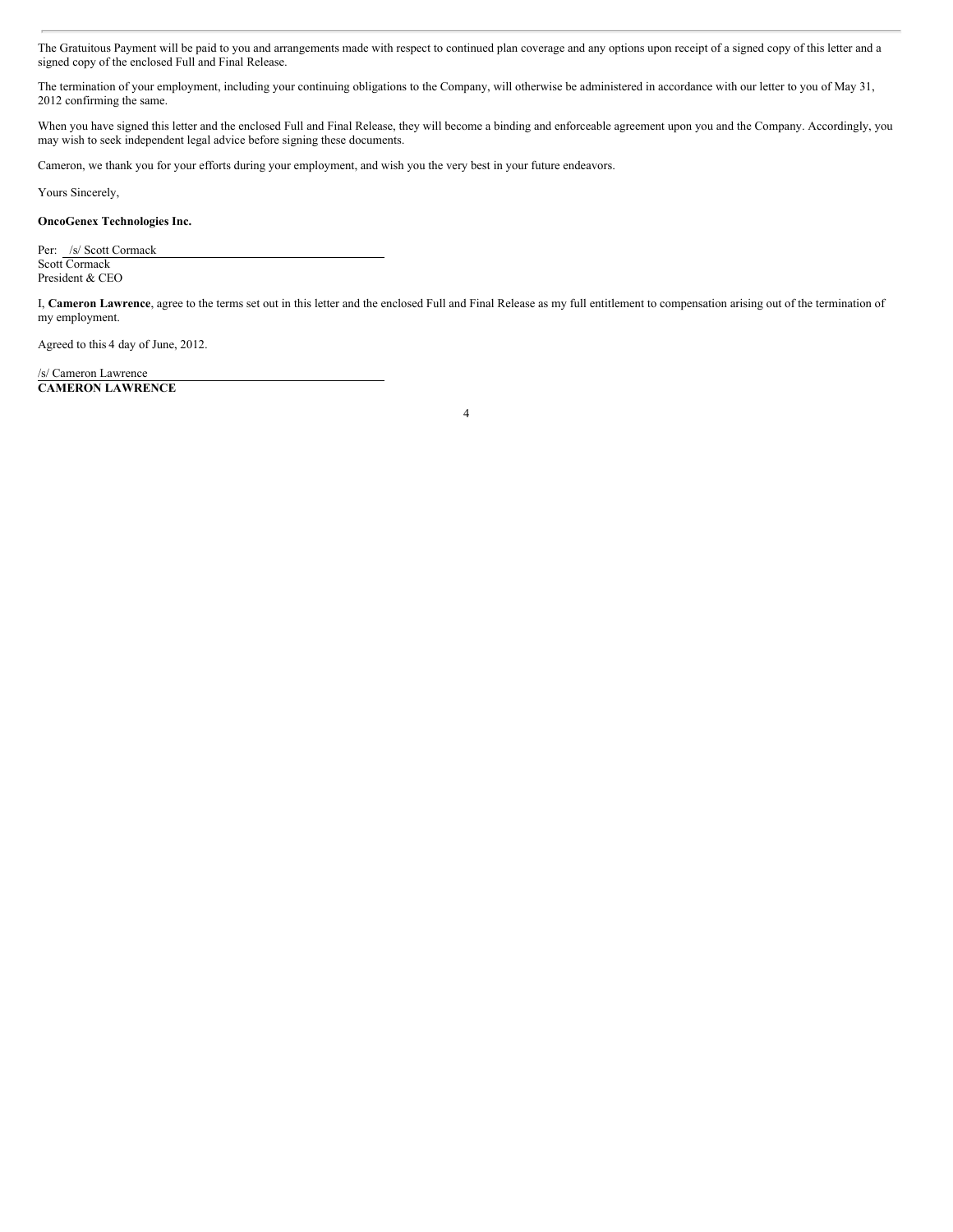### May 31, 2012

# **PRIVATE & CONFIDENTIAL**

# *VIA ELECTRONIC DELIVERY*

Cameron Lawrence

Dear Cameron:

Further to our discussion on May 25, 2012, we confirm our decision to terminate your employment with OncoGenex Technologies Inc. (the **Company**") effective May 31, 2012 (the "**Termination Date**").

Within 48 hours of the Termination Date, and in accordance with the terms of your employment, including the Employment Agreement dated October 14, 2012 (the "**Employment Agreement**"), the Company will provide you with a Record of Employment and a payroll cheque consisting of:

- (a) amounts you earned prior to the Termination Date, less all deductions required by law;
- (b) an amount for accrued but untaken Vacation Time Off, less all deductions required by law, in accordance with Company policy; and
- (c) a lump sum of \$30,098.59, less all deductions required by law, representing Severance determined in accordance with Article 6.5 of the Employment Agreement.

In addition, and in accordance with Article 6.5 of the Employment Agreement, you will be entitled to continued coverage under all group medical, dental and insurance plans, **excluding short and long term disability plans and pension plan**, to which you were entitled as of the Termination Date, until the earlier of:

- (a) August 9, 2012; or
- (b) the date you become employed elsewhere and are provided comparable coverage.

Any other perquisites or benefits you receive will terminate as of the Termination Date. You may have an option to convert to individual coverage under the Company's short term and long term disability plans. Should you wish to discuss whether this option exists, please contact Carrie Larson.

Please note that under the Company's share options plans, any options that you have been granted and which have vested as of the Termination Date will expire as follows: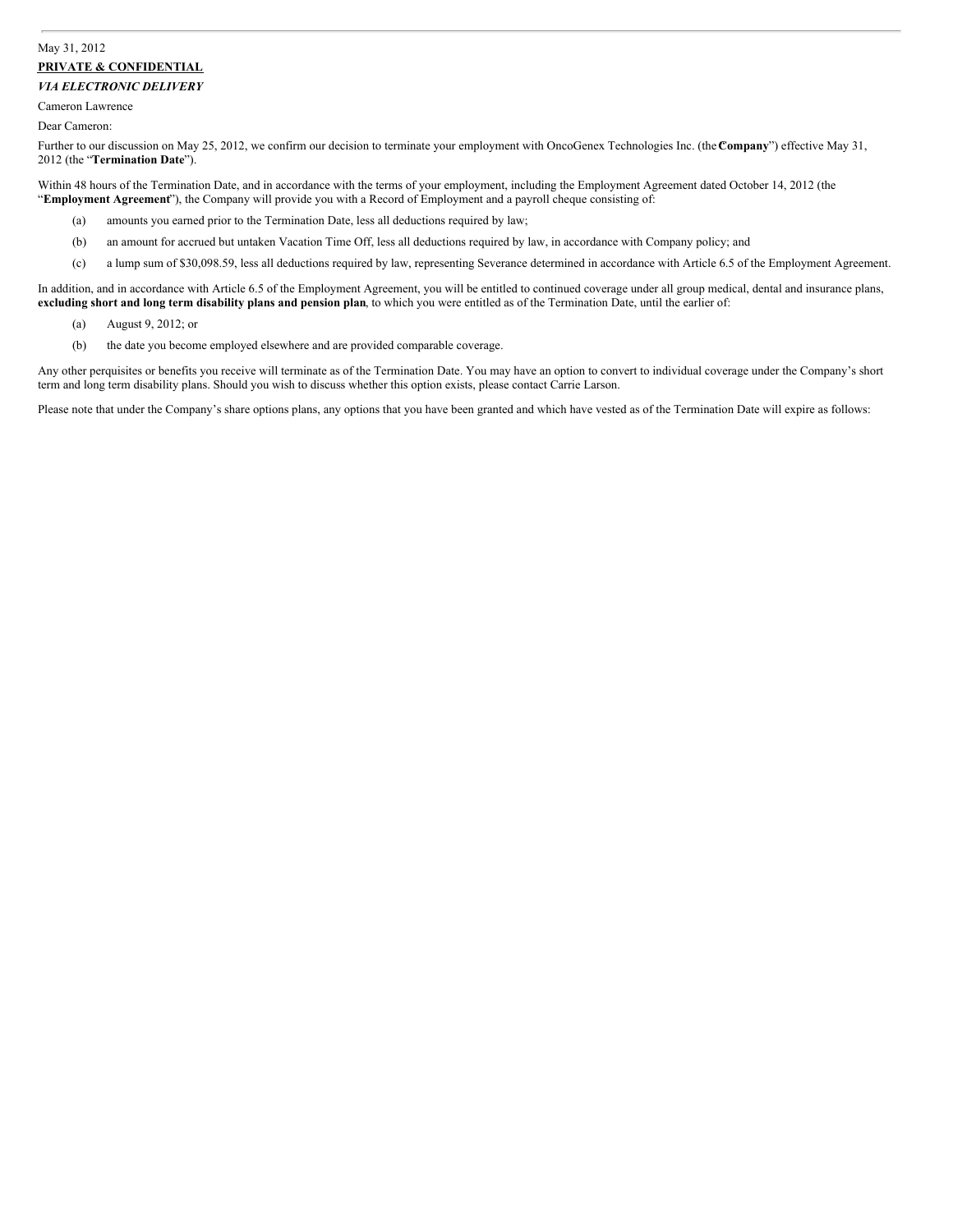|               | Option | Number of<br><b>Options</b> | Number of<br><b>Options</b> | <b>Exercise</b> |                    |
|---------------|--------|-----------------------------|-----------------------------|-----------------|--------------------|
| Date of Grant | Plan   | Granted                     | Exercisable                 | Price           | <b>Expiry Date</b> |
| Dec. 31, 2008 | OTI    | 7,500                       | 1,875                       | \$3.00          | May 31, 2013       |
| Dec. 31, 2009 |        |                             |                             |                 | Aug.               |
|               | 2007   | 2,500                       | 1,510                       | \$22.28         | 31, 2012           |
| Dec. 14, 2010 |        |                             |                             |                 | Aug. 31,           |
|               | 2010   | 4,000                       | 1,417                       | \$15.97         | 2012               |
| May 8, 2012   | 2010   | 3,000                       | 250                         | \$13.00         | Aug. 31, 2012      |

You are required, by June 8, 2012, to return any and all Company property and documents in your possession including, but not limited to the keys and FOBs for the Vancouver and Bothell facilities.

All expenses properly incurred up to and including the Termination Date should be submitted within one (1) week of the Termination Date. Any unpaid expenses will be reimbursed in accordance with Article 5.3 of the Employment Agreement and Company policy.

Finally, we take this opportunity to remind you of your continuing obligations to the Company. In particular, we note your Non-Competition and Non-Solicitation obligations as set out in Articles 7 and 8 of the Employment Agreement, and your obligations with respect to Confidentiality and Intellectual Property as set out at Articles 9 and 10 of the Employment Agreement. We have attached a copy of your Employment Agreement to this letter for your convenience.

Cameron, we would be pleased to discuss the contents of this letter with you should you have any questions, and we wish you all the best in your future endeavors.

Yours Sincerely,

**OncoGenex Technologies Inc.**

Per:

Scott Cormack President & CEO

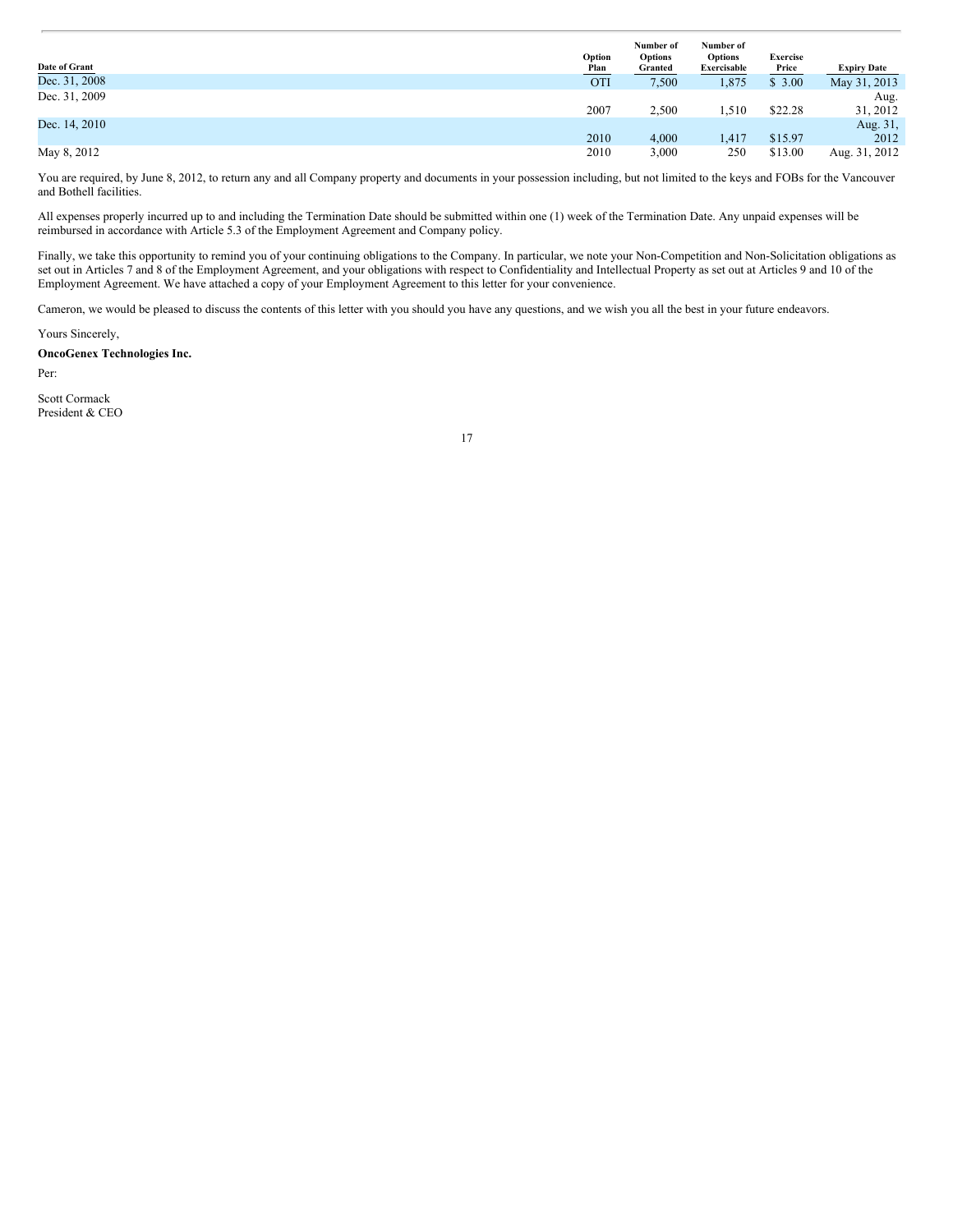#### **Certification Pursuant to Rule 13a-14(a) or Rule 15d-14(a) of the Securities Exchange Act of 1934**

I, Scott Cormack, certify that:

1. I have reviewed this quarterly report on Form 10-Q of OncoGenex Pharmaceuticals, Inc.;

2. Based on my knowledge, this report does not contain any untrue statement of a material fact or omit to state a material fact necessary to make the statements made, in light of the circumstances under which such statements were made, not misleading with respect to the period covered by this report;

3. Based on my knowledge, the financial statements, and other financial information included in this report, fairly present in all material respects the financial condition, results of operations and cash flows of the registrant as of, and for, the periods presented in this report;

4. The registrant's other certifying officer and I are responsible for establishing and maintaining disclosure controls and procedures (as defined in Exchange Act Rules 13a-15(e) and  $15d-15(e)$ ) and internal control over financial reporting (as defined in Exchange Act Rules  $13a-15(f)$  and  $15d-15(f)$ ) for the registrant and have:

(a) Designed such disclosure controls and procedures, or caused such disclosure controls and procedures to be designed under our supervision, to ensure that material information relating to the registrant, including its consolidated subsidiaries, is made known to us by others within those entities, particularly during the period in which this report is being prepared;

(b) Designed such internal control over financial reporting, or caused such internal control over financial reporting to be designed under our supervision, to provide reasonable assurance regarding the reliability of financial reporting and the preparation of financial statements for external purposes in accordance with generally accepted accounting principles;

(c) Evaluated the effectiveness of the registrant's disclosure controls and procedures and presented in this report our conclusions about the effectiveness of the disclosure controls and procedures, as of the end of the period covered by this report based on such evaluation; and

(d) Disclosed in this report any change in the registrant's internal control over financial reporting that occurred during the registrant's most recent fiscal quarter (the registrant's fourth fiscal quarter in the case of an annual report) that has materially affected, or is reasonably likely to materially affect, the registrant's internal control over financial reporting; and

5. The registrant's other certifying officer and I have disclosed, based on our most recent evaluation of internal control over financial reporting, to the registrant's auditors and the audit committee of the registrant's board of directors (or persons performing the equivalent functions):

(a) all significant deficiencies and material weaknesses in the design or operation of internal control over financial reporting which are reasonably likely to adversely affect the registrant's ability to record, process, summarize and report financial information; and

(b) any fraud, whether or not material, that involves management or other employees who have a significant role in the registrant's internal control over financial reporting.

Date: August 2, 2012

/s/ Scott Cormack

Scott Cormack President and Chief Executive Officer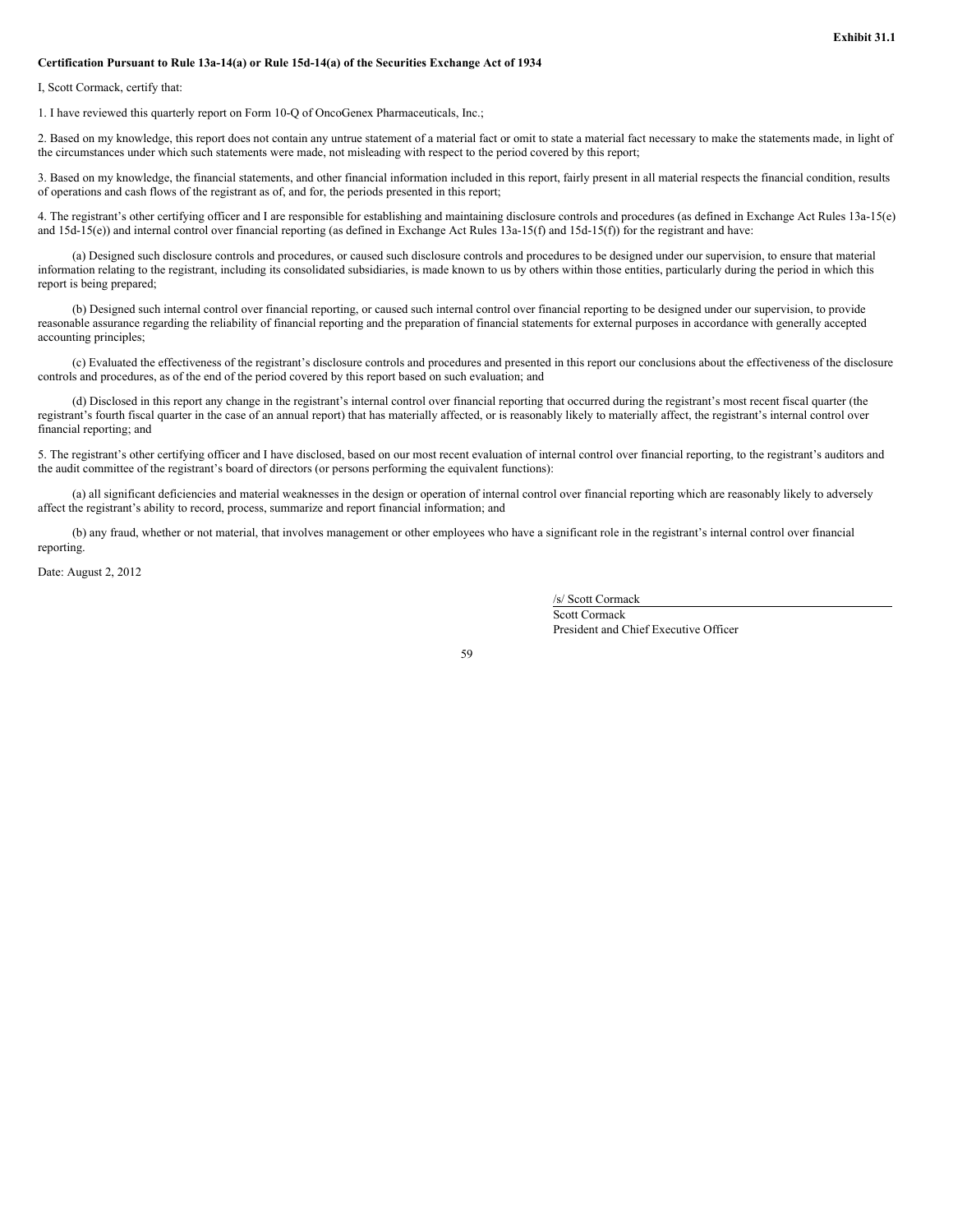#### **Certification Pursuant to Rule 13a-14(a) or Rule 15d-14(a) of the Securities Exchange Act of 1934**

I, Michelle Burris, certify that:

1. I have reviewed this quarterly report on Form 10-Q of OncoGenex Pharmaceuticals, Inc.;

2. Based on my knowledge, this report does not contain any untrue statement of a material fact or omit to state a material fact necessary to make the statements made, in light of the circumstances under which such statements were made, not misleading with respect to the period covered by this report;

3. Based on my knowledge, the financial statements, and other financial information included in this report, fairly present in all material respects the financial condition, results of operations and cash flows of the registrant as of, and for, the periods presented in this report;

4. The registrant's other certifying officer and I are responsible for establishing and maintaining disclosure controls and procedures (as defined in Exchange Act Rules 13a-15(e) and  $15d-15(e)$ ) and internal control over financial reporting (as defined in Exchange Act Rules  $13a-15(f)$  and  $15d-15(f)$ ) for the registrant and have:

(a) Designed such disclosure controls and procedures, or caused such disclosure controls and procedures to be designed under our supervision, to ensure that material information relating to the registrant, including its consolidated subsidiaries, is made known to us by others within those entities, particularly during the period in which this report is being prepared;

(b) Designed such internal control over financial reporting, or caused such internal control over financial reporting to be designed under our supervision, to provide reasonable assurance regarding the reliability of financial reporting and the preparation of financial statements for external purposes in accordance with generally accepted accounting principles;

(c) Evaluated the effectiveness of the registrant's disclosure controls and procedures and presented in this report our conclusions about the effectiveness of the disclosure controls and procedures, as of the end of the period covered by this report based on such evaluation; and

(d) Disclosed in this report any change in the registrant's internal control over financial reporting that occurred during the registrant's most recent fiscal quarter (the registrant's fourth fiscal quarter in the case of an annual report) that has materially affected, or is reasonably likely to materially affect, the registrant's internal control over financial reporting; and

5. The registrant's other certifying officer and I have disclosed, based on our most recent evaluation of internal control over financial reporting, to the registrant's auditors and the audit committee of the registrant's board of directors (or persons performing the equivalent functions):

(a) all significant deficiencies and material weaknesses in the design or operation of internal control over financial reporting which are reasonably likely to adversely affect the registrant's ability to record, process, summarize and report financial information; and

(b) any fraud, whether or not material, that involves management or other employees who have a significant role in the registrant's internal control over financial reporting.

Date: August 2, 2012

/s/ Michelle Burris Michelle Burris Chief Financial Officer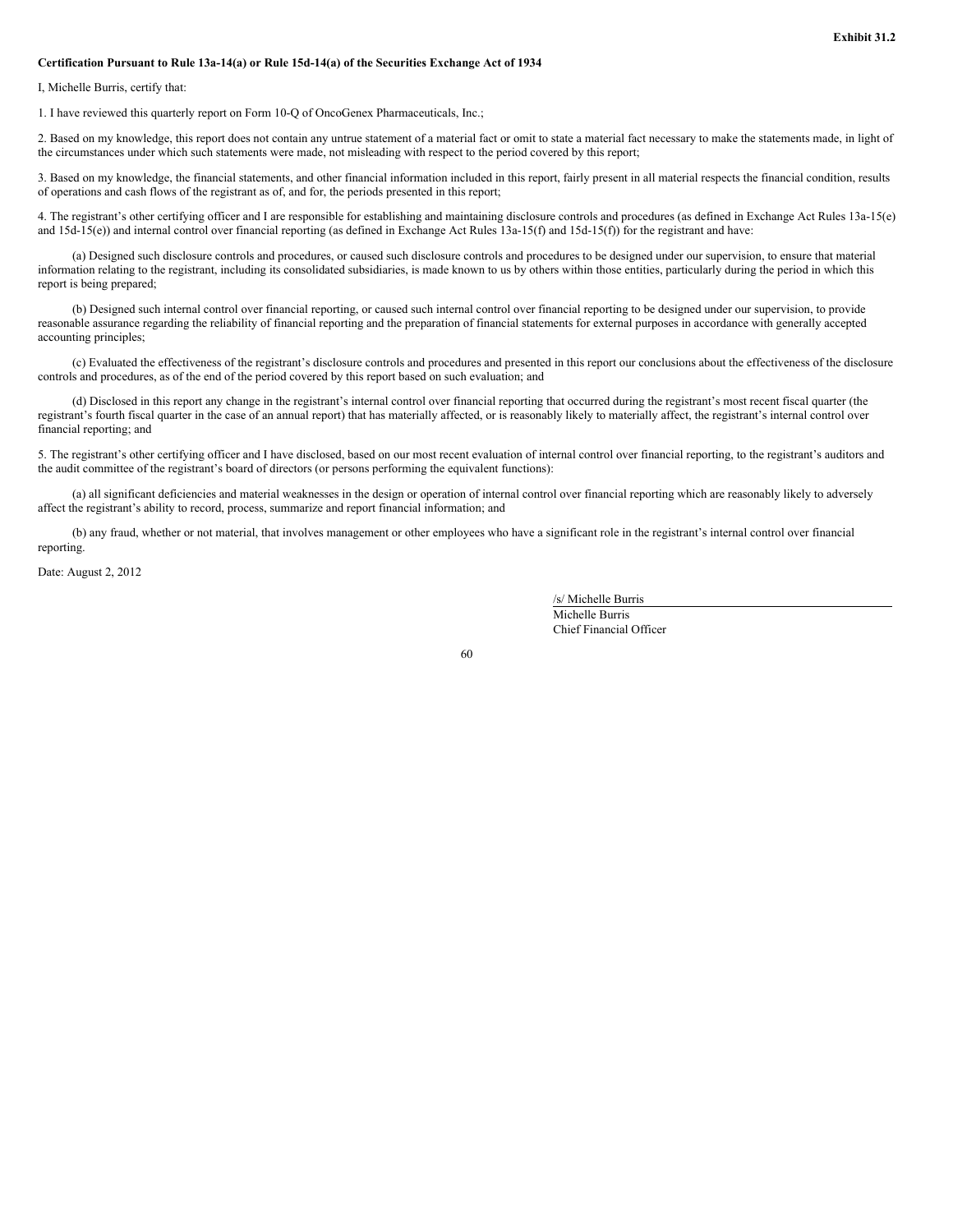# Certification pursuant to 18 U.S.C. Section 1350, as adopted pursuant to Section 906 of the Sarbanes-Oxley Act of 2002

I, Scott Cormack, President and Chief Executive Officer of OncoGenex Pharmaceuticals, Inc. (the "Company"), certify, pursuant to Rule 13a-14(b) or Rule 15d-14(b) of the Securities Exchange Act of 1934 and 18 U.S.C. Section 1350, that:

(1) the Quarterly Report on Form 10-Q of the Company for the quarterly period ended June 30, 2012 (the "Report") fully complies with the requirements of Section 13(a) or 15(d) of the Securities Exchange Act of 1934 (15 U.S.C. 78m or 780(d)); and

(2) the information contained in the Report fairly presents, in all material respects, the financial condition and results of operations of the Company.

Dated: August 2, 2012

/s/ Scott Cormack

Scott Cormack President and Chief Executive Officer